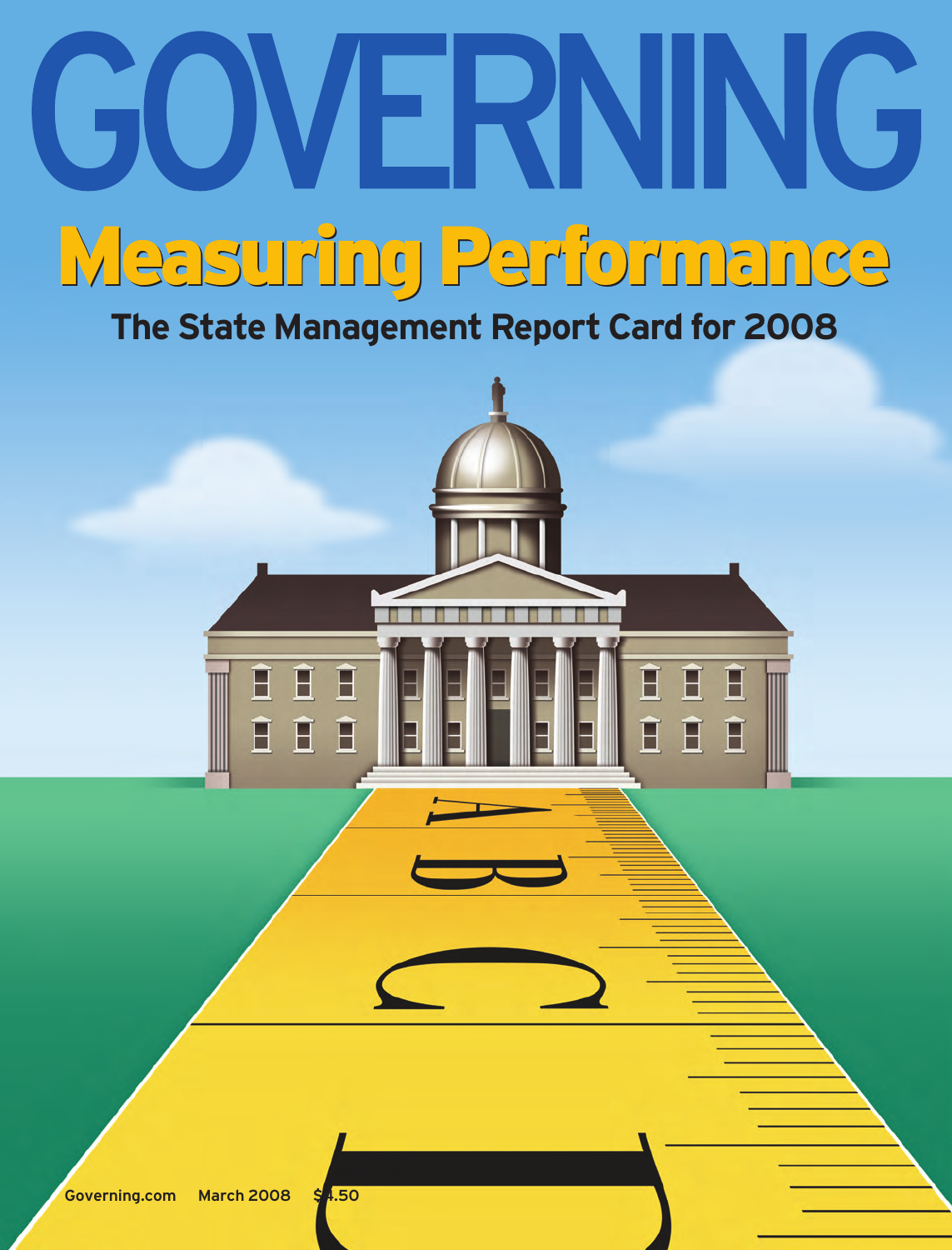### A MANAGEMENT REPORT CARD

# Grading' A MANAGEMENT REPORT CARD **THE MANDATE TO MEASURE**

NFORMATION IS KING.

No single idea emerges more clearly from year-long research done for the 2008 Government Performance Project. As always, this report focuses on four fundamental areas of government management: Information, People, Money and Infrastructure. But this year, the elements that make up the information category—planning, goal-setting, measuring performance, disseminating data and evaluating progress—overlap with the other three fields to a greater degree than ever before. Information elements, in short, are key to how a state takes care of its infrastructure, plans for its financial future and deals with the dramatic changes affecting the state workforce. **I** 

Governors understand this. A growing number are now personally involved in improving the way information is used to manage their states. Ted Strickland, Ohio's governor, began a "Turnaround Ohio" plan that includes flexible performance agreements with his agency heads. Similarly, Maryland's Governor Martin O'Malley is building StateStat, a comprehensive means for making decisions based on data, similar to his CitiStat effort in Baltimore. He describes it as a system "that actually sets goals and has the guts

to measure progress towards achieving those goals. All of that with relentless follow-up."

Of course, information alone doesn't make a well-managed state. With personnel turnover rates on the rise and retirements looming, states have to figure out ways to retain workers and transfer accumulated knowledge to an ever-changing workforce. On the money front, structural balancing of budgets has been a real trick for states that found themselves flush with cash last year, only to see revenue streams wash away in the current declining economy. Infrastructure maintenance continues to be a bill that bedevils the states. Even Minnesota, scene of last year's deadly bridge disaster, hasn't quite come to terms with what to do there. "We're no different from other states in the amount of maintenance we need to do," says one Minnesota state legislator. "But it feels like nobody's figured out how to find the huge amounts of money necessary, without cutting back on more politically sensitive areas."

All of this has led to a search for new solutions to old problems. The Massachusetts Department of Capital Asset Management, not unlike many homeowners, has seen utility bills grow. As a response, the agency arranged with energy providers to reduce power usage on short

#### BY KATHERINE BARRETT & RICHARD GREENE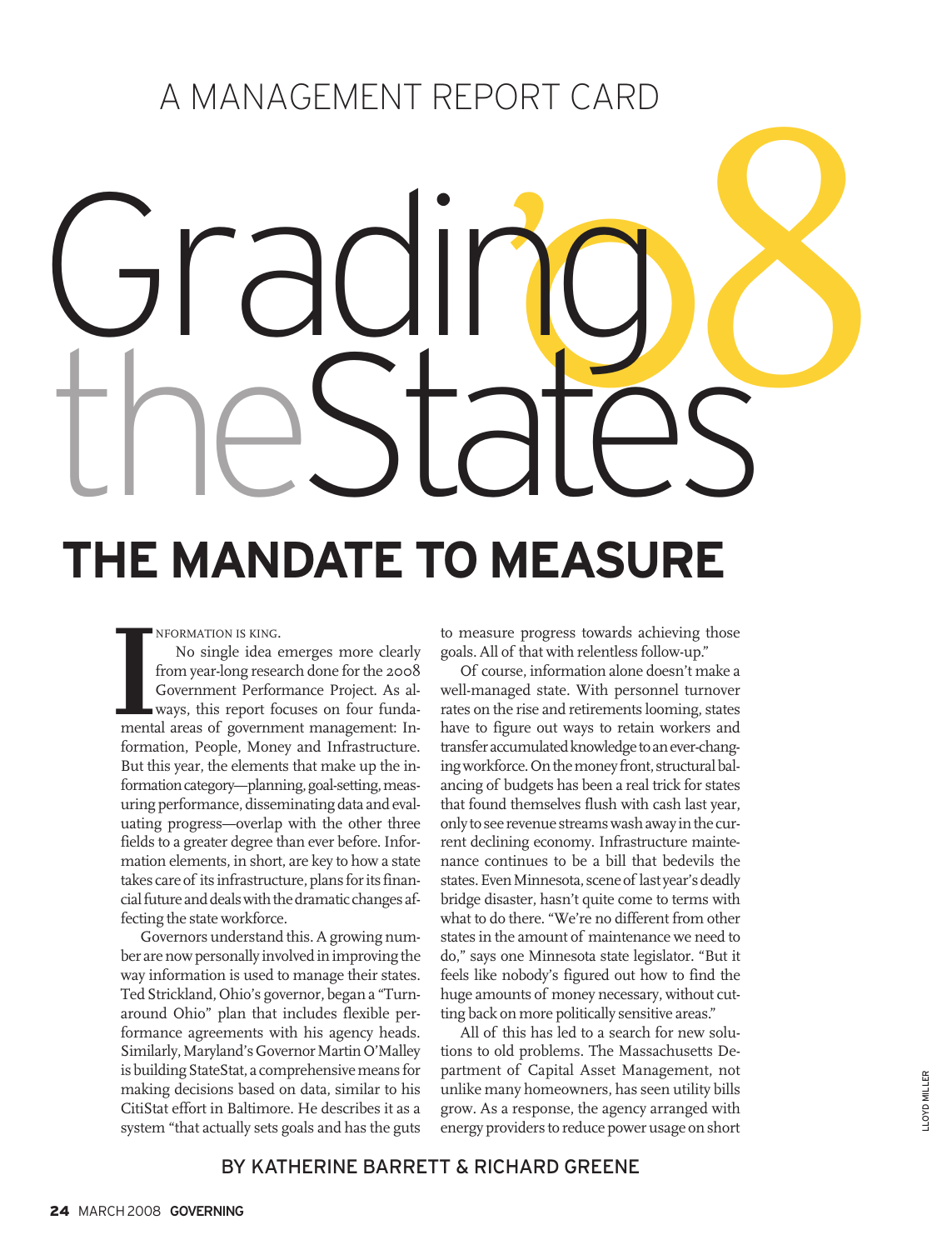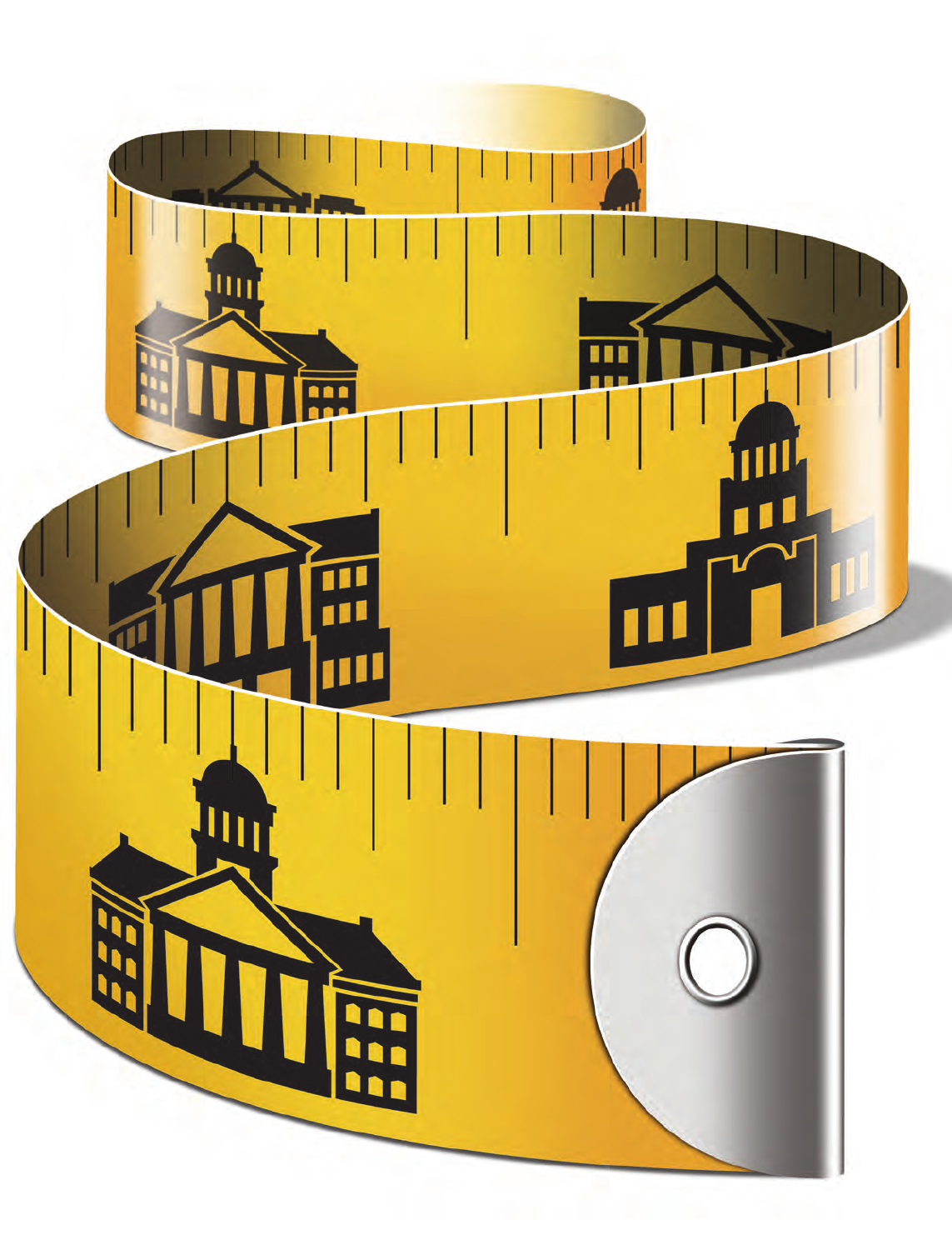notice during peak-demand periods, in exchange for cash. "The more kilowatts you shed," says Deputy Commissioner Mark Nelson, "the more you get paid." There's a double benefit here. Not only does it save dollars, it saves energy.

The following reports on the 50 states are full of such innovations, as well as recommendations for ways in which states can learn from each other. All of these were gathered over the course of the past year, as the GPP engaged in its fourth effort to evaluate all 50 states' managerial capacity.

The approach this year was similar to the one we used in past efforts: Teams of journalists and academics do the heavy lifting of research and analysis. Once again, the print version of the GPP that runs exclusively in *Governing* is augmented by online information at pewcenteronthestates.org/gpp. That's the place to go for more information about the states, an in-depth explanation of the grades, additional recommendations we make and resources we suggest.

There have been some changes. This year, for the first time, the GPP was created

under the auspices of the Pew Center on the States, directed by Neal C. Johnson. One of his goals for the GPP, he says, is "to make sure that the grades are the beginning of the conversation—not the end." As such, a number of initiatives are currently being planned to work with the states to help them learn from one another and improve their management practices in years to come.

We did something else a little bit differently. One staffer worked full-time for months doing in-depth interviews with corrections departments. The idea was to use their experiences to help inform the broader management conclusions reached in the process. "Corrections departments may not be entirely representative of a state's management expertise," Johnson points out, "but they contributed enormously to our sense of the states, particularly in the areas of human resources and information."

It's only natural that many will look to the GPP exclusively for the grades. But it's important to understand that the purpose of the grades is to focus attention on the sub-

### THE PEW CENTER ON THE STATES' **Government Performance Project**

The Pew Center on the States (PCS) identifies and advances policy solutions to critical issues facing the states, in part through the work of its Government Performance Project. For almost a decade, Pew, *Governing* magazine and a group of academics have collaborated on this project to assess the quality of management in state government. PCS has provided the resources for both in-depth reporting and academic research to measure state performance in core areas. PCS is an operating division of the Pew Charitable Trusts.

The mission of the Government Performance Project is to improve service to the public by strengthening government policy and performance. The project systematically evaluates how well states manage employees, budgets and finance, and information—as well as ensuring that roads, bridges and state buildings are well planned and in good repair. A focus on these critical areas helps ensure that states' policy decisions and practices actually deliver their intended outcomes. The information, in turn, helps state policy makers understand the steps they can take and the policy changes they can make to strengthen government performance.

Through research and analysis, such as this 2008 State Management Report Card, PCS provides continuing management assessments and tools to solve problems and improve performance. This year, in addition to the information contained in these pages, the Project offers on its Web site detailed briefing reports on each state. These reports feature key recommendations to policy makers on how to manage better, as well as links to best practices in implementing those recommendations. The Project is exploring new partnerships with policy makers and private-sector leaders to pursue innovative solutions in support of these shared goals.

For more information visit pewcenteronthestates.org/gpp. stantive issues of state government management. Additionally, one of the underlying maxims of the GPP has long been that it's as important to see where things work poorly as where they work well.

A few years ago, Bill Gates noted that some schools had done away with grades and were giving students as many chances as they needed to get the right answer. Gates wasn't buying that. "Your school may have done away with winners and losers," he said, "but life has not."

Even so, we feel obliged to repeat, as we have in each iteration of the GPP, the following critical caveat: Although the efforts of many men and women were involved in trying to get every grade—and every explanation of that grade—right, it's inevitable that there will be honest disagreement. While these instances can be painful, the work has continued with the sure knowledge that efforts that are totally risk-free tend to accomplish nothing.

### **Information**

#### **Moving Targets**



Just a few years ago, states would boast about their latest, cutting-edge piece of technology.

Not anymore. Today, it's not the tools. It's results.

One of those is transparency. In an era when "trust in government" is at low ebb, states are working to open up communications with their constituents. Last year in Colorado, the offices of the governor, state treasurer and controller published a transparent report on state revenues and expenditures. It gave everyone, and particularly individual taxpayers, a better understanding of the budget. "That's important, in the same way it's important for investors in a company to know how the company is performing," says Cary Kennedy, the state treasurer. "We need to understand how the state is performing without the spin."

In Washington State, Governor Christine Gregoire held a series of town hall meetings on the budget to communicate results to citizens and follow up on the budgetary priorities she had previously established with much citizen input. "We want to give concrete information about whether a difference has been made or hasn't," Gregoire says. "We have struggled with this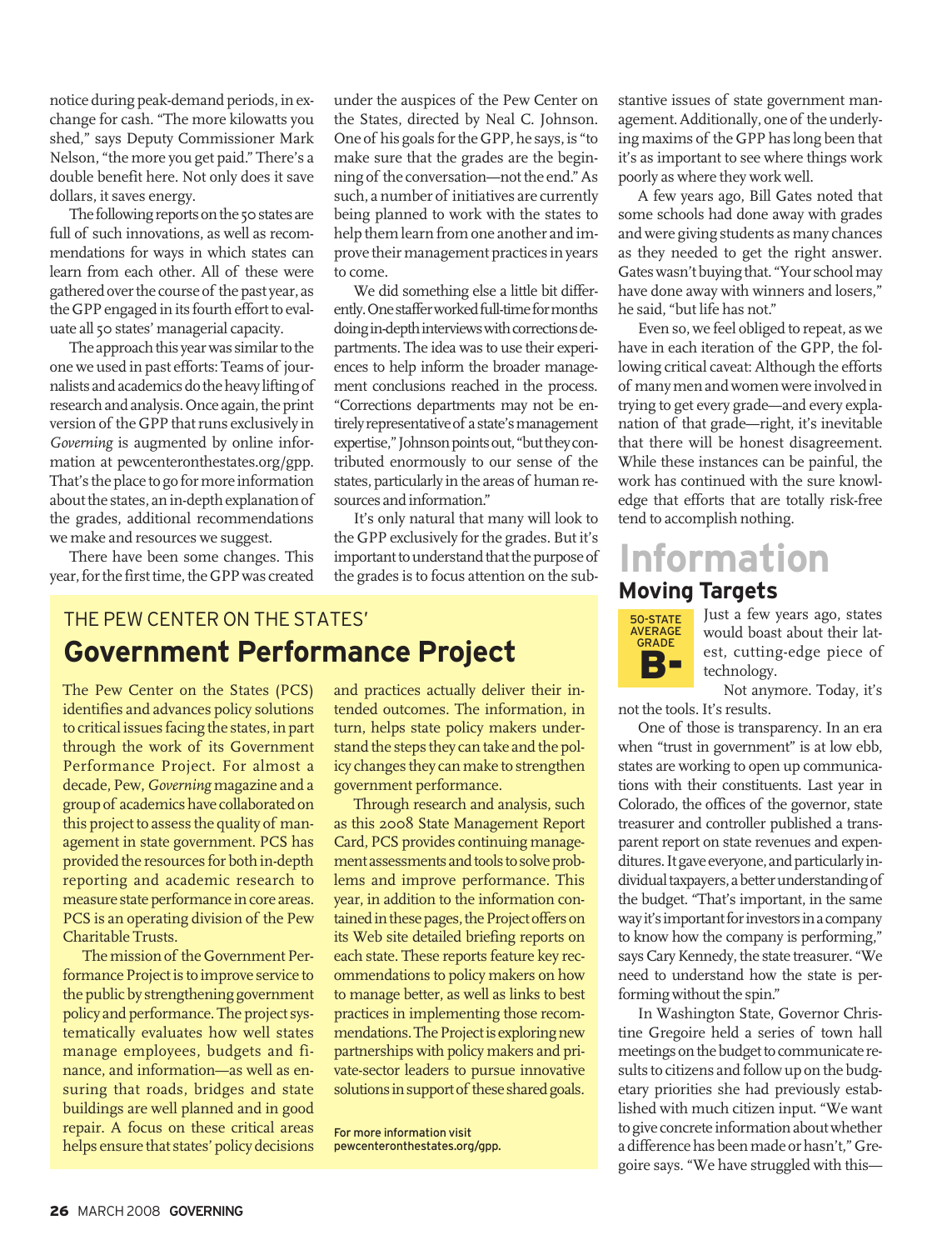how do you translate this in a way that really resonates with the taxpayer?"

States also are making it significantly easier for citizens to do business with agencies online. The ability to do transactions on state Web sites is no longer new. The focus is now on preserving the sanity of the people who try to use them. The GPP evaluation found that the majority of states are doing a measurably better job with Web site transactions than was the case three years ago. No state actually lost ground.

Alabama, for example, has its Camellia system, which supports the state's social services. It's a one-stop shop where citizens go and fill in the answers to 25 questions. The answers then are used to find which of 29 state services they are eligible for.

In Michigan, business leaders have benefited from upgrades to, and a rethinking of, the online process for getting permits and forms. For an air-quality permit, for instance, it took up to six months—18 months in some cases. With the new system, that permit process is now down to a matter of days.

When all is said and done, a state's skill with information is found at the intersection of three distinct operations: the willingness to share data, the capacity to generate good information, and the ability to get those who should use the data to do so.

Sharing data is the easiest of the three. But, while the managerial spirit to share is strong, the technological flesh can be weak. In Maryland's Division of Corrections, for example, an "archaic and obsolete" data system **D** hampers the ability to pull together and publish data for use in performance reporting. This is a crucial piece of the StateStat effort, since the corrections department is the repository for most law enforcement information. Right now, police, courts, parole and other public-safety agencies don't have the ability to share data with each other. **C+** Shannon Avery, executive director for the de-**B**partment's planning and policy office, says a lack of data and an inability to generate re-**B** ports easily is a constant frustration for the StateStat team. Upgrading this system is a **B+** top priority of the governor, Avery says, noting that there had been some legal problems **A**but that the project is now back on track with a slightly longer timeline. **A**

Maryland is far from alone in paying a price for the inability to share data digitally. Some state employees in Rhode Island are still operating with typewriters—electric, of **Information**



course, but still a far cry from the ability to share information in a database. New Hampshire has such weak data-sharing sys-**+ - +** tems that it doesn't know how much it spends each month—kind of like an average Joe who's lost his checkbook. At the opposite end of the spectrum, there's Wyoming. Its transportation department has linked geographic information systems to financial systems and now knows with exact specificity how money is being spent, down to the cost of the salt used between each mile marker on the state's snowy roads.

It's not always a question of sharing data. Often, it's a matter of creating useful information—particularly about performance—from scratch. On that front, there's been a lot of progress.

For starters, strategic planning has become a routine, accepted part of governing. It is the norm for states to have either strategic plans or collections of agency plans. This was true in only half of the states in 1999. In 2008, just nine states were weak in both statewide and agency planning.

Performance auditing and evaluation also are pervasive. A decade ago, it was rare for a state to have an agency or department responsible for delving into the success or failures of programs. Even Florida's much-praised Office of Program Policy Analysis and Government Accountability **+** had just gotten started. Now, departments that take a close look at how well things are working are present in four out of five states. The value of such efforts is clear. In Montana, to take one small example, auditors pinpointed security weaknesses by buying back discarded state computers to see what data remained on the hard drives. Twelve of 18 drives still had retrievable information on them.

The push to produce results-oriented information, rather than data on the amount of work done, has continued to evolve. Pennsylvania, a state that once argued that outcome-based information was unnecessary, is now among those moving to measure results.

One of the biggest obstacles to progress in managing for performance is the disconnect between the production of performance information and its use in the budgeting process, particularly by legislators. Michigan and Georgia, for example, produce a great deal of excellent performance information, but officials report that the data seem more a burden than a tool to many legislators. In Alaska, says Jo Ellen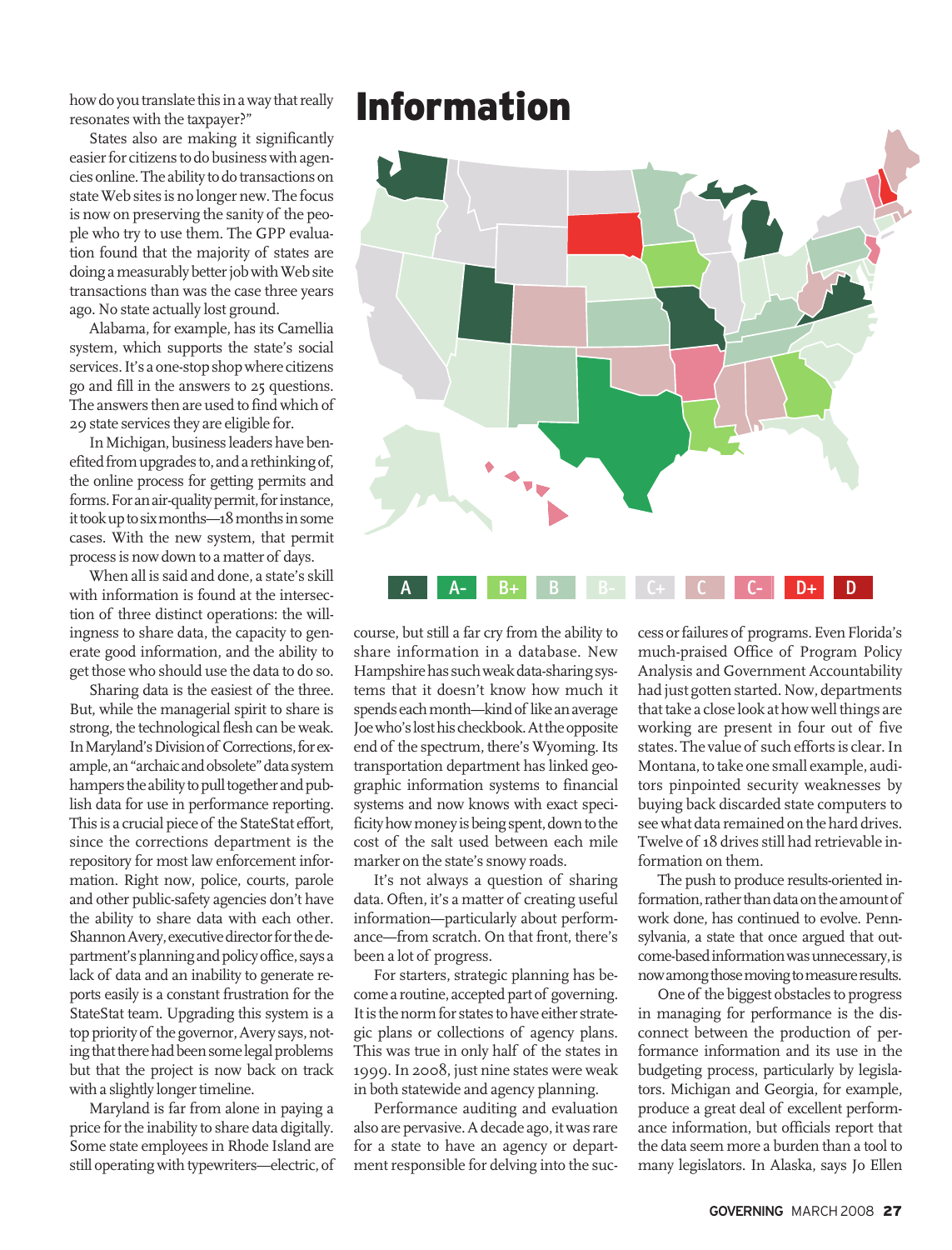Hanrahan, a management analyst with the state's Office of Management and Budget, "Our performance measures are on the Web but not linked to one another nor to the budget dollars." And in Alabama, a state whose agencies have advanced dramatically in their generation of results information, one corrections official reports bleakly, "I am afraid the legislators don't care too much about that information."

Nobody expects a legislative turnaround to happen soon or without snags. But it will come. Consider this: Thirty years ago, many state government experts wondered whether the states would ever accept uniform accounting for their books—the body of standards now known as Generally Accepted Accounting Principles (GAAP). When New York began to experiment with this newfangled bookkeeping, it uncovered a \$2 billion deficit. "The books were so loose and kept in such an undisciplined manner," said Ned Regan, who was New York's comptroller at the time, "that governors and legislators could not be held responsible for their actions."

Today, all states comply with GAAP.

### **People**

#### **Building a Base**



Vendors who sell to Wisconsin could be forgiven for thinking the state doesn't have enough money to pay its bills. But the delays they experience

in getting paid have nothing to do with the state's cash flow. Wisconsin simply doesn't **D+** have enough staff to process the bills.

Personnel shortages are a problem, not **C**just in Wisconsin but in a majority of states. In the past few years, much attention has **C** been focused on the imminent retirement of huge waves of older state employees. That **C+** hasn't happened yet—so far, many of those **B**eligible to retire have elected to stay on the job. Nonetheless, in states such as Georgia, **B** Indiana and Louisiana, total turnover last year ranged between 18 and 23 percent. **B+**

Some state officials argue that high turnover is now a fact of life that states should **A**plan for. Anticipation of high turnover "should get rolled into agency workforce **A** plans," says James Honchar, deputy secretary for human resources in Pennsylvania's revenue department. "But managers are reluctant to believe turnover is the way it is."

### **People**



And yet, many men and women are heading for the doors. There are lots of rea-**EXECUTE: FIGURE 10.5** or identified the phenomenon. Low compensation, untrained supervisors and lack of recognition are among the issues.

But turnover is a significant expense for states. It results in more use of costly overtime, less efficient delivery of services and an absolute loss of the dollars spent on hiring and training. "It costs money every time you have to go out and hire, do psych evaluations and background evaluations," says Nancy Swecker, director of administration for West Virginia's corrections department. The department calculates the price tag at \$20,000 for each new corrections officer.

The pain of turnover is exacerbated by a relatively new trend that is cutting across many states: losing new employees while they're in their probationary period—generally between the six- and 18-month mark. In 2004, 11.6 percent of new hires quit during this period. In 2007, that number zipped up to 13.2 percent. During the same time period, the percentage of new hires that were fired stayed flat at a little over 8 percent.

The numbers in the worst-hit states are alarming. Mississippi leads the list with nearly one out of every two new employees

not making it past the first year or so. Arizona loses 42 percent of new employees during the probationary period: Virginia and South Carolina, 32 percent.

So, what are states doing to hang on to new, young hires, many of whom march out the door and into the private sector? Some solutions are emerging. Georgia used to line up its compensation and benefit package with other states. Now, it's focusing on the private sector instead and shifting its compensation and benefit package accordingly. "We're working against the mentality of, 'You work for us for 30 years and then you get this great pension and retiree medical,'" says Steve Stevenson, commissioner of the merit system of the personnel administration. "That's not really what the emerging workforce is looking for. They're looking for bigger base pay and pay for performance."

Academics who have studied young workers pinpoint another issue: a desire for more responsibility and the ability to make a real difference in a job. With appropriate employee training, state agencies could fill middle-management positions with younger workers eager for challenges. That's the idea behind New York's Tech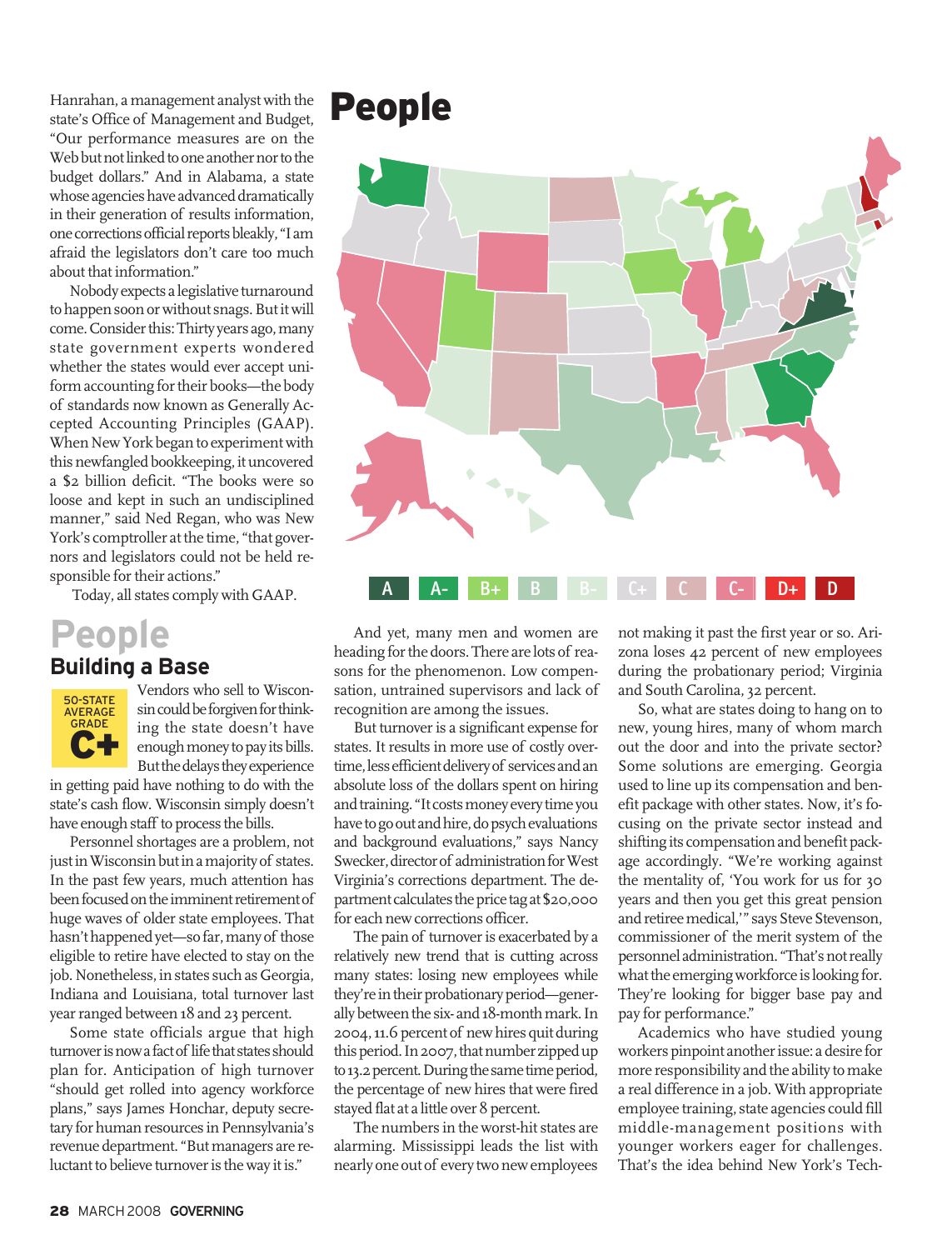nology Academy, which was established to deal with shortages of higher-level IT professionals. It tries to attract rising stars and then fast-tracks them for management.

Leadership training can take many simpler forms as well, such as job shadowing, which allows people to work closely with someone one level up. It also may include mentoring or having trainees attend outside conferences, receive education stipends and even design and implement a real-world project.

Technological tools can be useful for training in departments where staff is placed in rural areas or spread throughout a large state. A number of states are using e-training and videoconferencing to make training available, effective and efficient despite geography.

Georgia is using these technologies for at least 10,000 of its customer-service employees, teaching them how to be friendly and helpful, as well as how to identify ways to speed up processes. The curriculum includes cameos by an unexpected duo: comedian Jeff Foxworthy and Governor Sonny Perdue. The 20-hour module of video-workbook sessions doesn't cost agencies very much, and the state is now measuring the results by establishing and monitoring customer-service-level indexes for all agencies.

With many states facing budget cuts next year, there are concerns that training will be one of the first areas slashed. It's particularly vulnerable since most states do little to document the benefits of training, even if officials know intuitively how much it helps.

Of course, even if states were able to hang on to new hires, they'd still have to make sure that a hunk of institutional knowledge doesn't walk out the door when older employees retire. Tapping into the information that these long-term employees have is known as "knowledge transfer," and it's key to efficiency and effectiveness in government.

But it's not easy to do. Right now, a great deal of the dialogue about knowledge transfer is little more than that—a lot of people talking. Some states rely on rehiring retired employees, with somewhat questionable results since rehired employees often simply return to their traditional tasks and are not encouraged to "transfer" their knowledge to younger co-workers.

Still, the need to keep valuable information alive and well is significant. And some states are figuring out ways to accomplish that. Virginia, for example, spent \$250,000 to put together a knowledge transfer system that 35 partner agencies could share. Each has software that allows it to map the specific skills and knowledge that are needed for various jobs and then tailor training programs to those specifications. When Virginia's workers' compensation manager, Sue-Sheila Strong Keener, was diagnosed with a fatal illness, Virginia officials were given a poignant view of how knowledge transfer operates. "We had her mentor her highperforming employees because you can't pre-select in the public sector," says Sara Wilson, the director of Virginia's Department of Human Resource Management. "They would job rotate so that everyone got exposure to the various jobs she did."

When it comes to holding on to personnel, non-cash incentive programs are increasingly popular. Utah has a "Walk the Talk" program that gives employees the chance to give a manager a 3x5 card that praises another employee who has accomplished a task that notably advances the goals of the agency. Every so often, there is a drawing from these stubs for gift baskets or other non-monetary rewards.

States' HR offices are reaching out to other partners to recruit and attract personnel. Some special recruitment programs are targeting young people and the special needs of the state. Hawaii's Department of Human Resources Development, for example, has teamed with the Department of Economic Development to develop incentives to keep Hawaiian residents from leaving for the mainland and to lure those who have left into returning to work there. Alabama and Georgia have targeted returning military personnel for jobs as corrections officers.

### **Money Budgeting for Realities**



Oh, for the joy of the past four years. Revenues flooded state coffers. Tax cuts were possible. Only a handful of states faced fiscal problems.

Not anymore. An overall recessionary climate, coupled with the subprime loan mess, has hit a number of states hard. A few



**GOVERNING** MARCH 2008 **29**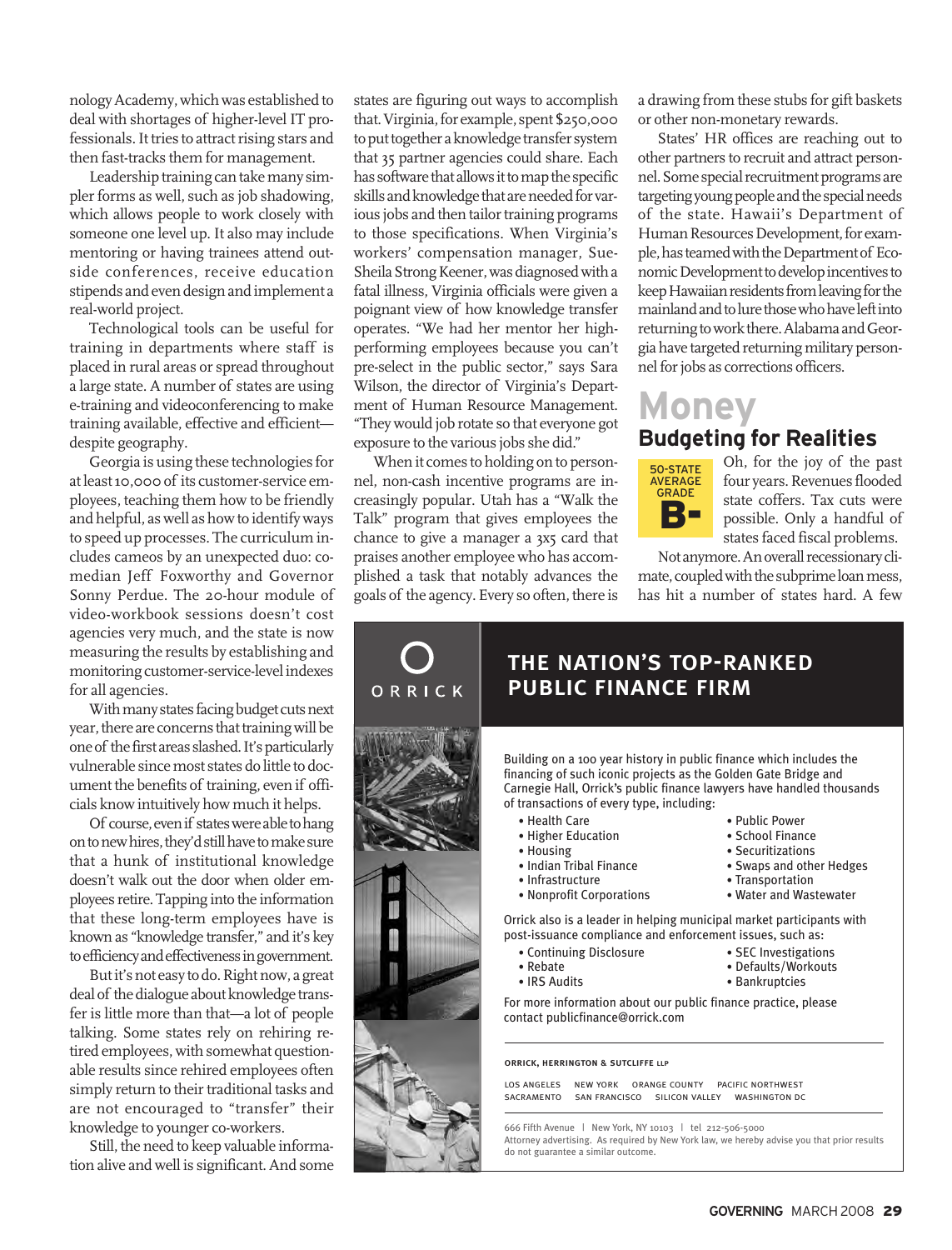months ago, Nevada had a sizable hole in its current biennial budget. By January, the hole had grown to more than \$500 million and was getting bigger. To make up for the shortfall, the budget has been cut  $4.5$  percent across the board, and the state has put a hiring freeze into effect.

This wasn't supposed to happen. In the days following the dot-com bust and  $9/11$ , most states trimmed back. They didn't add ongoing expenditures that were based on non-recurring surpluses. They made promises reminiscent of Scarlett O'Hara's boast that she'd "never go hungry again."

Some of the worst-hit states are those that forgot these lessons and treated temporary surges in income as though they would go on forever. In Arizona, for example, a year of 16 percent revenue growth was followed by 18 percent. "That created an attitude that the sky's the limit," says state Senator Bob Burns. The legislature built up spending to match revenues and cut income taxes. Now, with a weakened economy and revenue falloffs, it confronts a \$870 million shortfall for fiscal year 2008 nearly 10 percent of its general fund budget. As a result, the fiscal 2009 budget proposal uses a series of accounting gimmicks—such as shifting \$55 million in July 2009 sales tax revenues to June 2009.

In Louisiana, some state leaders are concerned that their state not misuse the influx of post-Katrina money from the federal government, plus revenues that flow from rebuilding. "It's fool's gold," warns John **D** Neely Kennedy, the state treasurer. "History **D+** demonstrates that at some point, revenues will come back to earth."

It's not as though all states are unprepared for a downturn. Many rainy day funds **C** have been built up, a number of them above the traditional 5 percent of general fund levels. Most states have been cautious in recent years about increasing long-term ben-**B**efits for employees. At the same time, improvements in Medicaid management have **B** helped to cut back on health-cost growth.

.<br>But as each challenge is faced, another grows. Many states confront new Medicaid pressures not because of a surge in costs but **A**because the federal government has reduced its contribution and tightened its reg-**A** ulations. Then there are retiree health care costs. New accounting standards require that governments calculate their long-term retiree health obligations, and that has put





pressure on current budgets as states struggle to deal with substantial obligations that will mount relentlessly if they aren't faced. **+ - +** Connecticut, where finances are in good shape right now, has a \$21 billion liability for retiree health care over the next 30 years and has put aside only \$10 million toward it. Although it was only a nominal payment, it was, says Michael Cicchetti, deputy secretary of the Office of Policy and Management, a way "to get people used to the notion that they have to put money aside."

A fair number of states, including Montana, Utah and Washington, have been careful about keeping budgets in line with changing tides. Washington State's longterm perspective and sophisticated projections, for example, have helped it avoid unpleasant surprises. The state generates long-term budget outlooks—at least six years out—that are not just insider planning documents but, says Candace Espeseth, assistant director of the state's budget division, something the legislature looks at, as well. "We have quarterly updates for many of our forecasts and our caseloads," she says. "We're constantly realigning."

One very good sign for the future: The timing of the pending budget problems

and the maturation of technology are coming together in such a way that governments are positioned to communicate with **- +**  citizens about the state's fiscal health in ways they never have before. Budget offices report getting more citizen input as a result of online mechanisms and the posting of public hearings online. That might not make the hard budget decisions any easier, but governments should be able to let people know—on their own terms, not just through local media—what's going on, and in turn, get more feedback from citizens on budget moves.

This openness isn't just a by-product of technology. New Jersey now has a process in place to publish any changes that are made after the governor's budget proposal—including the name of the lawmaker who made the change. The system worked well last year. The state got its budget done ahead of time, and there were fewer unexpected programs crammed in at the last minute.

Of course, challenges for the states' money managers stretch way beyond budget issues. This year, as in years past, contracting and procurement are weak points. States are benefiting from new technologies that allow them to do more purchasing online.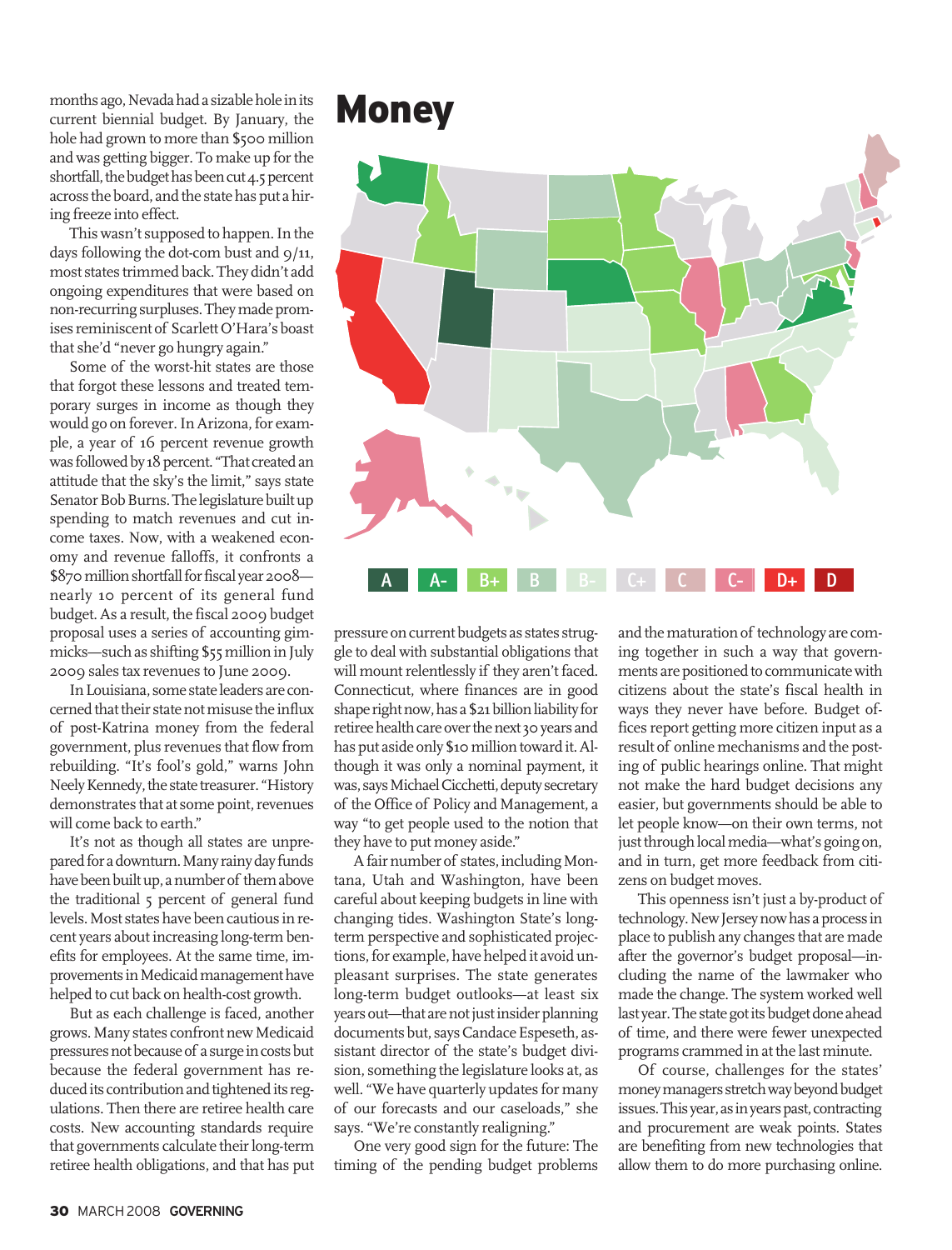But some are having trouble keeping up and many still grapple with issues of flexibility versus control. New Hampshire is at the extreme of the control spectrum. Purchases above \$5,000 can't be made without approval from an elected board.

Many states, though, have set about finding innovative approaches for procurement and contracting. California developed its Award Schedule, which allows agencies to spend up to \$250,000 on transactions without using the traditional bid process, as long as the companies and products involved are on product schedules put out by the U.S. General Services Administration. Before Minnesota procurement employees are awarded the authority to make purchases, they must attend rigorous training programs on procurement. And Georgia has established a series of indicators to inform agencies about dollar savings and procurement cycles for their purchases.

### **Infrastructure**

#### **The Rough Road**



Last spring, there was a prison riot in Indiana. The casual observer, informed by Hollywood movies, might guess that the roots of unrest were vi-

cious gangs, escape efforts or hostile guards.

In fact, the real genesis of the problem at the New Castle medium-security facility was more mundane: bad planning for infrastructure. Back in 2001, the prison was built **D** to avoid overcrowding at other prisons. But the state provided only enough money to operate at 25 percent of capacity. Inmates still had to be sent out of state. In 2005, inmates **C**started to return, and in the following year, a private company began running the prison. **C** To take advantage of still-unused capacity, the prison imported prisoners from Arizona. The contractor, however, was unable to **B**hire sufficiently experienced staff. And when the Arizona inmates who were accustomed **B** to a less-restrictive environment rebelled, the prison was unable to respond adequately. **B+** Two staff members were injured.

The state has fixed many of the planning **A**problems that led to this event. But the impact of prior practices here and elsewhere serve as **A** a cautionary tale. It's critical that states look at how they will use the facilities and the full cost of maintaining them.

Perhaps the most serious disconnect

### **Infrastructure**



comes when states underestimate the costs of maintaining new roads, bridges and buildings. Even though a growing number **+** are aware that maintenance is an area of concern—and states such as Georgia, Idaho, Indiana, Tennessee and Vermont have made real improvements—an alarming half of the states are decidedly weak in infrastructure maintenance.

In part, that's because the dollar amounts are huge when it comes to transportation. South Carolina legislators are considering a proposal to phase in \$200 million annually over five years to help rehabilitate roads. Unfortunately, the state auditor suggests that funding would have to grow by \$1 billion a year for 10 years to bring those roads up to speed. Deferred maintenance in New Jersey's transportation system is now \$13 billion, with the state's bridges falling into steadily worse repair.

Massachusetts estimates that over the next 20 years it will need up to \$19 billion more than it expects to bring in just to maintain its transportation system. Right now, it has about \$2.2 billion in non-transportation deferred maintenance. Although the state still isn't doing complete infrastructure assessments, it has made progress over the years. The fact that it has a system in place to **make estimates of this kind puts it in better** shape than a number of other states.

Such systems are becoming more common, replacing the old way, where, says Missouri's facilities management director, David Mosby, "every couple of years, departments made a call about the condition of their assets." Today, the Show-Me State uses a sophisticated capital-planning system created at the Massachusetts Institute of Technology that helped assess 27 million square feet of state buildings in a period of 18 months.

There has been some marked improvement in capital planning over the past few years. It generally is more transparent, more focused on the long term and more objective.

Take Alabama. It had fallen way behind in keeping up with maintenance. In its prisons, for instance, the normal locking mechanisms on cells had fallen into such disrepair that the state is using padlocks instead. "It's a terrible system," says Vernon Barnett, chief deputy commissioner of corrections. "If there was a fire, people wouldn't be able to get out because officers would be running around opening all those padlocks."

But Alabama now is taking steps to improve. Beginning with the 2009 budget,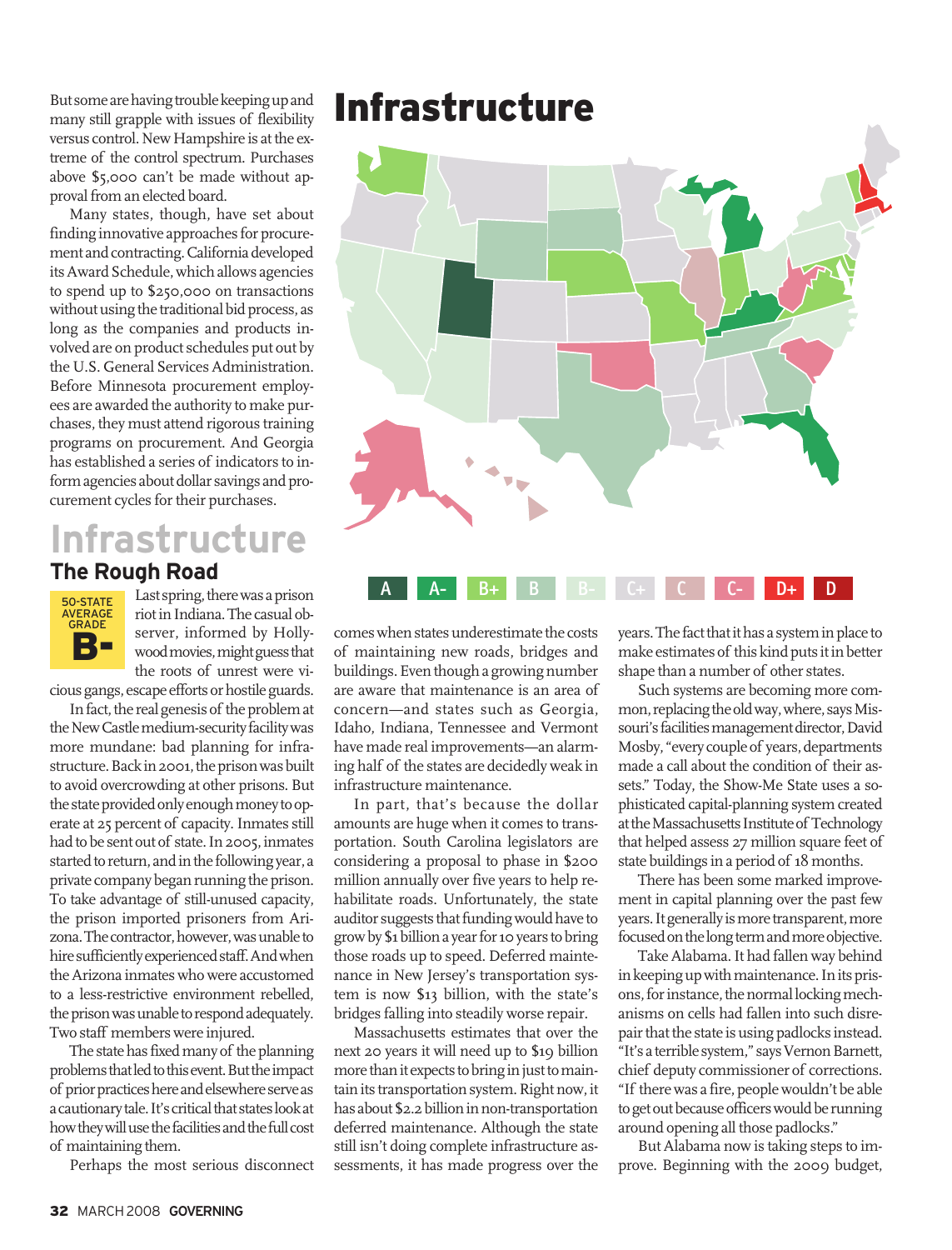### HOW WE GRADE **Welcome to an inside look at the way we work.**

If you were to step inside 1025 F Street in Washington, D.C., and ride the elevator up to the 9th floor, you would find yourself in the home of the Government Performance Project. Here, in a maze of well-lit offices, the GPP's journalists and researchers analyze information and interview state officials. In the conference rooms, we hold marathon sessions on what grades to give each state in each category.

What are these sessions like? This past January, several of us sat around a conference table to talk about the strategicplanning process in Arizona. The journalist, who reported on the state, didn't see evidence of statewide planning. The academic, who had spent time reviewing agency plans, thought the state deserved credit for its coordination of strategic planning among the agencies. The journalist countered that, in the absence of a written statewide plan, there was little indication that actual budgetary actions were influenced by these efforts. After a spirited debate, we reached a consensus: The agency plans would have had to be exceptional to overcome the lack of a state plan, and in Arizona, that simply wasn't the case. That point—along with dozens of other factors—made its way into the final grade of B- for information.

These in-depth conversations are among the last stages of a year-long process that forms the basis for the GPP's grades in four management areas—Information, People, Money and Infrastructure. A full description of the criteria used to assess those management areas can be found online at pewcenteronthestates.org/gpp.

A state's strong points and weak points in each criterion correlate closely to its final grades. Closely is the operative word. The GPP's methodology favors common sense over a formula. New Jersey, for example, does an acceptable job in a couple of the infrastructure-related criteria and a very good job in two more. Yet its grade was a C+. Why? With deferred maintenance of \$13 billion on transportation and bridges falling into ever worse condition, the fine job the

state does in planning and coordination recedes in importance. "If you let your assets decay, that trumps other factors in considering the overall management of infrastructure," says Michael Pagano, a professor at the University of Illinois at Chicago, who led one of our academic teams.

It turns out that a weak economy doesn't necessarily lead to bad overall grades. Michigan's finances are deeply troubled, but its management skills have weathered the storm well.

As with prior GPPs, the information we utilize comes from a number of sources.



### **Everybody involved in the GPP looks closely at the ability of states to produce actual results.**

First up, a survey asking for basic data. The survey is filled out by the states and carefully analyzed by GPP's academic teams. All but a handful of states completed this online instrument. For those that didn't, the GPP team set about uncovering the same body of information through public documents and interviews.

At the same time, our teams of academics scour the country for documents that could contribute to better understanding of the states, including budgets, capital plans, workforce plans, auditor's reports and state Web sites. These not only are used as sources of information but, as in the case of workforce plans,

are reviewed and evaluated as management tools.

Meanwhile, we conduct hundreds of interviews—upwards of 1,400 this year to add information to the pool of data and, importantly, to provide context in which all the information can best be understood. We interviewed legislators, their staffers and fiscal analysts; controllers, treasurers, budget officers and auditors; human resource and transportation officials; chief information officers; managers in charge of non-transportation infrastructure and representatives of agencies and departments. We also talked to leaders of civic organizations.

Everybody involved in the GPP looks closely at the ability of states to produce actual results. Even the best strategic plan is irrelevant if nobody in the state follows it.

One important note about the grades that emerge from this process: Although the criteria are essentially the same as they were in the 2005 GPP, the state of the art in these areas has advanced. As a result, a state can conceivably have improved without its grade going up. Take the information category. According to Philip Joyce, a professor at The George Washington University who heads one of our academic teams, here's what a state would have had to accomplish in 1999—the first GPP—to get an A: Good statewide or agency planning, performance audits with some outcome measures plus the use of performance information by the executive branch, even if there was little or none by the legislature. The state's performance had to be communicated to citizens through written performance reports.

In 2008, an A state has to have excellent statewide and agency planning, be a leader in performance auditing (most states now do performance audits), have outcome data for almost all government functions, show substantial use of performance information by the executive branch and some use by the legislature. The state's performance has to be communicated to citizens electronically, preferably through interactive Web sites.

That's a dramatic difference. While the advances in this field are greater than in the others, the basic principle holds true in grading each state in each category.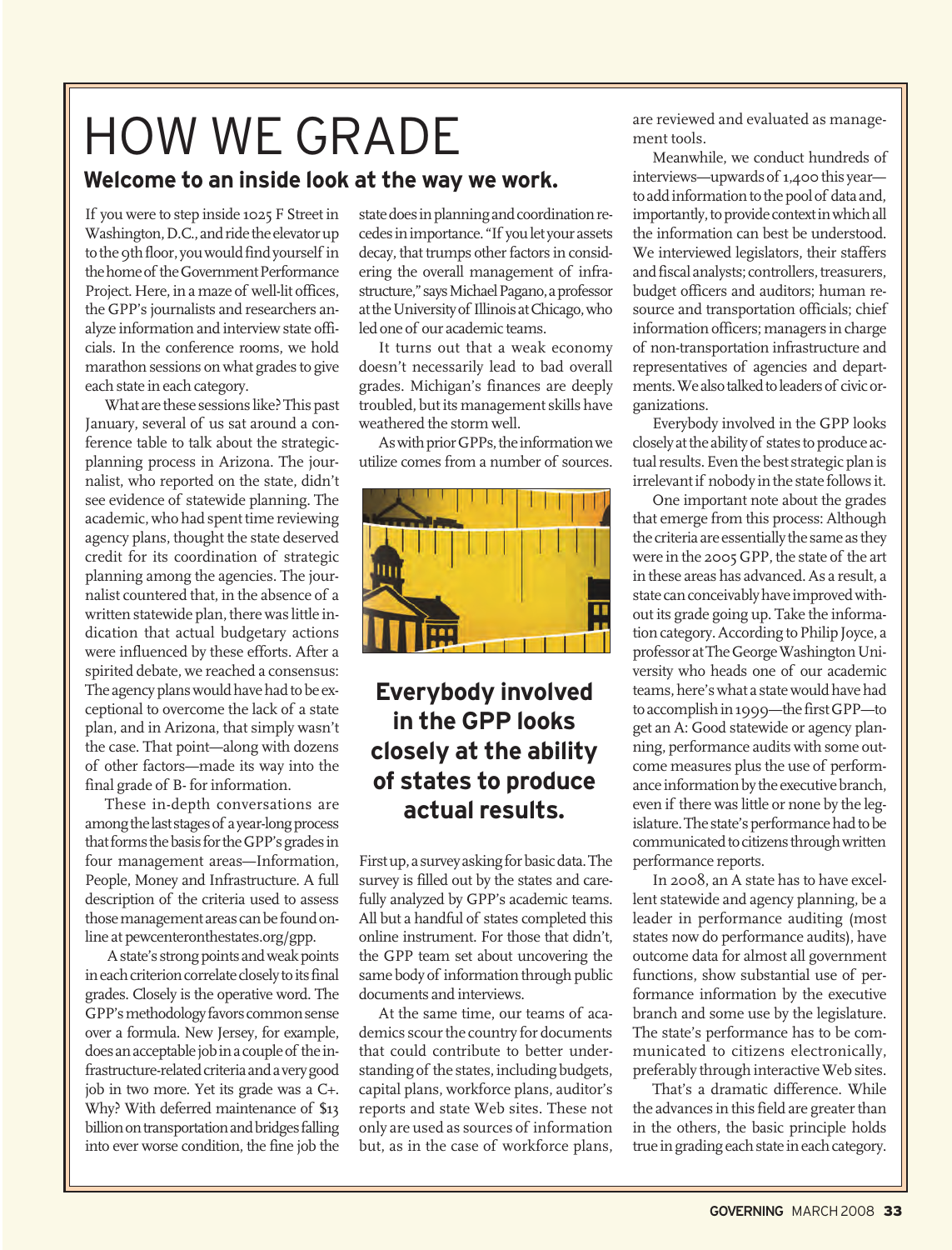agencies must provide the finance department, which sets the governor's budget, with detailed and prioritized project requests, including justification for the projects, forecasts of operating and maintenance costs, and possible alternative funding sources.

The most abused terms in infrastructure contracts are probably "on time and on budget." But advances are being made by several states on this front. The Arizona Department of Transportation, for instance, has established a "partnering" system under which each contractor and the state agree to a "mission statement" for a project, as well as a ladder of escalation for resolving disputes. This partnering has kept claims down.

California has experienced some success in the on-time department. After a fiery truck crash melted a key freeway exchange in the Bay Area, it took only 16 days—not the normal 150—for Caltrans (the state's transportation department) and its contractors to clear the span, build a new bridge and reopen the exchange. How was this accomplished? Caltrans offered a bonus of \$200,000 for each day the work was completed ahead of the deadline, with a maximum of \$5 million. Given the importance of this road to commuters, the state got real value for its money.

"Government can work," Governor Arnold Schwarzenegger said of this effort. "It can be efficient, it can lead."

### THE CRITERIA WE USE

#### **Information**

- The state actively focuses on making future policy and collecting information to support that policy direction.
- Elected officials, the state budget office and agency personnel have appropriate data on the relationship between costs and performance and use these data when making resource-allocation decisions.
- Agency managers have the appropriate information required to make program management decisions.
- The governor and agency managers have appropriate data that enable them to assess the actual performance of policies and programs.
- The public has appropriate access to information about the state, the performance of state programs and state services and is able to provide input to state policy makers.

#### **People**

- The state regularly conducts and updates a thorough analysis of its human-capital needs.
- The state acquires the employees it needs.
- The state retains a skilled workforce.
- The state develops its workforce.
- The state manages its workforce-performance programs effectively.

#### **Money**

- The state uses a long-term perspective to make budget decisions.
- The state's budget process is transparent, easy to follow and inclusive.
- The state's financial management activities support structural balance between ongoing revenues and expenditures.
- The state's procurement activities are conducted efficiently and supported with effective internal controls.
- The state systematically assesses the effectiveness of its financial operations and management.

#### **Infrastructure**

- The state regularly conducts a thorough analysis of its infrastructure needs and has a transparent process for selecting infrastructure projects.
- The state has an effective process for monitoring infrastructure projects throughout their design and construction.
- The state maintains its infrastructure according to generally recognized engineering practices.
- The state comprehensively manages its infrastructure.
- The state creates effective intergovernmental and interstate infrastructure coordination networks.

#### **More details on the criteria are online at pewcenteronthestates.org/gpp**

### GOVERNMENT **PERFORMANCE** PROJECT **A Project of the Pew Center on the States**

**Susan K. Urahn,** Managing Director, Pew Center on the States **Katherine Barrett**, Senior Consultant **Richard Greene**, Senior Consultant

**Neal C. Johnson**, Director, Government Performance Project **Amy Edwards**, Senior Associate, Government Performance Project **Michele Mariani Vaughn**, Senior Associate **Michael Blanding**, Consulting Reporter **Brian Rogal**, Consulting Reporter **Anne Ruffner Edwards**, Consulting Editor **Edward J. Finkel**, Consulting Editor **Julia Eddy**, Administrative Assistant **Richard Silver**, Administrative Assistant **Kil Huh**, Manager, Pew Center on the States **Ann Cloke**, Administrative Assistant

**Melissa Maynard**, *Governing* magazine Project Reporter **Will Wilson**, *Governing* magazine Project Reporter

Researchers: Jennifer Calantone, Heather Kleba, Mark Wellborn, Laura Young

#### **Research Partners**

#### **MONEY Katherine Willoughby, Ph.D. Georgia State University** Graduate Assistants: Sarah Arnett, David Guo, Tanya Smilley, Andrea Klug, Seong Soo Oh, David Trice

#### **PEOPLE**

**Sally Selden, Ph.D., Lynchburg College** Graduate Assistants: Marni Fogelson-Teel, Joe Orenstein, Colin Turcotte, Robert Wooters

#### **INFRASTRUCTURE**

#### **Michael A. Pagano, Ph.D. University of Illinois at Chicago**  Graduate Assistants: Wan-Ling Huang,

Benedict Jimenez, Kamna Lal, Kristina Wallig

#### **INFORMATION**

**Philip Joyce, Ph. D. The George Washington University**

Graduate Assistants: Victoria Bruce, MacKenzie Hawkey, Saurabh Lall, Alice Levy, Katie Logisz, Robin McLaughry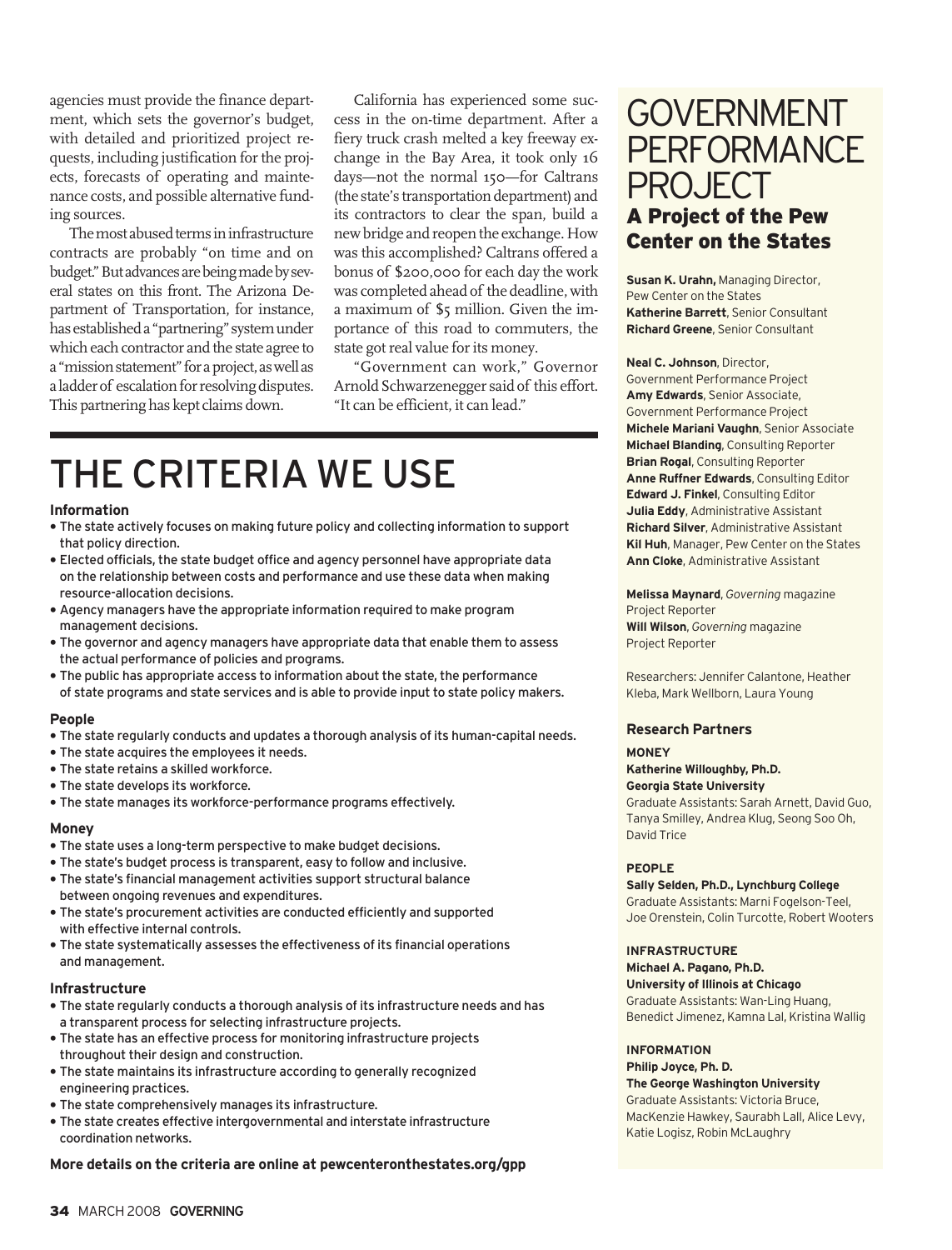### **Alabama C+**

Three decades ago, Alabama was far ahead of most states in its plans to use performance measures to improve the functions of government. Its Budget Management Act, passed in 1974, required all state agencies to write strategic plans and program objectives, and to report on them quarterly. In the years that followed, the state had more pilots than a small airline, and churned out a great deal of paper. But it was all a lot of sound and fury, signifying very little. In the words

### **Alabama still faces serious management problems, but there's been real progress in the past few years.**

of Anne Elizabeth McGowin, the state's assistant finance director, "in some cases, the reports were as worthless as paper clips. Nobody cared what they were counting "

In 2008, Alabama is geared up to finally fulfill its long-lost promise. Four years into Governor Bob Riley's SMART Governing program (Specific, Measurable, Accountable, Responsive, Transparent), agencies are producing usable strategic plans and quarterly reports. SMART has given Finance Director James Allen Main more information than ever with which to prioritize budget requests. That's true, too, on the capital side, where agencies' requests now must include project justification and estimated operating and maintenance costs, and are compiled for decision makers in a statewide capital plan.

Is Alabama a national leader now? Not by a long shot. For one thing, the use of these performance measures is somewhat limited to the budget season. Although quarterly reports are generated, measures aren't often relied upon as a management tool for the rest of the year. The legislature generally hasn't bought in yet. So the state is still at a very early stage in many of these enterprises. But the progress over the past few years is significant.

Of course, even if SMART continues on an upward trajectory, it isn't a panacea for the state's more fundamental problems.

Alabama is still plagued by an overly earmarked fiscal process, which has allowed the education budget, fueled by swiftly growing income tax revenues, to rise 60 percent in the past four years, while the general fund budget—responsible for almost everything else in the state—has trailed. There's a \$400 million hole in the 2008 education budget, and another gap looms for 2009.

Roads, bridges and buildings also are desperately underfunded. The state's Department of Corrections resorted to selling off \$20 million worth of land last year to pay for keeping its prisons from deteriorating further. On the transportation side, the state has racked up \$3 billion in deferred maintenance, and a package of bills designed to reform funding and management of the Department of Transportation died last year in the gridlocked Senate after passing through the House.

The Department of Transportation does have some reasons to be optimistic. It is now out from under a 13-year federal court decree over the department's hiring practices that cost more than \$250 million and led to a statewide revision of testing and hiring standards. Morale is on the way up: Once again, employees are being hired and promoted, and the millions that were being spent in court should go instead to repaving roads and shoring up bridges.

While individual agencies' procurement may be improving, it can be very difficult to know what's happening on a statewide level. That's because the central office has no control over service contracts. State Purchasing Director Isaac Kervin can't say how much the state spends on services altogether, because none of those contracts cross his desk.

When it comes to purchasing goods, as opposed to services, Alabama has the opposite problem: The agencies have too little control, and the state's antique procurement laws can significantly slow down purchases. One straightforward solution: Give the agencies more authority to make necessary purchases—and then use the SMART system to hold them accountable.

**For additional data and analysis, go to pewcenteronthestates.org/gpp**

| <b>Money</b>                                             | $\mathbf{c}$ - |
|----------------------------------------------------------|----------------|
| Long-Term Outlook                                        |                |
| <b>Budget Process</b>                                    |                |
| <b>Structural Balance</b>                                |                |
| Contracting/Purchasing                                   |                |
| <b>Financial Controls/Reporting</b>                      |                |
| <b>People</b>                                            | B-             |
| <b>Strategic Workforce Planning</b>                      | O              |
| Hiring                                                   | $\bullet$      |
| <b>Retaining Employees</b>                               | O              |
| <b>Training and Development</b>                          | A              |
| <b>Managing Employee</b>                                 |                |
| Performance                                              |                |
| <b>Infrastructure</b>                                    |                |
|                                                          |                |
| <b>Capital Planning</b>                                  |                |
| <b>Project Monitoring</b>                                |                |
| Maintenance                                              |                |
| <b>Internal Coordination</b>                             |                |
| Intergovernmental                                        |                |
| Coordination                                             |                |
| <b>Information</b>                                       | C              |
| <b>Strategic Direction</b>                               |                |
| <b>Budgeting for Performance</b>                         |                |
| <b>Managing for Performance</b>                          |                |
| <b>Performance Auditing</b>                              |                |
| & Evaluation<br><b>Online Services &amp; Information</b> |                |

**Population (rank):** 4,599,030 (23) **Average per capita income (rank):** \$21,270 (40) **Total state spending (rank):** \$22,260,824,000 (24) **Spending per capita (rank):** \$4,840 (31) **Governor:** Bob Riley (R) **First elected:** 11/2002 **Senate:** 35 members: 23 D, 12 R **Term Limits:** None **House:** 105 members: 62 D, 43 R **Term Limits:** None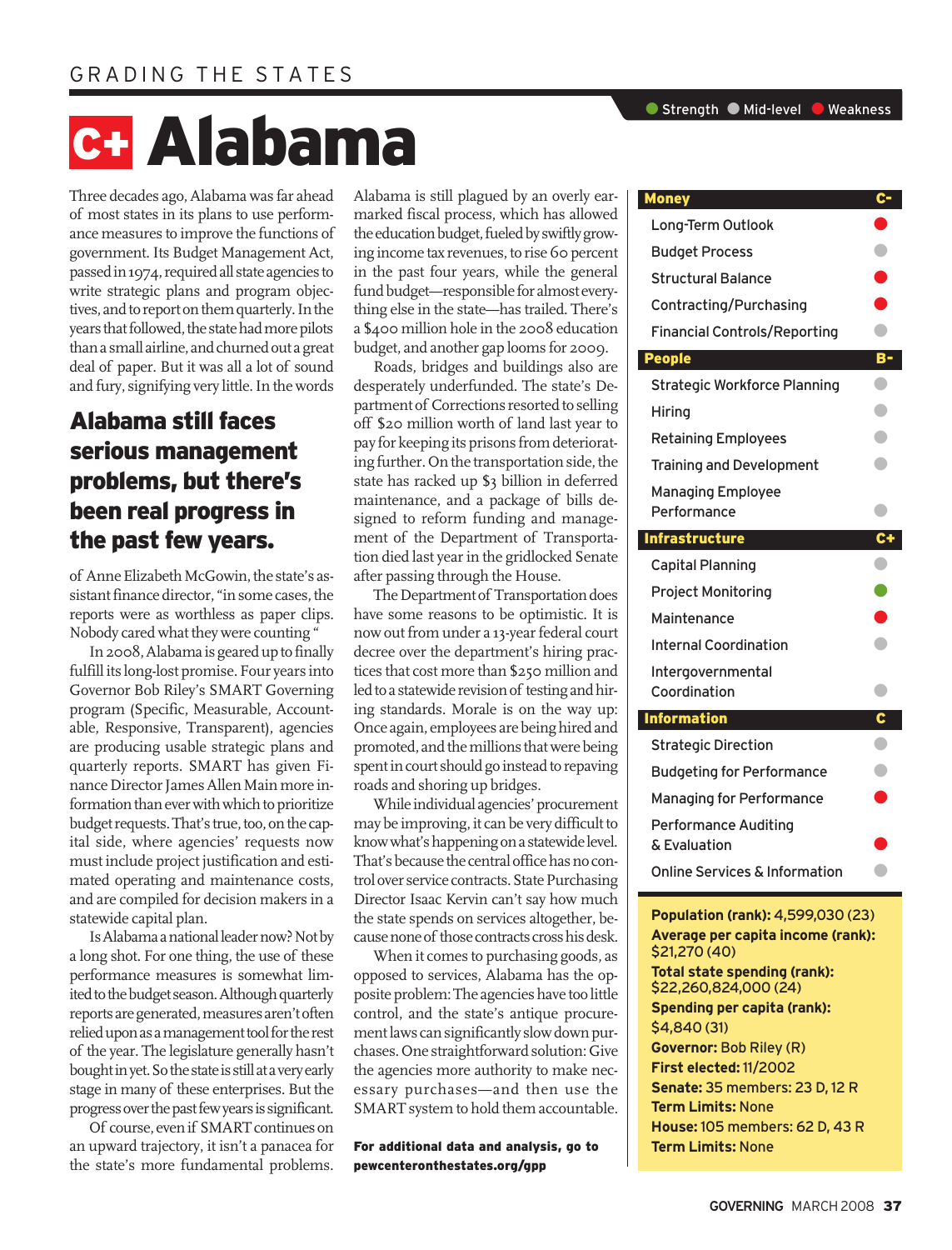#### GRADING THE STATES

### **Alaska C**

"We aren't poor," says Jeff Ottesen, a director in Alaska's Department of Transportation and Public Facilities. "But we act poor." His particular worry is underfunded maintenance for the state's roads and buildings, but he might as well speak for nearly every agency in Alaska.

Recently, for example, Governor Sarah Palin announced a plan to salt away a twoyear \$7.1 billion surplus produced by highpriced oil. Yet, not long ago, the Division of Finance had to cancel a plan to procure a much needed new payroll system because it was short a few million dollars. The present payroll system has a backlog of more than 20 man-years of requested fixes, and the time isn't far away when the system will simply be unredeemable.

There's a justification for these fiscal contradictions. Since most of Alaska's current largess comes from oil revenue, there's no

#### **Alaska has the money to solve its problems if only it could spend more wisely.**

guarantee that it will continue flowing in the future. "If we were a person, we'd be wealthy; but in terms of income, we're shaky," explains Legislative Fiscal Analyst David Teal. Some observers of Alaska's fiscal picture may wonder why the state has any concerns at all, given the enormous pot of money it has set aside—\$40 billion or so—in the Alaska Permanent Fund. But the reality is that the state can't touch most of this money, as dividends from the fund flow to citizens and have become a politically sacred promise.

In Alaska, information works about the same way as money—agencies have a lot, but they often lack the capacity to use it. The state has gone from using old-fashioned output measures, such as the number of people trained, to using robust outcome measures detailing more-important factors, such as how many trainees were hired. But the next step—linking the performance numbers to the budget—hasn't been taken yet. "Our performance measures are on the

Web but not linked to one another nor to the budget dollars," says Jo Ellen Hanrahan, of the Office of Management and Budget. If the state can improve that link the way it has it has improved the measures themselves, the results could be impressive.

Workforce planning is another fallow field. There is a strong template for agency workforce plans, but only one agency currently takes advantage of it. As for the others, "they are so busy trying to get their daily work done, they don't realize how important it is," explains Nicki Neal, director of the state personnel division. The executive branch is well aware of the need to develop this expertise in the future. The governor recently formed a working group that will examine recruitment and retention tactics in order to address the declining number and quality of applicants—almost 40 percent of 2006 state employee recruitments found fewer than five strong applicants—as well as a rising tide of retirements.

The *esprit de corps* of state workers plummeted after it was discovered that a 2006 change in the oil tax was pushed by several state legislators who were receiving cash from an oil company that stood to benefit from it. Three legislators have been convicted, and lawmakers went back and increased the tax in November 2007. Still, the damage will take considerable time to overcome. Even with the corruption unearthed and the reform efforts being undertaken by the present administration, Alaska continues to face a grave problem in the mentality that guides its spending decisions. "The fake sound bite of cutting the budget drives policy here," groans state Representative Les Gara, "but the money is still being spent unwisely."

That seems especially true when it comes to infrastructure. In 2007, the legislature added \$200 million in supplemental projects to the \$734 million capital budget. Very little went to a deferred-maintenance backlog that exceeds \$1 billion for state buildings alone. A Department of Transportation and Public Facilities official says, "I don't have a clue how they prioritize."

**For additional data and analysis, go to pewcenteronthestates.org/gpp**

● Strength ● Mid-level ● Weakness

| <b>Money</b>                                                                          | c-           |
|---------------------------------------------------------------------------------------|--------------|
| Long-Term Outlook                                                                     | o<br>O       |
| <b>Budget Process</b>                                                                 |              |
| <b>Structural Balance</b>                                                             |              |
| Contracting/Purchasing                                                                | Ê            |
| <b>Financial Controls/Reporting</b>                                                   | $\bullet$    |
| <b>People</b>                                                                         | C.           |
| <b>Strategic Workforce Planning</b>                                                   |              |
| Hiring                                                                                |              |
| <b>Retaining Employees</b>                                                            |              |
| <b>Training and Development</b>                                                       | ń            |
| Managing Employee                                                                     |              |
| Performance                                                                           | Т            |
| Infrastructure                                                                        | $\mathbf{c}$ |
| <b>Capital Planning</b>                                                               |              |
| <b>Project Monitoring</b>                                                             |              |
| Maintenance                                                                           |              |
| <b>Internal Coordination</b>                                                          |              |
| Intergovernmental                                                                     |              |
| Coordination                                                                          | a            |
| <b>Information</b>                                                                    | B            |
| <b>Strategic Direction</b>                                                            | O            |
| <b>Budgeting for Performance</b>                                                      | m            |
| <b>Managing for Performance</b>                                                       | O            |
| Performance Auditing                                                                  |              |
| & Evaluation                                                                          |              |
| <b>Online Services &amp; Information</b>                                              |              |
| Population (rank): 670,053 (47)<br>Average per capita income (rank):<br>\$26,919 (13) |              |
| <b>Total state spending (rank):</b>                                                   |              |

**Spending per capita (rank):**  \$12,833 (1) **Governor:** Sarah Palin (R) **First elected:** 11/2006 **Senate:** 20 members: 9 D, 11 R **Term Limits:** None **House:** 40 members: 17 D, 23 R **Term Limits:** None

\$8,599,090,000 (39)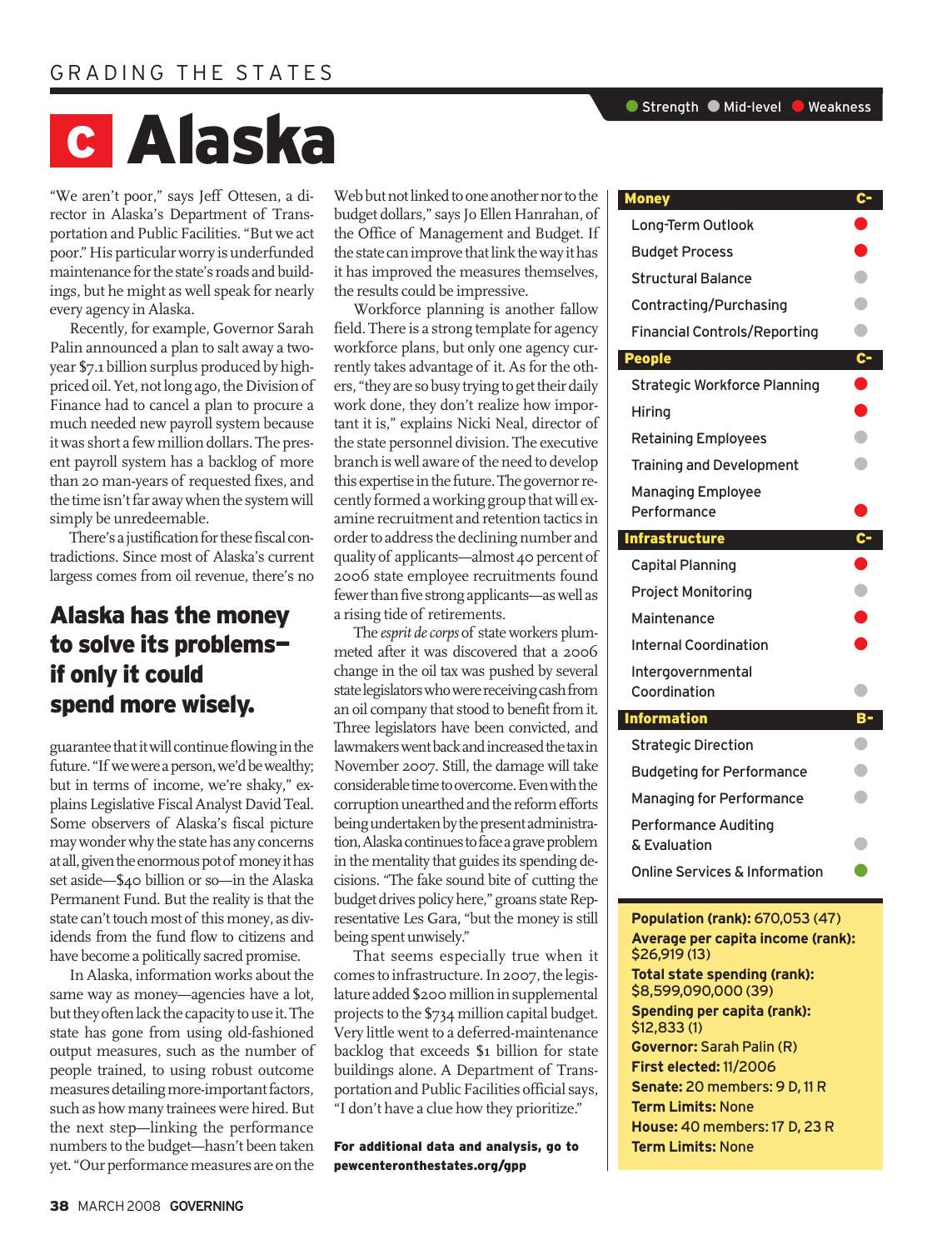# **Arizona B-**

There's no question that the past few years were good ones for Arizona's economy. Thanks in part to the real estate boom, revenue grew by more than 16 percent in both 2005 and 2006. The problem is that state leaders seemed convinced the good times would roll on forever, and they began spending that way. General fund expenditures grew faster than revenue and faster than any formula based on population and inflation would justify.

Last year, when revenue growth returned to its historic average of around 8 percent, some of the more mature citizens of Arizona might have recalled song lyrics from "The Party's Over": "It's time to wind up the masquerade… The piper must be paid."

The debt to the piper in this case came in the form of a \$1 billion shortfall in the state's \$10.6 billion budget for 2007. To some extent, this was the side effect of an income tax cut passed by ebullient lawmakers in 2006. The tax structure is now dangerously dependent on sales taxes.

Although the Arizona agencies facing steep cuts have strategic plans and performance measures to guide their reductions, this information doesn't always drive managerial decisions. Part of the problem is old technology that sometimes inhibits managers from using cost and performance data to best advantage. The state's aging financial information system is all but obsolete, making good reports hard to access and putting decision makers at a disadvantage.

Arizona is working to rectify that situation. The Government Information Technology Agency provides good IT planning and wields strong authority in coordinating IT funding at the agency level—especially in an ongoing overhaul of the state's telecommunications systems. And the current budget problems may actually help the modernization process along. For instance, the Department of Administration argues that a new statewide purchasing system would reap big savings—possibly as much as \$60 million a year—and improve a procurement process that one manager describes as "challenging." Should such new projects get approval, GITA's new Project Management Certification courses ought to hone system implementation.

There's good news to report from the Department of Transportation. It has succeeded in using performance measures to persuade the legislature to provide sufficient funding for highway repairs. This is especially important since Arizona's rapid population growth has strained road capacity. A Statewide Transportation Acceleration Needs Account was created in 2006, as well, in order to address the fastest-growing areas.

What doesn't look so good is building maintenance. Between the fiscal years of 2005 and 2007, despite a flush treasury, only 20 percent of the needed money was appropriated to take care of the 2,650 state buildings that depend on general revenues. Deferred maintenance for those buildings now totals nearly \$250 million—almost \$100,000 per building.

Although lots of people want to live and work in Arizona, fewer of them seem to want to work for Arizona state government: It receives insufficient applications per job and its 16 percent voluntary turnover rate including more than one-third of employees with less than one year of service—is one of the highest in the country. Facing those scary figures, Arizona wisely develops the employees it does have. More than half of Arizona Government University's quality training programs are available online. And in November 2007, the state opened its Career Center's occupation-planning and jobhunting services to all state employees, in addition to displaced workers, in an attempt to retain employees by providing them a career path within state government.

Overall, money management remains Arizona's foremost challenge. In October 2007, for the first time, the state treasury hired an internal auditor to keep an eye on the \$56 billion worth of financial transactions that occur between annual financial reviews. Good thing, too. In each of the past three years, Arizona's financial reviews have been late—nearly a year after fiscal close for FY 2006.

**For additional data and analysis, go to pewcenteronthestates.org/gpp**

| Long-lerm Outlook                        |           |
|------------------------------------------|-----------|
| <b>Budget Process</b>                    | 0         |
| <b>Structural Balance</b>                | Ò         |
| Contracting/Purchasing                   | $\bullet$ |
| <b>Financial Controls/Reporting</b>      | $\bullet$ |
| <b>People</b>                            | в-        |
| <b>Strategic Workforce Planning</b>      | $\bullet$ |
| Hiring                                   | $\bullet$ |
| <b>Retaining Employees</b>               | O         |
| <b>Training and Development</b>          | Ô         |
| <b>Managing Employee</b>                 |           |
| Performance                              |           |
| <b>Infrastructure</b>                    | в٠        |
| <b>Capital Planning</b>                  | $\bullet$ |
| <b>Project Monitoring</b>                | $\bullet$ |
| Maintenance                              | $\bullet$ |
| <b>Internal Coordination</b>             | Ô         |
| Intergovernmental                        |           |
| Coordination                             |           |
| <b>Information</b>                       | B٠        |
| <b>Strategic Direction</b>               | $\bullet$ |
| <b>Budgeting for Performance</b>         | $\bullet$ |
| <b>Managing for Performance</b>          | $\bullet$ |
| <b>Performance Auditing</b>              |           |
| & Evaluation                             |           |
| <b>Online Services &amp; Information</b> |           |
|                                          |           |

**Population (rank):** 6,166,318 (16) **Average per capita income (rank):** \$24,110 (24) **Total state spending (rank):** \$25,731,467,000 (19) **Spending per capita (rank):**  \$4,173 (45) **Governor:** Janet Napolitano (D) **First elected:** 11/2002 **Senate:** 30 members: 13 D, 17 R **Term limits:** 8 years (consecutive) **House:** 60 members: 27 D, 33 R **Term limits:** 8 years (consecutive)

**Money C+**

Long-Term Outlook ●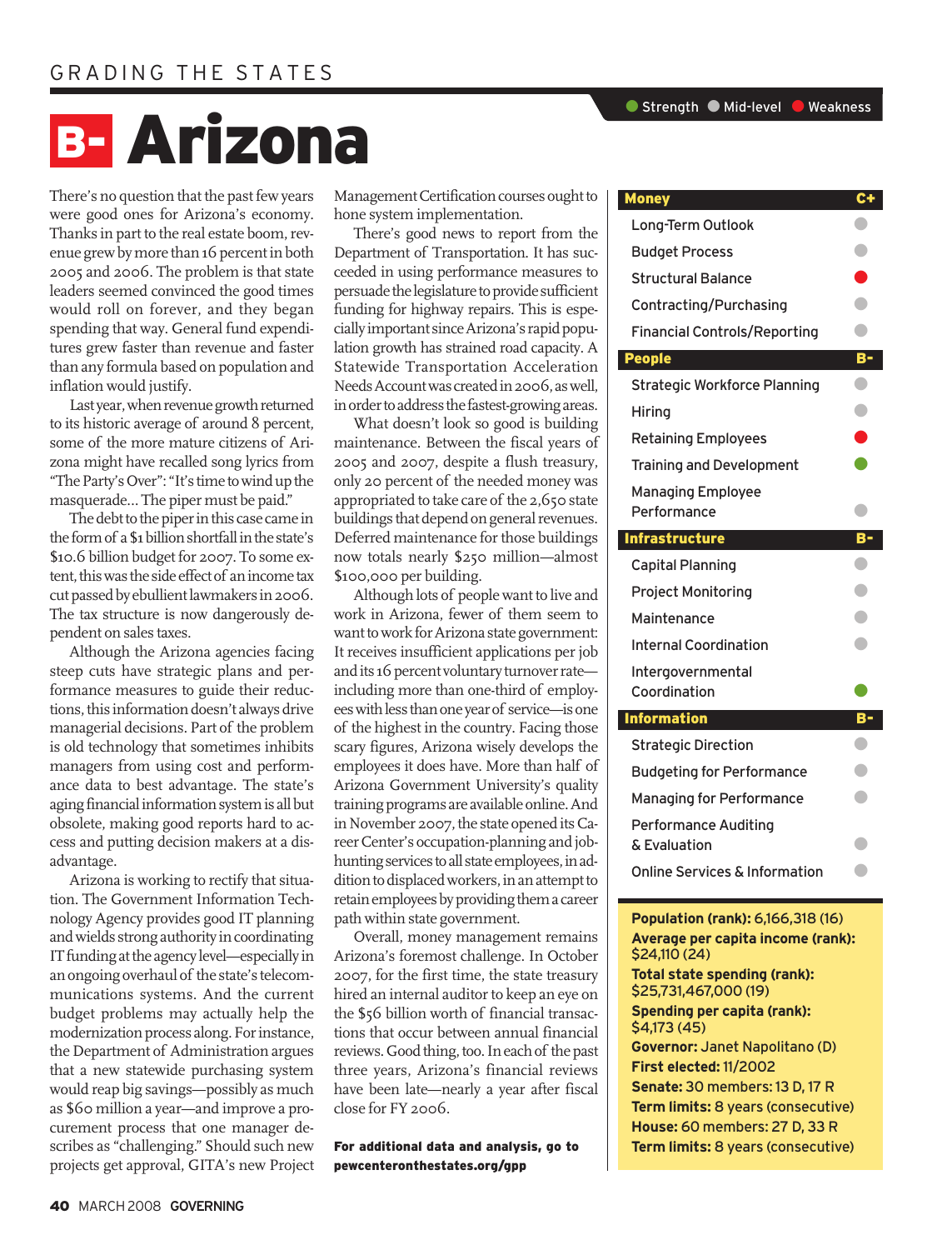# **Arkansas C**

In his first year after taking office in 2007, Governor Mike Beebe showed commendable focus on the effort to bring better day-today administration to a state that sorely needs it. He began by tackling one of the worst long-standing problems: a depressingly high turnover rate among state employees. The governor brings some expertise to this endeavor: He once chaired the Senate Personnel Committee.

The big problem has been a failure to provide regular pay increases. For years, state workers have received one-time bonus payments for high achievement as a way to avoid building permanent additional expenses into the budget. From a fiscal economy perspective, that may be sensible. From a human resources vantage point, it's not. Fast food restaurants pay higher wages than many state jobs in Arkansas.

To counteract that phenomenon, the administration has begun a comprehensive pay plan study, backed by the legislature, to identify where low salaries have had an especially pernicious effect on employee retention. The findings are expected to be incorporated into next fall's budget hearings. Meanwhile, the governor sponsored legislation that changed the bonus payments to permanent merit increases and, in addition, got every state employee a 2 percent cost-of-living increase. Personnel staff are about to update job classifications, something that has not been done in nearly two decades. But despite these incremental improvements, meaningful reform of the state's compensation system will not be accomplished quickly. "It's a pretty massive undertaking," admits Kay Barnhill-Terry, director of the Office of Personnel Management.

Human resources present a challenge to management in another way, as well. Very little in the way of strategic or centralized workforce planning has ever been done in Arkansas. State agencies once were required to produce performance information on their activities, but the legislature dumped this effort several years ago.

Sweeping changes to human resources, as with any aspect of state government, will require money. And Arkansas is short on that commodity at the moment, for a variety of reasons. One stems from the resolution of a long-standing class-action lawsuit, which requires the state to use about 50 percent of general revenues for education. So while Arkansas generated about \$1.1 billion in surplus revenue over the past few years, much of the money had to fund school maintenance.

Recently, the state has increased funding for prison renovation and for more corrections staff, including parole and probation officers. These initiatives have been credited with helping to cut what had been a growing prison population. The current administration has continued to support these funding increases, which began under former Governor Mike Huckabee.

Arkansas has traditionally handled debt issues well. But its budget process is weak, and in the event of an economic downturn, the state won't have much room to maneuver. In 2007, the governor succeeded in reducing the sales tax on food to ease the burden on low-income residents, and during the next legislative session, he hopes to eliminate the tax on food altogether. Desirable as this may be in many ways, it could put the budget out of structural balance in the event of severe economic stagnation.

The state also has a \$160 million backlog in highway maintenance needs. The good news is that this amount hasn't gone up in recent years. "We're pretty much able to maintain the status quo," says Scott Bennett, of the Highway and Transportation Department. Unfortunately, due to rising construction costs, Bennett believes that's about to change for the worse.

Unlike most states, Arkansas does not have a systematic way to prioritize its capital expenditures for infrastructure. The state does have a maintenance division that tracks routine needs, but officials mostly depend on staff looking at the crisis of the month, and then setting short-term priorities. Bennett calls this approach "the oldfashioned way." He's right about that.

**For additional data and analysis, go to pewcenteronthestates.org/gpp**

| <b>Money</b>                                             | B-                      |
|----------------------------------------------------------|-------------------------|
| Long-Term Outlook                                        |                         |
| <b>Budget Process</b>                                    | l                       |
| Structural Balance                                       | Ó                       |
| Contracting/Purchasing                                   |                         |
| <b>Financial Controls/Reporting</b>                      | Û                       |
| <b>People</b>                                            | $\overline{\mathbf{c}}$ |
| <b>Strategic Workforce Planning</b>                      |                         |
| Hiring                                                   |                         |
| <b>Retaining Employees</b>                               |                         |
| <b>Training and Development</b>                          |                         |
| <b>Managing Employee</b>                                 |                         |
| Performance                                              |                         |
|                                                          |                         |
| <b>Infrastructure</b>                                    |                         |
| <b>Capital Planning</b>                                  |                         |
| <b>Project Monitoring</b>                                |                         |
| Maintenance                                              |                         |
| <b>Internal Coordination</b>                             |                         |
| Intergovernmental                                        |                         |
| Coordination                                             |                         |
| <b>Information</b>                                       |                         |
| <b>Strategic Direction</b>                               |                         |
| <b>Budgeting for Performance</b>                         | C<br>O<br>O             |
| <b>Managing for Performance</b>                          |                         |
| <b>Performance Auditing</b>                              |                         |
| & Evaluation<br><b>Online Services &amp; Information</b> |                         |

**Population (rank):** 2,810,872 (32) **Average per capita income (rank):** \$19,758 (48) **Total state spending (rank):** \$14,370,337,000 (32) **Spending per capita (rank):**  \$5,112 (29) **Governor:** Mike Beebe (D) **First elected:** 11/2006 **Senate:** 35 members: 27 D, 8 R **Term limits:** 8 years (lifetime) **House:** 100 members: 75 D, 25 R **Term limits:** 6 years (lifetime)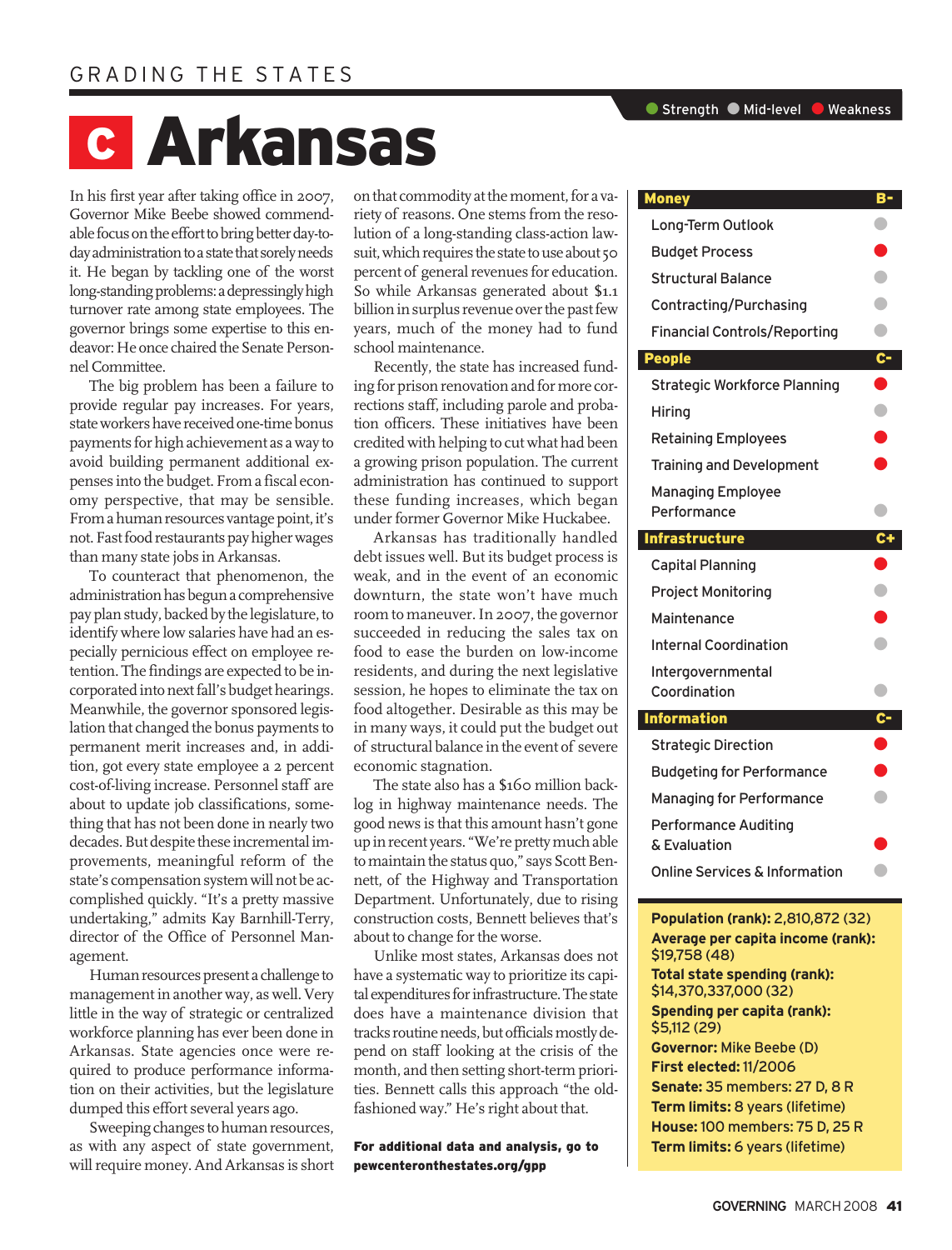# **California C**

California faces fiscal problems that budget writers in most states would find difficult to grasp, let alone solve: a \$14 billion shortfall for the coming fiscal year, and chronic structural deficits that threaten to persist long after that. Just last month, the state issued the remaining \$3.3 billion in deficit bonds authorized by voters in 2004 to cover the last big budget gap. Governor Arnold Schwarzenegger addressed the situation in his January State of the State address. "It used to be that Sacramento plugged its deficits by just grabbing money anywhere it could: pension funds, local government, bonds, gas taxes that were meant for transportation," Schwarzenegger said. "We now have no way out except to face our budget demons."

Just how California faces those demons, whether it's through spending cuts or revenue raisers, remains to be seen. But there's no doubt that some structural changes need to be made. And that effort is beginning. The governor's lecture included a proposal for a Budget Stabilization Act that would put any tax revenues exceeding the longterm expected growth rate into a revenue stabilization fund. The Act would also create more flexibility to adjust spending levels on short notice when a year-end deficit is projected; the governor would be given authority to order cuts in spending without legislative approval. But the Act itself will require legislative enactment, as well as approval from the citizens in a statewide vote. All of that will take a while.

In the meantime, California has been making smaller management improvements to save money, such as reforming its procurement process. There are new contracting procedures and performance standards for agency procurement personnel. And California has saved more than \$150 million through strategic sourcing since 2005.

The state has taken a comprehensive, long-term look at its infrastructure needs, and is beginning to address them in a systematic way. Voters approved a Strategic Growth Plan proposed by the governor and an accompanying \$42 billion bond package, and are being asked for more in the proposed budget. A bond accountability Web site launched last summer allows voters to see where their money is going by tracking all bond-funded projects.

In a state with a habit of overspending, there is one area of chronic underspending: maintenance for existing assets. This is not a good place to conserve cash. California spends \$2 billion less each year on highway maintenance and rehabilitation than is needed. Even by California standards, that's a lot of money.

It's no secret that California's personnel system is dysfunctional. "It's just so difficult to make any change at all to anything," says Insurance Commissioner Steve Poizner, an elected official who oversees 1,300 employees. "Even though I have significant regulatory control over the entire insurance industry, I don't have any control at all over salaries." An outdated and inefficient merit system makes it painfully difficult for newcomers to break into state government. Many jobs are not even open to anyone who doesn't currently work for the state, and those that are take months to fill. Too many choice positions are awarded to marginally qualified employees on the inside.

The State Personnel Board and the Department of Personnel Administration share statewide responsibilities for the overall system. But much of the work has been delegated to the agency level. That might make sense, since the state has some 235,000 employees. But the agencies don't report much information back to the central HR offices, so there is little overarching understanding of what's happening on the ground.

Efforts are finally underway to try to turn this behemoth around. The Human Resources Modernization Project kicked off last year with a strategic plan for reforms in workforce planning, hiring, classification, compensation and employee evaluations—and a budget to actually get the work done. A complementary project updating the state's payroll system is underway, too.

**For additional data and analysis, go to pewcenteronthestates.org/gpp**

| <b>Money</b>                                             | D+        |
|----------------------------------------------------------|-----------|
| Long-Term Outlook                                        |           |
|                                                          |           |
| <b>Budget Process</b>                                    |           |
| <b>Structural Balance</b>                                | $\bullet$ |
| Contracting/Purchasing                                   | Ó         |
| <b>Financial Controls/Reporting</b>                      |           |
| <b>People</b>                                            | C.        |
| <b>Strategic Workforce Planning</b>                      | $\bullet$ |
| Hiring                                                   | Ċ         |
| <b>Retaining Employees</b>                               | $\bullet$ |
| <b>Training and Development</b>                          |           |
| <b>Managing Employee</b>                                 |           |
| Performance                                              |           |
|                                                          |           |
| <b>Infrastructure</b>                                    | в-        |
| <b>Capital Planning</b>                                  | $\bullet$ |
| <b>Project Monitoring</b>                                |           |
| Maintenance                                              |           |
| <b>Internal Coordination</b>                             |           |
| <b>Intergovernmental Coordination</b>                    |           |
| <b>Information</b>                                       | $c+$      |
| <b>Strategic Direction</b>                               | $\bullet$ |
| <b>Budgeting for Performance</b>                         | ń         |
| <b>Managing for Performance</b>                          | Ê         |
| <b>Performance Auditing</b>                              |           |
| & Evaluation<br><b>Online Services &amp; Information</b> |           |

**Population (rank):** 36,457,549 (1) **Average per capita income (rank):** \$26,974 (12) **Total state spending (rank):** \$225,317,442,000 (1) **Spending per capita (rank):** \$6,180 (11) **Governor:** Arnold Schwarzenegger (R) **First elected:** 10/2003 **Senate:** 40 members: 25 D, 15 R **Term limits:** 8 years (lifetime) **House:** 80 members: 47 D, 32 R, 1 Vacant **Term limits:** 6 years (lifetime)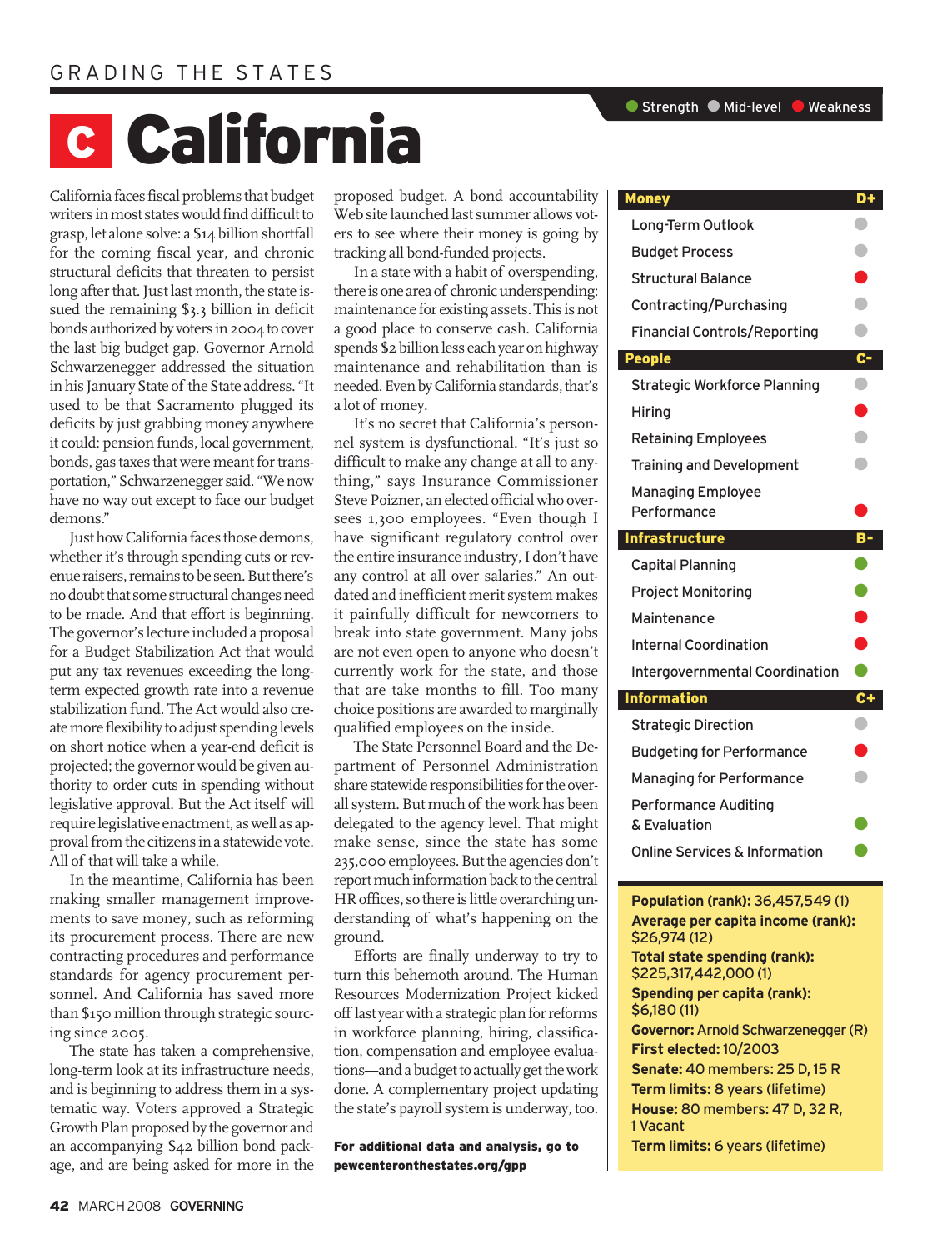# **Colorado C+**

Three years ago, Colorado's fiscal hole had grown so large that some feared it might swallow the higher education system. The reason was the state's Taxpayer Bill of Rights, or TABOR, a constitutional amendment passed in 1992 that prevented the state from raising revenues for basic services without a popular vote. But in 2005, more than 1,000 organizations and interest groups spanning the political spectrum banded together to support Referendum C, which called for a five-year timeout for TABOR. It also called for an end to the "ratchet effect" that based revenue limits on prior-year revenues, even when the prior year had revenues too low to support ongoing needs. Voters approved it.

The referendum provided massive fiscal relief; without it, revenues would be at

### **Colorado has shed its fiscal straitjacket for the time being. But difficult decisions loom.**

least \$700 million below current projections. But the state still struggles with other restrictions that often work at crosspurposes, including one that mandates increases in K-12 spending and another that caps annual spending growth in the general fund at 6 percent.

The state is permitted to exceed that cap on infrastructure spending. So, after essentially defunding non-transportation maintenance during the fiscal crisis, the 2008 budget includes \$190 million for non-transportation infrastructure projects. That's a far cry from the \$656 million that agencies believed they needed, but it's still a big improvement. The Department of Transportation has received a funding bump as well, although inflation has reduced its buying power.

Meanwhile, competition for general fund dollars is fierce. And the \$325 million the state spent on failed technology projects in recent years hasn't helped. Poor project management doomed some of the efforts, but they also were damaged by a fragmented IT administration system. The current structure has decision makers spread across 16 executive agencies. "When we have turnover or five of them disagree," says John Conley, deputy chief information officer, "we lose the vision of what the IT project is supposed to look like."

To address this problem, Governor Bill Ritter elevated the position of chief information officer to cabinet-level status and hired Michael Locatis, who turned around the city of Denver's technology in his last job. But Locatis will be hard pressed to find enough money to check many items off the IT to-do list. An \$11 million upgrade to a statewide e-mail system has been shelved indefinitely, and human resources managers grapple daily with obsolete technology. With this in mind, the efficiencies that often come from centralized IT procurement could be particularly useful in Colorado.

Several efforts are underway to increase overall efficiency. The budget office has directed agencies, as part of their 2009 budget requests, to develop outcome-oriented measures, against which it will track performance. Ritter's Government Efficiency and Management study searched for more immediate gains. Ideas from more than 12,000 state employees helped uncover what was touted as \$145 million in potential savings; after a second round of suggestions, a final report will be issued in April.

Colorado leaders seem focused on engaging citizens in new ways. The governor, treasurer and controller combined efforts last year to issue the first State Taxpayer Accountability Report, a rundown of revenues, expenditures and all large programs. The Web version of the report includes links to detailed spreadsheets and data. "TABOR put just about every question related to the budget in front of voters," says Treasurer Cary Kennedy. "Providing this information is critically important."

Nevertheless, Colorado's near-term future is very difficult to predict. In 2010, Referendum C will expire, and TABOR will be back on the books. What happens then is anyone's guess.

**For additional data and analysis, go to pewcenteronthestates.org/gpp**

| <b>Money</b>                                             | $c+$         |
|----------------------------------------------------------|--------------|
| Long-Term Outlook                                        | 0            |
| <b>Budget Process</b>                                    | O            |
| <b>Structural Balance</b>                                | $\bullet$    |
| Contracting/Purchasing                                   | O            |
| <b>Financial Controls/Reporting</b>                      | O            |
| <b>People</b>                                            | C            |
| <b>Strategic Workforce Planning</b>                      | $\bullet$    |
| Hiring                                                   | $\bullet$    |
| <b>Retaining Employees</b>                               | $\bullet$    |
| <b>Training and Development</b>                          | Ċ            |
| <b>Managing Employee</b>                                 |              |
| Performance                                              | n            |
|                                                          |              |
| <b>Infrastructure</b>                                    | C۱           |
| <b>Capital Planning</b>                                  | 0            |
| <b>Project Monitoring</b>                                |              |
| Maintenance                                              | $\bullet$    |
| <b>Internal Coordination</b>                             | Ê            |
| Intergovernmental                                        |              |
| Coordination                                             | O            |
| <b>Information</b>                                       |              |
| <b>Strategic Direction</b>                               | $\mathbf{c}$ |
| <b>Budgeting for Performance</b>                         | $\bullet$    |
| Managing for Performance                                 | ė            |
| <b>Performance Auditing</b>                              |              |
| & Evaluation<br><b>Online Services &amp; Information</b> |              |

**Population (rank):** 4,753,377 (22) **Average per capita income (rank):** \$27,750 (8) **Total state spending (rank):** \$20,150,921,000 (27) **Spending per capita (rank):**  \$4,239 (43) **Governor:** Bill Ritter (D) **First elected:** 11/2006 **Senate:** 35 members: 20 D, 15 R **Term limits:** 8 years (consecutive) **House:** 65 members: 40 D, 25 R **Term limits:** 8 years (consecutive)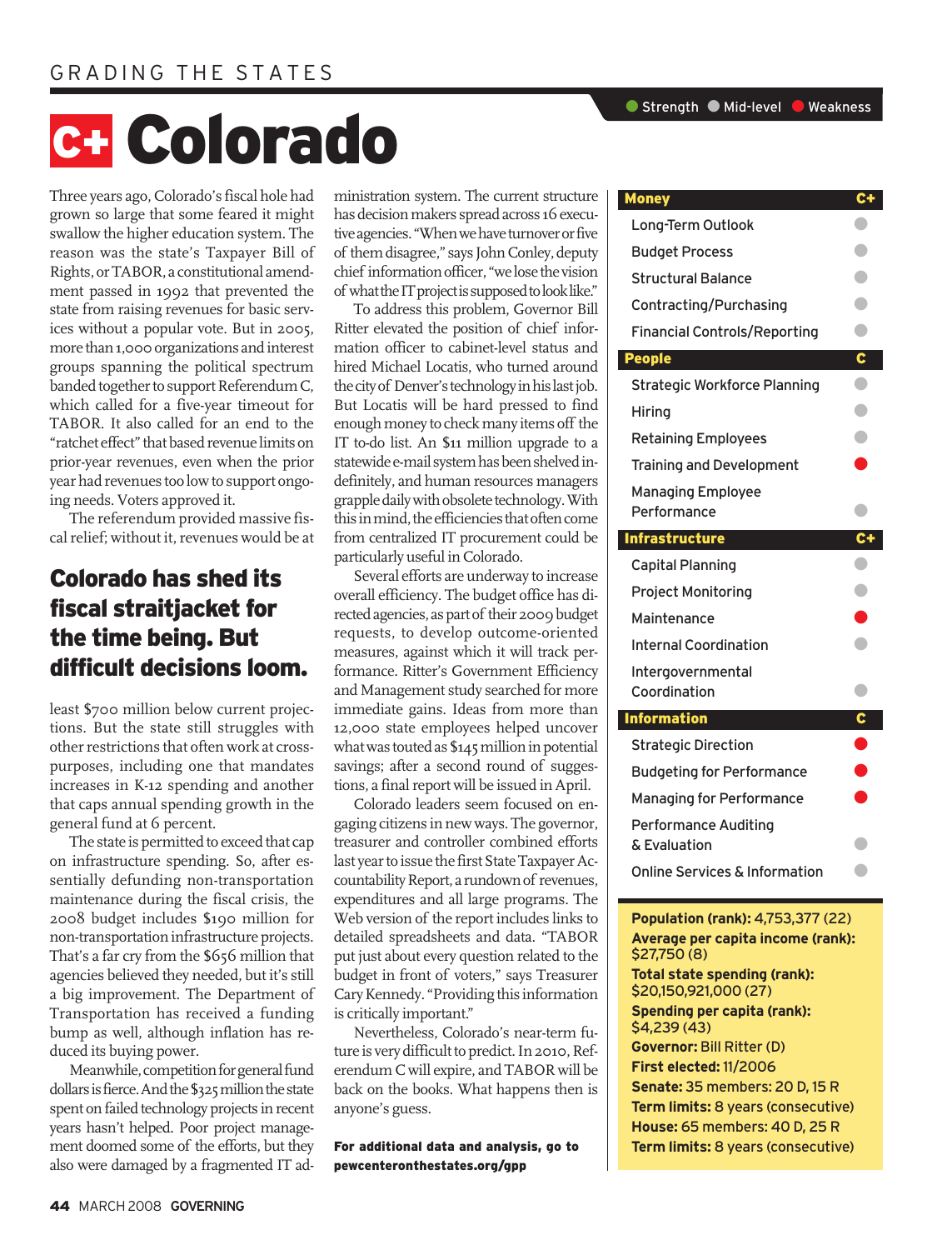### **Connecticut B-**

Connecticut is in the midst of a reform wave, generated by the contracting scandals that brought down the administration of former Governor John Rowland four years ago. Not only has Rowland's successor, Jodi Rell, won widespread popularity for taking up the cause of clean government but ordinary citizens have developed the habit of reporting potential governmental misdeeds on their own. The Auditor of Public Accounts has been so overwhelmed with whistleblower complaints—more than 100 in 2007—that the office no longer has time to complete all the performance audits that are supposed to be its main function. On the whole, however, the surge in citizen vigilance, assuming it continues, should be a boon to Connecticut's democratic process.

State agencies have gotten the reform message. Responding directly to the Rowland scandal, they have increased transparency in contracting and stepped up training for both central-procurement office staff and agency employees. In fact, the reins may have been tightened a bit too much. In a reaction to the so-called "fast track" contracts of the Rowland era, the state has made its contract requirements so thorough that they have added significantly to delays in getting the contracts processed. "Five or six years ago, we could turn things around in 30 days," says Carol Wilson, director of procurement programs and services. "Now, we're more to the 60-day or 90-day timeframe. We want to look at reducing turnaround times."

Meanwhile, auditing of government functions has become a popular pastime in the legislature. The Legislative Program Review and Investigations Committee conducts a halfdozen or more in-depth audits each year on topics such as the tax system and the state's long-term planning activities. The committee frequently writes legislation based on its report findings, and it's had good luck achieving its goals, with more than half of the recommendations becoming law.

Connecticut is working to institute performance-based budgeting and program measurement. It has tried this in past years, but to little effect. Now, however, the House Appropriations Committee has launched an initiative called Results-Based Accountability that sets outcome goals across departmental lines, and instructs the agencies involved to report performance information with their budget requests. The program hasn't taken hold across the entire Connecticut bureaucracy, nor has the data started to drive the Office of Policy and Management's decisions, yet. But the fact that the legislature has bought in means it stands a good chance of expanding its reach.

The House and Senate have begun using the information to track trends and redirect money toward programs that are working, and the legislative Office of Fiscal Analysis is hiring two people dedicated to the program. "It's huge when you start to make the commitment in personnel, because that's when you start to institutionalize it," says state Representative Diana Urban, a champion of the effort.

Connecticut has been faulted in the past for its poor long-range financial vision. And this is still a problem. Long-range planning efforts instituted in the early 1990s were deemphasized under Rowland, and the Office of Policy and Management—once home to many of those efforts—operates with less than half the staff it had 15 years ago. But there are signs of change here as well, particularly in the emerging willingness of the executive and legislative branches to work together in looking beyond the current year's budget. The Office of Policy and Management and the legislative Office of Fiscal Analysis present five-year financial projections to the Appropriations and Finance committees. In addition, legislative fiscal-impact statements now extend five years into the future, and the Office of Fiscal Analysis is testing the accuracy of the projections two and four years into program implementation—a look back that should be a big help.

There also is some good news on the more immediate budgeting front: Connecticut's reliance on one-time revenues to balance its budget has been minimized significantly, and there has been progress toward building a rainy day fund equal to 10 percent of the general fund budget.

**For additional data and analysis, go to pewcenteronthestates.org/gpp**

● Strength ● Mid-level ● Weakness

| <b>Money</b>                             | в-        |
|------------------------------------------|-----------|
| Long-Term Outlook                        | O         |
| <b>Budget Process</b>                    | O         |
| <b>Structural Balance</b>                | $\bullet$ |
| Contracting/Purchasing                   | $\bullet$ |
| <b>Financial Controls/Reporting</b>      | 0         |
| <b>People</b>                            | B-        |
| <b>Strategic Workforce Planning</b>      | $\bullet$ |
| Hiring                                   | $\bullet$ |
| <b>Retaining Employees</b>               | 0         |
| <b>Training and Development</b>          | o         |
| <b>Managing Employee</b>                 |           |
| Performance                              |           |
| <b>Infrastructure</b>                    |           |
|                                          |           |
| <b>Capital Planning</b>                  | O         |
| <b>Project Monitoring</b>                | $\bullet$ |
| Maintenance                              | $\bullet$ |
| <b>Internal Coordination</b>             | Ô         |
| Intergovernmental                        |           |
| Coordination                             |           |
| <b>Information</b>                       | B٠        |
| <b>Strategic Direction</b>               | O         |
| <b>Budgeting for Performance</b>         | $\bullet$ |
| <b>Managing for Performance</b>          | O         |
| <b>Performance Auditing</b>              |           |
| & Evaluation                             |           |
| <b>Online Services &amp; Information</b> |           |

**Population (rank):** 3,504,809 (29) **Average per capita income (rank):** \$34,048 (1) **Total state spending (rank):** \$20,674,608,000 (26) **Spending per capita (rank):**  \$5,899 (14) **Governor:** Jodi Rell (R) **Took office:** 07/2004 **Senate:** 36 members: 24 D, 12 R **Term Limits:** None **House:** 151 members: 107 D, 44 R **Term Limits:** None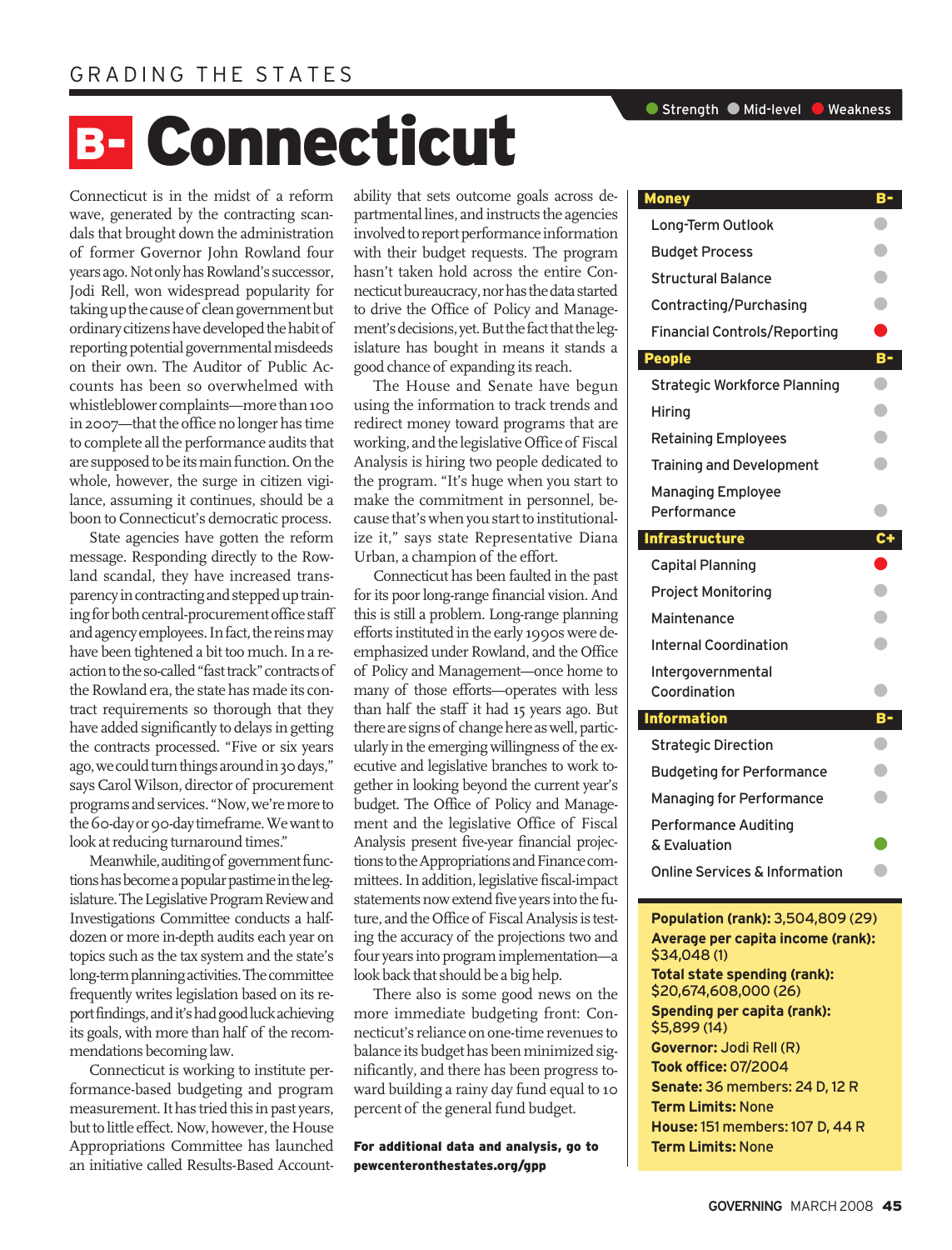### **B+** Delaware

Ruth Ann Minner has always been interested in management issues. As lieutenant governor in the early 1990s, she chaired a special commission on Government Reorganization and Effectiveness. So it's no surprise that she has focused on management during her two terms in the governor's office. And there were things to straighten out when she took over in 2001.

Although the state had been well run, the offices that dealt with the budget, human resources, information technology and asset management were fragmented. Minner launched an effort to bring all of these central government services under one umbrella, in an Office of Management and Budget. "Effective management of central state services should serve as the backbone of state government," Minner said at the time.

By all reports, the plan has worked. The centralized office has fostered collaboration and has broken down some of the old bureaucratic barriers to the delivery of state services. Consider the Delaware Employment Link (DEL), the state's new online job

#### **State and local officials discuss how land-use proposals impact the capital budget.**

application tool. From the beginning, human resources, information technology and the budget office have been partners in the DEL project and have formed a cohesive team working toward the same goal.

While there still are some problems in hiring, the DEL site has helped the state move forward. Applicants create a profile, apply for multiple positions, track jobs—and are notified when new positions open up. DEL also provides a more efficient system for managers to review applicant information—a big leap forward from its antiquated precursor.

The major state budget planning functions also have been consolidated into one unit. The goal is the same: better coordination—especially between state regulations and local land-use decisions. "When the

majority of infrastructure funding is the responsibility of state government," says Mike Jackson, director of Budget Development, Planning and Administration, "it is critical that funding decisions are made in a coordinated fashion." Under Jackson's direction, the state set up monthly meetings between local officials and state resource experts to discuss land-use proposals and their broader impact on the capital budget. This new effort has enabled state and local planners to work together within local timelines—and better inform the capital planning and budget processes.

Delaware has strong financial practices that include excellent long-term planning, budgeting and maintenance of a sound structural balance. Its financial reporting is pretty good, too. The only real problems have been with delays in getting the reports out. In 2006, for example, the state's annual financial report was submitted 227 days after the close of the fiscal year.

After Delaware lifted electricity rate caps in 2006, power costs for state facilities were projected to double. The state creatively aggregated the electricity load for schools, local governments and volunteer fire companies, thus maximizing publicsector purchasing power. An innovative reverse auction was held that, according to Bob Furman, the director of Facilities Management, saved \$9 million for the state and its aggregation partners.

There still are areas that need attention. Contrary to trends in most of the country, Delaware does not produce performance audits or evaluations. The state audits that are done are fundamentally financial in nature, as used to be the case pretty much everywhere. They don't examine program performance or make comparisons between similar programs and services over time.

Another opportunity for improvement: The state's information technology plan lacks specific details about how goals will be accomplished. Key objectives and measures within the plan would be very helpful in providing better direction and accountability.

**For additional data and analysis, go to pewcenteronthestates.org/gpp**

● Strength ● Mid-level ● Weakness

| <b>Money</b>                             | $A-$      |
|------------------------------------------|-----------|
| Long-Term Outlook                        | O         |
| <b>Budget Process</b>                    | Ŏ         |
| <b>Structural Balance</b>                | Ò         |
| Contracting/Purchasing                   | O         |
| <b>Financial Controls/Reporting</b>      | ۸         |
| <b>People</b>                            | в         |
| <b>Strategic Workforce Planning</b>      | $\bullet$ |
| Hiring                                   | O         |
| <b>Retaining Employees</b>               | a         |
| <b>Training and Development</b>          | o         |
| <b>Managing Employee</b>                 |           |
| Performance                              |           |
| <b>Infrastructure</b>                    | B+        |
|                                          |           |
| <b>Capital Planning</b>                  | O         |
| <b>Project Monitoring</b>                | O         |
| Maintenance                              |           |
| <b>Internal Coordination</b>             | C         |
| Intergovernmental                        |           |
| Coordination                             | п         |
| <b>Information</b>                       | в-        |
| <b>Strategic Direction</b>               | O         |
| <b>Budgeting for Performance</b>         | n         |
| <b>Managing for Performance</b>          | Ó         |
| Performance Auditing                     |           |
| & Evaluation                             |           |
| <b>Online Services &amp; Information</b> |           |

**Population (rank):** 853,476 (45) **Average per capita income (rank):** \$26,812 (14) **Total state spending (rank):** \$6,519,932,000 (43) **Spending per capita (rank):**  \$7,639 (3) **Governor:** Ruth Ann Minner (D) **First elected:** 11/2000 **Senate:** 21 members: 13 D, 8 R **Term Limits:** None **House:** 41 members: 19 D, 22 R **Term Limits:** None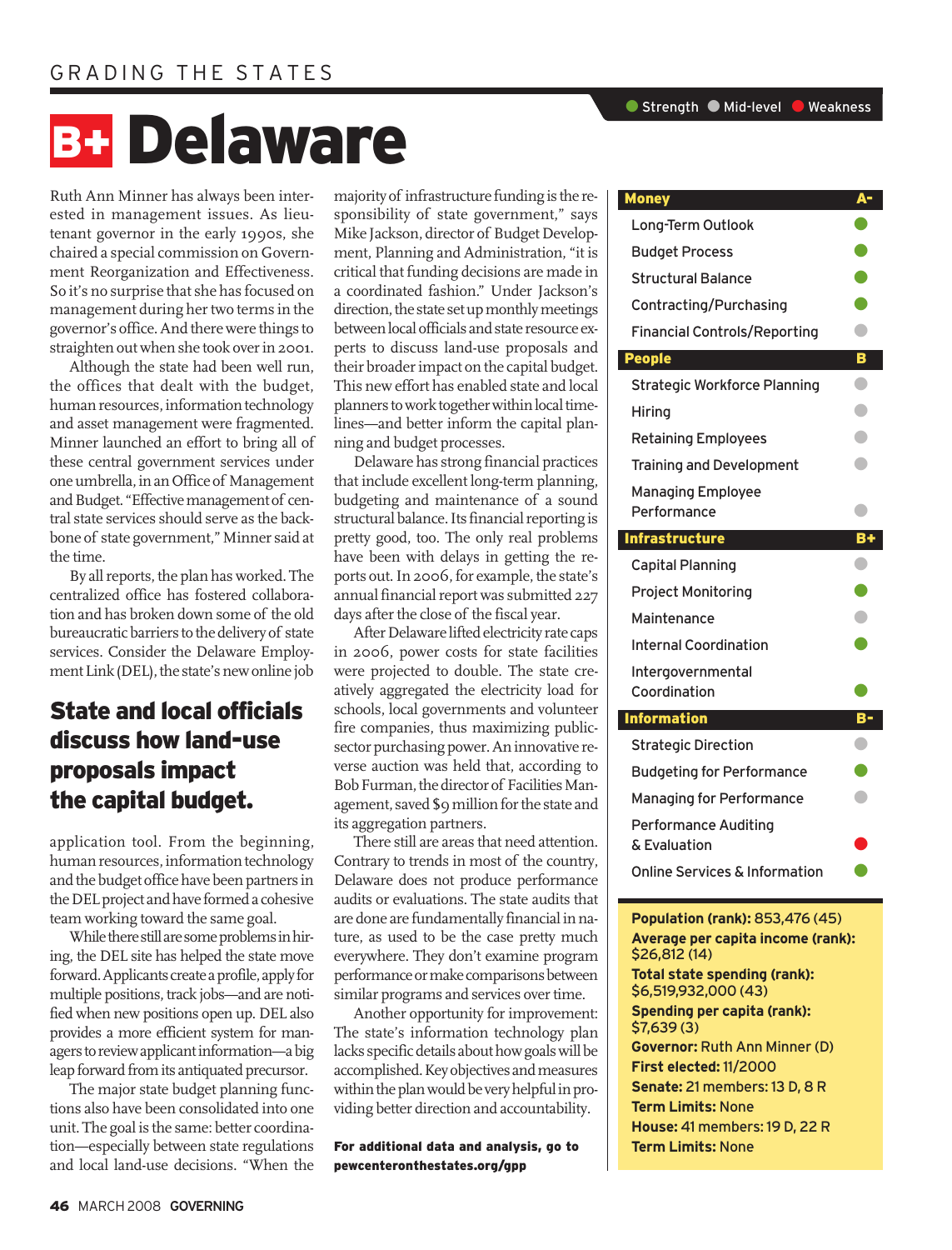# **Florida B-**

Florida's leaders have been willing to experiment, innovate and manage aggressively. That's good. But new ideas don't always work out well—particularly when a state lacks sufficient long-term planning.

Consider Florida's Division of Human Resources. In 2001, under Governor Jeb Bush, changes to the civil service laws cut back job protections and placed approximately 20 percent of the workforce on an atwill basis. The following year, the state outsourced many of its personnel functions.

The results haven't been good. According to the Office of Program Policy Analysis and Government Accountability—a national leader in program evaluation—the outsourcing has suffered from poor contract management and implementation. Over the past four years, voluntary turnover among full-time career workers grew dramatically, leading to reliance on less capable temporary replacements.

Florida spends little on its workforce as a whole, ranking last in the nation in per capita spending on state personnel. State training dollars as a percentage of total salary also are among the lowest in the country—0.89 percent. And even though it has pursued ambitious and risky personnel initiatives, Florida has had no real human resources strategic plan. With so many services outsourced and a workforce bifurcated between those who are civil service and those who aren't, it's little wonder that Florida's HR house has a leaky roof.

Fortunately, the state may have begun to learn its lesson. Although nothing tangible is in place yet, a strategic plan steering committee has been working to provide HR guidance. Likewise, in 2006, the state created an advisory council to vet future outsourcing proposals—especially for the largest projects.

It might be a good idea for a similar council to look into the efficiency of financial reporting. The state's decades-old accounting-information system isn't nearly up to modern needs. An upgrade was attempted beginning several years ago, but it had to be canned in 2007 due to poor project governance and implementation after nearly \$90 million was invested.

Florida does a terrific job in managing

its buildings and transportation assets. Performance measures serve as guides to both funding and management decisions. For instance, the Department of Transportation is at a five-year high for projects completed within 10 percent of the original estimated price.

For the most part, Florida has managed its long-term financial position well. The state's pensions are more than 100 percent funded, its liability for other post-retirement benefits is relatively small and the state debt level remains modest. But some financial matters still slip through the cracks: An internal audit in March 2007 raised red flags about the investments made by the State Board of Administration—warnings that never made it to the appropriate authorities until after a run and subsequent freeze on the local investment pool.

In the short term, the housing bust is hitting Florida particularly hard. Without an income tax, it relies heavily on sales tax revenues, especially from the construction industry, and those volatile revenues have been declining sharply over the past year. In January, the state's voters approved a ballot measure that could make fiscal problems worse: It expanded the local property tax exemption for resident homeowners, thus depriving localities of revenue many of them need to provide vital services. The localities are bound to come to the legislature in search of help in filling the gap.

Many Floridians also are concerned that the Hurricane Catastrophe Fund—a trust fund set up to reimburse insurance companies for a portion of future hurricane losses on residential property—represents a risk to the state's long-term financial security. State Chief Financial Officer Alex Sink has estimated that Florida might have to issue \$20 billion in bonds if a hurricane did \$28 billion in damage. Those bonds would be paid back by homeowners through assessments on their property. Hurricane Wilma alone—a Category 3 storm when it hit the state in 2005—did \$10 billion worth of insured damage.

**For additional data and analysis, go to pewcenteronthestates.org/gpp**

| <b>Money</b>                                             | в-        |
|----------------------------------------------------------|-----------|
| Long-Term Outlook                                        | O         |
| <b>Budget Process</b>                                    | O         |
| <b>Structural Balance</b>                                | O         |
| Contracting/Purchasing                                   |           |
| <b>Financial Controls/Reporting</b>                      | <b>.</b>  |
| <b>People</b>                                            |           |
| <b>Strategic Workforce Planning</b>                      |           |
| Hiring                                                   |           |
| <b>Retaining Employees</b>                               |           |
| <b>Training and Development</b>                          |           |
| <b>Managing Employee</b>                                 |           |
| Performance                                              | C<br>A-   |
| <b>Infrastructure</b>                                    |           |
|                                                          |           |
| <b>Capital Planning</b>                                  |           |
| <b>Project Monitoring</b>                                |           |
| Maintenance                                              |           |
| Internal Coordination                                    |           |
| Intergovernmental                                        |           |
| Coordination                                             |           |
| <b>Information</b>                                       | B-        |
| <b>Strategic Direction</b>                               | $\bullet$ |
| <b>Budgeting for Performance</b>                         | Ó         |
| <b>Managing for Performance</b>                          | ۸         |
| <b>Performance Auditing</b>                              |           |
| & Evaluation<br><b>Online Services &amp; Information</b> |           |

**Population (rank):** 18,089,889 (4) **Average per capita income (rank):** \$25,297 (18) **Total state spending (rank):** \$76,142,277,000 (4) **Spending per capita (rank):**  \$4,209 (44) **Governor:** Charlie Crist (R) **First elected:** 11/2006 **Senate:** 40 members: 14 D, 26 R **Term limits:** 8 years (consecutive) **House:** 120 members: 42 D, 78 R **Term limits:** 8 years (consecutive)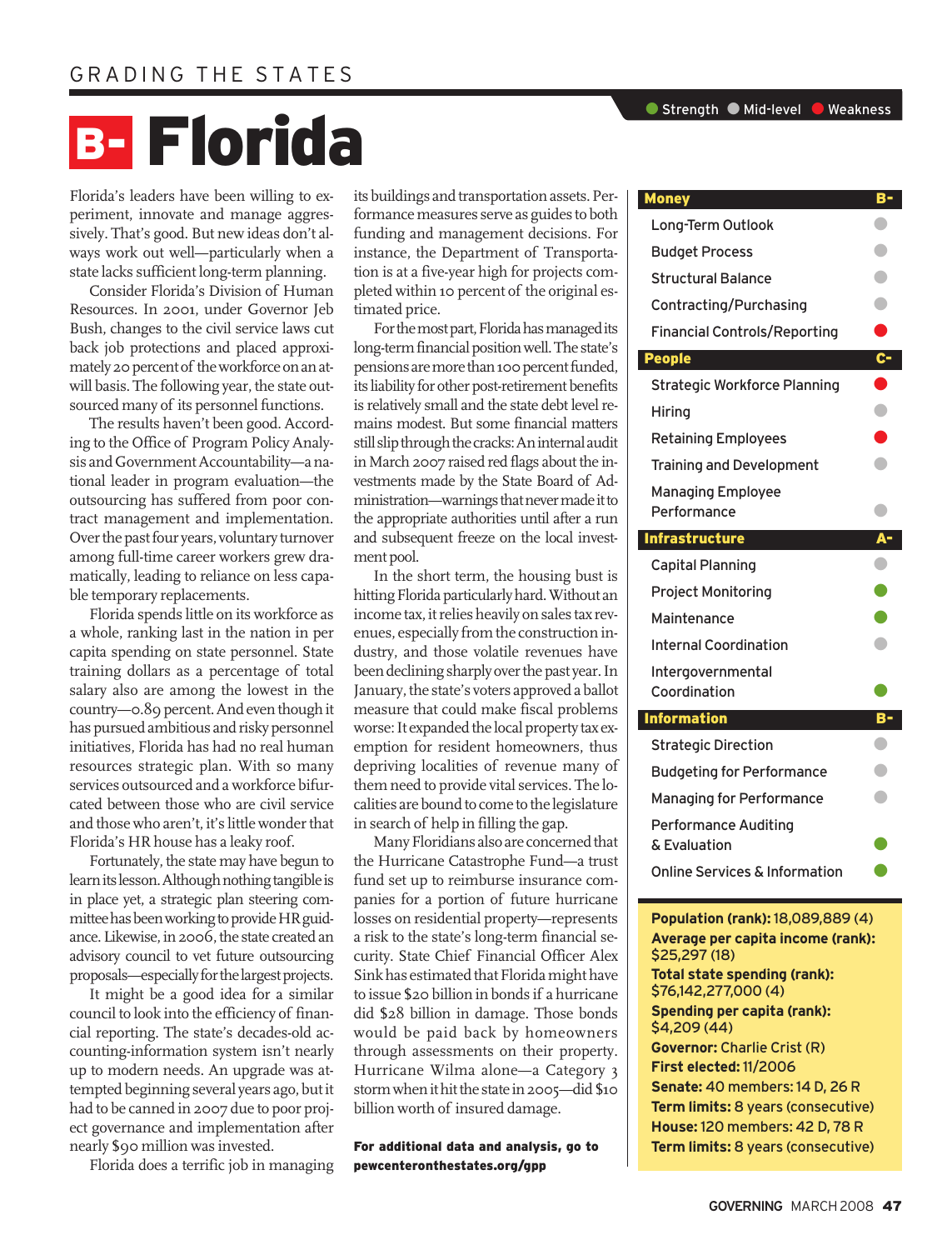# **Georgia B+**

In 2003, when Governor Sonny Perdue decided to set up his Commission for a New Georgia, it sounded like a recipe for one more unread manifesto doomed to gather more dust than interest. Even the governor's desire to include the state's "best and brightest" minds in assembling the report wasn't easily fulfilled. Many of the best and brightest had long since become jaded about the benefits of this kind of effort.

But the governor meant business. He ultimately pressed more than 300 private-sector representatives into service, promising to do everything possible to implement their recommendations. And since its creation, the commission has been slowly, quietly and deliberately infiltrating Georgia state government with best practices from private industry—"like a special forces invasion," says Joe Rogers Jr., chief executive officer of Waffle House, and co-chairman of the commission.

Key among the commission's accomplishments is an intense focus on customer service and on managing for results. The new Governor's Office of Customer Service has collaborated with front-line state employees to create a more consistent—and productive—experience for citizens seeking help. By aggressively training employees, leveraging technology and monitoring outcomes, the state has driven down wait times at call centers and has shrunk the rate at which citizens just get tired of waiting and hang up. And the state follows up to determine if citizens' concerns were satisfactorily addressed.

To make sure that the focus on service pervades all levels of government, Georgia has undertaken new efforts to recruit and retain a qualified workforce. Based on employee satisfaction surveys, Georgia is overhauling its compensation and benefits packages by linking pay to performance and raising salaries for new hires.

This is critical for the future. Georgia faces a wave of retirements over the next few years, while below-average salaries and the state's booming economy have made it difficult for government to lure and retain young workers. The state also is confronting an unintended consequence of its

own civil service reforms of 1996, which  $\|\cdot\|$ eliminated most civil service protections and allowed state agencies to make at-will hires on their own. Although the decision has made hiring more efficient, it also has resulted in some inequity across agencies. The Department of Transportation, for example, pays higher salaries than other departments and is sometimes accused of "hoarding" the best employees. Other agencies, by contrast, have struggled to fill some positions—often for long periods of time.

To address those imbalances, Georgia is taking a step back toward a standardized personnel system, trying to instill worker loyalty to the state as a whole, not to a particular agency. "If the Army can recruit for any job in the entire Army with one sergeant sitting behind a desk in a courthouse in a small town in south Georgia, why can't the state of Georgia do something similar?" asks Frank Heiny, assistant commissioner for personnel.

When it comes to performance budgeting, Georgia's efforts have generated a difficult turf battle. The agencies produce reams of data, and the governor's office is using the numbers to hold them accountable. But the Senate Budget Office, unimpressed by either the quality or the reliability of executive branch performance measurement, wants to take another approach. The conflict, says Alan Essig, executive director of the Georgia Budget and Policy Institute, is in fact "over power, and who's really responsible for different parts of the budget."

The governor and the legislature would do well to reach consensus on this issue. The politics will always be tricky—but there's a straightforward first step: Key performance measures can be made available to a wider group of citizens, managers and legislators. Right now, the measures are maintained in separate systems and accessible only to the respective agency managers. "It's great that we're doing a better job of performance measurement," says Jim Lientz, the state's chief operating officer, "but we need a way to share that information across the enterprise."

**For additional data and analysis, go to pewcenteronthestates.org/gpp**

● Strength ● Mid-level ● Weakness

| <b>Money</b>                                                                          | $B+$      |
|---------------------------------------------------------------------------------------|-----------|
| Long-Term Outlook                                                                     | $\bullet$ |
| <b>Budget Process</b>                                                                 | $\bullet$ |
| Structural Balance                                                                    | $\bullet$ |
| Contracting/Purchasing                                                                | $\bullet$ |
| <b>Financial Controls/Reporting</b>                                                   | $\bullet$ |
| <b>People</b>                                                                         | $A-$      |
| <b>Strategic Workforce Planning</b>                                                   | $\bullet$ |
| Hiring                                                                                | $\bullet$ |
| <b>Retaining Employees</b>                                                            | $\bullet$ |
| <b>Training and Development</b>                                                       | O         |
| <b>Managing Employee</b>                                                              |           |
| Performance                                                                           | O         |
| <b>Infrastructure</b>                                                                 | в         |
| <b>Capital Planning</b>                                                               | $\bullet$ |
| <b>Project Monitoring</b>                                                             | $\bullet$ |
| Maintenance                                                                           | $\bullet$ |
| <b>Internal Coordination</b>                                                          | Ô         |
| Intergovernmental                                                                     |           |
| Coordination                                                                          | r i       |
| <b>Information</b>                                                                    | B.        |
| <b>Strategic Direction</b>                                                            | O         |
| <b>Budgeting for Performance</b>                                                      | $\bullet$ |
| <b>Managing for Performance</b>                                                       | O         |
| <b>Performance Auditing</b>                                                           |           |
| & Evaluation                                                                          | 0         |
| <b>Online Services &amp; Information</b>                                              | n         |
| Population (rank): 9,363,941(9)<br>Average per capita income (rank):<br>\$23.716 (27) |           |

**Total state spending (rank):** \$34,944,785,000 (12) **Spending per capita (rank):**  \$3,732 (49) **Governor:** Sonny Perdue (R) **First elected:** 11/2002 **Senate:** 56 members: 22 D, 34 R **Term Limits:** None **House:** 180 members: 73 D, 107 R **Term Limits:** None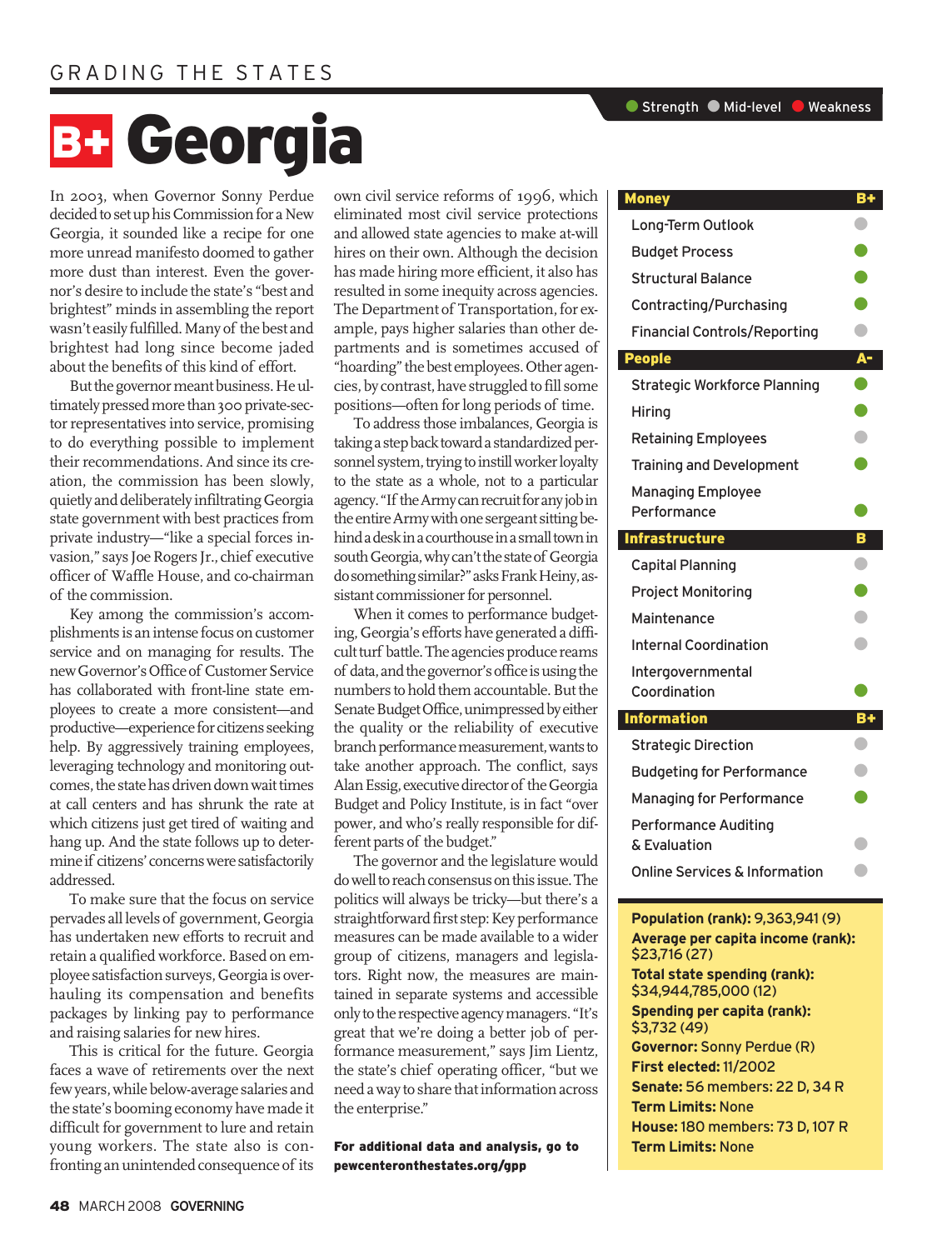

For decades, Hawaii has had a law requiring state budget writers to employ real results-based information. And for decades, that requirement has been essentially ignored. "Even when agencies purport to have measurements," says State Auditor Marion Higa, "those tend to be fiction."

There's little doubt that Hawaii's budgeting methods leave something to be desired. A recent series in the *Honolulu Advertiser* questioned whether campaign donations by nonprofits had significantly influenced legislative decisions over which nonprofits to back with state funds. Those are relatively small budget items. But ethical questions have been raised about spending procedures for the much larger capital budget, as well. The legislature is looking at changes in the means used for selecting capital projects "so there's no appearance of impropriety," says House Finance Chairman Marcus Oshiro.

Even if the state improves at choosing how to spend infrastructure dollars, it still must come to grips with an unavoidable geographic truth. The regular torrent of natural disasters, including mudslides and earthquakes, requires greater attention to maintenance than the state currently demonstrates. Hawaii has a \$187 million backlog of deferred road maintenance. A new project examining the energy efficiency and maintenance procedures of state buildings shows promise, but as in the case of roads, the real solution has to be a transition to lasting lifecycle funding.

Hawaii's information technology could use some bulking up, too. A recently instituted IT governance team should help set the agenda for investment, but the state needs to use that governance model to systematically modernize and standardize its IT. Right now, a datamart allows disparate agency systems to interface with the old mainframe financial system—a smart workaround but not a long-term solution.

On the personnel front, Hawaii has used targeted salary increases as a means for attracting workers to hard-to-fill positions. A new online application system also has helped to increase applications by about 30 percent since 2005. All of this is linked to

the state's broader programs to combat outmigration—one to keep Hawaiians in-state and another to lure them home from the mainland—using tactics ranging from high school visits to job fairs to headhunting Web sites. Although much is being done to recruit employees, better workforce planning is still needed to make the best use of them once they arrive.

The Procurement Office has a different kind of people problem—too many people are purchasing and not enough people are reviewing the purchases. Without sufficient staff to analyze purchasing data, the state is foregoing easy savings, especially on big-ticket items.

One managerial success story in Hawaii can be found in its Department of Human Services. Since 2003, Director Lillian Koller has transformed an insensitive agency that was removing children from their homes at four times the national average without appreciable safety benefits. A differentialresponse approach—treating lower-risk cases with a more comprehensive assessment of family needs than the strict investigative model allows—has dramatically reduced the number of children entering foster care. And almost \$10 million of federal welfare grant money that sat unused every year is now directed to programs such as Hui Ho'omalu, a partnership of community providers that recruits better foster parents, leading to increased adoptions and family reunification. Continuous quality improvement goals, more stringent than federal requirements, have improved caseworker response time and brought re-abuse rates down.

One of the biggest obstacles Human Services has faced is an IT system described as a "complete management albatross." But Koller has found a way around it by forging a partnership with Maui Community College, using students to develop an entirely new system. This seems to be getting the department just what it needs at a fraction of the ordinary cost. It's hard to argue with that.

**For additional data and analysis, go to pewcenteronthestates.org/gpp**

| <b>Money</b>                                             | $c+$                |
|----------------------------------------------------------|---------------------|
| Long-Term Outlook                                        |                     |
| <b>Budget Process</b>                                    | n                   |
| <b>Structural Balance</b>                                | Ê                   |
| Contracting/Purchasing                                   | O                   |
| <b>Financial Controls/Reporting</b>                      | O                   |
| <b>People</b>                                            | B-                  |
| <b>Strategic Workforce Planning</b>                      | O                   |
| Hiring                                                   | O                   |
| <b>Retaining Employees</b>                               | Ċ                   |
| <b>Training and Development</b>                          | Ê                   |
| <b>Managing Employee</b>                                 |                     |
| Performance                                              | O                   |
| <b>Infrastructure</b>                                    | $\frac{c}{\bullet}$ |
| <b>Capital Planning</b>                                  |                     |
| <b>Project Monitoring</b>                                |                     |
|                                                          |                     |
| Maintenance                                              |                     |
| <b>Internal Coordination</b>                             |                     |
| Intergovernmental                                        |                     |
| Coordination                                             |                     |
| <b>Information</b>                                       |                     |
| <b>Strategic Direction</b>                               |                     |
| <b>Budgeting for Performance</b>                         |                     |
| <b>Managing for Performance</b>                          | <b>COO</b>          |
| <b>Performance Auditing</b>                              |                     |
| & Evaluation<br><b>Online Services &amp; Information</b> |                     |

**Population (rank):** 1,285,498 (42) **Average per capita income (rank):** \$27,251 (11) **Total state spending (rank):** \$8,913,697,000 (38) **Spending per capita (rank):**  \$6,934 (6) **Governor:** Linda Lingle (R) **First elected:** 11/2002 **Senate:** 25 members: 21 D, 4 R **Term Limits:** None **House:** 51 members: 44 D, 7 R **Term Limits:** None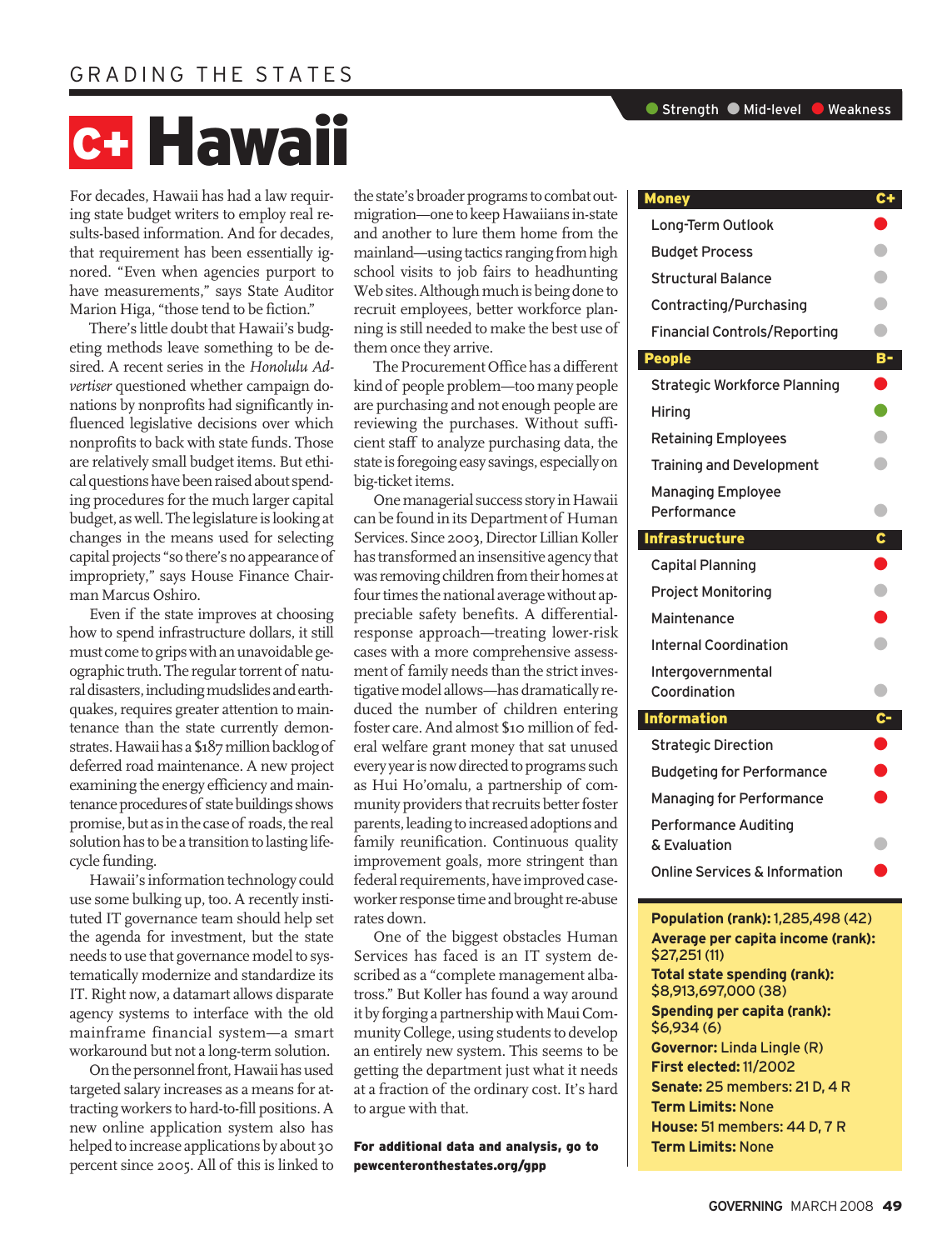#### ● Strength ● Mid-level ● Weakness

### **Idaho B-**

Government has always been a rather informal affair in Idaho. With little political strife, the overwhelmingly Republican legislature meets for a couple of months each year, quickly passes the necessary appropriations bills with minimal public input and heads back home. Indeed, passing a budget on time seems like an Idaho religion, on par with efficiency and conservative fiscal policy. "There is a tradition in Idaho that legislative sessions that last longer than 90 days are not a good thing," says David Fulkerson, the state financial officer.

In that political atmosphere, it's been difficult for long-range planning to take root and thrive. But state officials are beginning to revamp their planning process and put programs to more analysis and review. It couldn't come at a better time. In recent years, Idaho has witnessed a remarkable economic and population boom. Highways, suburban housing tracts and golf resorts have spread across the landscape. All this change means the state may not be able to afford its traditionally informal style of management.

"In the last four years, we've made a big effort to do our business differently," says Rakesh Mohan, the director of the legislature's performance evaluation unit. Prior to 2005, state agencies had produced strategic plans and attempted to generate performance measures that would show their progress. But legislators found these measures confusing and unreliable. Even the agencies wouldn't fully vouch for their validity—many accompanied their figures with a disclaimer that they might not be fully accurate. Now, agencies are allowed to present a smaller number of measures that are more relevant to their day-to-day work and are required to certify the numbers.

The quest for efficiency has had some unintended consequences. For example, the governor decentralized human resources management, which used to be run out of a single department, giving more power to the various line agencies. But that took away some of the staff that had been trying to create statewide workforce planning, a much-needed effort since the state's workforce is growing and experiencing higher rates of turnover.

Managing its money is something | Idaho generally does well. The state has one of the lowest debt levels in the country, and the public employee pension system is fully funded. Several years ago, after the earlydecade recession ended, the legislature rescinded a 1.5 percent sales tax increase that had helped sustain state government during hard times. But in 2006, the governor and legislature decided to bump the sales tax back up again, by 1 percent. The sales tax is especially important in budgeting because Idaho does not use local property taxes to pay for schools.

Idaho's biggest looming managerial problem may be coping with its success at attracting new citizens. The population has grown from slightly more than 1 million in 1990 to almost 1.5 million today. There are strong pressures for road construction, and the legislature is pushing in that direction but at the cost of neglecting maintenance. With all the new construction, what the state really needs is a more modern asset management system to track unglamorous maintenance problems such as potholes. "What we're looking at is at least a \$5 million investment in a new system," says Julie Pipal, the deputy director of transportation, "but the pressure is on to put every available dollar to new roads. The public doesn't want to pay more."

No citizenry is in love with paying more for public services, but in Idaho that tendency has probably been exacerbated over the years by the short legislative sessions in which public participation is perfunctory. Recently, the government has taken steps to address the problem with more targeted outreach and public meetings. When a key road that connects several major highways in a new resort area became a traffic nightmare, hearings were convened and audience members had suggestions on everything from landscaping to the placement of stoplights. The result, transportation managers believe, will be a citizen-inspired road reconstruction that will finally unsnarl the bottleneck.

**For additional data and analysis, go to pewcenteronthestates.org/gpp**

| <b>Money</b>                                             | B+             |
|----------------------------------------------------------|----------------|
| Long-Term Outlook                                        | 0              |
| <b>Budget Process</b>                                    | O              |
| <b>Structural Balance</b>                                | O              |
| Contracting/Purchasing                                   | 0              |
| <b>Financial Controls/Reporting</b>                      | O              |
| <b>People</b>                                            | C.             |
| <b>Strategic Workforce Planning</b>                      | O              |
| Hiring                                                   | $\bullet$      |
| <b>Retaining Employees</b>                               | ċ              |
| <b>Training and Development</b>                          |                |
| <b>Managing Employee</b>                                 |                |
| Performance                                              | O              |
| <b>Infrastructure</b>                                    | B              |
| <b>Capital Planning</b>                                  | Ō              |
|                                                          |                |
| <b>Project Monitoring</b>                                | O              |
| Maintenance                                              | Ê              |
| <b>Internal Coordination</b>                             | a              |
| Intergovernmental                                        |                |
| Coordination                                             |                |
| <b>Information</b>                                       | $\mathbf{c}$ + |
| <b>Strategic Direction</b>                               | $\bullet$      |
| <b>Budgeting for Performance</b>                         | $\bullet$      |
| <b>Managing for Performance</b>                          | ń              |
| <b>Performance Auditing</b>                              |                |
| & Evaluation<br><b>Online Services &amp; Information</b> |                |

**Population (rank):** 1,466,465 (39) **Average per capita income (rank):** \$21,000 (44) **Total state spending (rank):** \$6,352,876,000 (44) **Spending per capita (rank):**  \$4,332 (41) **Governor:** C.L. "Butch" Otter (R) **First elected:** 11/2006 **Senate:** 35 members: 7 D, 28 R **Term Limits:** None **House:** 70 members: 19 D, 51 R **Term Limits:** None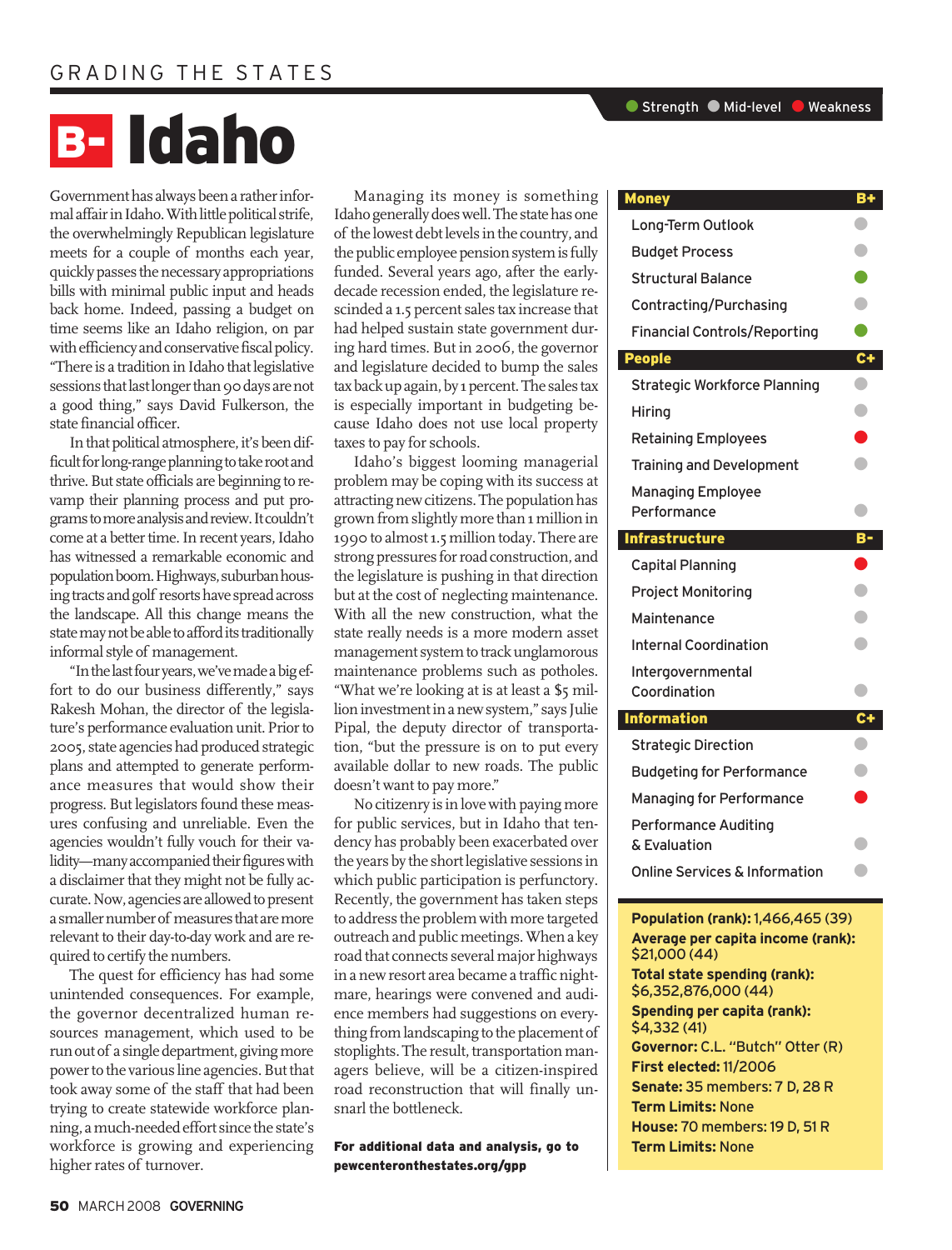#### ● Strength ● Mid-level ● Weakness

# **Illinois C**

"Emergency Session." The very words connote drama and intense maneuvering at any state capitol. Yet when Illinois Governor Rod Blagojevich called the legislature into an emergency session, just after the start of this year, that was hardly the reaction he got. Exhausted by an increasingly bitter and extended budget brawl with their governor, legislators mostly just stayed away. Even the House speaker and the Senate president, both Democrats like the governor, ignored him and remained on vacation.

The Blagojevich administration has been troubled from the start, and the consequences for Illinois government have been serious. The administration began with high hopes: Blagojevich's election victory in 2002, bringing his party control over all three branches and replacing a Republican regime tainted by corruption, generated widespread interest in bringing the state's shaky management into good shape. But intraparty battles have continually stymied

#### **Performance data is vital when long-term finances are frightening.**

progress. Political disagreements have been delaying a new infrastructure-spending plan for years, to cite just one example, and the state may soon lose federal matching funds intended for roads and bridges.

It can't be easy to manage a state such as Illinois, with huge outstanding bills and troubled revenue streams. But when the state's leaders are effectively stuck in the mud, the difficult becomes all but impossible. Last year, the governor proposed a major expansion of health care supported by a gross receipts tax on business. The House rejected the plan 107-0. "We weren't even talking about coming to some resolution," says state Senator Christine Radagno. Months later, the legislature passed its own budget, Blagojevich vetoed about \$500 million of it to make room for his health care expansion and the whole mess wound up in the courts.

Fortunately for citizens, some positive change is occurring underneath the radar. In the past few years, the governor has required agencies to report more performance information. And some of the yardsticks now used, such as the percentage of ex-offenders who avoid going back to prison, are measuring solid outcomes.

Performance information is particularly vital in a state where long-term financial prospects are a bit frightening. Pensions and retiree health care benefits are probably the biggest fiscal problems. Illinois has struggled for years with an underfunded pension system, and although \$10 billion in pension obligation bonds were issued in 2003, it's still one of the worst-funded systems in the nation at 53 percent. The governor has proposed issuing bonds and creating a long-term lottery lease to generate \$26 billion to deal with the pension shortfall. But before those plans bear fruit—before any significant fiscal improvement can take place, for that matter—the administration and the legislature need to restore a working relationship. Many things hang in the balance, such as the \$25 billion capital program for roads, bridges, schools, higher education and economic development. "There are schools around the state that have been waiting since 2002" for repairs, says Ginger Ostro, the budget director.

Clearing the poisoned political atmosphere so that productive work can take place may not be impossible. In earlier years, despite a fair amount of animosity, Blagojevich and the legislature at least worked together long enough to expand the state's pre-K school program and children's health insurance.

For now, unfortunately, acrimony reigns. In January, buoyed by an influential audit from the auditor general, the legislature ended months of negotiation by agreeing to fund mass transit with some higher sales taxes. At the eleventh hour, the governor nearly sank the deal by tossing in a proposal to let seniors ride free. The legislators clenched their teeth, swallowed their anger, and voted for it. "I've been here for 12 years," Radagno says, "and universally people say they have never seen anything like this."

**For additional data and analysis, go to pewcenteronthestates.org/gpp**

| <b>Money</b>                                | c-            |
|---------------------------------------------|---------------|
| Long-Term Outlook                           |               |
| <b>Budget Process</b>                       | <b>.</b><br>• |
| <b>Structural Balance</b>                   |               |
| Contracting/Purchasing                      |               |
| <b>Financial Controls/Reporting</b>         | n             |
| <b>People</b>                               | C.            |
| <b>Strategic Workforce Planning</b>         | 0             |
| Hiring                                      | $\bullet$     |
| <b>Retaining Employees</b>                  | $\bullet$     |
| <b>Training and Development</b>             |               |
| <b>Managing Employee</b><br>Performance     |               |
| <b>Infrastructure</b>                       |               |
|                                             |               |
|                                             |               |
| <b>Capital Planning</b>                     | C<br>O        |
| <b>Project Monitoring</b>                   |               |
| Maintenance                                 | $\bullet$     |
| Internal Coordination                       |               |
| Intergovernmental                           |               |
| Coordination                                |               |
| <b>Information</b>                          | $\mathbf{c}$  |
| <b>Strategic Direction</b>                  | $\bullet$     |
| <b>Budgeting for Performance</b>            |               |
| <b>Managing for Performance</b>             | n             |
| <b>Performance Auditing</b><br>& Evaluation |               |

**Population (rank):** 12,831,970 (5) **Average per capita income (rank):** \$26,514 (15) **Total state spending (rank):** \$55,767,569,000 (7) **Spending per capita (rank):** \$4,346 (40) **Governor:** Rod R. Blagojevich (D) **First elected:** 11/2002 **Senate:** 59 members: 37 D, 22 R **Term Limits:** None **House:** 118 members: 67 D, 51 R **Term Limits:** None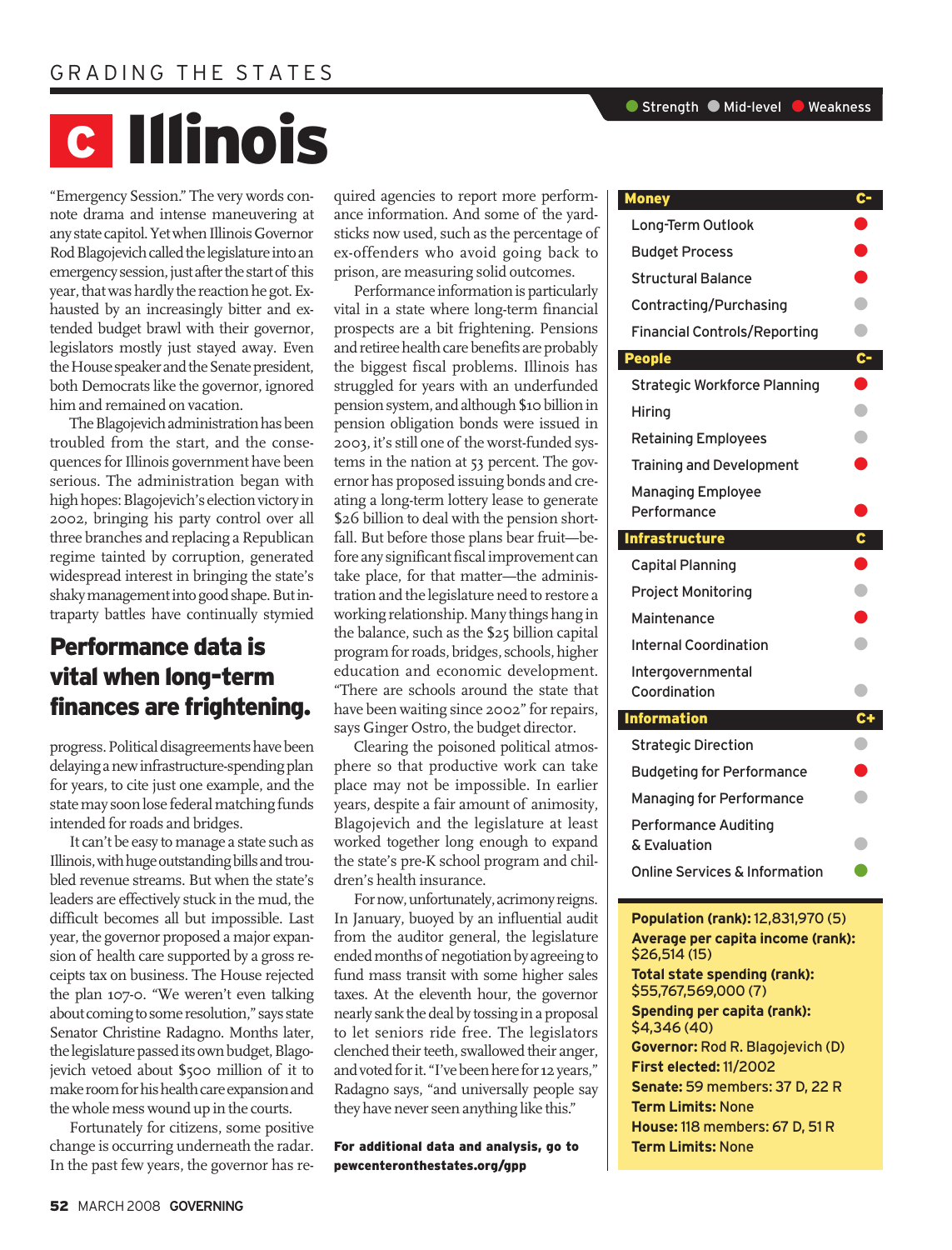# **Indiana B**

Mitch Daniels didn't waste any time when he took over as governor of Indiana at the start of 2005. He talked the legislature into voting for Daylight Savings Time, ending a controversy that had dragged on for decades. And he set about privatizing large chunks of state government in order to encourage the competition that he felt would bring better performance in the end. Not all of it has helped Daniels politically. But the state's governmental structure has been changed in important ways.

Daniels' biggest privatization initiative was his move to lease the Indiana Toll Road to an international consortium. The deal brought an immediate \$3.8 billion into the state treasury. While other states wait for federal aid that may never come, Indiana is busily designing and building a set of infrastructure improvements that will carry it well into the next decade.

With the infusion of all the Toll Road cash has come new challenges. The transportation department stepped up its planning to figure out how to spend such a large volume of money quickly and responsibly. A 400-project list was developed with the aid of sophisticated traffic projections, as well as citizen input solicited through extensive public meetings and upwards of 3,000 mailed questionnaires.

Building those projects presents significant personnel challenges in an industry that can barely provide enough engineers for the status quo. But the State Personnel Department—through a newly devised strategy of "embedding" central HR staff in the agencies—has concocted a plan for meeting the Department of Transportation's sweeping needs.

The personnel department has successfully fought for market-based salary adjustments for engineers and surveyors, implemented performance-based compensation and bonuses, courted talent from neighboring states and recruited retirees. It also has created a career path through which seasonal maintenance workers are trained to act as construction inspectors—which leaders hope will enable the state to meet the daunting goals of keeping these projects on time and on budget.

Information technology planning in Indiana has improved vastly with the consolidation of IT services—enterprise-wide planning was essentially non-existent in earlier administrations. "We couldn't have pulled this off without the governor giving us dictatorial capabilities," says Chief Information Officer Gerry Weaver. In the first few months after consolidation, feedback was solicited from the agencies that has been used to direct the CIO's efforts since.

Indiana has never excelled in managing for results, and the state has a ways to go. Still, Daniels is getting mileage out of some ideas he implemented at the federal level as the director of the Office of Management and Budget under President Bush. Indiana's new state-level Office of Management and Budget is using a version of the federal government's Program Assessment Rating Tool, which informs funding and management decisions by giving decision makers a snapshot of program performance. So far, Indiana seems to be getting better results with this system than the feds are. Through PROBE (Program Results: An Outcome-Based Evaluation), the state used 18 standard questions to evaluate 420 programs over the course of just 15 months.

While the PROBE time frame only allowed for a relatively superficial assessment, it constituted a significant step forward in a state where performance auditing had been essentially nonexistent. "The biggest finding was that over half of the programs couldn't say whether they were doing a good job or a poor job," says Cris Johnston, executive director of the Government Efficiency and Financial Planning Group within OMB. Johnston's group is devoting significant time and energy to helping the agencies develop better measures for their programs and linking those outcomes directly to employee performance and agency missions. This is no substitute, however, for an independent audit agency with a performance audit function—which the state would be wise to develop.

**For additional data and analysis, go to pewcenteronthestates.org/gpp**

| <b>Money</b>                                             | B+        |
|----------------------------------------------------------|-----------|
| Long-Term Outlook                                        | O         |
| <b>Budget Process</b>                                    | O         |
| <b>Structural Balance</b>                                | Ò         |
| Contracting/Purchasing                                   | O         |
| <b>Financial Controls/Reporting</b>                      | O         |
| <b>People</b>                                            | B         |
| <b>Strategic Workforce Planning</b>                      | $\bullet$ |
| Hiring                                                   | $\bullet$ |
| <b>Retaining Employees</b>                               | $\bullet$ |
| <b>Training and Development</b>                          | â         |
| <b>Managing Employee</b>                                 |           |
| Performance                                              | O         |
| <b>Infrastructure</b>                                    |           |
|                                                          | B         |
| <b>Capital Planning</b>                                  | $\bullet$ |
| <b>Project Monitoring</b>                                | O         |
| Maintenance                                              | O         |
| <b>Internal Coordination</b>                             | C         |
| Intergovernmental                                        |           |
| Coordination                                             | O         |
| <b>Information</b>                                       | в-        |
| <b>Strategic Direction</b>                               | $\bullet$ |
| <b>Budgeting for Performance</b>                         | $\bullet$ |
| <b>Managing for Performance</b>                          | n         |
| <b>Performance Auditing</b>                              |           |
| & Evaluation<br><b>Online Services &amp; Information</b> |           |

**Population (rank):** 6,313,520 (15) **Average per capita income (rank):** \$22,781 (34) **Total state spending (rank):** \$26,958,772,000 (18) **Spending per capita (rank):**  \$4,270 (42) **Governor:** Mitch Daniels (R) **First elected:** 11/2004 **Senate:** 50 members: 17 D, 33 R **Term Limits:** None **House:** 100 members: 51 D, 49 R **Term Limits:** None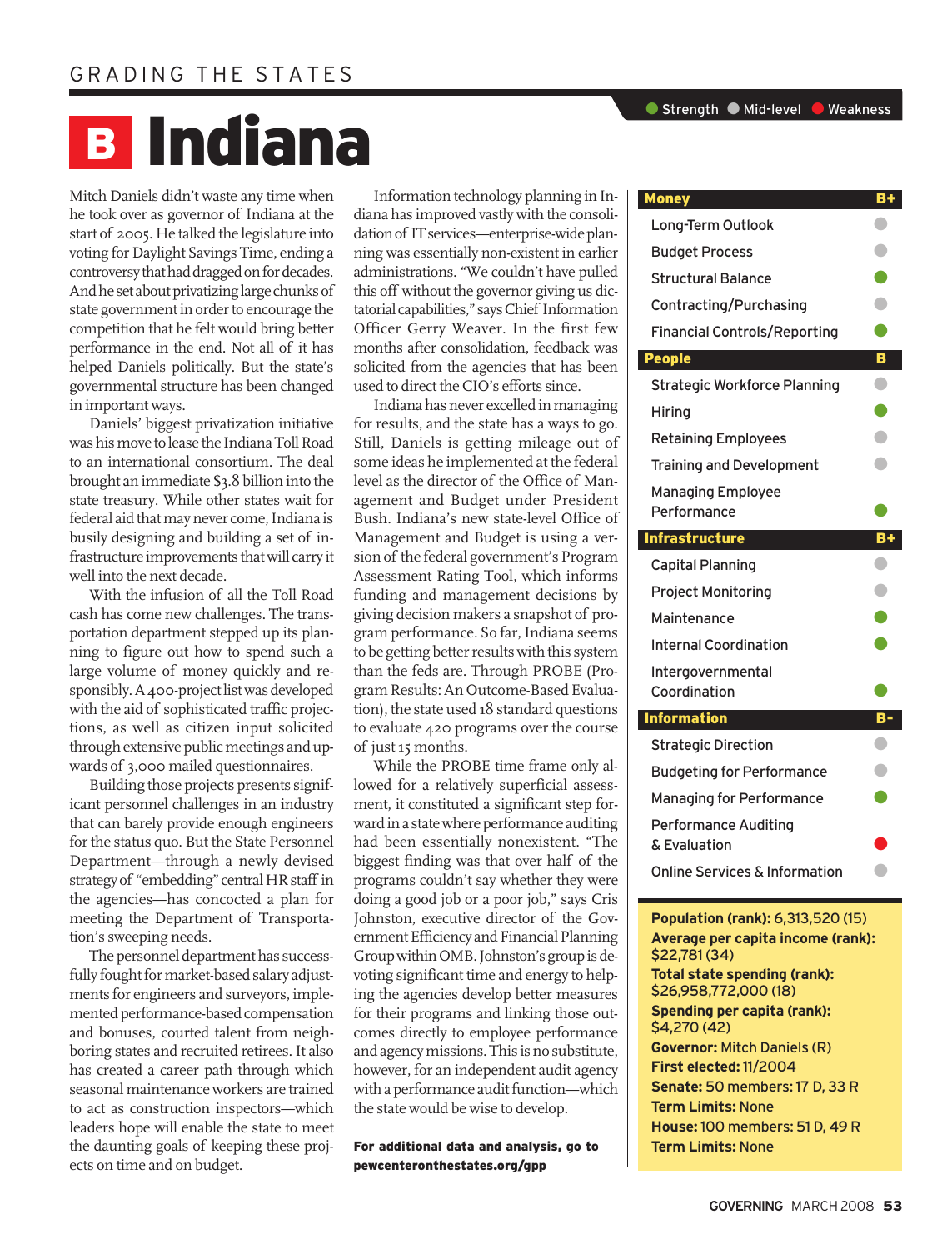### **Iowa B**

Iowa leaders don't like secrets, and they have put a high premium on sharing governmental successes and failures with the citizenry. A few clicks on a computer, and anyone can open up the "Results Iowa" section of the state's Web site, which shows the goals of an array of agencies and how far they've progressed toward achieving them. Last year, the Human Services agency added a "Digital Dashboard," which posts even more detailed reports on issues, such as the speed with which permanent homes are found for foster children.

Not all the news the state shares with the public is good. For example, like many

#### **Iowa's Web site provides a wealth of data on almost every aspect of state government.**

states, Iowa is having difficulty recruiting specialized workers to serve in its rural areas. Doctors and nurses tend to gravitate toward larger urban areas where they can command higher salaries, leaving the recruitment pool for rural prisons and clinics rather shallow. As a stopgap measure, the state hired health professionals who serve more than one location, and began paying bonuses of as much as \$15,000 to nurses who accept hard-to-fill positions.

Such adjustments are common in Iowa because the state has a thorough and thoughtful workforce planning process. Nancy Berggren, the personnel director, is focused on efforts to get even the smaller agencies to develop detailed staffing plans. She points to the state's aging workforce and the need for increased diversity as reasons why this planning is especially important.

Like other states, Iowa has fallen short on infrastructure maintenance for a long time. Until a couple of years ago, it had been spending only 25 percent of its limited road funds on maintenance. With growing awareness that roads were deteriorating, that figure is now 75 percent. That's the good news. The bad news is that 75 percent

is far from enough. The Department of  $\|\blacksquare$ Transportation had originally hoped to get its roads, many of them built in the 1950s, up to acceptable condition by 2016. But the nationwide rise in the cost of construction materials has pushed that back.

Taken as a whole, Iowa still faces a \$27.7 billion transportation funding shortage over the next two decades. The problem won't be fixed soon, but recently the DOT and the legislature held a series of well-attended public hearings throughout the state, hoping to raise public consciousness on the need for more road funds, and perhaps an increase in the gas tax.

One result was the "Time 21" report, a comprehensive look at Iowa's transportation needs over the next several decades. The state's counties and cities signed off on the Time 21 planning process, and for the first time, all the jurisdictions that receive a share of federal road funds have agreed on a list of priorities. The Time 21 effort didn't come with a pile of money attached, but it has finally led to some forward motion. "In the past," says Nancy Richardson, the DOT director, "the biggest discussions weren't what to build, but what percentage of the money everyone got."

Iowa has a reputation for sound financial management, and it has worked to maintain it. In recent years, leaders have developed a willingness to cooperate across regional and agency lines, and this has had a positive effect on many management practices. For example, representatives of the Legislative Services Agency, the Department of Management and the Department of Human Services have been meeting monthly, and one of their tasks is to arrive at a joint estimate of revenues received from the federal government. Prior to this arrangement, each department would come up with its own estimate, and would spend a good part of the year arguing about which figure was accurate. Now, says Dennis Prouty, the legislative services director, "we can talk about how to best administer Medicaid, instead of who's right."

**For additional data and analysis, go to pewcenteronthestates.org/gpp**

| <b>Money</b>                                | $B +$        |
|---------------------------------------------|--------------|
| Long-Term Outlook                           | $\bullet$    |
| <b>Budget Process</b>                       | ۸            |
| <b>Structural Balance</b>                   | $\bullet$    |
| Contracting/Purchasing                      | ۸            |
| <b>Financial Controls/Reporting</b>         | 0            |
| <b>People</b>                               | B            |
| <b>Strategic Workforce Planning</b>         | C            |
| Hiring                                      | $\bullet$    |
| <b>Retaining Employees</b>                  | $\bullet$    |
| <b>Training and Development</b>             | O            |
| <b>Managing Employee</b>                    |              |
| Performance                                 | r i          |
| <b>Infrastructure</b>                       | $\mathbf{c}$ |
| <b>Capital Planning</b>                     |              |
|                                             |              |
| <b>Project Monitoring</b>                   | $\bullet$    |
| Maintenance                                 | ă            |
| Internal Coordination                       |              |
| Intergovernmental                           |              |
| Coordination                                |              |
| <b>Information</b>                          | B+           |
| <b>Strategic Direction</b>                  | $\bullet$    |
| <b>Budgeting for Performance</b>            | ۸            |
| <b>Managing for Performance</b>             | O            |
| <b>Performance Auditing</b><br>& Evaluation | m            |

**Population (rank):** 2,982,085 (30) **Average per capita income (rank):** \$23,115 (31) **Total state spending (rank):** \$14,941,961,000 (31) **Spending per capita (rank):** \$5,011 (30) **Governor:** Chet Culver (D) **First elected**: 11/2006 **Senate:** 50 members: 30 D, 20 R **Term Limits:** None **House:** 100 members: 53 D, 47 R **Term Limits:** None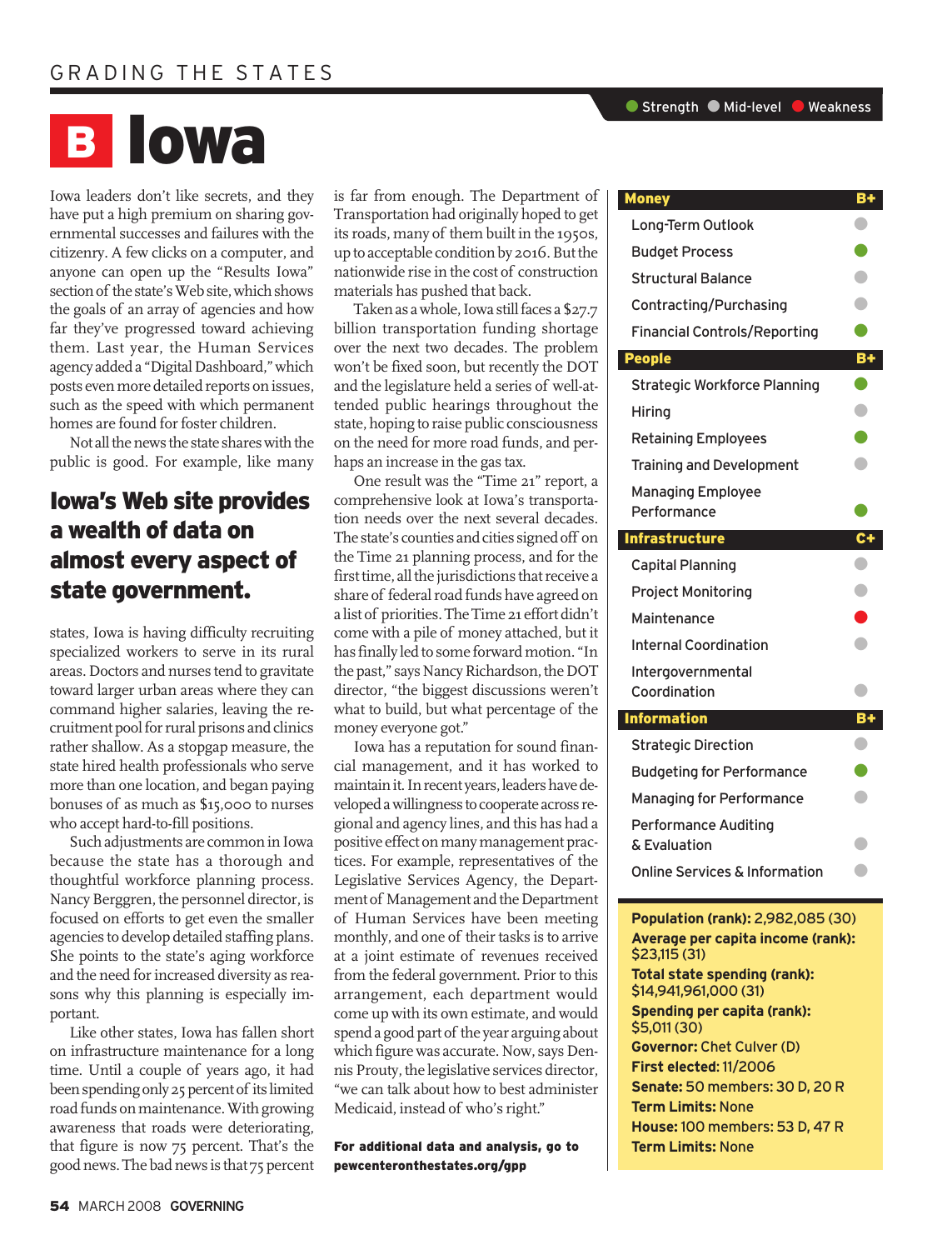# **B-** Kansas

Governor Kathleen Sebelius holds a master's degree in public administration, and it shows. Where preceding governors tended to ignore the everyday workings of the state bureaucracy—and allowed some segments of it to fall into general disrepair—Sebelius has involved herself in managerial detail and forced agencies to collaborate on everything from water policy to training for state personnel. Kansas is just small enough for this kind of approach to be feasible. "This ship is like a medium-sized cruise boat," says Burdett Loomis, a professor of political science at Kansas University. "It's not easy to turn around, but it's possible."

That's the good news. The bad news is that there's quite a bit to turn around. Among the most significant challenges is a \$5.4 billion pension liability—proportionally one of the largest in the country. An education funding settlement is also putting fiscal pressure on the state. At the insistence of the Kansas Supreme Court,

#### **The Kansas personnel system has no real way to reward government employees who excel at doing their jobs.**

the legislature increased education funding by \$466 million over three years. The state relies on conservative revenue estimates and large ending balances in lieu of a rainy day fund, and this year, it's spending down that balance to meet the schoolfunding obligations.

The state's workforce is in pretty dire shape, thanks to an inconsistent pay system that can't compete in the labor market and sometimes compensates veteran employees little more than new hires. "Anyone who's worth their weight in salt, we lose them to private industry," says state Senator Dwayne Umbarger, who chairs the Ways and Means Committee. "We need to do what we can to retain high-quality workers." Given this reality, the absence of a meaningful workforce plan is particularly troubling.

There's a comprehensive pay-plan redesign up for debate this spring. It has a significant pay-for-performance component, and would better align salaries with the market rate. This would be a significant change, because the state currently has little way to reward employees who excel. If it passes—and right now, that seems likely— Kansas also will dramatically change its performance-review system to a more centralized, mandatory model. Supervisors and managers would receive training on how to fairly assess employees.

Kansas' current job-classification system is set up on formalized career ladders, charting rigid routes for state employees as they move from title to title, and requiring them to become supervisors in order to receive significant raises. The new pay plan would simplify the labyrinth of classifications and allow more flexibility for employees to map their own careers. It would create a dual path so that employees wouldn't have to take on managerial responsibilities in order to move forward in their careers. "You can lose a great employee and get a bad supervisor by promoting them into a supervisory class," says Kraig Knowlton, manager for personnel policies and regulations. "Now, they won't be topped out from a pay perspective."

These changes are much needed. The current system isn't particularly helpful or well enforced. Because there's been pay compression, or a lack of salary separation between new and more seasoned employees, there's a tendency to give "exceptional" ratings for average work.

The Sebelius administration has intentionally strengthened and streamlined the power of the public-employee organizations by consolidating bargaining units and reducing the number of them from 42 to 17. Some of the smaller units were poorly represented and so were left behind. This is being embraced as an important step in the state, a sign that the administration is more responsive to its employees.

**For additional data and analysis, go to pewcenteronthestates.org/gpp**

| <b>Money</b>                                | в-        |
|---------------------------------------------|-----------|
| Long-Term Outlook                           | O         |
| <b>Budget Process</b>                       | Ê         |
| <b>Structural Balance</b>                   | O         |
| Contracting/Purchasing                      | O         |
| <b>Financial Controls/Reporting</b>         | O         |
| <b>People</b>                               | C.        |
| <b>Strategic Workforce Planning</b>         | 0         |
| Hiring                                      | $\bullet$ |
| <b>Retaining Employees</b>                  | ċ         |
| <b>Training and Development</b>             |           |
| <b>Managing Employee</b>                    |           |
| Performance                                 | ٦         |
| <b>Infrastructure</b>                       | C         |
| <b>Capital Planning</b>                     |           |
| <b>Project Monitoring</b>                   | $\bullet$ |
| Maintenance                                 |           |
|                                             |           |
| <b>Internal Coordination</b>                |           |
| Intergovernmental                           |           |
| Coordination                                |           |
| <b>Information</b>                          | B         |
| <b>Strategic Direction</b>                  | $\bullet$ |
| <b>Budgeting for Performance</b>            | Ô         |
| <b>Managing for Performance</b>             | O         |
| <b>Performance Auditing</b><br>& Evaluation |           |

**Population (rank):** 2,764,075 (33) **Average per capita income (rank):** \$23,818 (26) **Total state spending (rank):** \$12,553,494,000 (34) **Spending per capita (rank):**  \$4,542 (37) **Governor:** Kathleen Sebelius (D) **First elected:** 11/2002 **Senate:** 40 members: 10 D, 30 R **Term Limits:** None **House:** 125 members: 47 D, 78 R **Term Limits:** None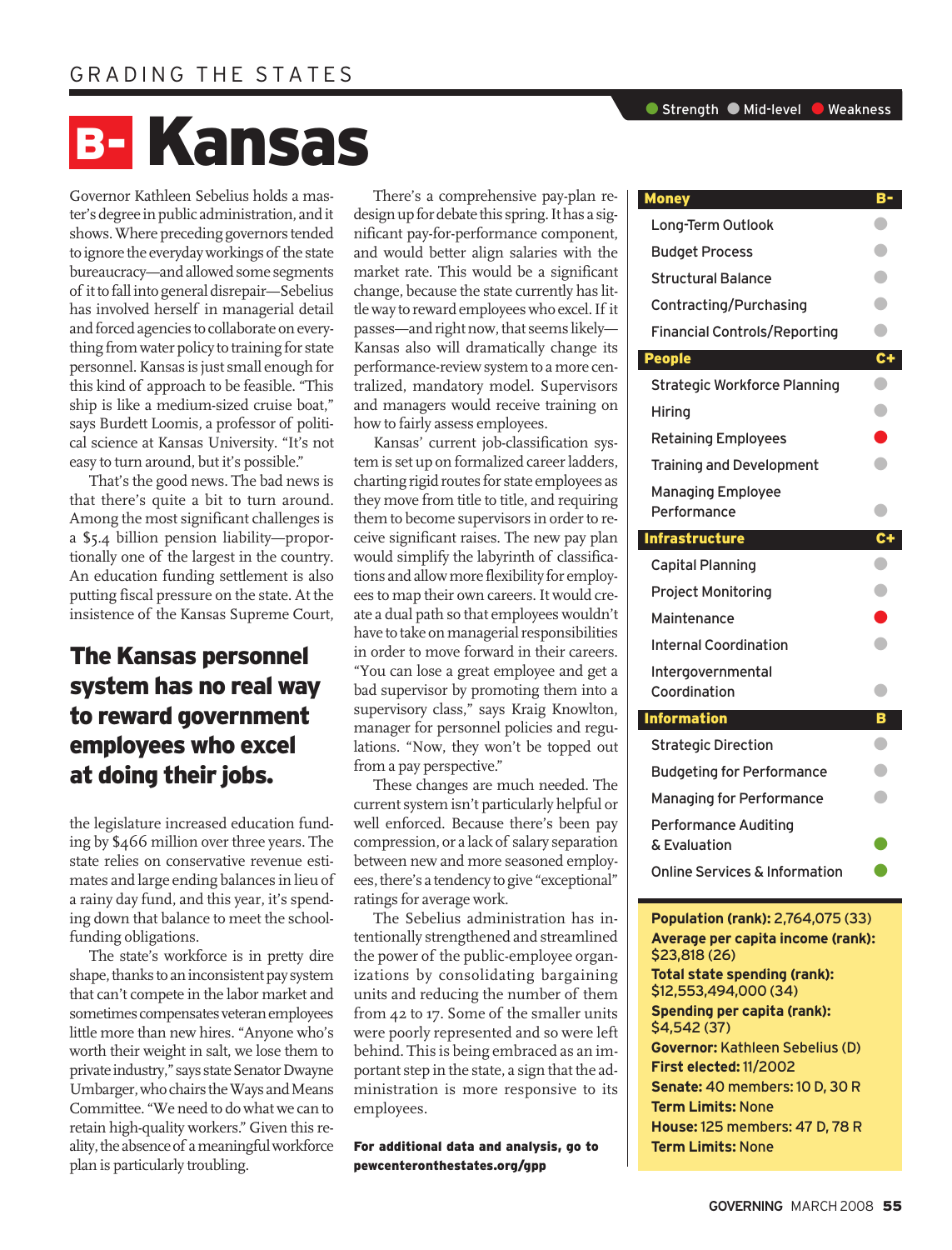GRADING THE STATES

# **B-** Kentucky

Kentucky has been under heavy political stress for the past couple of years, struggling to cope with the fallout from a patronage scandal that brought indictments of several top state officials, including former Republican Governor Ernie Fletcher. In the midst of all this, an agency known as the Long-Term Policy Research Center was charged with the difficult job of focusing on the future while much of the political establishment was still trying to survive the present. The Policy Center has done pretty well, under the circumstances, in keeping

### **A patronage scandal has set back workforce planning in Kentucky.**

the state's strategic direction from being derailed. Governed by a joint legislative-executive committee, it produces a biennial report outlining the state's progress toward meeting its long-term goals.

What Kentucky isn't doing particularly well right now is short-term planning. It's deficient in setting interim objectives for which leaders and managers can be held accountable. The new governor, Steve Beshear, has an opportunity to improve on this, but he has his work cut out for him. The state's budget is out of structural balance, there are huge unfunded pension liabilities, and Beshear made a campaign promise not to raise taxes. The fiscal burden is somewhat lighter than it might have been, however, because Kentucky has done relatively well at keeping Medicaid costs under control and modernized its tax system with a law passed in 2005.

When it comes to planning, Kentucky's Transportation Cabinet offers meaningful avenues for public input. But the process falls apart when it is time to decide what to build. "When we come down to actually putting together a plan," says one highranking transportation official, "we're very reluctant to have that be an open process, because you can imagine the hue and cry as people see their projects going in and out."

There is considerable room for improvement in workforce planning. The legislature has been pushing for years to cut | the state workforce down to the statutory limit of 33,000, and it established retirement incentives for employees who retire between June 2008 and January 2009. What legislators didn't take into account was the interplay of that offer and the fact that a huge number of baby boomers will become eligible to retire during that same period: some 8,000 in all, out of 35,000 current state workers. It appears that large numbers of workers will take the incentive, picking up as much as \$500 a month in the process. But the state could be left with a disproportionate number of empty slots to fill. The legislature is being urged to change the incentive so that eligible workers can cash in on it after January, but there's no guarantee that will happen.

The process of making improvements in workforce planning has been complicated by the patronage scandal in the Fletcher administration, in which partisan affiliation appeared to be the driving force behind hiring at all levels of government from top to bottom. "It just made the water so toxic," says former Personnel Cabinet Secretary Brian Crall. "It precluded our ability to drive workforce planning the way we wanted to."

But progress is being made at the agency level in Kentucky. The state Governmental Services Center put out a high-quality workforce-planning guide and is devoting much energy to assisting agencies with workforceplanning activities. Agencies are presented with different avenues for transferring and managing knowledge among employees.

According to Penny Armstrong, formerly the head of the Services Center, one problem for both the central government and the agencies is that data on employees aren't very reliable, particularly on turnover. Currently, the personnel administration's data system can't tell you who has put in enough time to retire because it can't keep track of complexities in the way years of service are calculated in the Kentucky Retirement System. So while managers should know ahead of time about retirements, that's not always the case.

**For additional data and analysis, go to pewcenteronthestates.org/gpp**

● Strength ● Mid-level ● Weakness

| <b>Money</b>                                                                           | $\mathbf{c}$ + |
|----------------------------------------------------------------------------------------|----------------|
| Long-Term Outlook                                                                      | $\bullet$      |
| <b>Budget Process</b>                                                                  | $\bullet$      |
| <b>Structural Balance</b>                                                              | $\bullet$      |
| Contracting/Purchasing                                                                 | $\bullet$      |
| <b>Financial Controls/Reporting</b>                                                    | $\bullet$      |
| <b>People</b>                                                                          | C+             |
| <b>Strategic Workforce Planning</b>                                                    | $\bullet$      |
| Hiring                                                                                 | $\bullet$      |
| <b>Retaining Employees</b>                                                             | $\bullet$      |
| <b>Training and Development</b>                                                        | $\bullet$      |
| <b>Managing Employee</b>                                                               |                |
| Performance                                                                            | 0              |
| <b>Infrastructure</b>                                                                  | A·             |
| <b>Capital Planning</b>                                                                | $\bullet$      |
| <b>Project Monitoring</b>                                                              | $\bullet$      |
| Maintenance                                                                            | $\bullet$      |
| <b>Internal Coordination</b>                                                           | $\bullet$      |
| Intergovernmental                                                                      |                |
| Coordination                                                                           | O              |
| <b>Information</b>                                                                     | в              |
| <b>Strategic Direction</b>                                                             | $\bullet$      |
| <b>Budgeting for Performance</b>                                                       | $\bullet$      |
| <b>Managing for Performance</b>                                                        | $\bullet$      |
| <b>Performance Auditing</b>                                                            |                |
| & Evaluation                                                                           | $\bullet$      |
| <b>Online Services &amp; Information</b>                                               | $\bullet$      |
| Population (rank): 4,206,074 (26)<br>Average per capita income (rank):<br>S21.112 (41) |                |

**Total state spending (rank):** \$21,992,340,000 (25) **Spending per capita (rank):** \$5,229 (26) **Governor:** Steven L. Beshear (D) **First elected:** 11/2007 **Senate:** 38 members: 15 D, 22 R, 1 I **Term Limits:** None **House:** 100 members: 63 D, 37 R **Term Limits:** None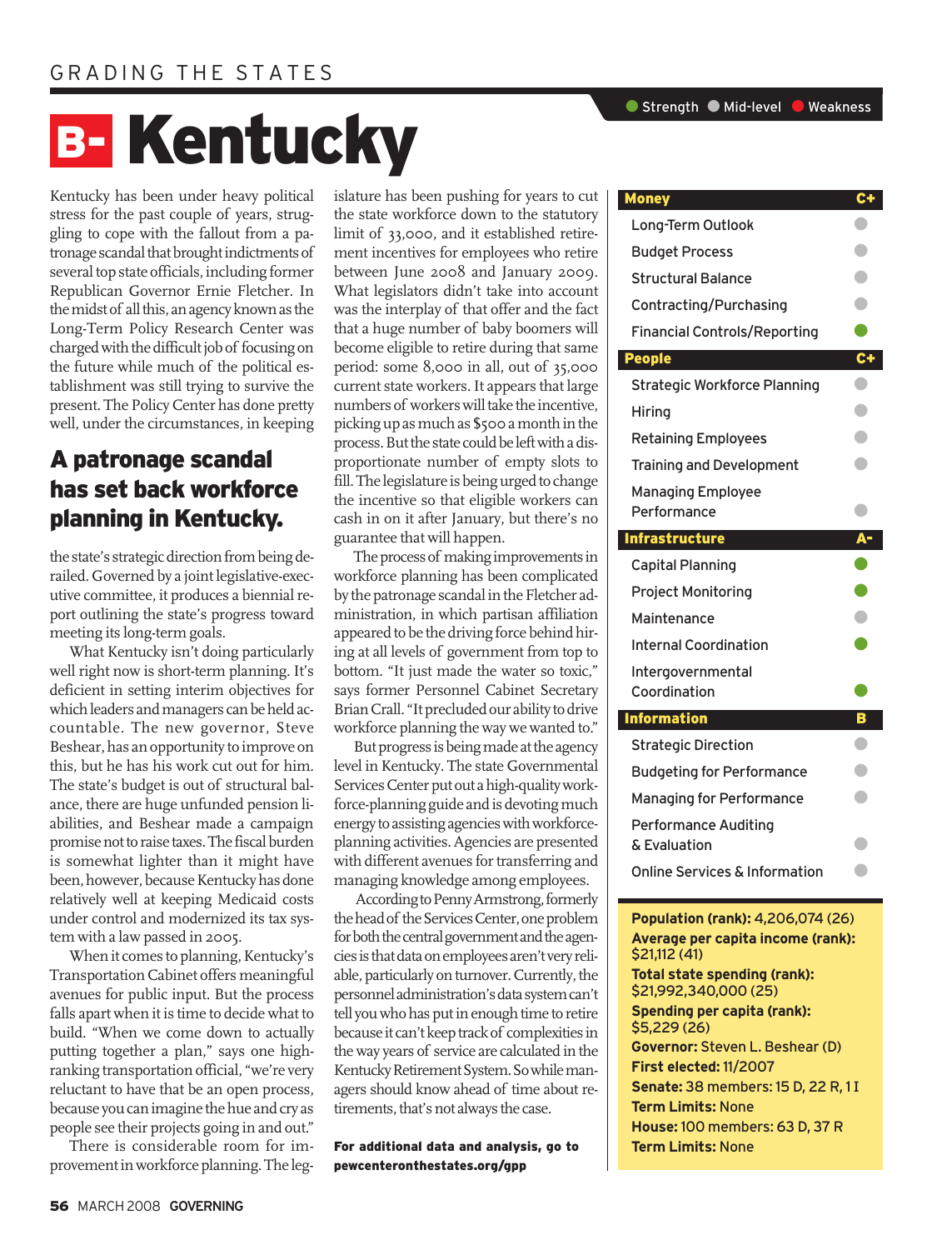### **Louisiana B**

Rarely has there been a better test of a state's management systems than Hurricane Katrina. It challenged Louisiana's capacity in personnel, infrastructure, finance and information, all at once. And while the New Orleans area is still deeply troubled by the effects of Katrina's wrath—and individual leaders have faced constant criticism over some of their crisis decisions—the state's management structures weathered the storm surprisingly well.

Even in the immediate post-Katrina chaos, employees got paid—on time. Agency managers were allowed to compensate workers for extraordinary duty. And ultimately, when it became necessary for budget reasons, existing rules allowed for layoffs of about 3,000 employees. "We had a lot of flexibility in the system to manage as needed," says Jean Jones, deputy director of the Department of State Civil Service.

Post-Katrina Louisiana needs lots of skilled engineers and managers, and recruiting isn't easy when state salaries are below those in the private sector. So the Department of Civil Service has responded with higher starting pay rates, housing and referral stipends for New Orleans-based positions, and direct-hiring authority that allows individual agencies to fill crucial positions quickly. An online-application system, soon to be launched, should help bring the state closer to competitiveness with private industry.

Budgeting, of course, has been an unusual challenge in the post-storm environment. Louisiana has a deservedly praised performance-based budgeting process, and respectable systems for purchasing, contracting and financial reporting. But those business-as-usual strengths didn't help very much when nobody could guess how much money would need to be spent altogether. "It affected half our state," says State Economist Deborah Vivien. "We were making an estimation based on historical situations when there was no historical precedence."

In the end, Louisiana slashed its binding revenue projection for 2006 by \$1 billion, a

tough hit to take for agencies already battered by the storm. It turned out the \$1 billion figure was wildly pessimistic. Within weeks, millions were flowing into the state from the federal government, insurance claims and companies starting to rebuild. Louisiana ended 2006 with an \$800 million surplus. That grew to \$1 billion in 2007, thanks to higher-than-projected income and sales tax revenues and the booming oil and gas industry.

Although the state wisely directed a portion of that money toward needed onetime expenses, some fear that too much of the surplus went to tax cuts that will be hard to repeal in future situations of scarcity. Says State Treasurer John Neely Kennedy, "Reconstruction will end at some point."

The state's most visible management weakness—now, as in the past—relates to infrastructure. There is a deferred-maintenance backlog for buildings and roads in excess of \$5 billion. As for new building, although the Office of Facility Planning and Control made some improvements in the past two years, allocating estimated funds across 10 categories and slating requested projects into them, that hasn't fixed the most significant capital-planning problem: the legislature's proclivity for approving a laundry list of projects many times longer than the state could ever fund or accomplish. The real prioritization comes after that, when the governor, according to his or her own priorities, recommends a subset of those projects to be funded by the Bond Commission.

A state with such pressing capital needs deserves a less political planning process, starting with a legislature that stops promising projects that will never make it to the drafting table and leadership that arrives at priorities in the light of day. A new legislature, with an unusual number of newcomers brought in by term limits, will have the chance to make dramatic progress here simply by allowing reality into the process. That's not too much to ask for.

**For additional data and analysis, go to pewcenteronthestates.org/gpp**

● Strength ● Mid-level ● Weakness

| <b>Money</b>                        | в         |
|-------------------------------------|-----------|
| Long-Term Outlook                   | o         |
| <b>Budget Process</b>               | O         |
| Structural Balance                  | $\bullet$ |
| Contracting/Purchasing              | O         |
| <b>Financial Controls/Reporting</b> | $\bullet$ |
| <b>People</b>                       | в         |
| <b>Strategic Workforce Planning</b> | $\bullet$ |
| Hiring                              | $\bullet$ |
| <b>Retaining Employees</b>          | ۸         |
| <b>Training and Development</b>     | ۹         |
| <b>Managing Employee</b>            |           |
| Performance                         |           |
| <b>Infrastructure</b>               | c٠        |
|                                     |           |
| <b>Capital Planning</b>             | $\bullet$ |
| <b>Project Monitoring</b>           |           |
| Maintenance                         |           |
| <b>Internal Coordination</b>        |           |
| Intergovernmental                   |           |
| Coordination                        |           |
| <b>Information</b>                  | в÷        |
| <b>Strategic Direction</b>          | D         |
| <b>Budgeting for Performance</b>    | O         |
| <b>Managing for Performance</b>     | A         |
| <b>Performance Auditing</b>         |           |
| & Evaluation                        |           |
| Online Services & Information       |           |

**Population (rank):** 4,287,768 (25) **Average per capita income (rank):** \$20,367 (47) **Total state spending (rank):** \$24,220,667,000 (21) **Spending per capita (rank):**  \$5,649 (17) **Governor:** Bobby Jindal (R) **First elected:** 10/2007 **Senate:** 39 members: 23 D, 16 R **Term limits:** 12 years (consecutive) **House:** 105 members: 53 D, 50 R, 2 I **Term limits:** 12 years (consecutive)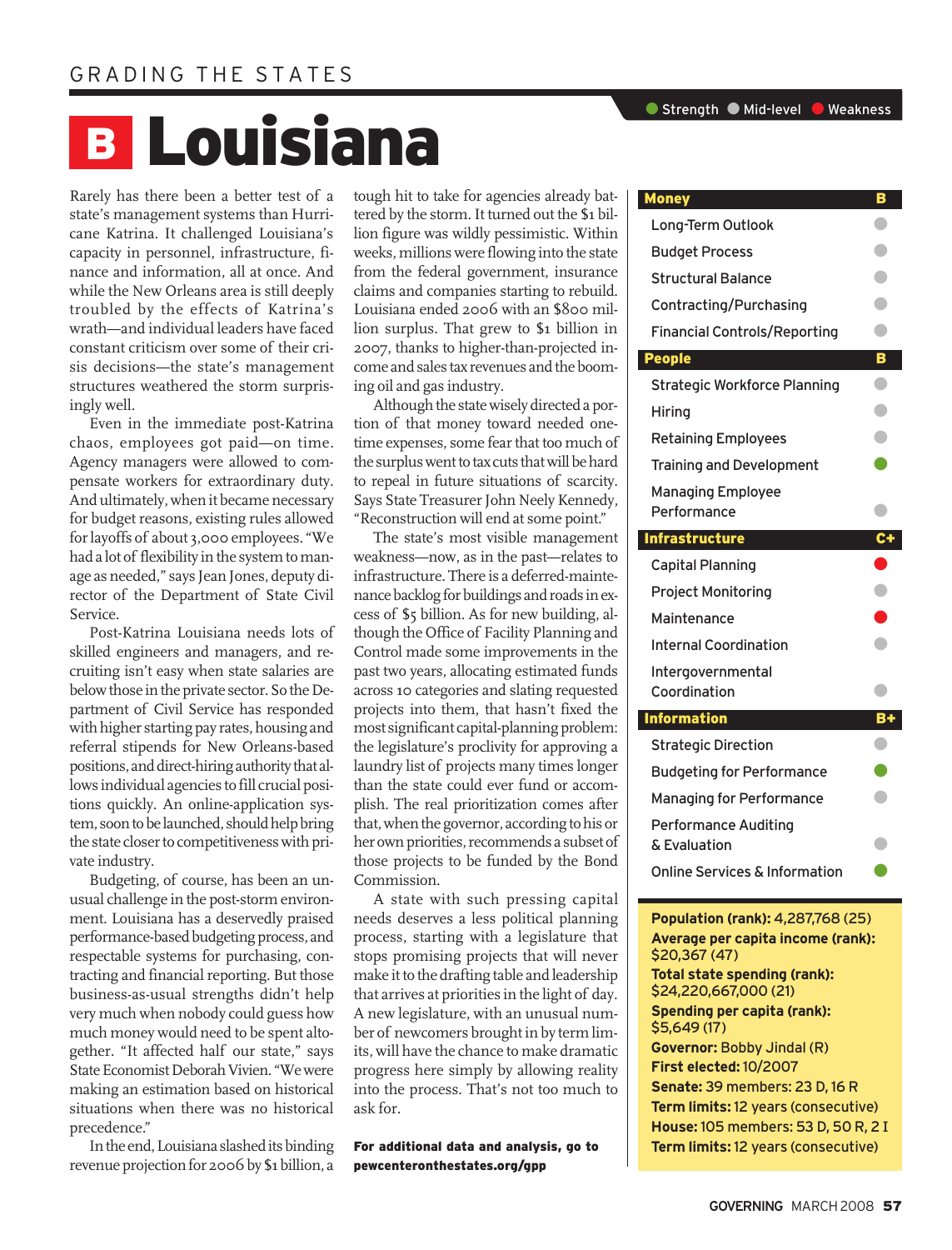GRADING THE STATES

### **c** Maine

Maine has an on-again, off-again relationship with performance measurement that dates back to the early 1990s. It recently entered an "off-again" phase. Right now, agencies are not required to include performance data with their budget requests—although many continue to use the information internally to make decisions.

Predictably, all of the involved parties are quick to blame others for the current state of affairs. The legislature, which fell in love with performance measurement back in 2001, lost interest when its supporters were term-limited out of office. "You had a group that's very committed to performance budgeting and put it in place," says state Senator Peggy Rotundo, who chairs the Appropriations Committee. "Then with

### **Performance-based budgeting in Maine has been a casualty of the state's legislative term limits law.**

the new people rotating through, you didn't have the same level of understanding. It sort of lost steam over a period of time."

While performance information has gone by the wayside, other elements in the state budget process are improving. A new, more transparent budget format debuted with the 2007-09 biennial budget and has been almost universally embraced by the legislative and executive branches.

Prior to the budget reforms, the state passed a "Part 1" budget that was a continuation of current services, followed by a "Part 2" budget that consisted of longer-term initiatives. These now have been combined in a way that is similar to procedures used in most other states. Equally important, the new budget is organized by program, not line item, making it a more effective vehicle for the governor to set a strategic direction. "Now, everyone understands what the budget purchases and can see it in one place," says Controller Ed Karass. "Everyone has an opportunity to make better decisions."

This opportunity is critical, given Maine's shaky history of fiscal decision making. Consider, for example, a taxcredit package that passed in 2007. It was designed to help keep college graduates in Maine after they finished their education by enabling them to pay back loans more easily. The problem, says Ellen Schneiter, the state's budget director, is that while the system will be relatively cheap in the short run, "you look out 20 years or so and it's going to be really expensive." Regrettably, Maine has had a penchant for this kind of shortsightedness in its recent fiscal history.

Lurking in the shadows is a citizen initiative that could wreak havoc on the state's finances. If it passes this fall, it would cut or eliminate the excise tax on automobiles, which brings in some \$203 million a year. Where would the money come from to make up for that loss? Hard to say, particularly given that the state is being tightly squeezed by heavy Medicaid costs and a 2004 initiative requiring increased levels of funding for education.

Some people in Maine are optimistic about the potential of the new budget format to curb bad habits. Although the state is still far from achieving structural balance, it's been making some progress—in part by restructuring statewide administrative functions so that they don't require as many full-time employees. That consolidation, paired with a lack of salary separation between new and more seasoned employees and a new law that requires automatic payroll deductions for union dues, has led to low morale among state workers in recent months. "My hate mail is at an alltime high," says Alicia Kellogg, director of the Bureau of Human Resources.

The clear next step for the state, after everyone gets used to the new budget format, is to reintroduce performance information into the budget process in a way that makes clear to the legislature and to agencies that it's more than just a burdensome paper exercise.

**For additional data and analysis, go to pewcenteronthestates.org/gpp**

● Strength ● Mid-level ● Weakness

| <b>Money</b>                             | C                 |
|------------------------------------------|-------------------|
| Long-Term Outlook                        |                   |
| <b>Budget Process</b>                    | $\bullet$         |
| Structural Balance                       | $\bullet$         |
| Contracting/Purchasing                   |                   |
| <b>Financial Controls/Reporting</b>      | Ō                 |
| <b>People</b>                            | $rac{c}{\bullet}$ |
| <b>Strategic Workforce Planning</b>      |                   |
| Hiring                                   | $\bullet$         |
| <b>Retaining Employees</b>               | Ô                 |
| <b>Training and Development</b>          | e                 |
| <b>Managing Employee</b>                 |                   |
| Performance                              |                   |
| <b>Infrastructure</b>                    | $\mathbf{c}$      |
| <b>Capital Planning</b>                  |                   |
| <b>Project Monitoring</b>                | $\bullet$         |
| Maintenance                              |                   |
|                                          |                   |
| <b>Internal Coordination</b>             |                   |
| Intergovernmental                        |                   |
| Coordination                             | o                 |
| <b>Information</b>                       | C                 |
| <b>Strategic Direction</b>               | $\bullet$         |
| <b>Budgeting for Performance</b>         | Ò                 |
| <b>Managing for Performance</b>          |                   |
| <b>Performance Auditing</b>              |                   |
| & Evaluation                             |                   |
| <b>Online Services &amp; Information</b> |                   |

**Population (rank):** 1,321,574 (40) **Average per capita income (rank):** \$23,226 (30) **Total state spending (rank):** \$7,854,687,000 (40) **Spending per capita (rank):**  \$5,943 (13) **Governor:** John E. Baldacci (D) **First elected:** 11/2002 **Senate:** 35 members: 18 D, 17 R **Term limits:** 8 years (consecutive) **House:** 151 members: 90 D, 59 R, 2 I **Term limits:** 8 years (consecutive)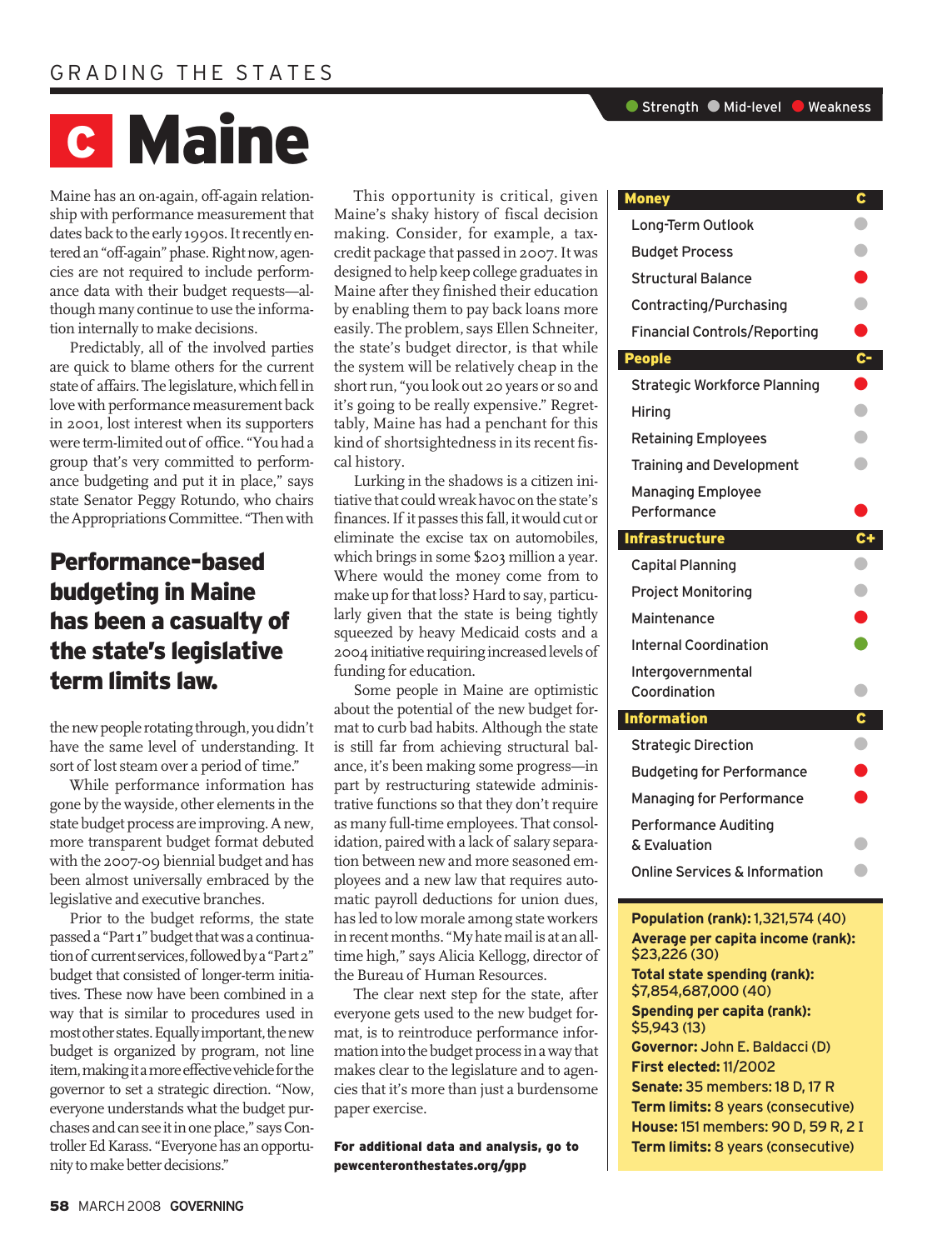# **B** Maryland

It takes a lot of guts to raise taxes. But a few months ago, in a special session of Maryland's General Assembly, Governor Martin O'Malley accomplished just that. As a result, the state's finances are in reasonably good balance.

When O'Malley took office last year, he inherited a \$1.7 billion budget shortfall, accumulated through tax cuts during the previous administration and big boosts in aid to elementary and secondary schools.

States in similar condition frequently paper over cash needs with accounting gimmicks and by using one-time revenues and that's precisely what Maryland had been doing for several years. This time, however, with no rabbits left in the hat, the governor convinced citizens and the legislature that a tax increase was the only ap-

### **A new initiative puts agency heads on the spot. They are held personally accountable for results. "They can't hide," says one official.**

propriate option. The revenue changes are expected to generate \$1.4 billion in new money, mostly though a sales tax increase from 5 to 6 percent; a corporate sales tax boost from 7 to 8.25 percent; a tobacco tax hike from \$1 to \$2 per pack; and a new sales tax on computer services of 6 percent.

Despite the new revenue, Maryland remains fiscally vulnerable to weaknesses in the economy over the next several years. Long-term structural balance may hinge on an upcoming referendum that could legalize some 15,000 slot machines at five locations. Estimates of the impact on Maryland's budget vary, but the governor's office argues that Marylanders wager \$400 million a year at slots in neighboring Delaware and West Virginia, and that the bulk of this would return to Maryland if the referendum passes.

The current administration has been

committed to making Maryland's government more accountable. O'Malley has pretty good experience at this game. As mayor of Baltimore, he launched CitiStat, a means for evaluating services through real-time data. As governor, O'Malley has launched a statewide version, appropriately called StateStat.

The impact of StateStat will not be known for a long time—there are obvious snags in converting a city system to a much larger entity with less-than-spectacular information technology. But promoters of StateStat believe that the obstacles can be overcome and that the system will generate savings proportional to the millions accrued in Baltimore.

StateStat data are used in regular meetings of the governor and his executive team, along with leaders from the agencies being examined. These sessions look at past performance, follow up on previous tasks and set new objectives that allow for real-time adjustments. The program began with a few pilot agencies but now includes most major departments—corrections, juvenile services, labor, health, state police, housing and general services. "StateStat puts agency heads on the spot," says one high-ranking state official. "They are personally held accountable and must answer for daily operations—they can't hide."

Maryland is moving ahead of other states in providing financial incentives to contractors to spur positive results. For example, the Department of Juvenile Services is creating incentives for social-service providers based on attainment of GEDs for those in treatment or subsequent enrollment in college.

Although Maryland is hiring employees more quickly than in the past, it may not be getting the most out of the people it hires. A few years ago, the duties of the central training office were dispersed to the agency level. So the central government does not monitor whether agencies are providing adequate training and development opportunities for staff.

**For additional data and analysis, go to pewcenteronthestates.org/gpp**

● Strength ● Mid-level ● Weakness

| <b>Money</b>                             | $B+$                      |
|------------------------------------------|---------------------------|
| Long-Term Outlook                        | o                         |
| <b>Budget Process</b>                    | $\bullet$                 |
| Structural Balance                       | $\bullet$                 |
| Contracting/Purchasing                   | 0                         |
| <b>Financial Controls/Reporting</b>      | $\bullet$                 |
| <b>People</b>                            | $\overline{\mathbf{c}}$ + |
| <b>Strategic Workforce Planning</b>      | $\bullet$                 |
| Hiring                                   | $\bullet$                 |
| <b>Retaining Employees</b>               | $\bullet$                 |
| <b>Training and Development</b>          | ė                         |
| <b>Managing Employee</b>                 |                           |
| Performance                              | a                         |
| <b>Infrastructure</b>                    | B                         |
| <b>Capital Planning</b>                  | O                         |
| <b>Project Monitoring</b>                | $\bullet$                 |
| Maintenance                              | Ô                         |
| <b>Internal Coordination</b>             | $\bullet$                 |
| Intergovernmental                        |                           |
| Coordination                             |                           |
| <b>Information</b>                       | B٠                        |
| <b>Strategic Direction</b>               | $\bullet$                 |
| <b>Budgeting for Performance</b>         | $\bullet$                 |
| <b>Managing for Performance</b>          | $\bullet$                 |
| <b>Performance Auditing</b>              |                           |
| & Evaluation                             |                           |
| <b>Online Services &amp; Information</b> |                           |
|                                          |                           |
| Benulation (sept): E C1E 707 (10)        |                           |

**Population (rank):** 5,615,727 (19) **Average per capita income (rank):** \$31,888 (2) **Total state spending (rank):** \$28,965,977,000 (17) **Spending per capita (rank):**  \$5,158 (28) **Governor:** Martin O'Malley (D) **First elected:** 11/2006 **Senate:** 47 members: 33 D, 14 R **Term Limits:** None **House:** 141 members: 104 D, 37 R **Term Limits:** None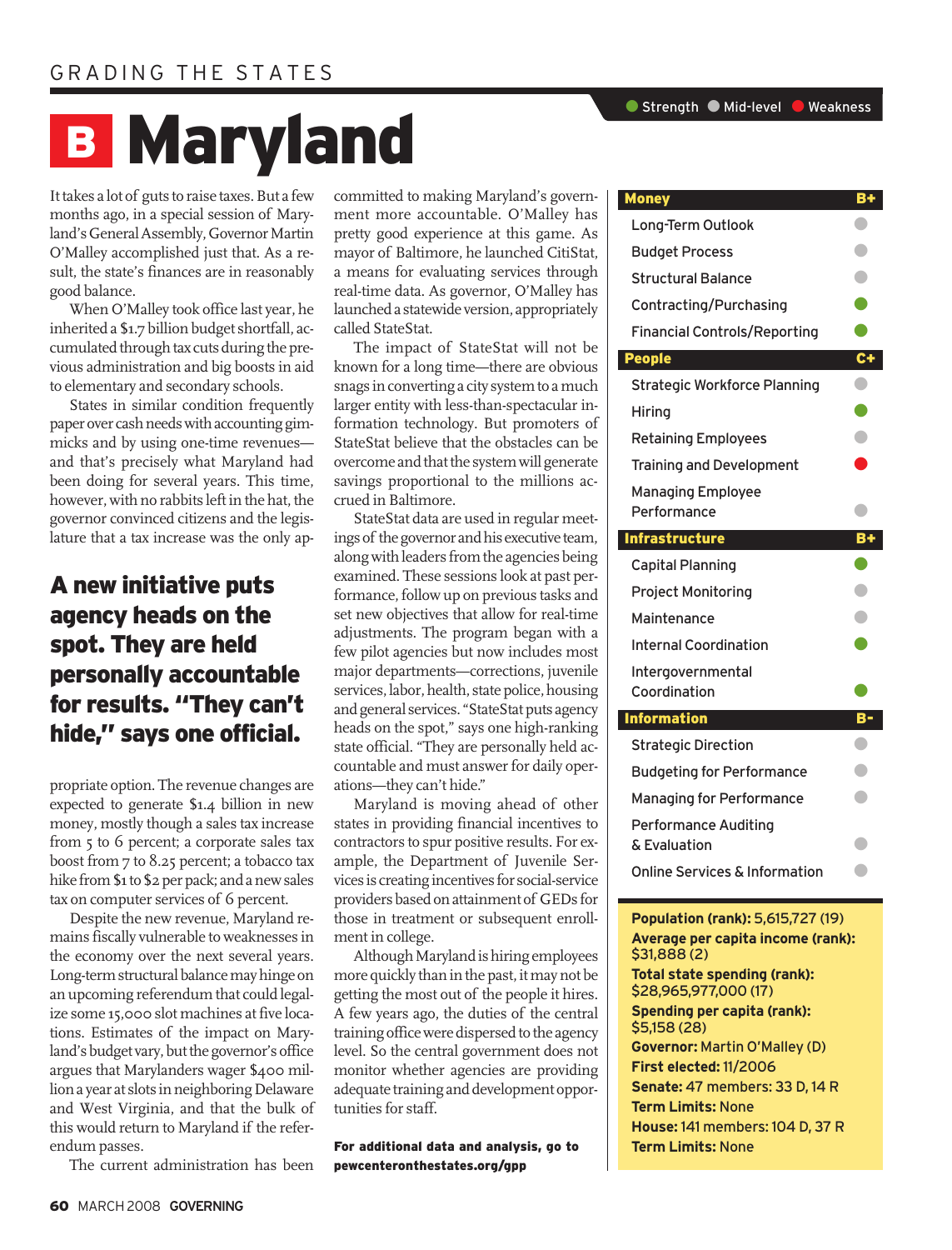# **Massachusetts C**

This past January, after 16 years of construction, and unimaginably large budget overruns, Massachusetts officially completed the Big Dig, the mega-project that rerouted Boston's main urban highway into a 3.5-mile tunnel under the city. Total cost: \$15 billion.

A sigh of relief is not in order. The state is going to have to come up with an additional \$15 billion to \$19 billion over the next two decades for maintenance on existing transportation assets. Massachusetts believes that a proposed consolidation of its hodgepodge transportation management into a single MassTrans agency will trim down that tab. But for the moment, the huge bill stands.

Non-transportation infrastructure is hardly in better shape. State buildings received a complete assessment in 2001. "We documented over \$1.2 billion in needs," says Hope Davis, the director of Facilities Maintenance, "but we didn't get a lot of money subsequently to repair those needs." That number has since grown by an estimated \$1 billion, but the state can't know for sure because it does not perform annual condition assessments.

If Massachusetts did decide to make infrastructure a top priority, it's hard to know where the money would come from. The state's total outstanding debt already exceeds \$18 billion—the highest in the nation per capita—and the Massachusetts budget for next year already faces a \$1 billion shortfall.

Part of that budget hole owes to the commonwealth's ambitious health care program, adopted under former Governor Mitt Romney. Initial estimates of 140,000 enrollees proved low, which will leave the program an estimated \$245 million over budget this year. Governor Deval Patrick's proposed budget for fiscal 2009 expects 225,000 enrollees by this June, for a total cost of \$869 million—nearly \$400 million more than was budgeted last year. To plug the numerous gaps, Patrick's budget request would tap revenues from the rainy day fund, tweak the corporate income tax and license casinos in the state.

The Human Resources Department is seeking an upgrade in its computer system. "If we had data, that would give us a fighting chance," says Director Paul Dietl. A better handle on personnel information, such as the time it takes to hire new employees, would give Dietl a better vantage from which to improve the state's human capital planning.

One human resources advance already in place is the state's evaluation of supervisors. They are no longer eligible for performance raises unless they complete evaluations of their subordinates.

Those evaluations are one of the few performance measures Massachusetts has. A new financial-management system gives the state a better handle on its cost information, but Massachusetts lacks both a strategic plan and a performance-budgeting system to guide those expenditures. Although the budget office has begun looking into rectifying this, Michael Widmer at the Massachusetts Taxpayer Foundation says, "Any notion of performance-based program budgeting has never really grabbed hold here."

The beleaguered Corrections Department has recently seen an epidemic of inmate suicides brought on by mismanaged mental health treatment and lack of prisoner programs. Massachusetts leaders are optimistic that the new corrections commissioner, Harold Clarke, who has been a national champion of reentry and early-release programs, as well as performance measurement in prisons, will be able to implement accountability.

A source of fiscal pride for the state has been its decision—relatively rare among the states—to begin earnestly addressing the huge liabilities it faces for retiree health care. This year, the state will pay about \$760 million (including \$343 million from the general fund) to put money aside for this obligation in advance. Over the actuarial lifetime of the payments, prefunding will cut the state's total 30-year cost from \$13.3 billion to \$7.6 billion.

**For additional data and analysis, go to pewcenteronthestates.org/gpp**

**Infrastructure D+** Capital Planning Project Monitoring ● **Maintenance** Internal Coordination ● Intergovernmental  $Coordination$ **Information C Strategic Direction** Budgeting for Performance Managing for Performance

Performance Auditing  $&$  Evaluation Online Services & Information ●

**Population (rank):** 6,437,193 (13) **Average per capita income (rank):** \$30,686 (4) **Total state spending (rank):** \$39,880,324,000 (11) **Spending per capita (rank):** \$6,195 (10) **Governor:** Deval Patrick (D) **First elected:** 11/2006 **Senate:** 40 members: 35 D, 5 R **Term Limits:** None **House:** 160 members: 140 D, 19 R, 1 Vacant **Term Limits:** None

**Money C+**

● Strength ● Mid-level ● Weakness

Budget Process **CONSTRUCTER** 

Contracting/Purchasing ● Financial Controls/Reporting  $\qquad \qquad \bullet$ **People C**

Retaining Employees **●** Training and Development Managing Employee Performance ●

Strategic Workforce Planning

Long-Term Outlook

Structural Balance

**Hiring**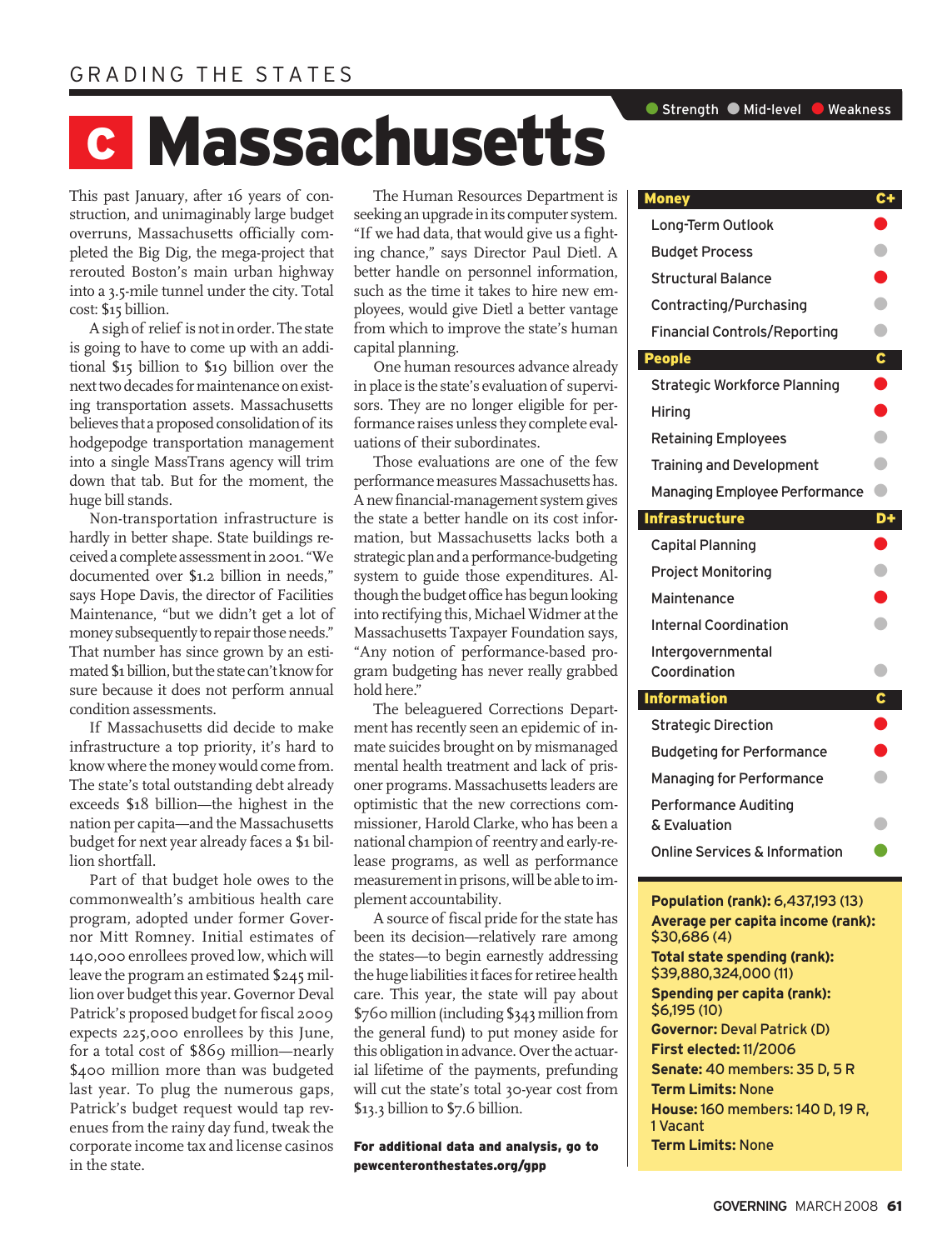#### GRADING THE STATES

# **B+** Michigan

The Battle of Lansing, as many have come to remember the state's bloody budget deliberations last year, drew national attention to Michigan's economic woes. And there's no question that fiscal austerity has hurt the state's capacity to deliver basic services. The workforce has been drastically reduced, and Michigan officials worry that agency staff reductions have gone beyond fat and deep into bone and marrow. No new workers are likely to arrive soon. As the automobile industry continues to suffer, revenue streams are in trouble and the state's credit ratings have dropped. And for all the emergency moves, including a substantial tax increase, Michigan is far from structural balance between revenues and expenditures.

With all that in mind, the surprise in Michigan is the strength and suppleness of much of its management, in both good times and bad. "To be honest, when the economy's doing well, you tend to be a little bit blasé about things," says Treasurer Robert Kleine. "When things are going badly, you've got to focus a lot more."

"Focus" is what Michigan has generally been able to do, both in a short-term and long-term sense. Over the years, the state has been a leader in all forms of strategic imagination: workforce planning, information technology planning, capital planning and others as well.

Early in Governor Jennifer Granholm's first term, agency representatives were organized into six teams reflecting the administration's major initiatives. For example, a team focused on improving the economy includes the departments of transportation, economic development and labor. There's far less attention on individual agency goals in Michigan, and more on broad objectives.

Progress toward these goals is built into project-level indicators, targets and deadlines. All the information is compiled in a technological tool called MiPlan that can easily be accessed by all involved. Posters tracking progress and reminding staffers of deadlines and targets are plastered on office walls throughout the capitol complex—and serve as an accountability tool during cabinet meetings. More than 100 of the measures are available on the state's Web site, allowing citizens to keep tabs on how their government is performing.

That Web site is a national model for a variety of reasons. After a dramatic overhaul, it now allows both citizens and business to easily perform a great range of transactions, often saving the state money. The site uses blogs, surveys, RSS feeds and video streaming to engage and inform citizens—critical outreach at a time when confidence in state government has been crippled by hard times and by the pain of the last budget process.

As Granholm puts it: "We have consolidated departments. We've eliminated agencies. We've done all of that restructuring. But the key to being able to continue to serve, and to serve better—even in these really challenging times—is through leveraging technology."

Technology is, of course, expensive and difficult choices have had to be made. In the Department of Human Services, for example, a long-term information upgrade that will eventually mean lighter workloads for overburdened social workers was chosen in lieu of shorter-term improvements in other technology.

Similar choices have been required in infrastructure management. State buildings languish in varying degrees of dilapidation. But the Department of Transportation, laudably, accomplished its 10-year goal of bringing 90 percent of the state's roads into good condition. Michigan's DOT has few peers in asset management—and in preventive maintenance—and has all the tools necessary to make smart decisions, even if it doesn't always have the funding. The DOT knows, for example, that it can save 29 lives and prevent 114 serious injuries by installing cable guardrails and rumble strips on key roadways. That will cost \$40 million that it can't easily spare. But at least managers can see the trade-offs involved in their decisions—in asset conditions, in funds and even in lives.

**For additional data and analysis, go to pewcenteronthestates.org/gpp**

| <b>Money</b>                            | $\overline{\mathbf{c}}$ + |
|-----------------------------------------|---------------------------|
| Long-Term Outlook                       | $\bullet$                 |
| <b>Budget Process</b>                   | 0                         |
| <b>Structural Balance</b>               | O                         |
| Contracting/Purchasing                  | Ó                         |
| <b>Financial Controls/Reporting</b>     | O                         |
| <b>People</b>                           | $B+$                      |
| <b>Strategic Workforce Planning</b>     | O                         |
| Hiring                                  | $\bullet$                 |
| <b>Retaining Employees</b>              | $\bullet$                 |
| <b>Training and Development</b>         | C                         |
| <b>Managing Employee</b><br>Performance | i                         |
|                                         | A                         |
| <b>Infrastructure</b>                   | $\bullet$                 |
| <b>Capital Planning</b>                 |                           |
| <b>Project Monitoring</b>               | Ò                         |
| Maintenance                             | Ô                         |
| <b>Internal Coordination</b>            | a                         |
| Intergovernmental                       |                           |
| Coordination                            | C                         |
| <b>Information</b>                      | A                         |
| <b>Strategic Direction</b>              | $\bullet$                 |
| <b>Budgeting for Performance</b>        | $\bullet$                 |
| <b>Managing for Performance</b>         | Ê                         |
| <b>Performance Auditing</b>             |                           |
| & Evaluation                            |                           |
|                                         |                           |

● Strength ● Mid-level ● Weakness

**Population (rank):** 10,095,643 (8) **Average per capita income (rank):** \$24,097 (25) **Total state spending (rank):** \$53,087,424,000 (9) **Spending per capita (rank):**  \$5,258 (25)

**Governor:** Jennifer M. Granholm (D) **First elected:** 11/2002 **Senate:** 38 members: 17 D, 21 R **Term limits:** 8 years (lifetime) **House:** 110 members: 58 D, 52 R **Term limits:** 6 years (lifetime)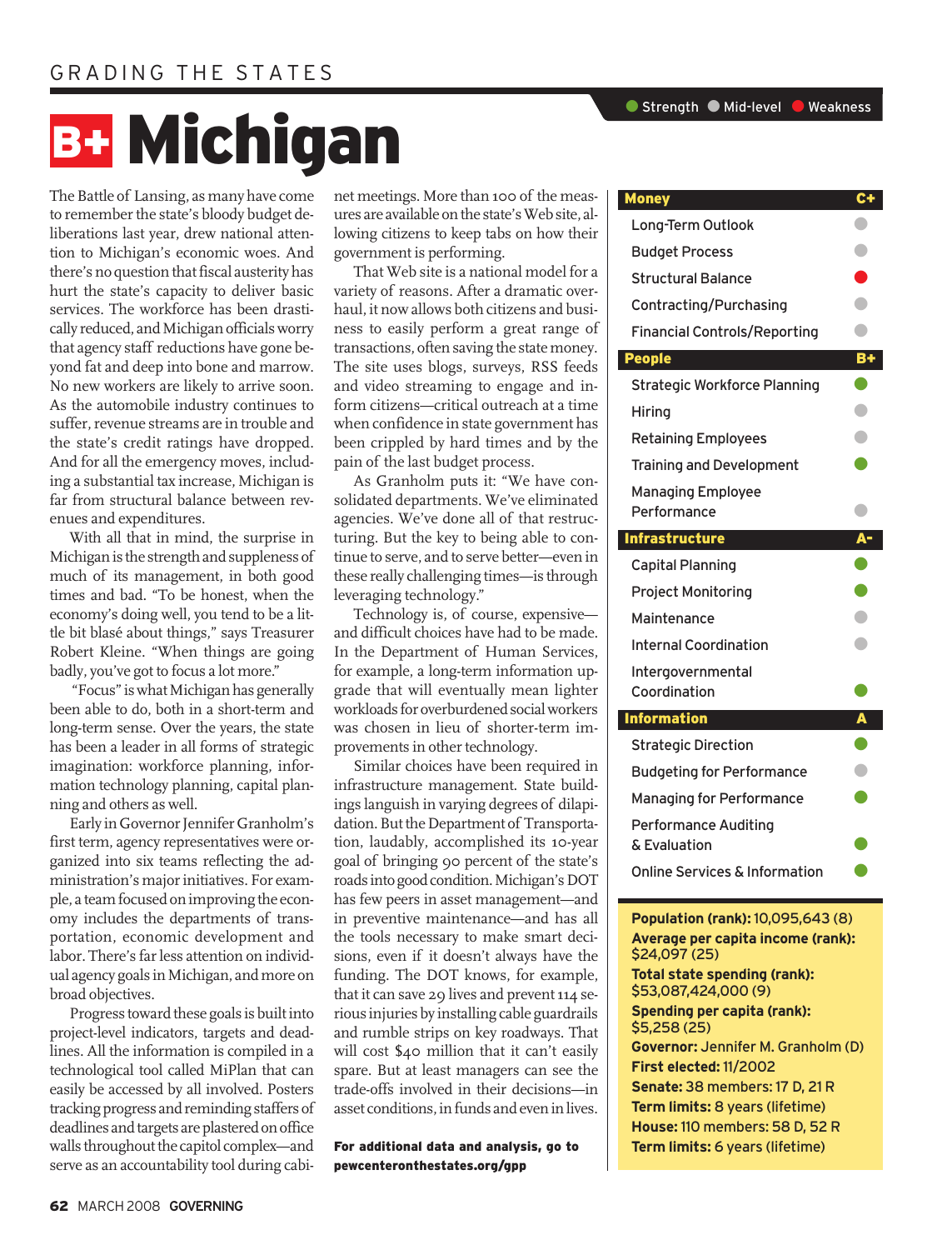### **Minnesota B-**

In the wake of the Mississippi River bridge collapse in Minnesota last summer, a harsh light was cast on the way the state had been treating its infrastructure—more like a political football than a vital asset. Just a few months earlier, for example, a bipartisan group of legislators had passed a 10-cents per-gallon increase in the gas tax, in part to help with maintenance, but Governor Tim Pawlenty vetoed it. A couple of years ago, it was the governor who proposed to issue \$4.5 billion in bonds for infrastructure needs, but the legislature didn't act.

Many observers thought that last summer's tragic incident, now believed to have been caused by a design flaw in the 1960s-era bridge, would be a wake-up call to state leaders. But after an immediate spate of commentary, little has happened to address Minnesota's sizeable backlog in road and bridge repairs. Both the governor and legislature proposed solutions that the other side then rejected. The state may get back on track this year. In January, Pawlenty proposed a \$1 bil-

#### **A bridge collapsed, but a backlog in road and bridge repairs stands.**

lion bonding bill that reserves more than \$400 million for transportation projects, including more than \$200 million for bridges. But that still leaves lots to do.

It's been discouraging for the Pawlenty administration, which has done some very good work on other fronts. Dane Smith, the president of Growth & Justice, a liberal activist group, strongly opposes Pawlenty on most issues, but gives the governor credit for paying attention to the day-to-day aspects of state management. The governor has made efficiency a hallmark of his administration, most prominently through his Drive to Excellence, a series of 11 projects that have run the gamut from new workforce planning to building a centralized property management system.

To take one example, Minnesota is now a national leader in negotiating better prices for goods and services. "Many agencies were not aware they could negotiate with a

vendor," says Kent Allin, the governor's chief procurement officer. He cites the experience of the state's Pollution Control Agency, which knocked thousands of dollars off the price of a single small contract just by asking for more documentation. Historically, Allin says, "some contractors probably thought we were suckers."

Progress also has been made on the technology front. Minnesota established a cabinet-level IT department that put together the state's first information technology master plan in January 2007. Many of Minnesota's smaller agencies are still laboring with antique technology, and the new department has successfully pressed to get them funding necessary for upgrades.

Last spring, Pawlenty announced plans to merge the state's central human resources office into the Department of Finance. To the governor's credit, he turned to the legislature for approval, even though he could legally have made the move on his own. In the end, the decision turned out to be uncontroversial. The state also is putting finishing touches on a new statewide workforce plan, due for release in June.

Minnesota appears to be at a crossroads when it comes to performance measurement. In the 1990s, the state was a pioneer in this field. Since then, the effort has had its ups and downs. Some of the downs are attributable to an overload of measures on the legislature, as well as an over-politicization of the process.

Now, the governor has asked all agencies to come up with no more than three new performance measures. It's an experiment in simplification. "In the past, agencies were just told to do it," says James Nobles, the state's legislative auditor, "rather than allowing them time to build infrastructure and training" necessary to put the measures to constructive use.

For the time being, one benefit appears clear: When the measures are designed by the people who actually do the work, they tend not to get distorted by political infighting. And that's a good thing.

**For additional data and analysis, go to pewcenteronthestates.org/gpp**

● Strength ● Mid-level ● Weakness

| <b>Money</b>                                | $B +$          |
|---------------------------------------------|----------------|
| Long-Term Outlook                           | $\blacksquare$ |
| <b>Budget Process</b>                       | Q              |
| <b>Structural Balance</b>                   | $\bullet$      |
| Contracting/Purchasing                      | $\bullet$      |
| <b>Financial Controls/Reporting</b>         | ●              |
| <b>People</b>                               | в-             |
| <b>Strategic Workforce Planning</b>         | $\bullet$      |
| Hiring                                      | 0              |
| <b>Retaining Employees</b>                  | 0              |
| <b>Training and Development</b>             | A              |
| <b>Managing Employee</b>                    |                |
| Performance                                 | u              |
| <b>Infrastructure</b>                       | C+             |
| <b>Capital Planning</b>                     |                |
| <b>Project Monitoring</b>                   |                |
| Maintenance                                 | Ò              |
| <b>Internal Coordination</b>                | Ô              |
| Intergovernmental                           |                |
| Coordination                                | O              |
| <b>Information</b>                          | B              |
| <b>Strategic Direction</b>                  | $\bullet$      |
| <b>Budgeting for Performance</b>            | $\bullet$      |
| <b>Managing for Performance</b>             | $\bullet$      |
| <b>Performance Auditing</b><br>& Evaluation |                |
| <b>Online Services &amp; Information</b>    |                |
|                                             |                |

**Population (rank):** 5,167,101 (21) **Average per capita income (rank):** \$27,591 (9) **Total state spending (rank):** \$30,988,533,000 (15) **Spending per capita (rank):**  \$5,997 (12) **Governor:** Tim Pawlenty (R) **First elected:** 11/2002 **Senate:** 67 members: 45 D, 22 R **Term Limits:** None **House:** 134 members: 85 D, 48 R, 1 I **Term Limits:** None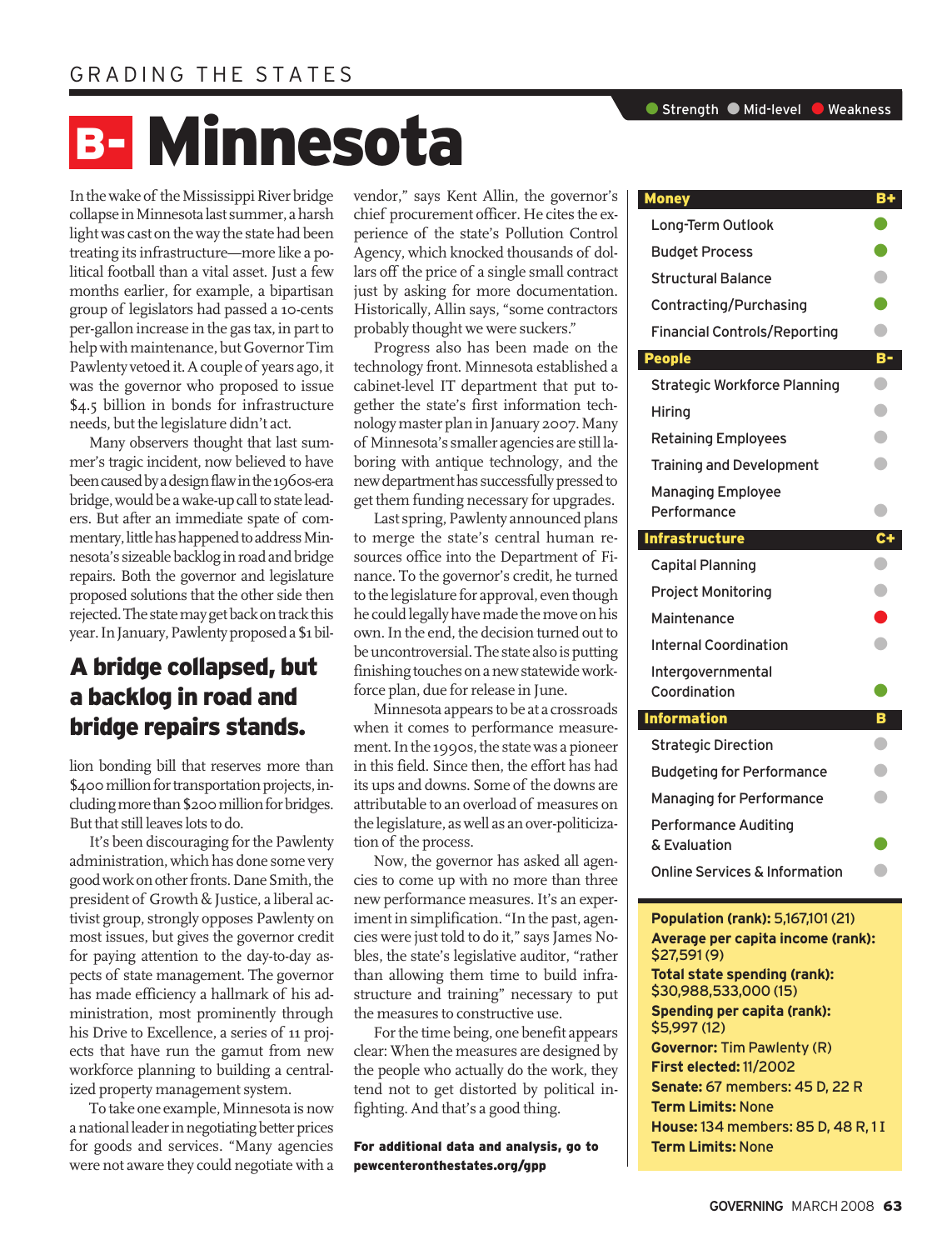# **Mississippi C+**

Mississippi government has never been particularly good at thinking about the future. It showed some movement in this direction in the immediate aftermath of Hurricane Katrina, but the idea of long-term planning has yet to become a part of the administrative culture.

There are modest signs of change. For example, the Joint Legislative Committee on Performance Evaluation and Expenditure Review (PEER), widely respected for its auditing skills, decided to investigate how well prepared the Department of Mental Health might be for problems 20 years down the road. What's striking isn't the answer; it's the fact that the question has finally been asked.

Mississippi's usual myopia is most evident in the realm of personnel. The state's annual workforce turnover rate is near 16 percent, among the highest in the nation. What's the problem? Embarrassingly low salaries and the traditional reluctance of the legislature to do anything about them. Currently, there are 16,000 state employees who earn less than \$30,000 a year. "We're trying to convince the legislators that employees can't afford to work," says John Mulholland, deputy director of the State Personnel Board. He may finally be making some headway. In 2006, the state boosted the salaries of nurses, pharmacists and direct-care workers in mental health and other departments.

A change-resistant legislature has to bear some of the responsibility for the absence of planning when it comes to infrastructure, as well. For several years, state officials have unsuccessfully pushed lawmakers to fund a systematic assessment of the state's buildings. "We would take the existing facilities," says David Anderson, the director of the state's bureau of buildings, "and first, determine if they are programmatically functional, and second, decide if it's appropriate to renovate or upgrade." So far, legislators seem more interested in plugging current leaks than in developing a long-term infrastructure strategy.

It would be unfair to dwell on Mississippi's managerial weaknesses without taking note of the generally effective manner in which it handled the crisis that followed Hurricane Katrina in the fall of 2005. "Just a few days after the hurricane," says State Fiscal Officer J.K. "Hoopy" Stringer Jr., "I was on a helicopter flying up and down the coast, and for mile after mile, there was nothing left." Under the leadership of Governor Haley Barbour, the state recovered more quickly than most outsiders expected it to.

Beyond dealing with the immediate challenge, Barbour went to great lengths to solicit citizen input. Thousands of people attended more than 50 town hall meetings in the months after Katrina, many coming from towns that had essentially disappeared. Barbour also set up a recovery commission to focus on design issues and appointed Jim Barksdale, former CEO of Netscape, to lead it. Design conferences were held in the 11 worst-hit coastal cities to show residents potential reconstruction ideas and garner input.

As in Louisiana, a major influx of cash followed the destruction. Barbour turned out to be rather adept at soliciting federal assistance. Once the money started to pour in, contractors began rebuilding homes and citizens purchased goods to replace those they had lost. As a result, the state's coffers were soon replenished with sales tax revenues. In 2006, for example, revenues were about \$320 million higher than expected. And Mississippi leaders, accustomed to fiscal frugality, generally resisted the temptation to spend this money on projects that could not be sustained on a permanent basis.

To be sure, there are complaints that the state has not spent its billions in federal hurricane aid in ways that maximize help to low-income Mississippians. Officials respond that they will utilize the aid for this purpose, but want to make sure they plan appropriately beforehand. Perhaps, but this issue bears watching, given the state's historic reluctance to spend money for social purposes, and a government culture that has rarely put emphasis on planning.

**For additional data and analysis, go to pewcenteronthestates.org/gpp**

| <b>Money</b>                                             | $\overline{\mathbf{c}}$ + |
|----------------------------------------------------------|---------------------------|
| Long-Term Outlook                                        | О                         |
| <b>Budget Process</b>                                    | ۸                         |
| <b>Structural Balance</b>                                | O                         |
| Contracting/Purchasing                                   | Ô                         |
| <b>Financial Controls/Reporting</b>                      | 0                         |
| <b>People</b>                                            | C                         |
| <b>Strategic Workforce Planning</b>                      |                           |
| Hiring                                                   | $\bullet$                 |
| <b>Retaining Employees</b>                               |                           |
| <b>Training and Development</b>                          | A                         |
| <b>Managing Employee</b>                                 |                           |
| Performance                                              | u                         |
| <b>Infrastructure</b>                                    | $\mathbf{c}$              |
|                                                          |                           |
| <b>Capital Planning</b>                                  | $\bullet$                 |
| <b>Project Monitoring</b>                                |                           |
| Maintenance                                              | $\bullet$                 |
| Internal Coordination                                    | n                         |
| Intergovernmental                                        |                           |
| Coordination                                             | 0                         |
| <b>Information</b>                                       |                           |
| <b>Strategic Direction</b>                               |                           |
| <b>Budgeting for Performance</b>                         |                           |
| <b>Managing for Performance</b>                          | COO                       |
| <b>Performance Auditing</b>                              |                           |
| & Evaluation<br><b>Online Services &amp; Information</b> |                           |

**Population (rank):** 2,910,540 (31) **Average per capita income (rank):** \$18,165 (50) **Total state spending (rank):** \$16,293,095,000 (30) **Spending per capita (rank):** \$5,598 (18) **Governor:** Haley Barbour (R) **First elected:** 11/2003 **Senate:** 52 members: 27 D, 25 R **Term Limits:** None **House:** 122 members: 75 D, 47 R **Term Limits:** None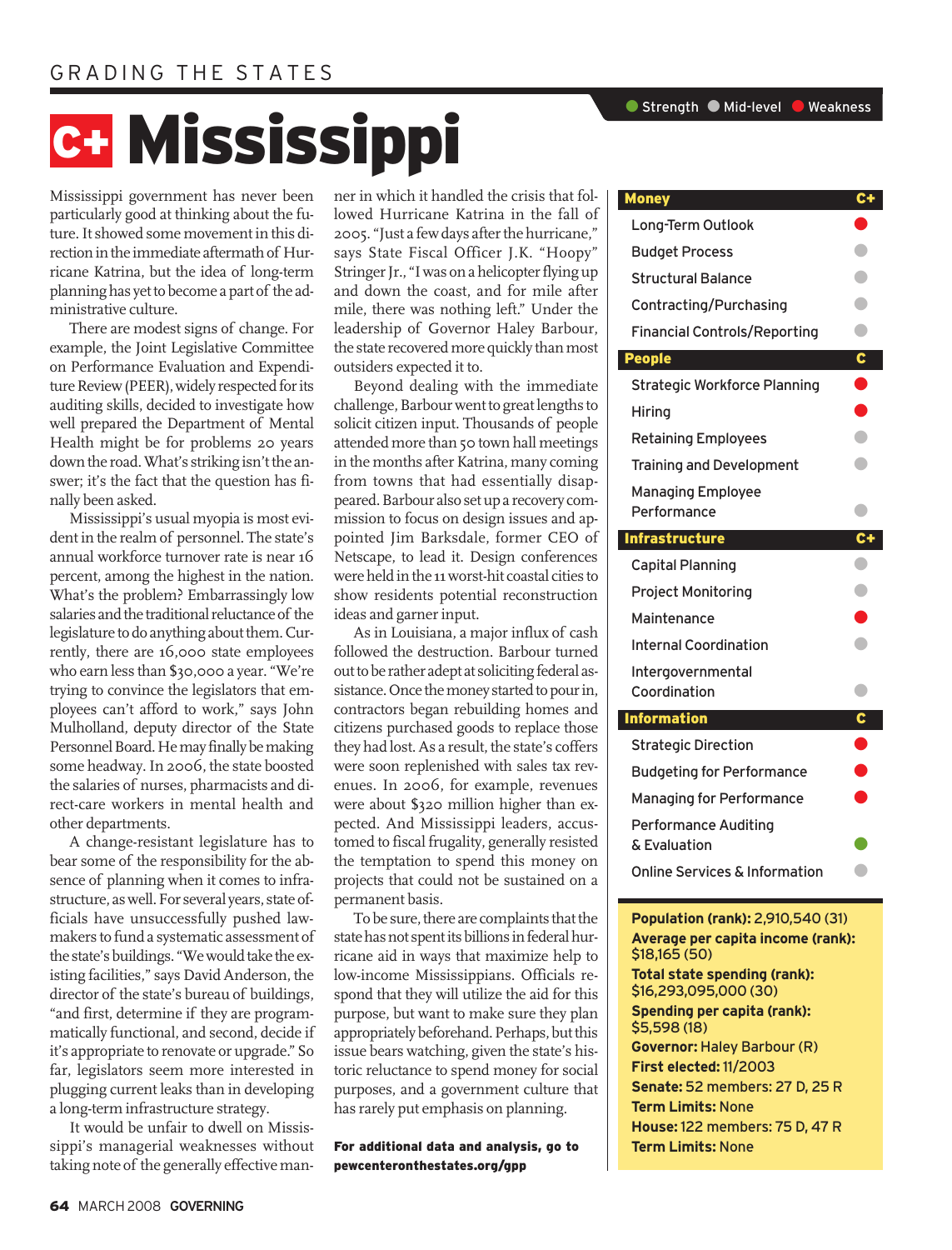# **B+** Missouri

Most states have seen their infrastructure and transportation problems get worse over the past few years; Missouri is one of the few that has managed to improve.

Throughout the 1990s and on into the current decade, the state was burdened by a 15-year plan laced with promises it could not keep. It failed to complete projects on schedule and ran up costs \$5 billion over budget. Indeed, the Department of Transportation was the object of considerable public derision.

Today, the state's transportation-planning processes are a model for the nation. More than 80 percent of the vehicle miles traveled on major highways are in good condition—up from 52 percent just five years ago. Change has been accomplished through a combination of unorthodox methods, such as offering bonuses to construction engineers who minimize change orders and giving engineers flexibility instead of holding them to rigid design standards. The DOT has saved money by deviating from a variety of obsolete rules. Pouring the standard 14 inches of pavement defied all logic in the rocky Ozarks, for example. "Less pavement does not necessarily mean less durability if you're building on top of rock," says Pete Rahn, the MoDOT director.

The department's public image has made a speedy recovery. "There's a general perception that the department is responsive," says Mark Tranel, director of the Public Policy Research Center, a nonpartisan think tank. "Maintenance isn't sexy, but it's clear they're doing it because it's what the public wants."

Management of the state's public buildings also has improved, aided by a merger of the Division of Facilities Management with the Division of Design and Construction. In the past, the state has had a fair amount of funding for maintenance of buildings, but had little understanding of its real needs because of unreliable information from state agencies. "You weren't getting a real picture of the condition of the buildings," says David Mosby, director of the combined office. Now, a sophisticated software program tracks up-to-date information about the

condition of all state facilities—and alerts managers when preventive-maintenance tasks need to be performed.

Missouri's work in results-based governance and the use of information has been solid for some time, and over the past few years, the state has reinforced its status as a leader by improving its strategic-planning and performance-measurement efforts. Agencies are asked to incorporate the governor's priorities into their strategic plans and report on progress once each quarter. The state has revised its budget-request forms for agencies to require three different levels of measures: broad outcomes, outputs and a middle measure capturing program effectiveness, efficiency and customer satisfaction.

The level of legislative interest in performance measurement is increasing. The House Appropriations Committee now distributes a guide for legislators about how to use the information. Meanwhile, the nonpartisan Legislative Budget Office, which was created in 2006 and serves as a sort of in-house think tank, has prodded legislators to ask more questions about performance and to make better use of the numbers in front of them. This is critical at a time when legislative term limits have eroded some of the technical expertise underlying the budget process.

Missouri has a track record of extremely conservative fiscal management and currently is in strong structural balance. Still, costly tax-cut packages passed in 2007—including one phasing out taxes on Social Security benefits—are creating some uncertainty about the long-term fiscal outlook.

The state's workforce, sadly, is the victim of archaic civil service laws, although it is competently managed within the confines of those statutes. Workforce-planning efforts are in early stages in Missouri, and the state needs to modernize its hiring practices. Until 18 months ago, all applicants for office support assistant jobs were given a test that was written in 1982 and included questions about mimeographs and microfiche.

**For additional data and analysis, go to pewcenteronthestates.org/gpp**

| <b>Money</b>                                             | B+        |
|----------------------------------------------------------|-----------|
| Long-Term Outlook                                        |           |
| <b>Budget Process</b>                                    | O         |
| <b>Structural Balance</b>                                | $\bullet$ |
| Contracting/Purchasing                                   | $\bullet$ |
| <b>Financial Controls/Reporting</b>                      | $\bullet$ |
| <b>People</b>                                            | B-        |
| <b>Strategic Workforce Planning</b>                      | $\bullet$ |
| Hiring                                                   | $\bullet$ |
| <b>Retaining Employees</b>                               | Ŏ         |
| <b>Training and Development</b>                          | n         |
| <b>Managing Employee</b>                                 |           |
| Performance                                              | u.        |
|                                                          | B٩        |
| Infrastructure                                           |           |
| <b>Capital Planning</b>                                  | O         |
| <b>Project Monitoring</b>                                | Ó         |
| Maintenance                                              | O         |
| <b>Internal Coordination</b>                             | Ô         |
| Intergovernmental                                        |           |
| Coordination                                             | ۹         |
| <b>Information</b>                                       | A         |
| <b>Strategic Direction</b>                               |           |
| <b>Budgeting for Performance</b>                         | i<br>I    |
| <b>Managing for Performance</b>                          | î         |
| <b>Performance Auditing</b>                              |           |
| & Evaluation<br><b>Online Services &amp; Information</b> |           |

**Population (rank):** 5,842,713 (18) **Average per capita income (rank):** \$22,916 (33) **Total state spending (rank):** \$24,355,850,000 (20)

**Spending per capita (rank):**  \$4,169 (46) **Governor:** Matt Blunt (R) **First elected:** 11/2004 **Senate:** 34 members: 14 D, 20 R **Term limits:** 8 years (lifetime) **House:** 163 members: 71 D, 92 R **Term limits:** 8 years (lifetime)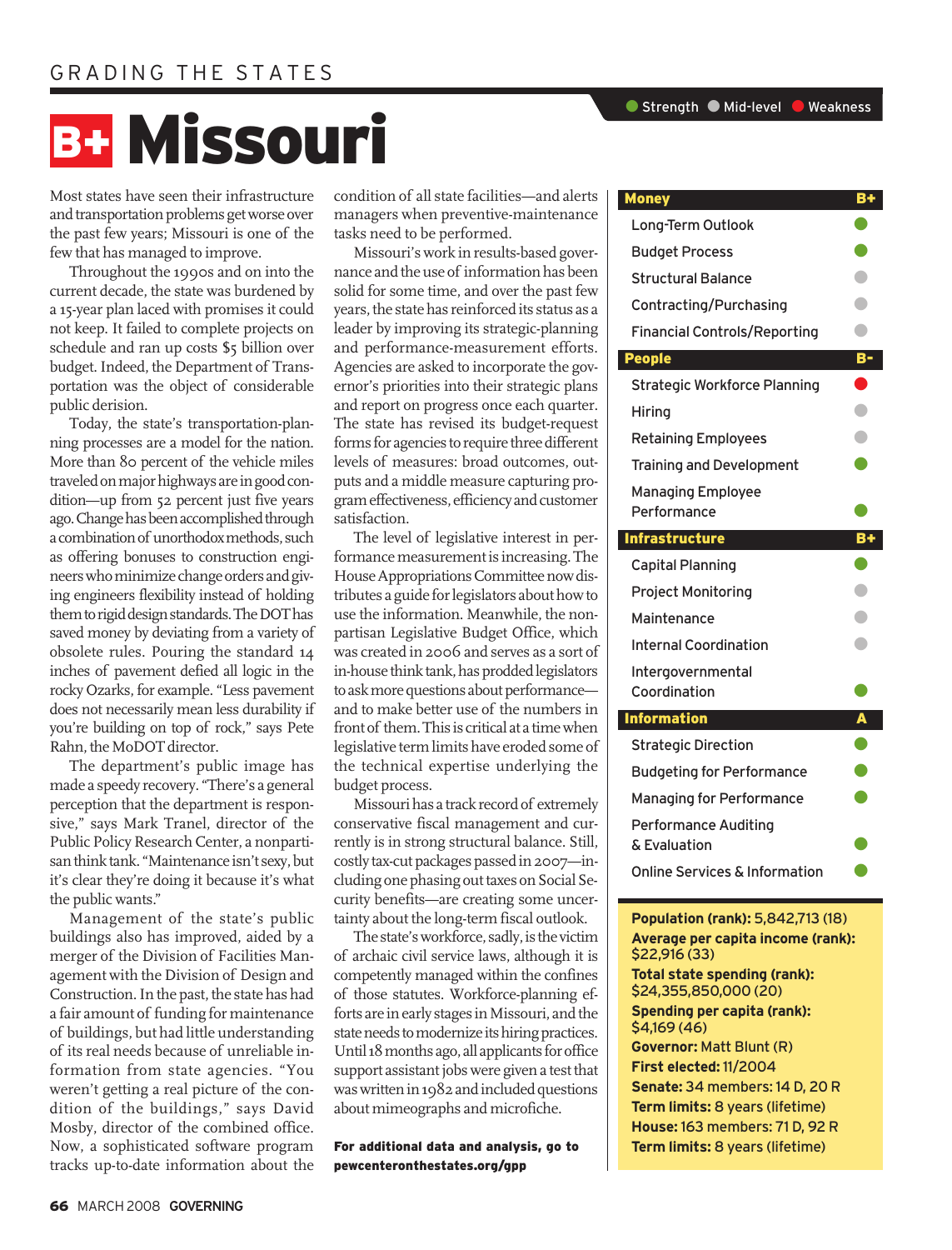#### GRADING THE STATES

### **C+** Montana

You'd think that a projected surplus of \$1 billion—about half of the state's entire budget—would make for an even-keeled budget process. Not in Montana, where revenue forecasts exceeded planned expenditures by that much in 2007. The state's budget processes themselves aren't particularly troublesome. But term limits have made the Montana legislature a hothouse, as dozens of new lawmakers, untutored in the ways of fiscal negotiation, debated their

#### **Montana now thinks of technology as an asset but doesn't always use it well.**

way last year into the most tempestuous budget sessions in memory. Thanks to partisan acrimony about property-tax relief, the budget had to be split up into several different bills during the session.

Legislators tried to put their Humpty Dumpty budget back together again, but couldn't make the pieces fit without a lastminute special session. This led to a mixture of seemingly inconsistent decisions. On the one hand, the state sensibly put some of its large surpluses toward proposed fixes for infrastructure maintenance. At the same time, though, a bill to fund maintenance on a permanent basis died. Similarly, while \$100 million of the surplus was placed in reserve, Montana remains one of only four states with no real rainy day fund. A fund exists, but there is no statutory requirement to maintain a balance in it beyond the current biennium.

That's a noteworthy issue in a state such as Montana, where revenues are extremely volatile because they rely heavily on the price of natural resources. True, the economy has begun to diversify a bit—but a good share of the state's revenues still comes from mineral extraction. Meanwhile, the inevitability of an uncertain future points to the need for a statewide strategic plan—one that emphasizes the funding of technology and human capital steadily through both booms and busts.

Better performance information could help Montana to make sure it spends its money most wisely whether times are flush or hard. Ideally, such information could even help de-politicize the process that led to the recent budget mess. But performance information hasn't gained a foothold in the state. Isolated pilot programs spring up, but budgets are not linked to long-term performance goals.

On the technology front, Chief Information Officer Dick Clark takes justifiable credit in the funding of two new data centers, as well as upgrades to the social services data system, in the state's capital budget. "We now see IT as an asset," he says. "We did a fundamental change in the way we think about IT." But the presence of an asset doesn't necessarily mean that it's used. Some agencies do not take full advantage of available training in information technology resources, and the budget office sometimes finds that agency managers don't know how to access the information available to them.

The state's director of personnel is making a valiant effort to focus attention on workforce planning. Montana's strong economy makes recruiting and retaining employees a challenge as private-sector jobs lure young men and women toward corporate payrolls with generous salaries. A market-based, broad-banded initiative called PayPlan 20 was developed to respond to that problem by matching private-sector salaries and by instituting targeted pay-for-performance raises.

But despite the best intentions of the HR office, the legislature isn't making life easy. The reasonable notion that employees should get performance-based raises has been stymied by a 0.6 percent limit on the increases. Another example: HR officials, concerned about succession planning, wanted to purchase a computer system for that effort—and it was supposed to pay for itself within four years. But the legislature decided not to fund the purchase. That's troublesome news for a state in which 20 percent of the workforce will be eligible to retire in the next three years.

**For additional data and analysis, go to pewcenteronthestates.org/gpp**

| <b>Money</b>                                | C+        |
|---------------------------------------------|-----------|
| Long-Term Outlook                           |           |
| <b>Budget Process</b>                       | Ó         |
| <b>Structural Balance</b>                   | Ó         |
| Contracting/Purchasing                      | Ê         |
| <b>Financial Controls/Reporting</b>         | O         |
| <b>People</b>                               | B         |
| <b>Strategic Workforce Planning</b>         | O         |
| Hiring                                      | $\bullet$ |
| <b>Retaining Employees</b>                  | O         |
| <b>Training and Development</b>             | o         |
| <b>Managing Employee</b>                    |           |
| Performance                                 |           |
| <b>Infrastructure</b>                       | C         |
| <b>Capital Planning</b>                     |           |
| <b>Project Monitoring</b>                   | $\bullet$ |
| Maintenance                                 |           |
| <b>Internal Coordination</b>                |           |
| Intergovernmental                           |           |
| Coordination                                |           |
| <b>Information</b>                          | C+        |
|                                             |           |
| <b>Strategic Direction</b>                  |           |
| <b>Budgeting for Performance</b>            | $\bullet$ |
| <b>Managing for Performance</b>             | Ê         |
| <b>Performance Auditing</b><br>& Evaluation |           |

**Population (rank):** 944,632 (44) **Average per capita income (rank):** \$21,067 (42) **Total state spending (rank):** \$5,194,561,000 (46) **Spending per capita (rank):**  \$5,499 (19) **Governor:** Brian Schweitzer (D) **First elected:** 11/2004 **Senate:** 50 members: 26 D, 24 R **Term limits:** 8 years (consecutive) **House:** 100 members: 49 D, 50 R, 1 I **Term limits:** 8 years (consecutive)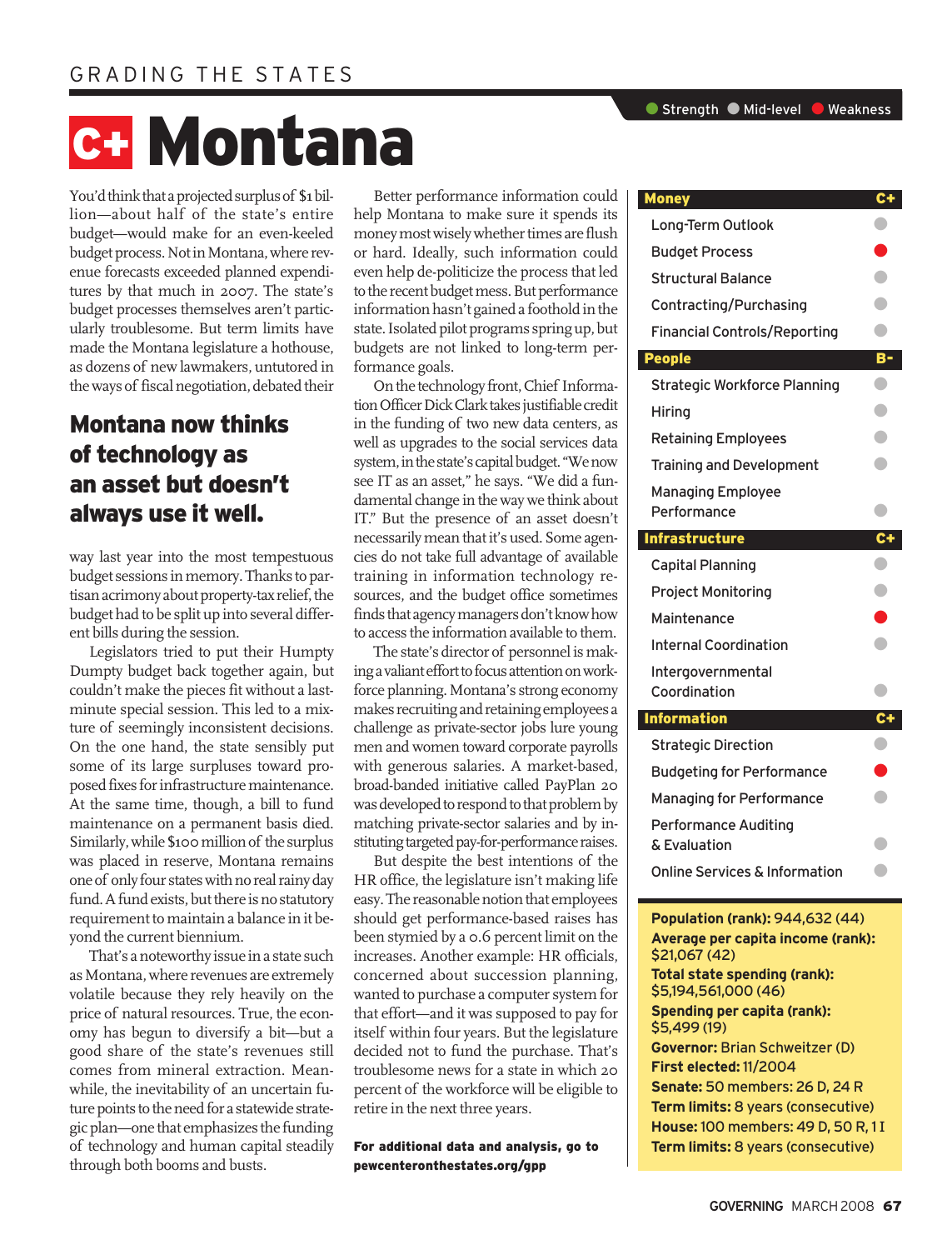# **Nebraska B**

Most of the time, when governors want to have a conversation with their budget directors, it's about the crisis of the day, the problem of the week or the dilemma of the month. But not long after the end of the 2007 legislative session, Nebraska Governor Dave Heineman approached Budget Administrator Gerry Oligmueller to talk about problems he thought might crop up in the next six years.

This wasn't just an idle gesture. In 2006, voters made it clear that they were frustrated by the fact that Nebraska's tax burden is relatively high for its region. Although a ballot measure calling for a constitutional spending limit failed to pass, the message was unmistakable: The state had to start making careful plans to spend wisely and tax less or else citizens might take matters into their own hands.

Long-term thinking may be easier in Nebraska than elsewhere because the "unicameral" (the only single-chamber state legislature in the country) is officially nonpartisan. "They all belong to a party, but the parties don't tell them what to do," says Oligmueller. The entire legislative process is more collaborative than in most other states; the governor's budget office consults with the legislative fiscal office before issuing instructions for the biennial budget.

Agencies submit their budgets to both the governor and the legislature at the same time, and their requests immediately become public documents. That degree of transparency, which is unusual, doesn't seem to bog down the process too much. The only real downside in Nebraska's approach to budgeting is that neither the legislature nor the budget office has made much progress over the past few years in the use of performance information to actually craft the budget.

The state has had greater success than most in chipping away at deferred maintenance in its general-facilities infrastructure, thanks to a cigarette tax-based funding stream. "We don't have tremendous resources," says Building Division Administrator Jeff Jensen, "but we really focus on maintaining what we have." The state hires inspectors who evaluate agency repair requests. Then a task force gets together and ranks priorities based on established criteria. The state's prioritization process for these minor projects rivals those of many other states for more major infrastructure improvements.

On the transportation side, Nebraska is less sophisticated—which is perhaps reflected in the fact that the relevant agency is still called the Department of Roads. The department's construction budget, which includes the amount it spends each year on major maintenance and new-lane construction, has been decreasing steadily because of declining revenues and increasing inflation—which makes critical planning difficult.

Because revenues have fallen, state transportation managers have focused almost entirely on preserving what's already there. They ascertain the level of funding necessary to maintain the current system—for next year, they have estimated \$170 million. That leaves them with a relatively meager \$100 million for new capital projects. But Nebraska is careful to align its spending with the latest federal design recommendations: Recently, for example, the state decided it no longer needed to convert highways from two-lane to fourlane status when they reach a threshold of 6,000 vehicles a day—waiting to reach 10,000 a day would meet the most recent standards. That change will save \$1.4 billion over 20 years.

The work of a funding-distribution team, which is currently in the process of prioritizing and selecting projects based on need, will be critical. According to John Bartle, a professor of public administration at the University of Nebraska-Omaha, the Department of Roads would benefit mightily from more long-range planning in the face of a powerful highway lobby. "There's not a real strategic focus on how they use their money," he says. "There's a tendency to respond to legislative demands for 'we need to connect the roads from this town to this town.'"

**For additional data and analysis, go to pewcenteronthestates.org/gpp**

| <b>Money</b>                        | $A-$      |
|-------------------------------------|-----------|
| Long-Term Outlook                   | 0         |
| <b>Budget Process</b>               | $\bullet$ |
| <b>Structural Balance</b>           | $\bullet$ |
| Contracting/Purchasing              | Ê         |
| <b>Financial Controls/</b>          |           |
| Reporting                           | ۰         |
| <b>People</b>                       | B         |
| <b>Strategic Workforce Planning</b> | Ô         |
| Hiring                              | $\bullet$ |
| <b>Retaining Employees</b>          | ۸         |
| <b>Training and Development</b>     | a         |
| <b>Managing Employee</b>            |           |
| Performance                         | n         |
|                                     |           |
| <b>Infrastructure</b>               | B+        |
| <b>Capital Planning</b>             | $\bullet$ |
| <b>Project Monitoring</b>           | $\bullet$ |
| Maintenance                         | $\bullet$ |
| <b>Internal Coordination</b>        | O         |
| Intergovernmental                   |           |
| Coordination                        | rii<br>L  |
| <b>Information</b>                  | B         |
| <b>Strategic Direction</b>          | $\bullet$ |
| <b>Budgeting for Performance</b>    | $\bullet$ |
| <b>Managing for Performance</b>     | ۸         |
| <b>Performance Auditing</b>         |           |
| & Evaluation                        |           |

**Population (rank):** 1,768,331 (38) **Average per capita income (rank):** \$23,248 (29) **Total state spending (rank):** \$7,702,325,000 (41) **Spending per capita (rank):**  \$4,356 (39) **Governor:** Dave Heineman (R) **Took office:** 1/2005 **Legislature (unicameral, nonpartisan):** 49 members **Term limits:** 8 years (consecutive)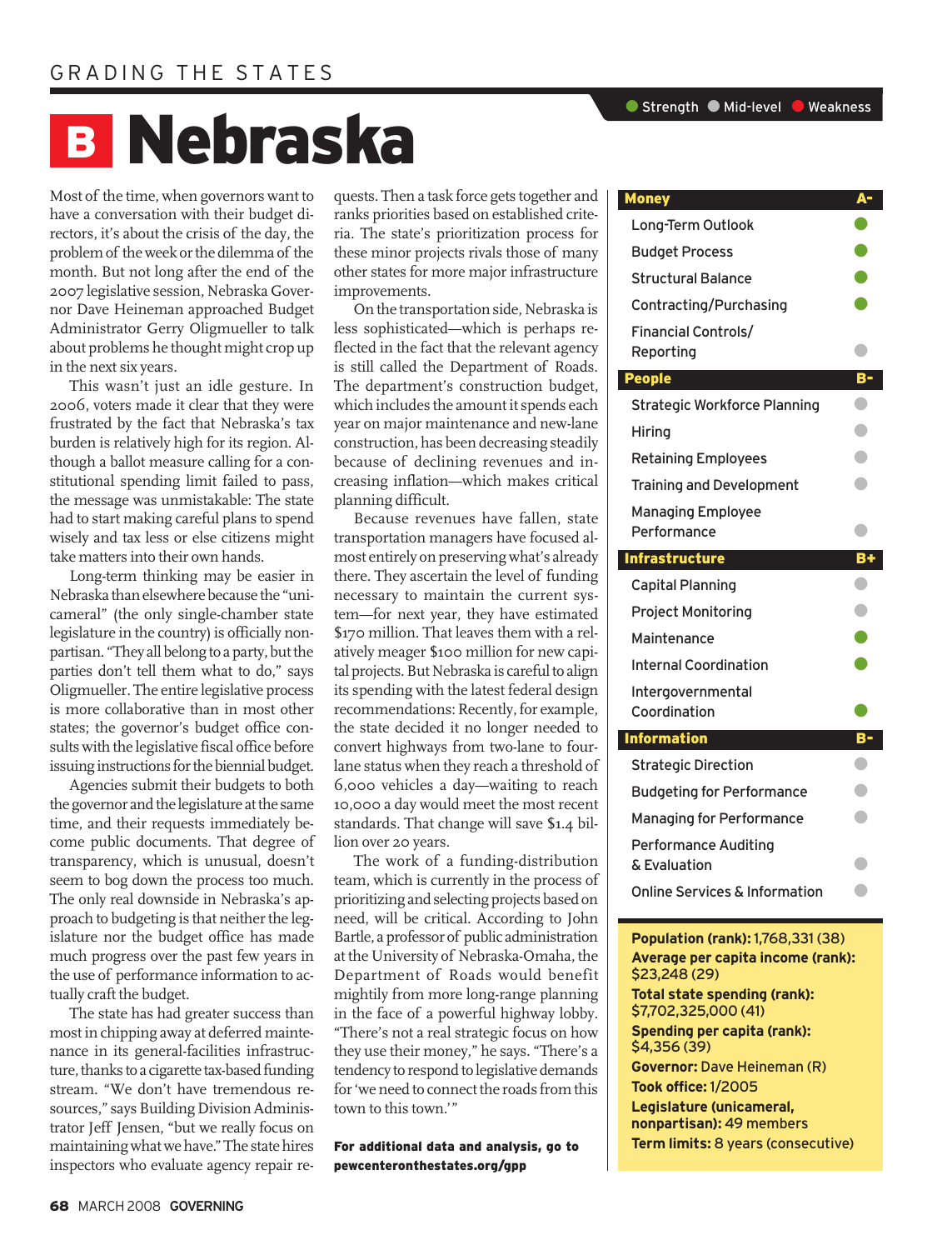### **Nevada C+**

Nevada has been the nation's fastest-growing state for much of the past decade, and despite current hard times brought on by the housing-market collapse, population growth isn't expected to drop off anytime soon.

This swift growth is straining much of state government, notably an overburdened social-services system. Difficulty in hiring new employees for a variety of positions, such as nurses and correctional officers, has become increasingly troublesome. Last year, the legislature approved

#### **Pay in Nevada not only lags behind the private sector. It trails city and county government.**

the hiring of additional social workers to reduce caseloads—a commendable effort. But the Department of Health and Human Services has been able to fill only one-third of the jobs.

Personnel Director Todd Rich points to a number of reasons positions go unfilled. Much of the need for new personnel is in the booming Las Vegas area, where the applicant pool tends to be less educated. Nevada's compensation philosophy compounds the issue. Not only is the state uncompetitive with private employers; it also lags behind city and county government. "That puts us in a tough spot," Rich says. "We're structured to appeal to people who want to be in a job for 30 years. That just doesn't happen anymore. We need to be more flexible and appeal to a younger crowd."

Nevada might have forecast some of its problems with better analysis. But workforce planning has been ad hoc and reactive at best. The absence of succession plans is becoming increasingly evident as top managers retire and employees are promoted without the training or experience they need. "We have a policy I refer to affectionately as 'promote and pray,' " says Corrections Director Howard Skolnik. More central guidance is in the works: Among Rich's priorities are developing a succession-planning model for agencies and crafting a statewide workforce plan.

The state's workforce issues will be all the tougher given growing fiscal pressures. Because of the housing slowdown, Nevada had to close a sizable budget hole for the current biennium; within months, the shortfall had grown to \$540 million. Governor Jim Gibbons announced an across-the-board budget cut of 4.5 percent, taking what many saw as a meat ax approach to the problem rather than applying a carefully targeted strategy.

The budget hole for current operations may be a problem—but it pales in comparison to the dollars necessary for long-term infrastructure needs. Nevada's transportation department has identified 10 so-called "super" and "mega" projects costing an estimated \$4.8 billion that need to be completed by 2015 to avoid gridlock in urban areas and on truck routes. In 2006, a blue-ribbon panel convened by then-Governor Kenny Guinn recommended a combination of tax increases and changes to pay for the projects. The Gibbons administration rejected the suggestions, and instead pieced together funding last year to start one project, a \$1.6 billion reconstruction of I-15 through Las Vegas. "Taking this approach in a piecemeal fashion is going to be a problem," cautions one former transportation official. "If you just defer a \$4 billion problem for several years, it becomes a \$10 billion problem."

Facing such short- and long-term fiscal pressures, Nevada is looking to use and manage technology more efficiently. Like many states, it is examining potential savings through IT consolidation and already has completed a much-needed contracting database, including a vendor-rating system that should allow the purchasing division to better leverage statewide spending. This adds to other advances in the procurement area in the past few years, including participation in cooperative purchasing agreements and concentration on "green" procurement. On the minus side, Nevada trails many states in its use of electronic purchasing and bidding.

**For additional data and analysis, go to pewcenteronthestates.org/gpp**

| <b>Money</b>                                | $\overline{c}$ + |
|---------------------------------------------|------------------|
| Long-Term Outlook                           |                  |
| <b>Budget Process</b>                       |                  |
| <b>Structural Balance</b>                   |                  |
| Contracting/Purchasing                      |                  |
| <b>Financial Controls/Reporting</b>         | O                |
| <b>People</b>                               | $\mathbf{c}$     |
| <b>Strategic Workforce Planning</b>         |                  |
| Hiring                                      |                  |
| <b>Retaining Employees</b>                  |                  |
| <b>Training and Development</b>             |                  |
| <b>Managing Employee</b>                    |                  |
| Performance                                 |                  |
| <b>Infrastructure</b>                       | в-               |
|                                             |                  |
| <b>Capital Planning</b>                     |                  |
| <b>Project Monitoring</b>                   |                  |
| Maintenance                                 |                  |
| <b>Internal Coordination</b>                |                  |
| Intergovernmental                           |                  |
| Coordination                                |                  |
| <b>Information</b>                          | <b>B-</b>        |
| <b>Strategic Direction</b>                  | 0                |
| <b>Budgeting for Performance</b>            |                  |
| <b>Managing for Performance</b>             | O                |
| <b>Performance Auditing</b><br>& Evaluation |                  |

#### **Population (rank):** 2,495,529 (35) **Average per capita income (rank):** \$26,340 (16) **Total state spending (rank):** \$10,341,683,000 (36) **Spending per capita (rank):**  \$4,144 (47) **Governor:** Jim Gibbons (R) **First elected:** 11/2006 **Senate:** 21 members: 10 D, 11 R **Term limits:** 12 years (lifetime) **House:** 42 members: 27 D, 15 R **Term limits:** 12 years (lifetime)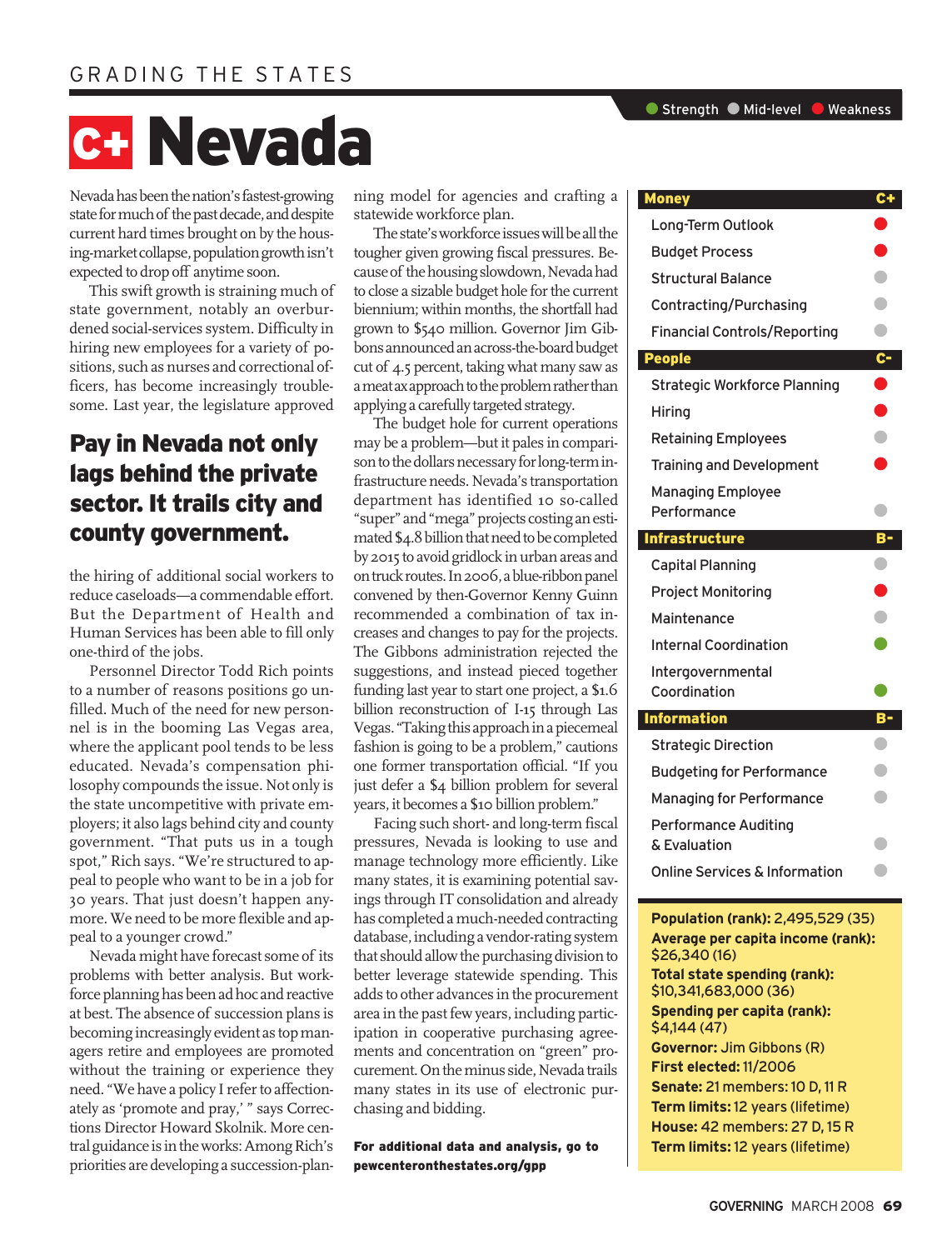# **D+** New Hampshire

There is a myth that New Hampshire's fiscally conservative state culture creates frugal but fit government—no taxes, no frills, no problem. In truth, while New Hampshire may provide fewer services than other states, the notion that its finances are emblematic of old-fashioned New England Puritanism just isn't true. Meager cost and performance information and tortuous business processes create an institutional inertia that wastes much of the state's limited resources.

The governor, who serves a two-year term, doesn't necessarily appoint—and cannot remove—his own agency heads, who serve four-year terms. So the governor can spend lots of time banging heads with other members of his own cabinet. "The basic system of government is designed to make it difficult to transform anything," explains one former state official.

In New Hampshire state government, it can even be tricky buying a bunch of file cabinets. If a manager wants to purchase something that costs more than \$5,000, the deal not only has to go through a central purchasing office but also must get approval from a five-member elected board known as the Executive Council. Hundreds of items have to be reviewed every few weeks, including some out-of-state travel. Much work gets held up until the council meets and approves expenditures ranging from \$60 million for a new management information system to a \$930 trip to Delaware for three Fish and Game officials. To be sure, such controls protect the state against fraud and that's a good thing. But at what cost?

The problem isn't only in the structure of government; it's in the process of getting information to the people who most need it. A particularly egregious example: One director whose job deals with institutional and employee improvement stepped into her office on Day One to discover that her predecessor had taken every single document when he left. That may be unusual, but antiquated technology producing hardto-use data definitely is common. The state's old computer systems spit out so many numbers, with such minimal explanation, that the information often is of little value for analytical management.

State officials are awaiting the arrival of an enterprise resource planning system as the state's IT salvation, but new machines don't necessarily change the way people use information. Making the system operate effectively will be as much a workforce-training issue as a tech issue. There is cause for concern here, especially given the fact that the state initially managed the ERP implementation on a volunteer basis, dedicating full-time staff to the project only after it was delayed by more than a year.

Among New Hampshire's most troublesome issues is a tendency to push to tomorrow that which should have been done yesterday. Decisions about how to comply with court rulings ordering more equitable school funding have dragged on for nearly a decade. Another example: When Charles O'Leary, the former commissioner of the Department of Transportation, came out of retirement to fix the department's finances, he announced that the state's 10-year transportation plan would actually take 35 years to complete. He sliced \$1 billion of the least worthy projects; the new plan, which has not yet been approved by the legislature, would take 22 years to complete.

In addition, underfunding and lack of clear priorities for buildings, bridges and roads leaves New Hampshire with "killer" deferred maintenance problems and positively pre-modern infrastructure: The average daily temperature in January is 17 degrees, but many hallways in the New Hampshire Department of Corrections have no heat—employees cling to space heaters in some offices.

There's a philosophy in the Granite State that constant fiscal crisis helps keep the state efficient. However, without strategic planning, performance information or even timely expenditure data, how does New Hampshire know where efficiency ends and strangulation begins? The Budget Office—actually, the budget director, since there's just one person in the office—is mired in the same Catch-22 as the rest of the state: stretched too thin today to prepare for tomorrow.

**For additional data and analysis, go to pewcenteronthestates.org/gpp**

| <b>Money</b>                                             | $\mathbf{c}$ - |
|----------------------------------------------------------|----------------|
| Long-Term Outlook                                        |                |
| <b>Budget Process</b>                                    |                |
| <b>Structural Balance</b>                                |                |
| Contracting/Purchasing                                   |                |
| <b>Financial Controls/Reporting</b>                      |                |
| <b>People</b>                                            | D              |
| <b>Strategic Workforce Planning</b>                      | $\bullet$      |
| Hiring                                                   | Ó              |
| <b>Retaining Employees</b>                               |                |
| <b>Training and Development</b>                          |                |
| <b>Managing Employee</b>                                 |                |
| Performance                                              |                |
|                                                          |                |
| <b>Infrastructure</b>                                    | D4             |
| <b>Capital Planning</b>                                  |                |
| <b>Project Monitoring</b>                                |                |
| Maintenance                                              |                |
| <b>Internal Coordination</b>                             |                |
| <b>Intergovernmental Coordination</b>                    |                |
| <b>Information</b>                                       |                |
| <b>Strategic Direction</b>                               | D+             |
| <b>Budgeting for Performance</b>                         | e<br>C         |
| <b>Managing for Performance</b>                          |                |
| <b>Performance Auditing</b>                              |                |
| & Evaluation<br><b>Online Services &amp; Information</b> |                |

**Population (rank):** 1,314,895 (41) **Average per capita income (rank):** \$28,828 (6) **Total state spending (rank):** \$5,987,952,000 (45) **Spending per capita (rank):**  \$4,554 (35) **Governor:** John Lynch (D) **First elected:** 11/2004 **Senate:** 24 members: 14 D, 10 R **Term Limits:** None **House:** 400 members: 237 D, 158 R, 1I. 4 Vacant **Term Limits:** None

● Strength ● Mid-level ● Weakness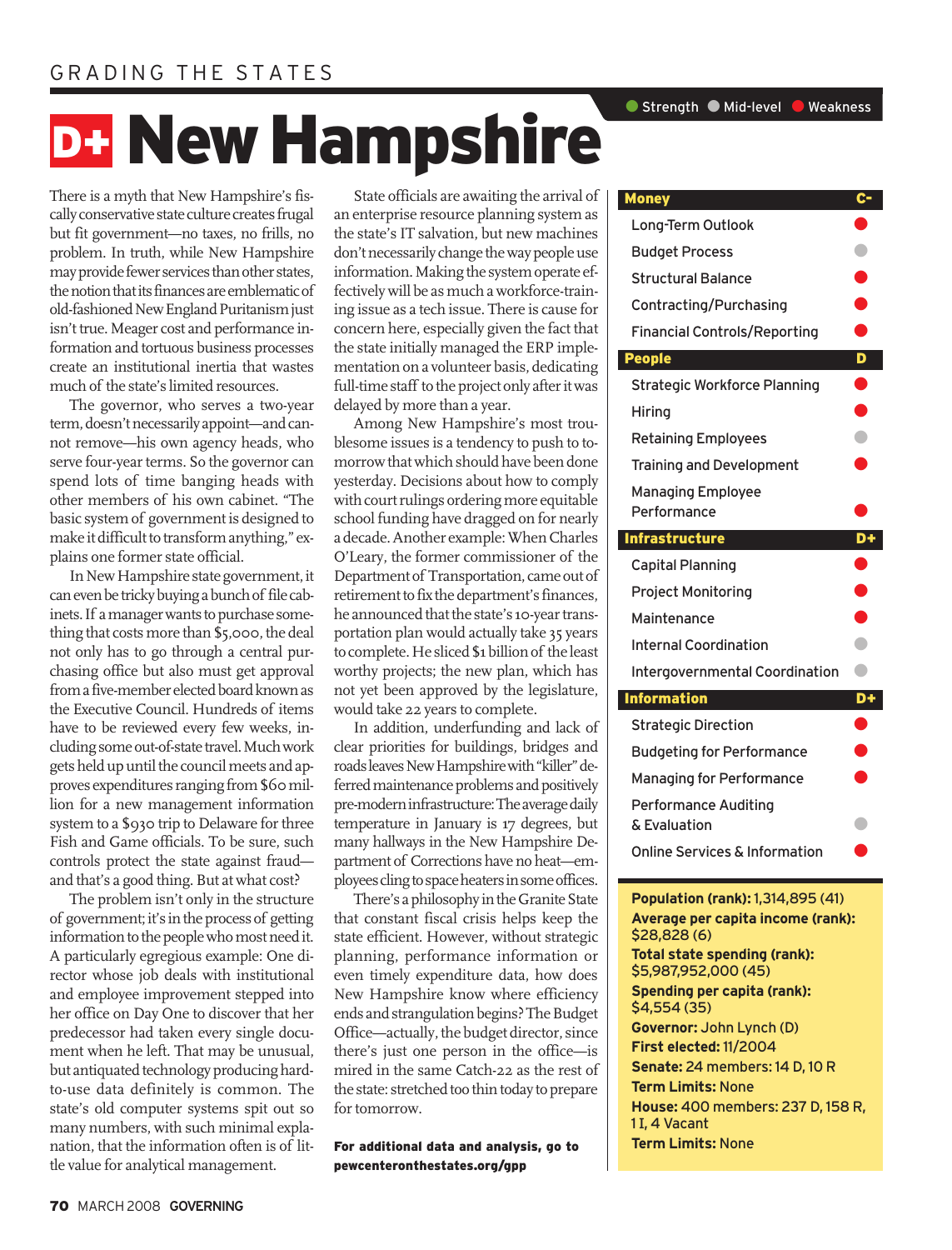# **New Jersey C**

The problems in New Jersey's fiscal stewardship have never been clearer than they were on the Fourth of July, 2006, when the state's casinos and parks had to be closed the result of lawmakers' inability to pass a budget on time. The budget fracas revolved around Governor Jon Corzine's plan to deal with structural money shortfalls by

### **New Jersey faces a newly revealed \$58 billion tab for post-employment retirement benefits a whopper by anyone's standards.**

raising the sales tax from 6 to 7 percent. The impasse was resolved only when legislators agreed to approve the increase but send half of it back out in the form of property tax relief.

Last year the governor and legislature seemed genuinely dedicated to avoiding similar embarrassment. And they took a step toward accountability by publishing a comprehensive Citizens' Guide to the budget that included every change to the governor's original submission along with the name of the official who proposed that change. Transparency seemed to help; the budget passed nine days early.

But an on-time budget isn't necessarily a good one, and New Jersey hasn't yet found a way to deal with the long-term imbalance between its revenues and its spending. The state's citizens have begun to understand the problem. In November 2007, staring down a \$3 billion hole in a \$33 billion budget, voters rejected a plan to dedicate the remaining half-penny of the sales tax increase to property tax relief—and they did this despite the fact that New Jersey has the highest property tax in the nation. With a debt of \$32 billion, such hard decisions are going to be necessary for some time.

The consequences of the fiscal problem hit home everywhere in state government. Deferred maintenance in the transportation system has swelled to \$13 billion. As one Department of Transportation official puts it, "we are holding ground on the pavement and we are losing on the bridges." Although New Jersey has the nation's thirdlowest gas tax, a tax increase to bolster maintenance doesn't seem politically possible. Corzine talks about creating a nonprofit public benefit corporation to manage the day-to-day operation of several major roadways, including the New Jersey Turnpike and Garden State Parkway.

Non-transportation infrastructure is no better off. The state dedicated \$7 million this year toward a prioritized list of roof improvements on public buildings; even so, life-cycle roof replacement is three or four years behind schedule.

Similarly, the state's dwindling investment in human capital training has begun to leave a mark. With a hiring freeze on for many positions in the state, maximizing the productivity of each employee becomes critical. But New Jersey spends less than 0.2 percent of its corrections payroll on training, for example, while neighboring Pennsylvania and Connecticut spend 1 percent and 1.8 percent, respectively. Likewise, the development of a new Department of Children and Families is destined for difficulty if it continues to spend only \$44 per manager for training. Both expenditure figures rank among the lowest in the nation. Civil service rules dictate that employees with seniority have protected jobs during layoffs, potentially compounding the problems of the baby-boomer retirement wave by leaving a dearth of young, well-trained talent in its wake.

Worse still, New Jersey faces a newly revealed \$58 billion long-term bill for postemployment retirement benefits owed to its workers. Many other states are up against big bills on this front, but New Jersey's is a whopper by anyone's standards. On the pension side, the state is similarly hobbled. Despite improved funding in the past two years, liabilities continue to grow.

**For additional data and analysis, go to pewcenteronthestates.org/gpp**

#### ● Strength ● Mid-level ● Weakness

| <b>Money</b>                        | c-                |
|-------------------------------------|-------------------|
| Long-Term Outlook                   |                   |
| <b>Budget Process</b>               |                   |
| Structural Balance                  | $\bullet$         |
| Contracting/Purchasing              |                   |
| <b>Financial Controls/Reporting</b> |                   |
| <b>People</b>                       | в٠                |
| <b>Strategic Workforce Planning</b> | o                 |
| Hiring                              | O                 |
| <b>Retaining Employees</b>          | 0                 |
| <b>Training and Development</b>     |                   |
| <b>Managing Employee</b>            |                   |
| Performance                         |                   |
|                                     |                   |
| <b>Infrastructure</b>               | C                 |
| <b>Capital Planning</b>             |                   |
| <b>Project Monitoring</b>           |                   |
| Maintenance                         | Ó                 |
| <b>Internal Coordination</b>        |                   |
| Intergovernmental                   |                   |
| Coordination                        |                   |
| <b>Information</b>                  |                   |
| <b>Strategic Direction</b>          |                   |
| <b>Budgeting for Performance</b>    | $rac{c}{\bullet}$ |
| <b>Managing for Performance</b>     | e                 |
| <b>Performance Auditing</b>         |                   |
| & Evaluation                        |                   |

**Population (rank):** 8,724,560 (11) **Average per capita income (rank):** \$31,877 (3) **Total state spending (rank):** \$54,073,301,000 (8) **Spending per capita (rank):**  \$6,198 (9) **Governor:** Jon Corzine (D) **First elected:** 11/2005 **Senate:** 40 members: 23 D, 17 R **Term Limits:** None **House:** 80 members: 48 D, 32 R **Term Limits:** None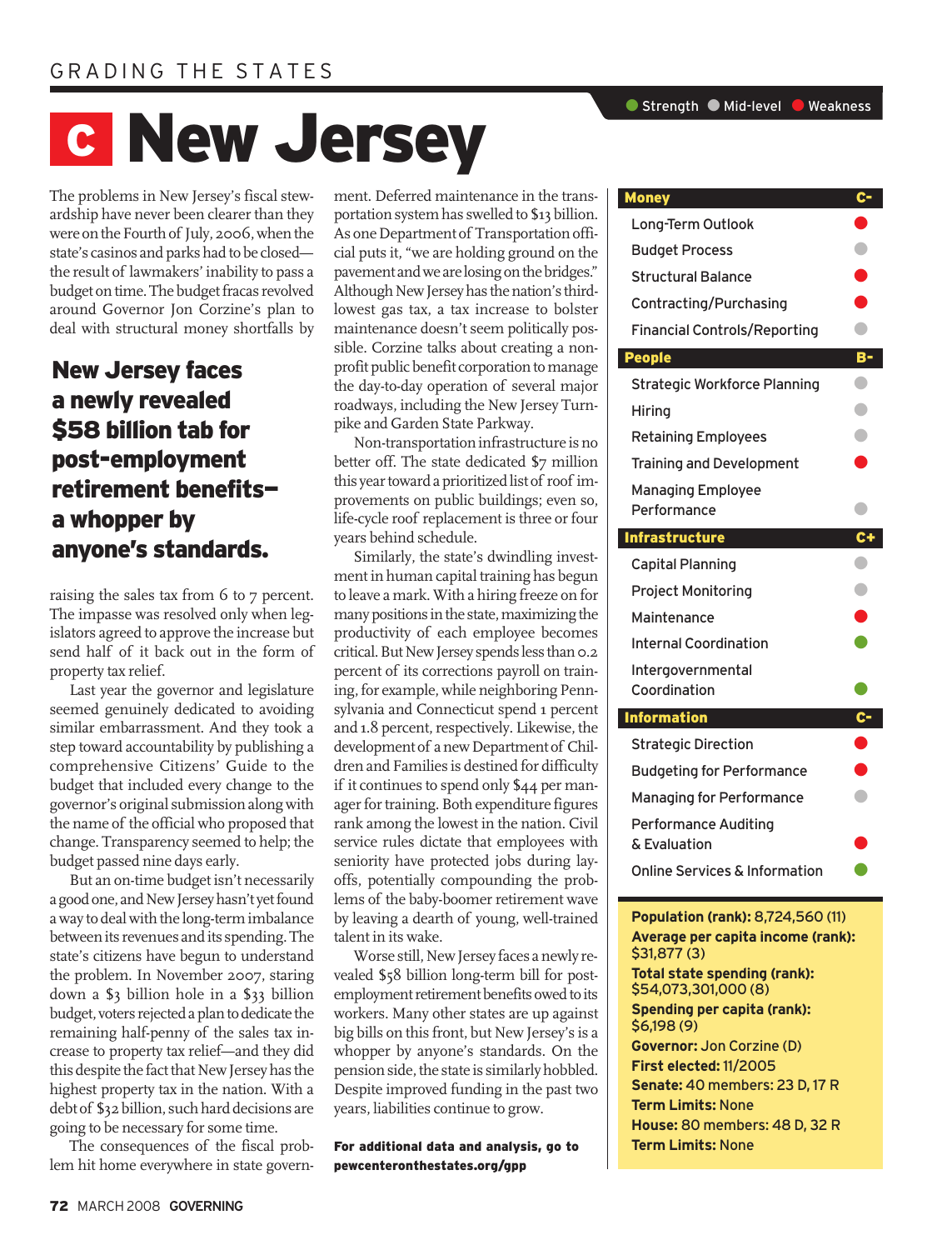### **B- New Mexico**

In the past five years, New Mexico has taken strong steps toward addressing some of its most glaring management weaknessess, including what may have been the worst method of capital spending in any state in the country. Instead of having a centralized planning process for its infrastructure, the state simply divided capital funds into three equal portions, one each for the governor, the House and the Senate. The latter two split the money further by putting much of it under the control of individual legislators. Everything was political; hardly any decisions were made on the basis of rational planning.

Governor Bill Richardson set out to change that when he took office in 2003. Robert Apodaca, director of the state's Capital Projects Division, recounts the new governor asking such questions as "Why are we spending \$25,000 on a water system in Las Cruces that needs at least a half a million?" Richardson began negotiating with the legislature to reserve more money, in

### **It's a struggle to keep politics out of planning, but New Mexico is making an effort at it.**

addition to his own one-third share, for strategic purposes. This year, the governor and the legislature agreed that about \$300 million extra, or nearly two-thirds of the legislature's share, would be set aside for longterm goals. And even though the rest was split the traditional way, legislators have agreed to pool much of this money and target it toward needed projects.

For example, the city of Taos recently asked the state for \$1 million to build a new water system. The Capital Projects Division got the local legislators to kick in \$200,000 from their slices of the capital fund; then the governor made up the difference. Negotiating in this fashion, project by project, is far from the best way to handle capital planning. But it's a big improvement over what New Mexico did for decades.

Long-term thinking has emerged in the past couple of years on an enterprise-wide

basis, as well. All major state agencies have been assigned planning responsibilities and charged with fulfilling one part of the state's strategic plan.

It seems to work. Consider the New Mexico Home for Boys, a juvenile detention center in the remote town of Springer. According to the state personnel director, this was "one of the last of these facilities set up as a jailing center," instead of a place where juveniles could get an education. It was only when the Corrections Department and the agency that handles youth services found themselves in the same planning group that they were able to come up with a solution. The boys from Springer were moved to a more appropriate residence in Albuquerque. Meanwhile, the Springer site was converted into a minimum-security adult facility—saving the town from disabling job losses.

Last year, New Mexico consolidated its information technology services, and made the state's IT agency a cabinet-level department. These moves have had an effect already, with the IT department helping to consolidate what had been 30 different e-mail systems into one. The state also is moving belatedly into workforce planning, an effort that got a boost with the installation of an advanced HR data system in the summer of 2006.

At the moment, New Mexico has a fiscal advantage over most other states in the oil and gas money that flows into its coffers. But New Mexico's infrastructure has greater maintenance needs than most. It is a "bridge state," meaning it sees a great deal of transcontinental traffic crossing back and forth. "We're paying a tremendous amount so the nation's goods can get to market," says Transportation Secretary Rhonda Faught. The state is adapting. It has saved millions of dollars by paving highway shoulders, which rarely have traffic, with far less asphalt than the road itself. For the state to continue making strides, it will need to continue making moves like this, both large and small.

**For additional data and analysis, go to pewcenteronthestates.org/gpp**

Budget Process **CONSTRUCTER** Structural Balance Contracting/Purchasing ● Financial Controls/Reporting ● **People C** Strategic Workforce Planning ● **Hiring** Retaining Employees ● Training and Development Managing Employee  $Performance$ **Infrastructure C+** Capital Planning ● Project Monitoring ● **Maintenance** Internal Coordination Intergovernmental  $Coordination$   $\qquad \qquad \bullet$ **Information B** Strategic Direction ● Budgeting for Performance Managing for Performance ● Performance Auditing  $\&$  Evaluation  $\qquad \qquad \bullet$ Online Services & Information ●

**Money B-**Long-Term Outlook ●

● Strength ● Mid-level ● Weakness

**Population (rank):** 1,954,599 (36) **Average per capita income (rank):** \$20,913 (46) **Total state spending (rank):** \$13,399,021,000 (33) **Spending per capita (rank):**  \$6,855 (7) **Governor:** Bill Richardson (D) **First elected:** 11/2002 **Senate:** 42 members: 24 D, 18 R **Term Limits:** None **House:** 70 members: 42 D, 28 R **Term Limits:** None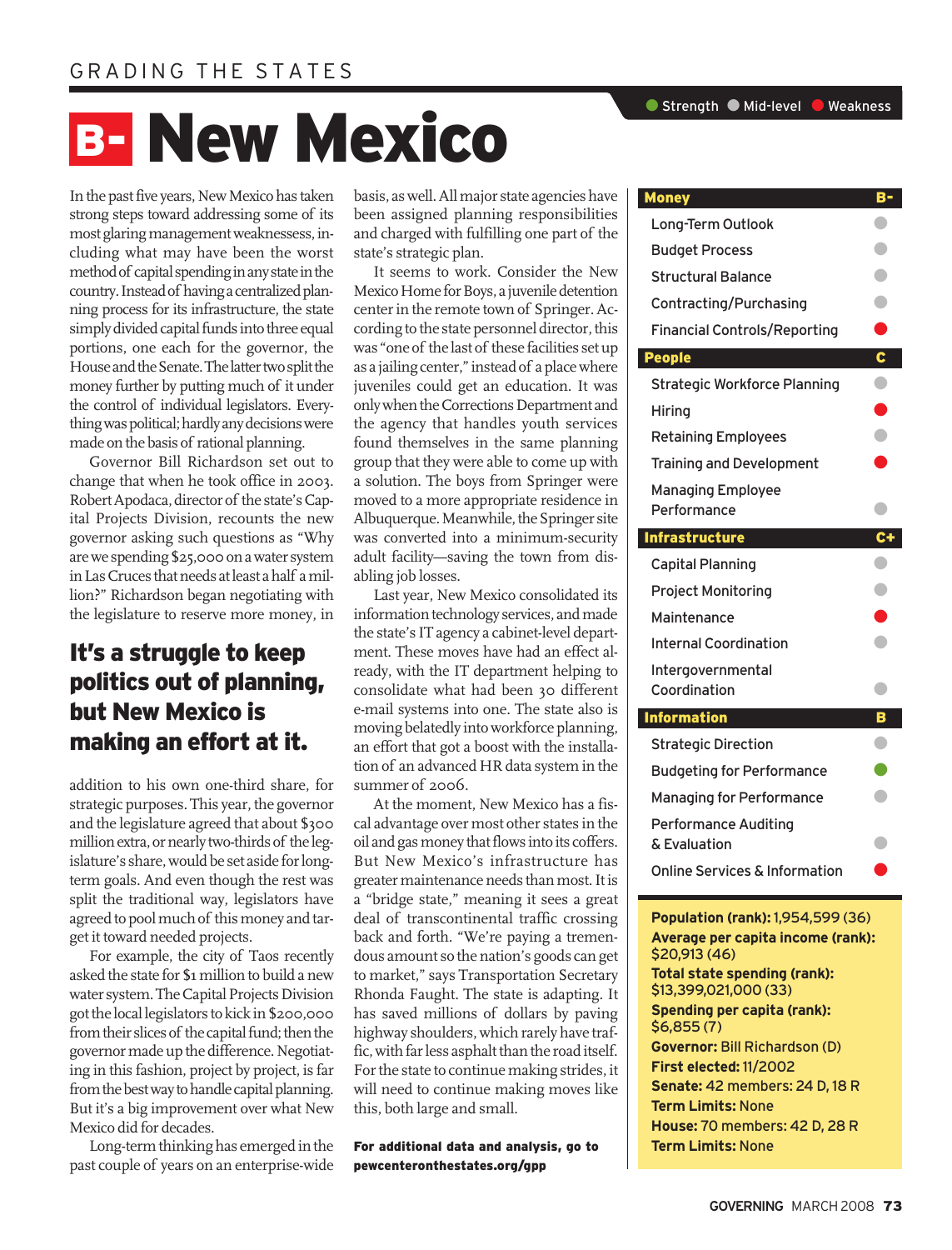# **B-** New York

New York always seems to be on the verge of reforming its fiscal processes. It never quite seems to get there. Budget negotiation became an object of statewide ridicule after 20 budgets in a row failed to meet the annual statutory deadline, mostly because the three individuals who made the decisions the Senate and Assembly leaders and the governor—had trouble coming to any consensus. A barrage of scorn from the media and citizens finally shamed the leadership into meeting a schedule in each of the past

### **New York finally met its annual budget deadline, but changes to the system are more cosmetic than real.**

three years. The progress, however, has been more cosmetic than real. Last year, the budget was issued within a few hours of the deadline, but few legislators and virtually no citizens got a chance to read it. Factors such as the actual effectiveness of state programs weren't considered in the debate.

Now some critics are actually longing for the late budgets of years past. "It kind of backfired on those of us who had been advocating for good government," says Erika Rosenberg, of the Center for Governmental Research. Rosenberg and others complain that for Governor Eliot Spitzer, Assembly Speaker Sheldon Silver and Senate President Joseph Bruno, simply meeting the deadline seemed to take precedence over serious discussion of the state's fiscal problems.

Promising reforms were made last year to the revenue-estimating process, including an independent estimate that can be set by the comptroller should the involved parties fail to reach timely agreement. That good idea wasn't tested last time around because an agreement was reached early on. But then the number was haggled over extensively post-"consensus" and eventually ignored.

Even though the budget process seems to proceed without any intelligent use of performance measures, the bureaucracy is slowly stumbling toward a more performance-oriented approach to management. Many state agencies now engage in meaningful strategic planning, and regularly monitor and report on a wide range of performance measures. This is partially due to a Government Reform Initiative created by former Governor George Pataki, and partly the result of a push coming from Spitzer to include cross-agency task forces and a central monthly reporting requirement for key metrics.

Of particular note is momentum coming from the Office for Technology and its newly created Department of Performance Management and Process Improvement. A wide range of stakeholders are now consulted about the state's strategic direction in technology through workshops and interviews, and an online "wiki" tool is being developed to solicit input from the public. The Office for Technology is aggressively overseeing adherence to service-level agreements with agencies, and pushing them to monitor a wide range of IT-related performance measures. Those metrics will soon be electronically accessible across state government, and some of them will be made public. A logical next step, of course, would be adapting that practice to track key statewide metrics unrelated to IT.

The New York Civil Service system is squeezed by its statutory inability to recruit outside government ranks for all but entrylevel positions. That's a problem that will likely worsen with the upcoming exodus of retirees. Innovative training programs have helped lower-level employees rise to the challenge, but even the smartest training can only develop a fledgling civil servant so fast. The Governor's Office of Employee Relations took an important step this winter by launching a statewide learning-management system that will keep an important record of the skills, training and competencies held by all state employees. In the absence of meaningful civil service reforms, this centralized approach will be critical in helping the state deploy its workforce in the most strategic way.

**For additional data and analysis, go to pewcenteronthestates.org/gpp**

#### ● Strength ● Mid-level ● Weakness

| <b>Money</b>                                      |           |
|---------------------------------------------------|-----------|
| Long-Term Outlook                                 |           |
| <b>Budget Process</b>                             |           |
| <b>Structural Balance</b>                         |           |
| Contracting/Purchasing                            | $\bullet$ |
| <b>Financial Controls/Reporting</b>               | n         |
| <b>People</b>                                     | в-        |
| <b>Strategic Workforce Planning</b>               | o         |
| Hiring                                            | o         |
| <b>Retaining Employees</b>                        | m         |
| <b>Training and Development</b>                   | O         |
| <b>Managing Employee</b>                          |           |
| Performance                                       | o         |
| <b>Infrastructure</b>                             | в٠        |
| Capital Planning                                  | O         |
| <b>Project Monitoring</b>                         |           |
| Maintenance                                       | Ċ         |
| Internal Coordination                             | Ê         |
| Intergovernmental                                 |           |
| Coordination                                      | n         |
| <b>Information</b>                                | c         |
| <b>Strategic Direction</b>                        |           |
| <b>Budgeting for Performance</b>                  |           |
| <b>Managing for Performance</b>                   | Ê         |
| <b>Performance Auditing</b>                       |           |
| & Evaluation                                      |           |
| <b>Online Services &amp; Information</b>          | r i       |
| Population (rank): 19,306,183 (3)                 |           |
| Average per capita income (rank):<br>\$28,024 (7) |           |
| <b>Total state spending (rank):</b>               |           |

\$142,853,305,000 (2) **Spending per capita (rank):**  \$7,399 (5) **Governor:** Eliot Spitzer (D) **First elected:** 11/2006 **Senate:** 62 members: 29 D, 33 R **Term Limits:** None **House:** 150 members: 108 D, 42 R **Term Limits:** None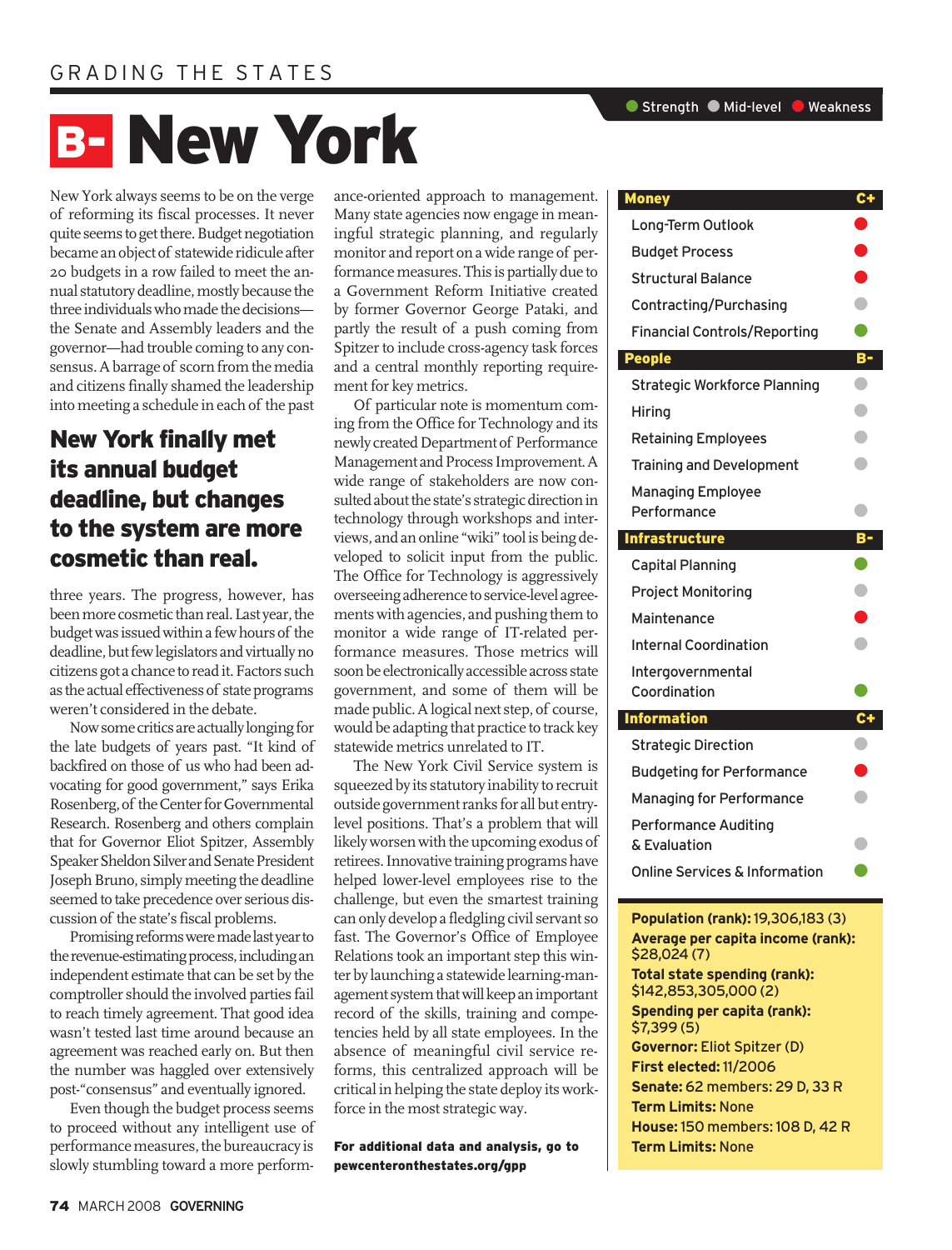# **North Carolina B-**

When it comes to personnel management, North Carolina is up to speed on all the latest ideas. Workforce planning, succession planning, knowledge management—the human resources department is trying them all. But a tough obstacle has stood in the way of real accomplishment: the decentralized structure of North Carolina state government. The individual agencies each run their own human resources shop, and frequently they don't want to run it the way the state would like them to. "The stark

#### **As things stand in the state, the governor's budget document is the place where transparency ends.**

reality," says Thom Wright, director of the Office of State Personnel, "is that I've got some flat HR directors and they're not delivering services to their employees."

Despite the slow progress, Wright's office continues to pursue innovation. It recently rolled out NCWorks, a workforce outlook and retirement knowledge system with impressive analytic and predictive modeling capabilities. The system allows managers to identify employees who are likely to leave, and in general makes workforce planning a matter of data rather than guesswork. Retention and recruitment challenges often have a geographical dimension in North Carolina, and the NCWorks system is particularly useful in pinning those down.

BEACON, the state's new enterprisewide computer system, constitutes a huge step forward as it rolls out. It will create new and more effective procedures for accounting, budgeting, cash management, data warehousing and tax and revenue tracking.

Information technology changes are long overdue, because the state has been operating on legacy software that did not adequately meet managers' needs. A complete analysis of core business practices five years ago showed numerous inefficiencies resulting from a jumble of different systems that sometimes made it difficult for one agency to communicate with another. "We found that primarily those systems are in excess of 25 years old and were built and being maintained by individuals who are retired or at the point of retirement," says Controller Robert Powell, who chairs the BEACON committee. In all, some 500 employees are planning and executing the BEACON changeover.

The state finally has produced its first full-fledged statewide capital plan for general infrastructure, which uses criteria and condition-assessment information to prioritize needs across agencies. "I'm not entirely convinced we have a good way to prioritize an art museum against a prison, but I think we have a much stronger way to make those decisions than we did," says Jim Klingler, of the Fiscal Research Division.

Advances also are afoot on the auditing front. Although the state auditor's office has a limited performance-audit function, a newly created Program Evaluation Division will conduct performance audits and assess program effectiveness at the direction of a legislative committee. And the use of performance information finally is becoming integrated into the budget process. The state's Results-Based Budgeting Initiative is still new but is a major improvement, particularly in terms of transparency and the quality of information available to all parties when making decisions.

Unfortunately, if all of this is going to have the success that its architects want, there will have to be improvements in the way information is solicited and communicated. As things stand, the governor's budget document is the place where transparency ends. Some budget information published by the legislature can be difficult even for experts to follow, and public input in legislative hearings is in most cases severely limited. "I was at one hearing all session long where public comment was allowed," says Meg Gray, a policy analyst at the North Carolina Budget and Tax Center. "At that one hearing, we were able to talk for one minute."

**For additional data and analysis, go to pewcenteronthestates.org/gpp**

Money **B-**Long-Term Outlook ● **Budget Process** Structural Balance Contracting/Purchasing **Contracting** Financial Controls/Reporting **● People** B Strategic Workforce Planning ●  $Hirina$ Retaining Employees ● Training and Development Managing Employee  $Performance$ **Infrastructure B-**Capital Planning ● Project Monitoring ● Maintenance ● Internal Coordination Intergovernmental  $Coordination$   $\qquad \qquad \bullet$ **Information B-**Strategic Direction ● Budgeting for Performance ● Managing for Performance **●** Performance Auditing  $\&$  Evaluation  $\qquad \qquad \bullet$ Online Services & Information  $\bullet$ 

● Strength ● Mid-level ● Weakness

**Population (rank):** 8,856,505 (10) **Average per capita income (rank):** \$22,945 (32) **Total state spending (rank):** \$41,107,916,000 (10) **Spending per capita (rank):**  \$4,642 (34) **Governor:** Michael F. Easley (D) **First elected:** 11/2000 **Senate:** 50 members: 31 D, 19 R **Term Limits:** None **House:** 120 members: 68 D, 52 R **Term Limits:** None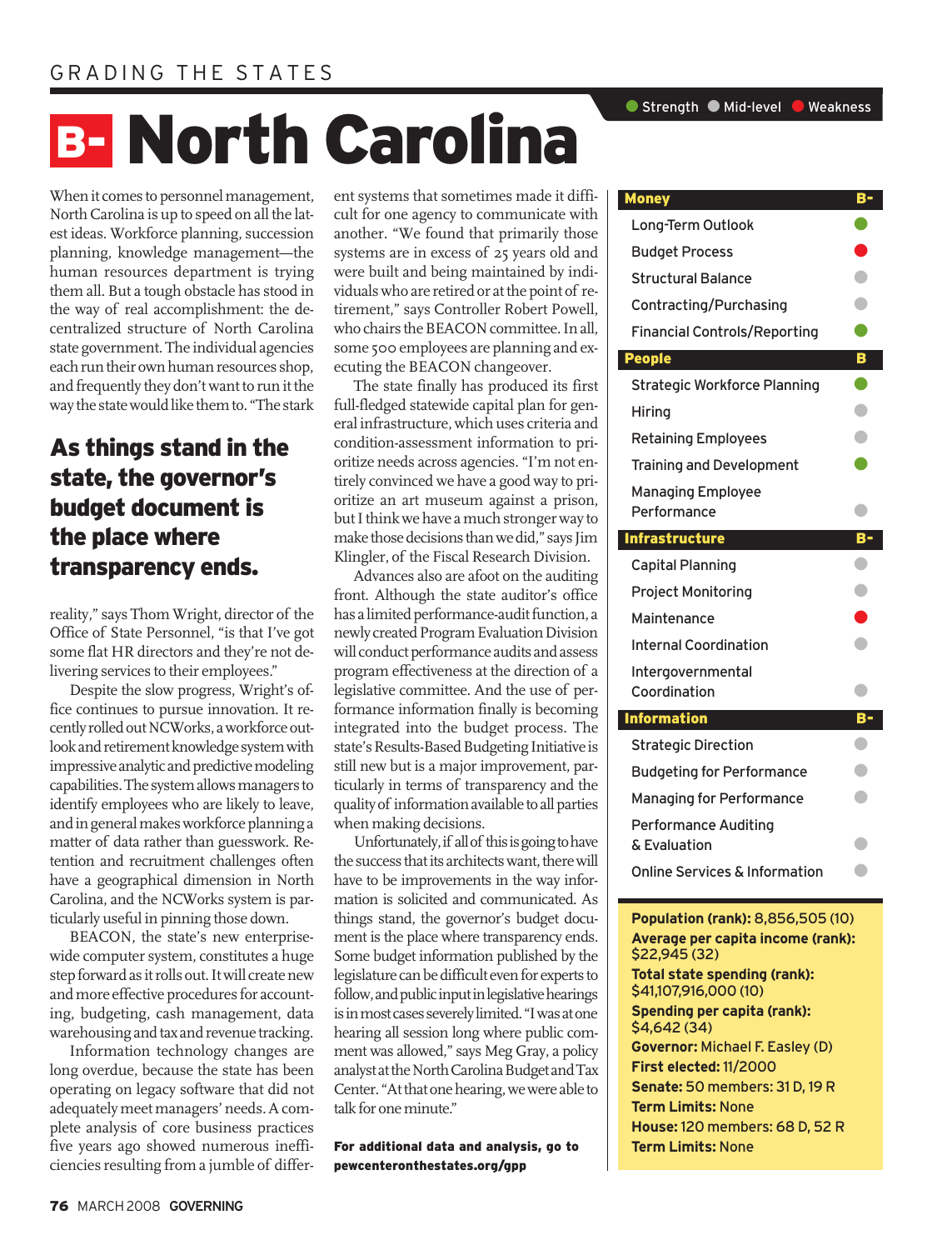### **North Dakota B-**

You might almost forgive a state for feeling a little complacent at a time when an oil- and gas-price boom and an increasingly diversified economy have combined to provide a biennial budget 24 percent larger than the previous one.

But complacency isn't really part of North Dakota's governmental culture. The state has lived through enough boom-andbust energy cycles to recognize that balloons are made to be burst. In line with their tradition of fiscal conservatism, budgeters here have used some of their extra cash to put \$200 million—about 8 percent of general-fund revenues—into the state's rainy day fund. That complements a number of other trust funds in which the state conserves cash to fund schools, health care and fiscal emergencies.

Aside from that, much of the windfall has gone toward one-time expenditures, including \$14 million on an integrated taxinformation system that went live last year, replacing 40-year-old technology that was

#### **Without making pay more competitive across the board, North Dakota will continue to struggle to fill positions.**

inefficient and difficult to maintain. Plans also are underway for replacement of the state's 28-year-old, mainframe-based Medicaid management system.

In fact, there are quite a few areas of North Dakota government that could use some help right now. Blessed with the nation's lowest crime rate, North Dakota's Department of Corrections used to rent out excess beds to other states. Now, however, it is trying to cope with a rapidly growing prison population and overcrowded facilities, created in large part by drug offenses. A debate rages about whether to expand existing facilities or to build a new prison, but either way, the price tag will stretch into the tens of millions.

It may be easier to find the money for

new beds than to adequately staff the prison hallways. The department routinely receives approval for fewer positions than it needs. Pay levels are low, and turnover among correctional officers is edging up. In the last budget, lawmakers approved \$1.5 million for salary increases; the department had requested \$4.2 million.

In fact, salary levels pose a significant challenge across state government. In the last legislative session, lawmakers approved a package readjusting some of them to make the pay scale more consistent across agencies. Overall, though, compensation remains uncompetitive. Some states close that gap by offering generous benefit packages, but North Dakota falls behind there, too, with benefits worth about half as much as the nationwide average. Agencies do have some flexibility to offer higher starting salaries to attractive candidates, but without more competitive pay across the board, the state will continue to struggle to fill open positions.

Human resources management is largely decentralized in North Dakota, so some agencies have pushed ahead to address personnel needs on their own. The Department of Transportation, facing a pending crush of retirements, started a careerpath initiative last year to help lower-level employees develop skills they will need to move up within the department. It's a program other departments would be well served to emulate. With the difficulty in finding new employees, North Dakota needs to try especially hard to make the most out of the ones it has, investing more to train and develop them for bigger, better jobs.

As for the state's infrastructure, the budget surplus has helped funnel new money toward maintenance; DOT bonded for two major maintenance projects in 2005. Building maintenance is still more than 50 percent underfunded, though, and routine roadway upkeep has been set back as a result of dramatic increases in the cost of asphalt. The department expects this year's assessment may show some decline in road-condition ratings as a result.

**For additional data and analysis, go to pewcenteronthestates.org/gpp**

● Strength ● Mid-level ● Weakness

| <b>Money</b>                             | B           |
|------------------------------------------|-------------|
| Long-Term Outlook                        | n           |
| <b>Budget Process</b>                    | O           |
| Structural Balance                       | O           |
| Contracting/Purchasing                   | Ê           |
| <b>Financial Controls/Reporting</b>      | O           |
| <b>People</b>                            | $\mathbf c$ |
| <b>Strategic Workforce Planning</b>      | ò           |
| Hiring                                   | $\bullet$   |
| <b>Retaining Employees</b>               | $\bullet$   |
| <b>Training and Development</b>          |             |
| <b>Managing Employee</b>                 |             |
| Performance                              |             |
| <b>Infrastructure</b>                    | в٠          |
| <b>Capital Planning</b>                  | ۰           |
| <b>Project Monitoring</b>                | $\bullet$   |
| Maintenance                              |             |
| <b>Internal Coordination</b>             | n           |
| Intergovernmental                        |             |
| Coordination                             |             |
| <b>Information</b>                       | C+          |
| <b>Strategic Direction</b>               | 0           |
|                                          |             |
| <b>Budgeting for Performance</b>         | n           |
| <b>Managing for Performance</b>          | n           |
| <b>Performance Auditing</b>              |             |
| & Evaluation                             |             |
| <b>Online Services &amp; Information</b> |             |

**Population (rank):** 635,867 (48) **Average per capita income (rank):** \$22,619 (35) **Total state spending (rank):** \$3,633,349,000 (49) **Spending per capita (rank):**  \$5,714 (15) **Governor:** John Hoeven (R) **First elected:** 11/2000 **Senate:** 47 members: 21 D, 26 R **Term Limits:** None **House:** 94 members: 33 D, 61 R **Term Limits:** None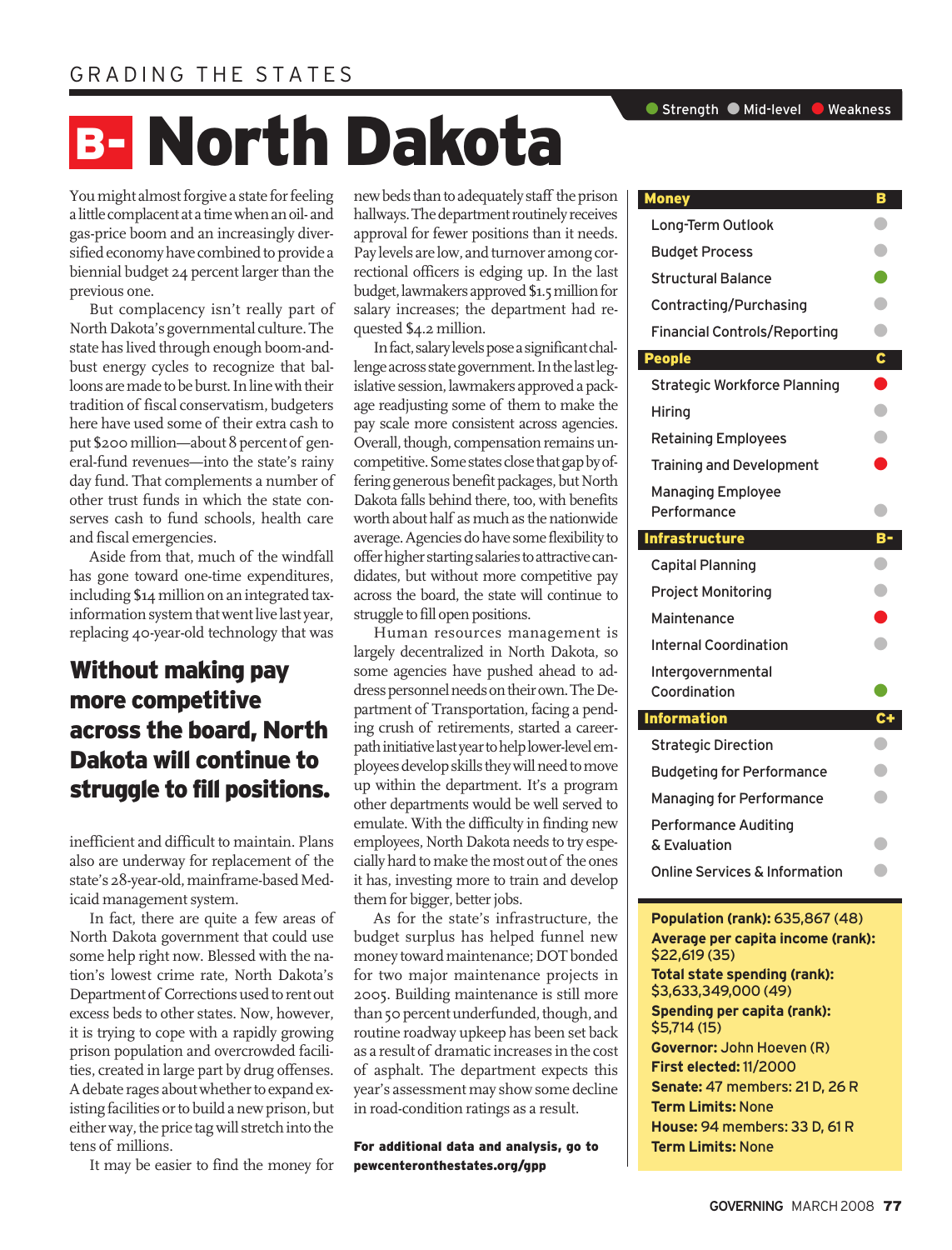#### ● Strength ● Mid-level ● Weakness

# **Ohio B-**

When the Ohio House and Senate both passed the state budget unanimously last year, it was the first time that had happened since the 1920s. The calm in Columbus was all the more surprising because, with a newly elected Democratic governor and a Republican-controlled legislature, Ohio had a divided government for the first time in more than a decade.

The universal unpopularity of former Governor Bob Taft—he left office at the end of 2006 with an approval rating in the single digits—certainly was a factor that encouraged state leaders of both parties to

#### **The big range of revenue shortfall estimates is indicative of the shortage of precise numbers in Ohio.**

push for a new climate. But, to their credit, they didn't do this by throwing out Taft's positive management initiatives.

For example, incoming Governor Ted Strickland followed through on his predecessor's plans for a phased replacement of the obsolete corporate franchise and tangible personal property taxes with a single commercial activity tax. This fix won't pay immediate dividends, but fiscal analysts believe it could help make Ohio competitive for new business and lift the economy out of its Rust Belt slide. Strickland also persisted in and expanded upon Taft's badly needed campaign to renovate the state's school buildings and build new ones.

The rest of Strickland's Turnaround Ohio vision is new. Flexible Performance Agreements between the governor and agency heads drive the state toward specific, measurable goals. The Advantage Ohio partnership of public officials and private leaders will eliminate redundant and contradictory regulations. Quarterly reviews and a publicly available scorecard will let citizens know more about how the

state is doing. These strategic mechanisms will depend on more accurate numbers than have been available in the past. A new Administrative Knowledge System came on line in July 2007 and, despite a regrettable data theft, the system has been a success so far.

Other aspects of Ohio's governmental life aren't going so well. In Strickland's first budget, the Department of Corrections needed to cut 25 percent from facilities operations and maintenance—a risk in a system already functioning at 129 percent of capacity. The Division of Children and Families lost some administrative funding for information technology just as its new Web-based child welfare system came on line. As a whole, the state budget is showing a two-year revenue shortfall of between \$733 million and \$1.9 billion.

That big range is indicative of the shortage of precise numbers in the state. Ohio has no comprehensive data on deferred building maintenance, for example. The Department of Corrections doesn't track employee turnover and job vacancy rates. When Ohio does have data about state programs and performance available, it's generally good at sharing that information with the public via the Web. Just be careful if you want to send an e-mail: You'll have to fight your way through one of the most complicated sets of domain names among the states—a different one for each agency.

For the ambitious Turnaround Ohio plan to have a chance at success, Ohio needs to invest in human capital planning, for starters. The coming wave of retirements among state employees demands that it put in place strategies for both replacing them and retaining what they know about how agencies work. A knowledge-management system the state is developing will likely help some. But an oldschool, rigid relationship with labor unions—and the resulting Byzantine employee classification system—may impede necessary change.

**For additional data and analysis, go to pewcenteronthestates.org/gpp**

| <b>Money</b>                                | B             |
|---------------------------------------------|---------------|
| Long-Term Outlook                           | C             |
| <b>Budget Process</b>                       | O             |
| Structural Balance                          | O             |
| Contracting/Purchasing                      | $\bullet$     |
| <b>Financial Controls/Reporting</b>         | Ō             |
| <b>People</b>                               | C+            |
| <b>Strategic Workforce Planning</b>         |               |
| Hiring                                      | <b>.</b><br>• |
| <b>Retaining Employees</b>                  |               |
| <b>Training and Development</b>             | A             |
| <b>Managing Employee</b><br>Performance     | u             |
| <b>Infrastructure</b>                       | в-            |
|                                             |               |
| <b>Capital Planning</b>                     | 0             |
| <b>Project Monitoring</b>                   | O             |
| Maintenance                                 | Ê             |
| <b>Internal Coordination</b>                | a             |
| Intergovernmental                           |               |
| Coordination                                |               |
| <b>Information</b>                          | в-            |
| <b>Strategic Direction</b>                  | $\bullet$     |
| <b>Budgeting for Performance</b>            | O             |
| <b>Managing for Performance</b>             | $\bullet$     |
| <b>Performance Auditing</b><br>& Evaluation |               |

**Population (rank):** 11,478,006 (7) **Average per capita income (rank):** \$23,543 (28) **Total state spending (rank):** \$64,928,716,000 (5) **Spending per capita (rank):** \$5,657 (16) **Governor:** Ted Strickland (D) **First elected:** 11/2006 **Senate:** 33 members: 12 D, 21 R **Term limits:** 8 years (consecutive) **House:** 99 members: 46 D, 53 R **Term limits:** 8 years (consecutive)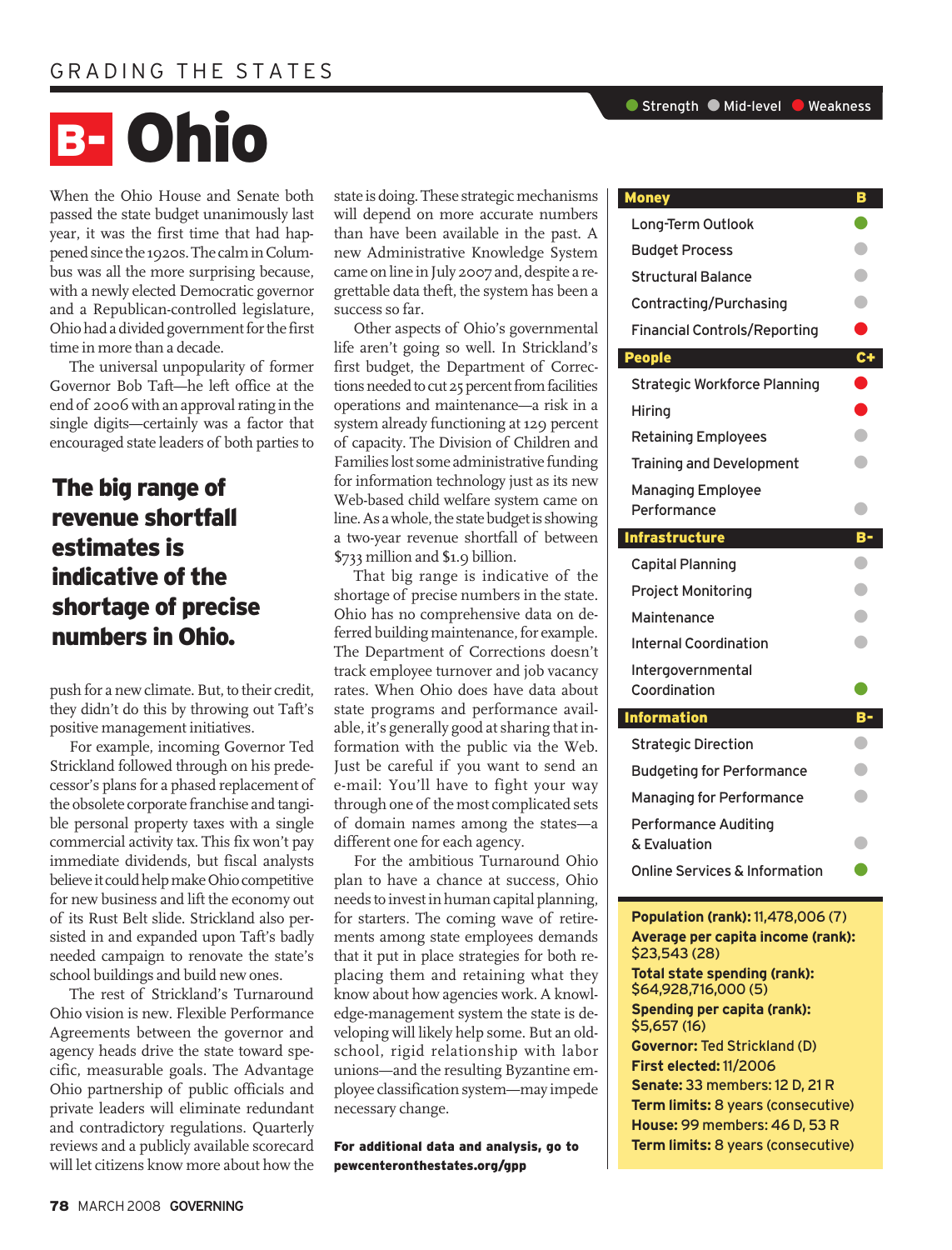### **Oklahoma C+**

Populism is alive and well in Oklahoma's government. The 46th state admitted to the Union approaches its finances with a strongly held belief that the citizens can spend dollars a lot smarter than the state can. A deep distrust of centralized authority has left Oklahoma with dozens of boards and commissions that usurp a great deal of the executive authority that other states vest in their governors' offices. Agency plans sometimes need approval from a long list of officials. Says Janice Buchanan, the fiscal director for the House of Representatives, "There are a lot more decision makers here."

Right now, the economic climate in Oklahoma is healthy; soaring oil and gas prices have helped to fill the state treasury to overflowing. But if prices decline over the next few years, some of the state's decisions about how to spend the current windfall may leave it with serious problems. Instead of using the money for one-time expenditures—such as cutting a \$230 million deferred-maintenance bill for state highways—officials opted for long-term tax cuts. Since reversing the cuts would require an unlikely three-fourths majority in the legislature, Oklahoma is effectively spending one-time money on ongoing bills. That's contrary to one of the golden rules of prudent management.

But a downturn in oil and gas might not be quite as troublesome as it would have been in past years. The state's economy has become much more diverse. Twenty years ago, oil and gas taxes provided 30 percent of the revenue, whereas now they are less than 15 percent. Moreover, the state's rainy day fund is full for the first time in history.

Still, Oklahoma would be well advised to consider paying more attention to the future impact of current-day decisions. "Long term in our environment is two years," says Buchanan. One example: The legislature passed laws that lengthened prison sentences but now refuses to fully fund a prison system afflicted with overcrowding. Corrections officials have to return to the legislature before the end of each fiscal year for additional funds.

The state did succeed in revamping its agencies' strategic plans, which now look

ahead at least five years. But it's hard not to notice that many of their goals are quite modest. The Department of Human Services' health care measures, for example, show few plans for getting improved health care to more Oklahomans for at least another four years.

Another problem is the low pay scale for state employees. Each year, agencies with extra cash on hand do make an effort to boost the salaries of difficult-to-recruit employees. In 2006, some 7,000 employees received more than \$9 million in skillbased pay raises and market adjustments. But that's in the context of workforce salaries that are still unrealistically low overall. Oklahoma does provide employees with good benefits. "It's one of the few areas where we can fully compete with the private sector," says Hank Batty, deputy administrator of personnel. "We have not seen the erosion in benefits that other states have had."

In the past, Oklahoma has provided many of these benefits without any real attention to how they would eventually be paid. The teachers' retirement fund was in particularly bad shape. "Over the past few decades, benefits were increased without matching funds," says Jauna Head, the director of special projects for the Office of State Finance. "It's taken a number of years to get everyone to pay attention to the problem," she adds, "and now we're trying to play catch-up."

But legislators seem to have gotten the message. Recent legislation mandated increased contributions to the system. In 2008, the pension fund will get an extra \$9 million, in 2009, an extra \$48 million and in 2010, \$58 million. "Within 20 to 25 years," says Budget Director Brandy Manek, "these changes will get the teachers' fund to an acceptable 80 percent funding level."

Perhaps the best news of all on this front: In 2006, the legislature passed an "Actuarial Analysis Act," which mandates that any change to employee benefits must be carefully analyzed for its long-term fiscal impact.

**For additional data and analysis, go to pewcenteronthestates.org/gpp**

| <b>Money</b>                                | в-          |
|---------------------------------------------|-------------|
| Long-Term Outlook                           |             |
| <b>Budget Process</b>                       |             |
| Structural Balance                          | 0           |
| Contracting/Purchasing                      | O           |
| <b>Financial Controls/Reporting</b>         | O           |
| <b>People</b>                               | C+          |
| <b>Strategic Workforce Planning</b>         | O           |
| Hiring                                      | $\bullet$   |
| <b>Retaining Employees</b>                  |             |
| <b>Training and Development</b>             |             |
| <b>Managing Employee</b>                    |             |
| Performance                                 | f           |
|                                             |             |
| <b>Infrastructure</b>                       |             |
| <b>Capital Planning</b>                     |             |
| <b>Project Monitoring</b>                   |             |
| Maintenance                                 | co o        |
| <b>Internal Coordination</b>                |             |
| Intergovernmental                           |             |
| Coordination                                |             |
| <b>Information</b>                          | $\mathbf c$ |
| <b>Strategic Direction</b>                  |             |
| <b>Budgeting for Performance</b>            |             |
| <b>Managing for Performance</b>             |             |
| <b>Performance Auditing</b><br>& Evaluation |             |

**Population (rank):** 3,579,212 (28) **Average per capita income (rank):** \$20,935 (45) **Total state spending (rank):** \$16,882,365,000 (29) **Spending per capita (rank):**  \$4,717 (33) **Governor:** Brad Henry (D) **First elected:** 11/2002 **Senate:** 48 members: 24 D, 24 R **Term limits:** 12 years (lifetime) **House:** 101 members: 44 D, 57 R **Term limits:** 12 years (lifetime)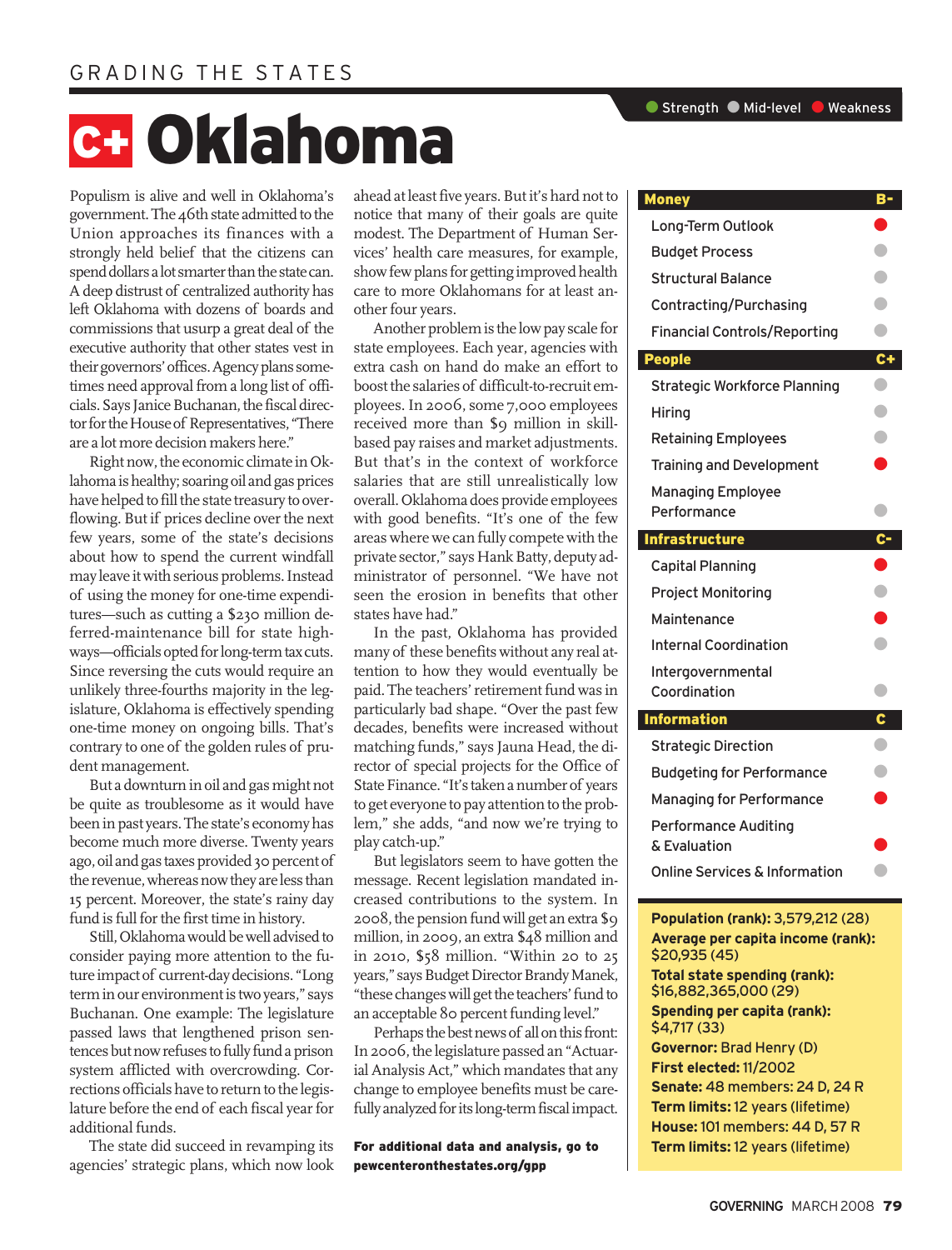

Oregon's government does many things well. And it employs an impressive number of talented individuals. Unfortunately for them, all the good intentions in the world can't overcome the state's thoroughly unwieldy fiscal structure, which leaves continual concerns about whether there'll be cash in the bank next year.

Oregon has no sales tax. The vast majority of its revenue comes from personal and corporate income taxes, which are extremely volatile and tied closely to economic ebbs and flows. When fiscal doldrums set in, the state falls faster and farther than most others.

So it's no surprise that Oregon finds it difficult to estimate future revenues, hampering any effort to plan for effective longterm strategies. The state works off a twoyear budget, and in the most recent cycle, actual revenues came in \$1.4 billion higher than estimated. That's not the worst problem to have, of course, but it's indicative of the uncertainty the state's leaders continually confront. They know there will be years when the estimate is wrong in the other direction, and that's the scenario they appropriately dread.

Complicating the picture even further for Oregon's budgeters is the fact that they can't use extra cash for pressing needs. By law, most surplus money has to be returned to taxpayers. Among the needs that have gone begging as a result: replacing the state's decrepit psychiatric hospital, which has not undergone a major rehab since it was used as a location for the film "One Flew Over the Cuckoo's Nest" in 1975; modernizing state information technology; or dealing with the general deterioration of infrastructure.

Infrastructure may be the most serious of the neglected categories. In 2006, a state audit concluded that deferred maintenance on state facilities had exceeded \$600 million. "Without a fully implemented statewide process to identify, prioritize and help minimize deferred-maintenance costs," the report concluded, "some highpriority maintenance may not be addressed until a costly and avoidable failure occurs."

Despite its precarious fiscal structure,

Oregon has made several strides forward when it comes to financial management. Executive branch officials and legislators now get the budget in on time, and there is finally a rainy day fund—although with a modest \$300 million in it. The state's lottery has been set up as a permanent revenue stream for schools, and by June 2009, that fund should hold about \$400 million. Pension funds are fully stocked, and benefits for the most part are relatively generous. Workforce morale was shaken several years ago, however, when the state began to move away from the traditional defined-benefit pension structure. "We still have some people who have angst," says Susan Wilson, the state personnel director.

Oregon has improved its ability to analyze the programs in its budget, and this should make a big difference when it confronts nearly inevitable future shortfalls. In the past, says Ken Rocco, the legislature's fiscal officer, "legislators did not know whether to bleed all programs equally, or pick from a list of lower-priority activities. They ended up cutting programs by a fixed percentage across the board."

That is less likely to happen in the future. Agencies now list their top priorities by program, and identify key performance measures to which they are linked, thus allowing more rational, targeted cuts. For the current biennium, cutting wasn't necessary, but the agencies went through the same prioritizing exercise to help legislators better understand what the various departments of state government actually do.

Oregon was a pioneer in the use of performance information, and after spending several years recalibrating its efforts, now has a strategy to move forward. While many states measure outcomes, not all draw clear connections between actions and results. George Naughton, the division administrator for budget and management, says connecting outcomes to operational details is "the next evolutionary step for us."

**For additional data and analysis, go to pewcenteronthestates.org/gpp**

● Strength ● Mid-level ● Weakness

| <b>Money</b>                             | C+        |
|------------------------------------------|-----------|
| Long-Term Outlook                        |           |
| <b>Budget Process</b>                    | D         |
| <b>Structural Balance</b>                | n         |
| Contracting/Purchasing                   | O         |
| <b>Financial Controls/Reporting</b>      | O         |
| <b>People</b>                            | $c+$      |
| <b>Strategic Workforce Planning</b>      | $\bullet$ |
| Hiring                                   | $\bullet$ |
| <b>Retaining Employees</b>               | O         |
| <b>Training and Development</b>          | n         |
| <b>Managing Employee</b>                 |           |
| Performance                              |           |
| <b>Infrastructure</b>                    |           |
|                                          | C۱        |
| <b>Capital Planning</b>                  | O         |
| <b>Project Monitoring</b>                | $\bullet$ |
| Maintenance                              | Ċ         |
| <b>Internal Coordination</b>             | $\bullet$ |
| <b>Intergovernmental Coordination</b>    | $\bullet$ |
| <b>Information</b>                       | в-        |
| <b>Strategic Direction</b>               | $\bullet$ |
| <b>Budgeting for Performance</b>         | 0         |
| <b>Managing for Performance</b>          | Ô         |
| <b>Performance Auditing</b>              |           |
| & Evaluation                             |           |
| <b>Online Services &amp; Information</b> |           |

**Population (rank):** 3,700,758 (27) **Average per capita income (rank):** \$24,418 (23) **Total state spending (rank):** \$20,070,629,000 (28) **Spending per capita (rank):**  \$5,423 (20) **Governor:** Ted Kulongoski (D) **First elected:** 11/2002 **Senate:** 30 members: 18 D, 10 R, 1 I, 1 Vacant **Term Limits:** None **House:** 60 members: 31 D, 29 R **Term Limits:** None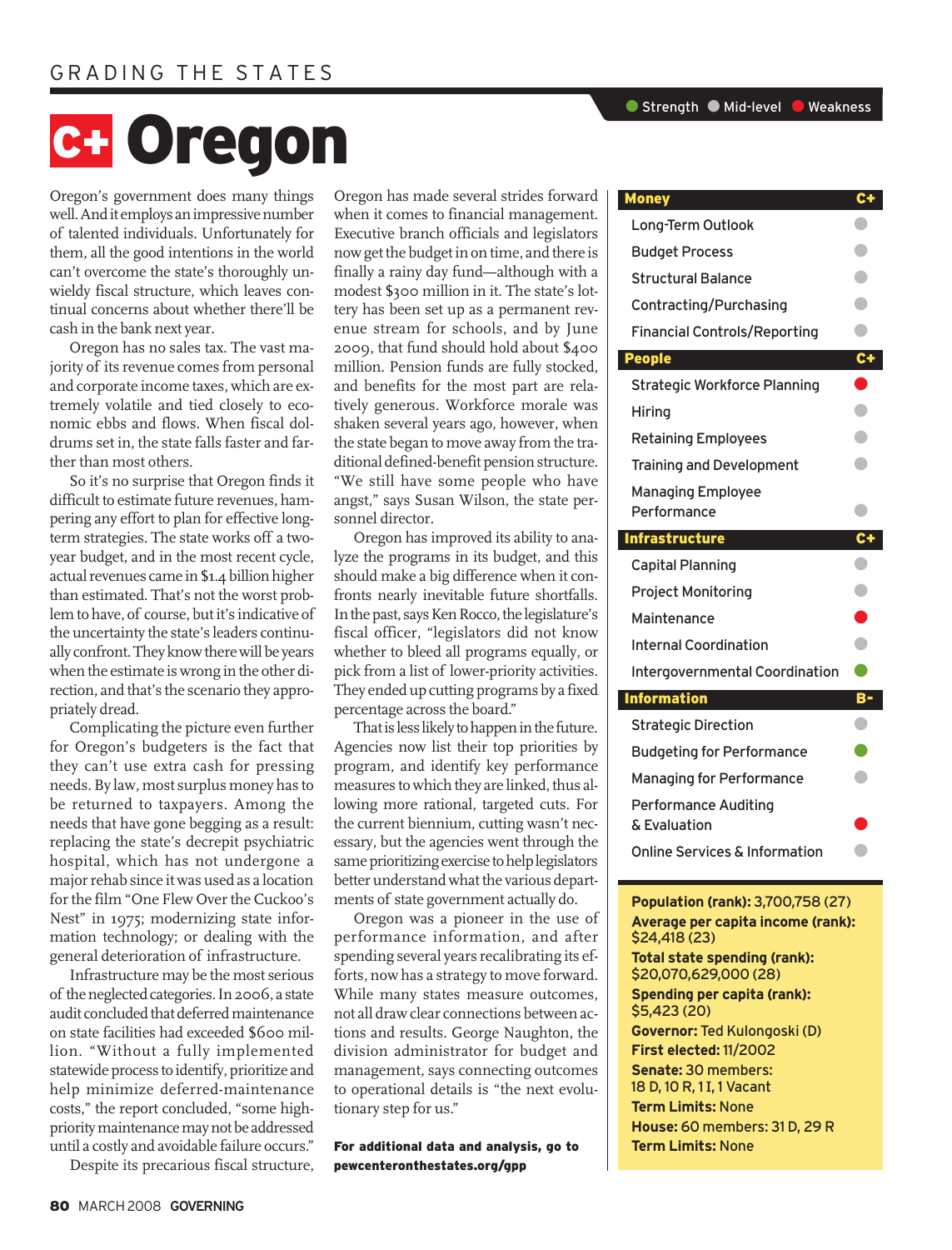# **Pennsylvania B-**

Pennsylvania river crossings have been noteworthy since George Washington made his way across the Delaware in 1775. The first President may have been lucky he didn't have to cross a bridge. The Commonwealth's state-owned bridges are in alarmingly bad shape. Last year, the Department of Transportation declared nearly 6,000 of them to be "in critical need of immediate repair"—more such deterioration than in any other state. All told, the bill for fixing this problem of deferred maintenance is estimated at \$11 billion.

It's not that PennDOT hasn't been trying. Actually, it has sought to make bridge maintenance a priority for some time. More than four-fifths of the annual transportation budget goes toward maintenance, and the state more than doubled its funding for bridge repairs between 2002 and 2006. But that hasn't been nearly enough. The state needs alternate funding sources to underwrite necessary transportation improvements, which include another \$3 billion in backlogged road repairs.

For a while last year, it appeared that the solution was going to be a deal to raise money by leasing the Pennsylvania Turnpike to private investors. Instead, the state settled on a partnership between the DOT and the Pennsylvania Turnpike Commission. The agreement, which will increase tolls on the Turnpike and initiate them on another major state highway, will help bankroll improvements not only to roads and bridges but also to the state's perennially strapped mass transit system.

Unfortunately, Pennsylvania hasn't exhibited a similar tenacity when it comes to the rest of its assets. But it's starting to move in that direction. The Department of General Services has spent the past year conducting condition assessments of state buildings and developing a complementary computer system. More than just a condition-assessment database, it tracks the cost of work done to each building, including labor and materials costs. The robust system should help the department write 20-year life-cycle plans for each building.

Information about many of the state's programs tends to be plentiful and of relatively high quality. The budget office, which is committed to easily verified measures of work done in state agencies, has moved them toward more complex and more useful information that concentrates on the way that work influences real results. The budget office is kept informed through quarterly performance reports, and the state rolled the data into its first statewide performance report, which it published in January. Additionally, several independent offices produce strong performance audits and evaluations.

The availability of information doesn't always lead to its use, though. Legislators don't regularly apply the performance data to their budget deliberations, for example. What's more, budget debates can be lengthy, heated and—worst of all—unproductive. Last year, a stalemate between the governor and the legislature led to a brief government shutdown.

Labor contracts negotiated in 2003 and 2007 included changes to retiree benefits. Eager to hold on to the provisions in prior contracts, thousands of retirement-eligible workers put in their papers. James Honchar, deputy secretary for human resources, estimates that the state lost about 10,000 employees in the two rounds of departures. Some of the retirees cleared out with little notice or preparation. "We had individuals who walked out the door with 30 to 35 years of institutional knowledge," Honchar says.

The fact that mass retirements hit the state twice in one decade increases the importance of efforts by the central human resources office to encourage agencies to develop succession plans and ways to transfer knowledge among employees.

Those efforts could be bolstered by more training opportunities. Pennsylvania spends less per employee on training than it did three years ago, and leadership development is limited to its Women in Government Institute. Human resources officials say they're considering a statewide leadership academy—a good idea, because male employees would likely welcome development, too.

**For additional data and analysis, go to pewcenteronthestates.org/gpp**

| <b>Money</b>                             | в          |
|------------------------------------------|------------|
| Long-Term Outlook                        |            |
| <b>Budget Process</b>                    | l<br>I     |
| <b>Structural Balance</b>                |            |
| Contracting/Purchasing                   | Û          |
| <b>Financial Controls/Reporting</b>      |            |
| <b>People</b>                            | C+         |
| <b>Strategic Workforce Planning</b>      | 0          |
| Hiring                                   | Ó          |
| <b>Retaining Employees</b>               | $\bigcirc$ |
| <b>Training and Development</b>          | ŕ          |
| <b>Managing Employee</b>                 |            |
| Performance                              |            |
| <b>Infrastructure</b>                    | B          |
| <b>Capital Planning</b>                  | $\bullet$  |
| <b>Project Monitoring</b>                | O          |
| Maintenance                              | Ê          |
| <b>Internal Coordination</b>             | O          |
| Intergovernmental                        |            |
| Coordination                             | O          |
| <b>Information</b>                       | в          |
| <b>Strategic Direction</b>               | O          |
| <b>Budgeting for Performance</b>         | 0          |
| <b>Managing for Performance</b>          | Ê          |
| <b>Performance Auditing</b>              |            |
| & Evaluation                             |            |
| <b>Online Services &amp; Information</b> |            |
| Population (rank): 12,440,621(6)         |            |
|                                          |            |

● Strength ● Mid-level ● Weakness

**Average per capita income (rank):** \$24,694 (21) **Total state spending (rank):** \$64,917,023,000 (6) **Spending per capita (rank):**  \$5,218 (27) **Governor:** Edward G. Rendell (D) **First elected:** 11/2002 **Senate:** 50 members: 21 D, 29 R **Term Limits:** None **House:** 203 members: 102 D, 101 R **Term Limits:** None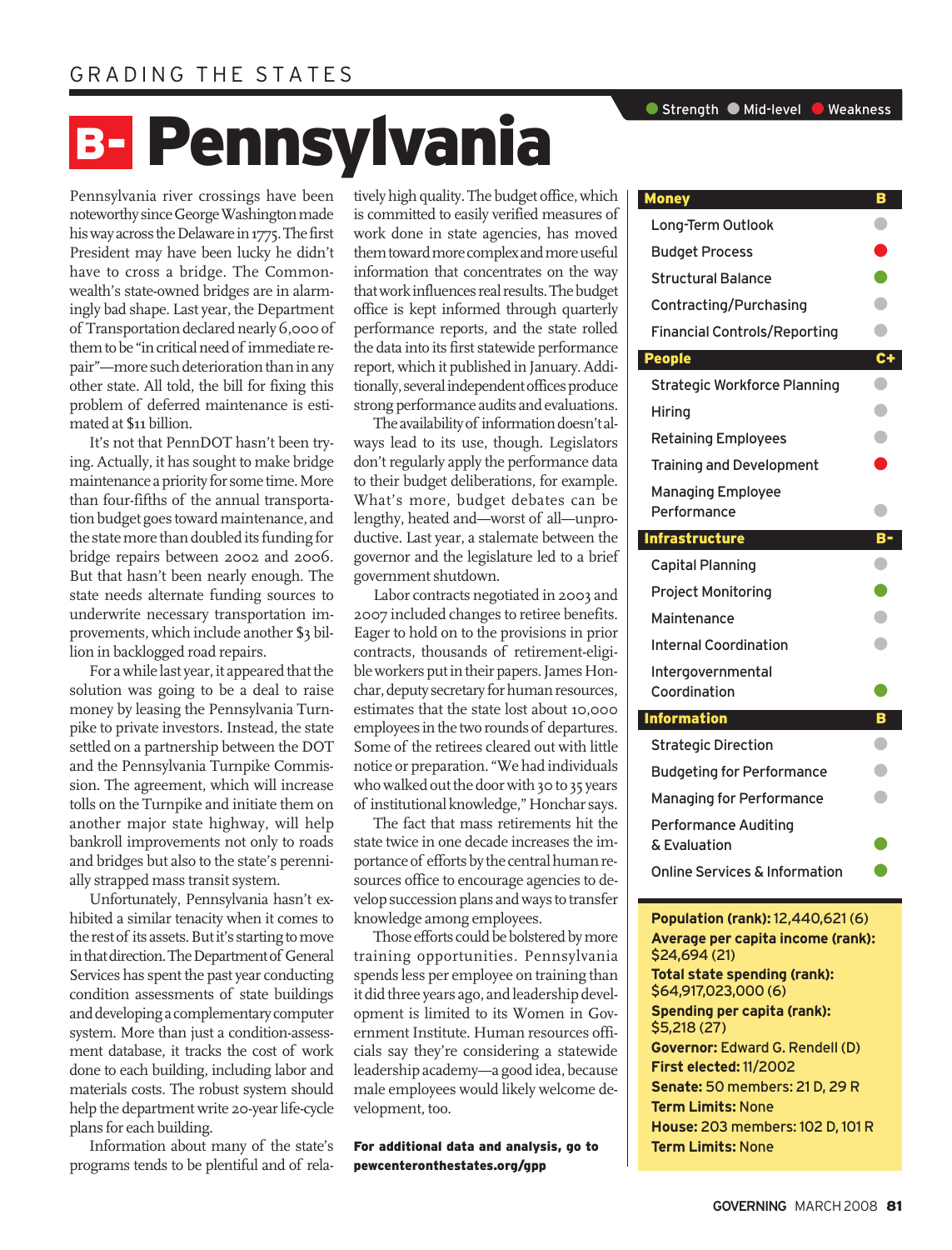# **Rhode Island C-**

Auditors haven't issued Rhode Island's financial reports a clean bill of health in more than 30 years. You don't need a formal audit, however, to know that the state's finances are in shaky condition. Long-standing fiscal problems persist, and the situation seems to be getting worse—or at least that's what Rhode Island's bond ratings suggest. Dependence on one-time revenues to balance ongoing expenditures has led one official in the budget office to lament that the budget requires "solving in a painful way every year and then coming back and doing it all over again."

A last-minute securitization of tobacco-settlement funds plugged \$124 million into the budget hole for fiscal 2008. But 2009 now looks to be about \$380 million light; that's approximately 12 percent of state revenues. Rhode Island is accustomed to trimming—a

### **Consolidation of building management is a bright spot, but inadequate funding stifles upkeep.**

Fiscal Fitness initiative has cut \$275 million since its 2004 inception—but the state may finally have reached the realization that wholesale restructuring is in order. It is hard to imagine where more areas could be found to cut. The Department of Children, Youth and Families has lost three human resources management positions without replacing them. There is one maintenance worker for every 75 state bridges, which Namvar Moghadam, the administrator for highway and bridge maintenance, admits "isn't a whole lot."

At the same time, there are issues over the use of contract workers to keep staffing levels down. An \$11 million-a-year no-bid contract for temporary staff services created a battle in the legislature in 2007 and highlighted just how difficult workforce choices will be in heavily unionized Rhode Island. In this case, the state paid a salary premium of more than 22 percent to a staffing company rather than take on full-time employees with expensive health benefits and pensions.

Moreover, without state or agency strate-

gic plans—much less workforce planning it will be difficult to link personnel reductions to management goals. In order to set things right, the state will need better human-capital planning than it currently has.

The state has performance measures but they do not drive budgeting or management decisions. Technology should be helping the state get a handle on expenditures but it usually doesn't. Rhode Island tried to create an integrated financial information system in 2002. Because of a lack of resources, however, it was never fully implemented. Several modules of a new enterprise system were launched in 2006, giving managers a better handle on financial data. But until the personnel and payroll modules come on line, the state still will need to periodically reconcile files from the old mainframe—a chore that in some cases requires one office to fill out a form using a typewriter and send it to another office for entry.

One bright spot in Rhode Island has been the consolidation of building management. Agencies dedicated to capital projects and facilities management now coordinate buildings statewide, a leap forward in a state that until recently didn't even have a complete inventory of fixed assets. Unfortunately, inadequate funding stifles necessary upkeep; most facilities are well past their life expectancy by the time the state comes up with money for repairs or replacement. The same holds true for transportation infrastructure: One-fifth of Rhode Island's National Highway System bridges are structurally deficient, by far the highest proportion in the nation.

Amid all its cuts, the state has added at least one important position, filling the directorship of the new Department of Revenue—a long-overdue position in a high-tax state with numerous tax expenditures. An Office of Tax Research and Analysis, now housed within the Department of Revenue, had been created in 2005, but hasn't been fully utilized until now—a situation emblematic of Rhode Island's all-too-frequent hand-to-mouth approach to the future.

**For additional data and analysis, go to pewcenteronthestates.org/gpp**

● Strength ● Mid-level ● Weakness

| <b>Money</b>                             | D+             |
|------------------------------------------|----------------|
| Long-Term Outlook                        |                |
| <b>Budget Process</b>                    |                |
| <b>Structural Balance</b>                |                |
| Contracting/Purchasing                   |                |
| <b>Financial Controls/Reporting</b>      |                |
| <b>People</b>                            | D              |
| <b>Strategic Workforce Planning</b>      | $\bullet$      |
| Hiring                                   | $\bullet$      |
| <b>Retaining Employees</b>               |                |
| <b>Training and Development</b>          | ċ              |
| <b>Managing Employee</b>                 |                |
| Performance                              |                |
| <b>Infrastructure</b>                    |                |
|                                          |                |
| <b>Capital Planning</b>                  |                |
| <b>Project Monitoring</b>                | $\bullet$      |
| Maintenance                              |                |
| Internal Coordination                    | $\bullet$      |
| <b>Intergovernmental Coordination</b>    | $\bullet$      |
| <b>Information</b>                       | $\mathbf{c}$   |
| <b>Strategic Direction</b>               |                |
| <b>Budgeting for Performance</b>         | $\bullet$      |
| <b>Managing for Performance</b>          | $\blacksquare$ |
| <b>Performance Auditing</b>              |                |
| & Evaluation                             |                |
| <b>Online Services &amp; Information</b> |                |

**Population (rank):** 1,067,610 (43) **Average per capita income (rank):** \$25,937 (17) **Total state spending (rank):** \$6,955,860,000 (42) **Spending per capita (rank):** \$6,515 (8) **Governor:** Don Carcieri (R) **First elected:** 11/2002 **Senate:** 38 members: 33 D, 5 R **Term Limits:** None **House:** 75 members: 61 D, 13 R, 1 Vacant **Term Limits:** None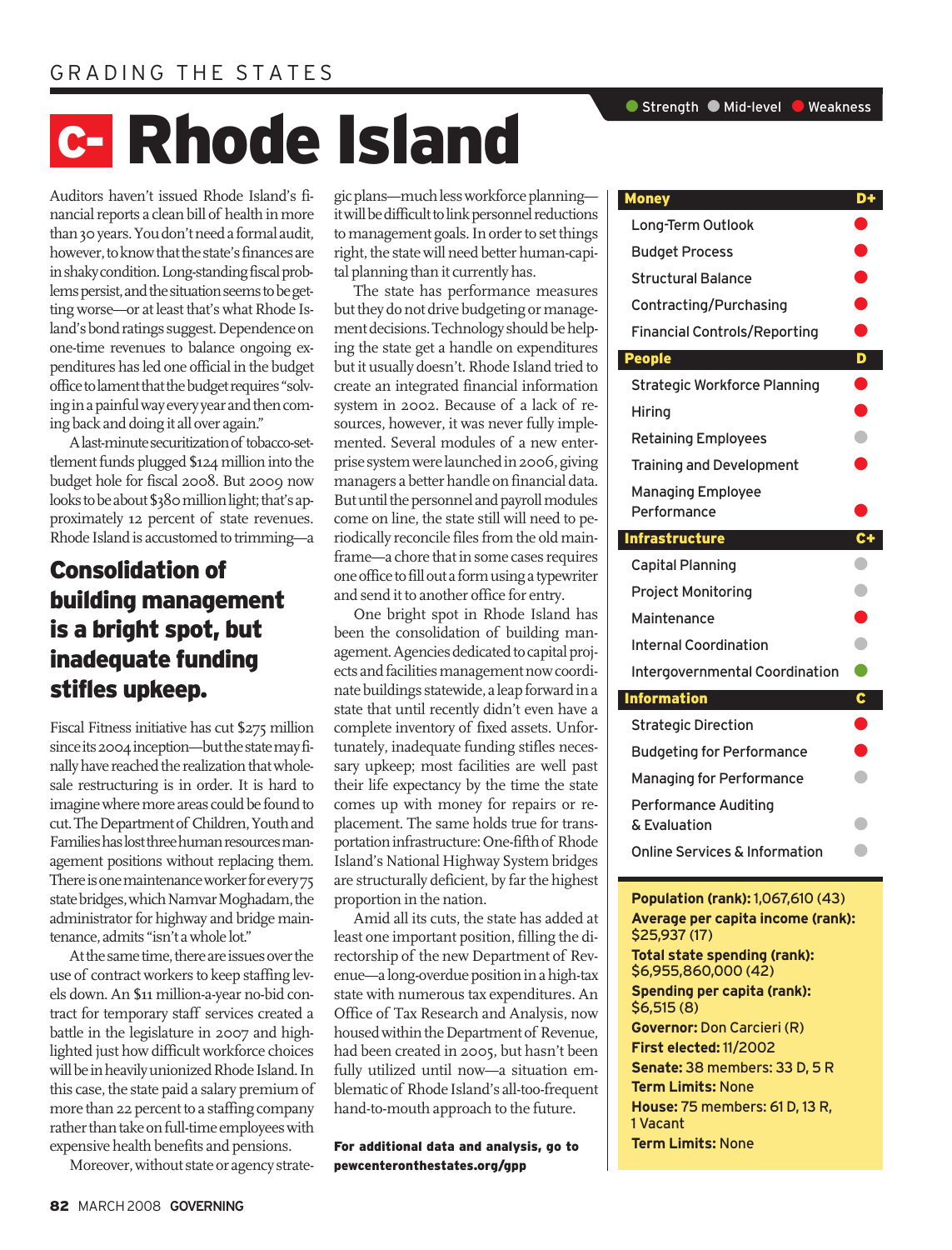# **South Carolina B-**

The first thing to know about South Carolina government is that the governor can't do much without the legislature's cooperation; he doesn't even have direct control over many of the executive agencies. The second thing to know is that, especially in recent years, the governor, House and Senate have disagreed about virtually everything. The Budget & Control Board—the state government's administrative policysetting body—has been mired in a morass of disputes involving its five leading players: the governor, the treasurer, the comptroller, and the chairs of the House and Senate money committees. Oft-changing alliances and misalliances inevitably determine state policy.

Take the Department of Transportation. A battle among the House, Senate and governor for control of the woefully underfunded DOT forced the 2007 legislature to hold a special session. All sides wanted reform—an audit of the department had revealed poor contract and financial management. But no decision was ever made. In fact, the result of the session was a hapless arrangement that created a new position, appointed by the governor, to reform the department, but left the legislatively appointed commission to select projects. The combination, as one DOT employee puts it, hangs a sword of Damocles over the department. Much-needed maintenance money for dilapidated highways will have to wait until some future date when the state stops treating the DOT like a political football.

Where politics isn't in the way, South Carolina does many things right. The Office of Human Resources provides sound human-capital planning, girded by technological tools such as e-recruitment and e-learning; director Sam Wilkins' weekly podcasts serve human resources staff at the various agencies an easily digestible bite of state and national issues affecting HR policies.

Even though the state is cash-strapped, it offers incentives to high-performing employees. For example, the Department of Natural Resources rewards groups that complete difficult tasks with exhilerating temporary missions, such as alligator-capture trips. Unfortunately, even such smart assistance cannot compensate for the problems in more challenged agencies—between voluntary departures and terminations, the Department of Corrections retains only 20 percent of its new hires after the first year.

On the information-technology front, South Carolina implemented the first wave of a new enterprise resource planning system successfully. A challenge for any state, the ERP was doubly difficult for South Carolina because the state made the tough decision to switch consultant-contractors midway through the \$62 million project. The chief information officer and comptroller risked failure in order to get the job done right, but close oversight by a committee of 19 different agency stakeholders and a dedicated team of state employees has seen the adjustment through without a stumble.

South Carolina government is generally quite good at producing information; it's not always so good at using it. Each year, a Capital Budgeting Unit reviews every capital-improvement request from state agencies, evaluates them according to 15 criteria ranging from safety concerns to funding availability—and then places the evaluations in a file cabinet. Ostensibly they are to be employed later to prioritize the state's building plans, but most of the time they aren't employed at all. Neither the budget office nor the legislature asks for the scores, and so they are an exercise in wasted time, effort and data.

This is unfortunate in a state that produces a great deal of worthwhile cost and performance information, including accountability reports that review agency objectives and results, and forward-looking activity inventories that link agency goals to the budget. Some of these numbers aid in decision making, but too many are forgotten once they run into the twin meat-grinders of bureaucracy and politics as usual.

**For additional data and analysis, go to pewcenteronthestates.org/gpp**

Retaining Employees Training and Development Managing Employee **Performance Infrastructure C-**Capital Planning Project Monitoring **Maintenance** Internal Coordination Intergovernmental **Coordination** 

**Money B-**Long-Term Outlook ● Budget Process **CONSTRUCTER** Structural Balance ● Contracting/Purchasing **Contracting** Financial Controls/Reporting **Control** People **A-**Strategic Workforce Planning ●  $Hirina$ 

● Strength ● Mid-level ● Weakness

| <b>Information</b>                          |  |
|---------------------------------------------|--|
| <b>Strategic Direction</b>                  |  |
| <b>Budgeting for Performance</b>            |  |
| <b>Managing for Performance</b>             |  |
| <b>Performance Auditing</b><br>& Evaluation |  |
| <b>Online Services &amp; Information</b>    |  |

**Population (rank):** 4,321,249 (24) **Average per capita income (rank):** \$21,875 (39) **Total state spending (rank):** \$23,430,743,000 (23) **Spending per capita (rank):**  \$5,422 (21) **Governor:** Mark Sanford (R) **First elected:** 11/2002 **Senate:** 46 members: 19 D, 27 R **Term Limits:** None **House:** 124 members: 51 D, 73 R **Term Limits:** None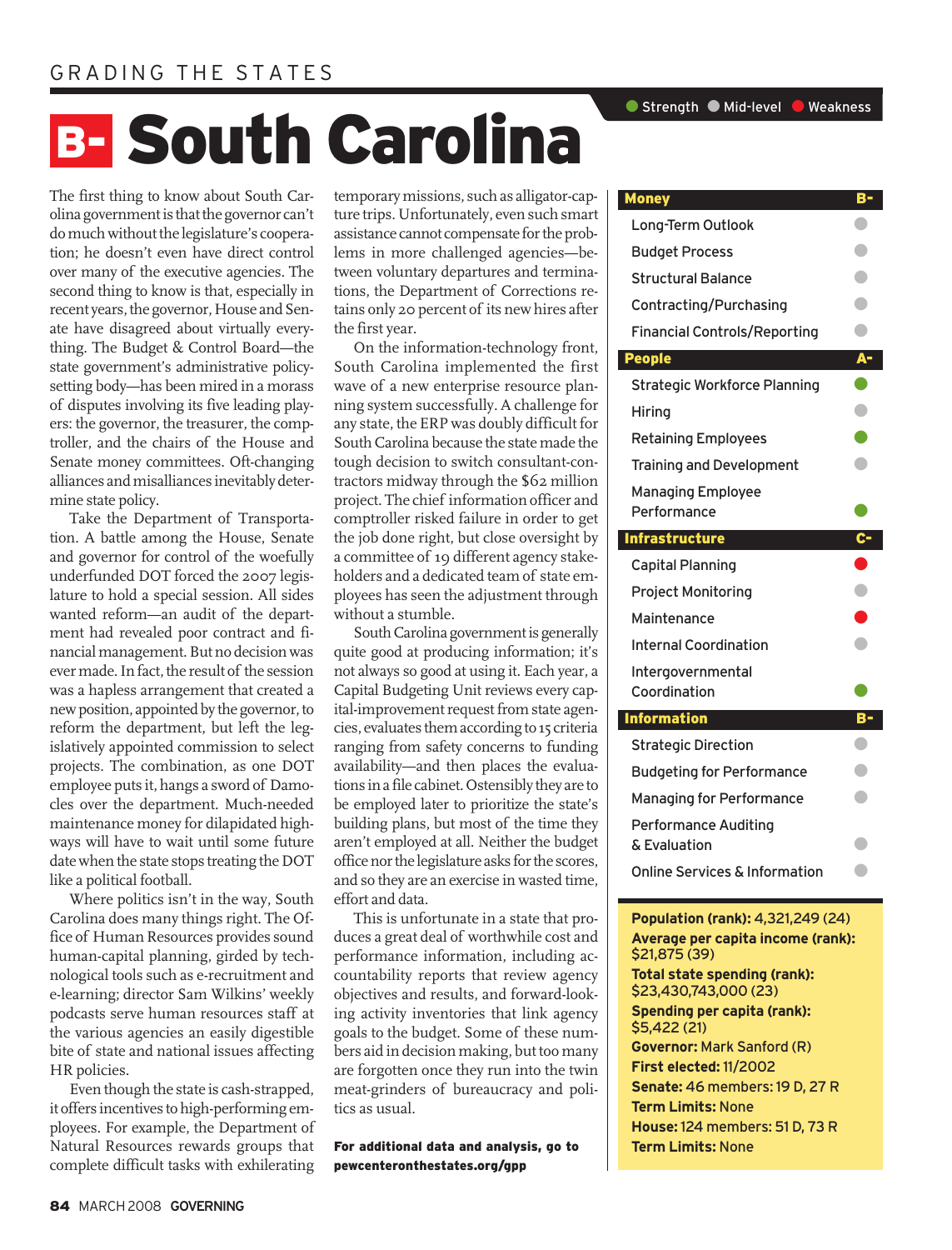### **South Dakota C+**

South Dakota has never shown much interest in long-term planning or performance measurement. Quite a few other states are in a similar boat, but many of them make up for it, at least in part, by using specialized agencies or departments to do performance audits and evaluations. This effort is non-existent in South Dakota and has little chance of developing.

Leaders here don't think this is much of a problem. They argue that this small rural state doesn't need the same kind of management expertise that bigger states do. "It's easier to feel the pulse" of programs and the staff that run them in South

### **With rising materials costs, the backlog in maintenance and construction isn't likely to decline anytime soon.**

Dakota, says Auditor General Martin Guindon. He adds that the kind of expertise necessary to do top-flight performance auditing just can't be found in South Dakota's tiny capital, Pierre. The fact is, though, that several small states do manage to practice solid performance measurement, and there's a case to be made that even the smallest can benefit from at least a modicum of introspection.

Still, it's undeniably true that many of South Dakota's governmental functions run smoothly. That's certainly the case when it comes to finance. The state has one of the best-funded pension systems in the country, maintains low debt loads and has a budget comfortably in structural balance. With one of the broadest sales taxes in the country one that includes many services—and a heavy inflow of federal dollars for agriculture, the revenue base is extremely strong. "We don't have the huge bumps up or down when income tax is hot or when the economy goes in the can," says James Fry, director of the Legislative Research Council.

Given that kind of stability, it might seem that the state wouldn't need a large

reserve fund. But it has one. South Dakota has nearly \$1 billion in the bank to back up a total budget of only \$3.5 billion. According to Fred Schoenfeld, chief fiscal analyst for the Legislative Research Council, that cushion isn't intended for temporary downturns, as in many other states. Rather, it's for major emergencies, such as natural disasters.

Of course, like all states, South Dakota does run into financial trouble now and then. In fiscal 2007, the federal government blew an \$11 million hole in the budget by requiring the state to boost the portion of Medicaid payments it had to make. "That's a big number for South Dakota," says Fry.

South Dakota also is taking steps to improve its procurement practices. It's instituted a new e-procurement system, complete with an online catalog, which saves the state and its vendors money and time. "We hope to pretty much eliminate paper from the process," says Jeff Holden, director of the Office of Procurement Management.

If there's one area that cries out for long-term planning, it's transportation. Although the state has an efficient system to track routine maintenance needs, most of its interstate highways were built in the 1960s and need new pavement. The state has \$756 million in deferred-maintenance and construction needs. With rising construction costs tightening the transportation department's budget, the maintenance-and-construction backlog isn't likely to decline anytime soon.

Another bill that may be coming due has to do with the schools. A 2006 lawsuit brought by a coalition of parents in 59 school districts charged that the state's education system was underfunded. South Dakota teachers are the lowest-paid in the nation.

"If we get whacked with a major judgment" in the school case, Fry concedes, it might cause the state to rethink the way it uses its reserve funds. And that's why even some South Dakotans now think that it's time for long-range planning.

**For additional data and analysis, go to pewcenteronthestates.org/gpp**

● Strength ● Mid-level ● Weakness

| <b>Money</b>                                             | B+           |
|----------------------------------------------------------|--------------|
| Long-Term Outlook                                        | 0            |
| <b>Budget Process</b>                                    | Ô            |
| Structural Balance                                       | O            |
| Contracting/Purchasing                                   | n            |
| <b>Financial Controls/Reporting</b>                      | ۰            |
| <b>People</b>                                            | $\mathbf{c}$ |
| <b>Strategic Workforce Planning</b>                      | Ċ            |
| Hiring                                                   | $\bullet$    |
| <b>Retaining Employees</b>                               | Ŏ            |
| <b>Training and Development</b>                          | f            |
| <b>Managing Employee</b>                                 |              |
| Performance                                              | г            |
| <b>Infrastructure</b>                                    | B            |
|                                                          |              |
| <b>Capital Planning</b>                                  | O            |
| <b>Project Monitoring</b>                                | O            |
| Maintenance                                              |              |
| <b>Internal Coordination</b>                             | ń            |
| Intergovernmental                                        |              |
| Coordination                                             |              |
| <b>Information</b>                                       |              |
| <b>Strategic Direction</b>                               |              |
| <b>Budgeting for Performance</b>                         | $\bullet$    |
| <b>Managing for Performance</b>                          |              |
| <b>Performance Auditing</b>                              |              |
| & Evaluation<br><b>Online Services &amp; Information</b> |              |

**Population (rank):** 781,919 (46) **Average per capita income (rank):** \$22,066 (38) **Total state spending (rank):** \$3,465,272,000 (50) **Spending per capita (rank):** \$4,432 (38) **Governor:** Mike Rounds (R) **First elected:** 11/2002 **Senate:** 35 members: 15 D, 20 R **Term limits:** 8 years (consecutive) **House:** 70 members: 20 D, 50 R **Term limits:** 8 years (consecutive)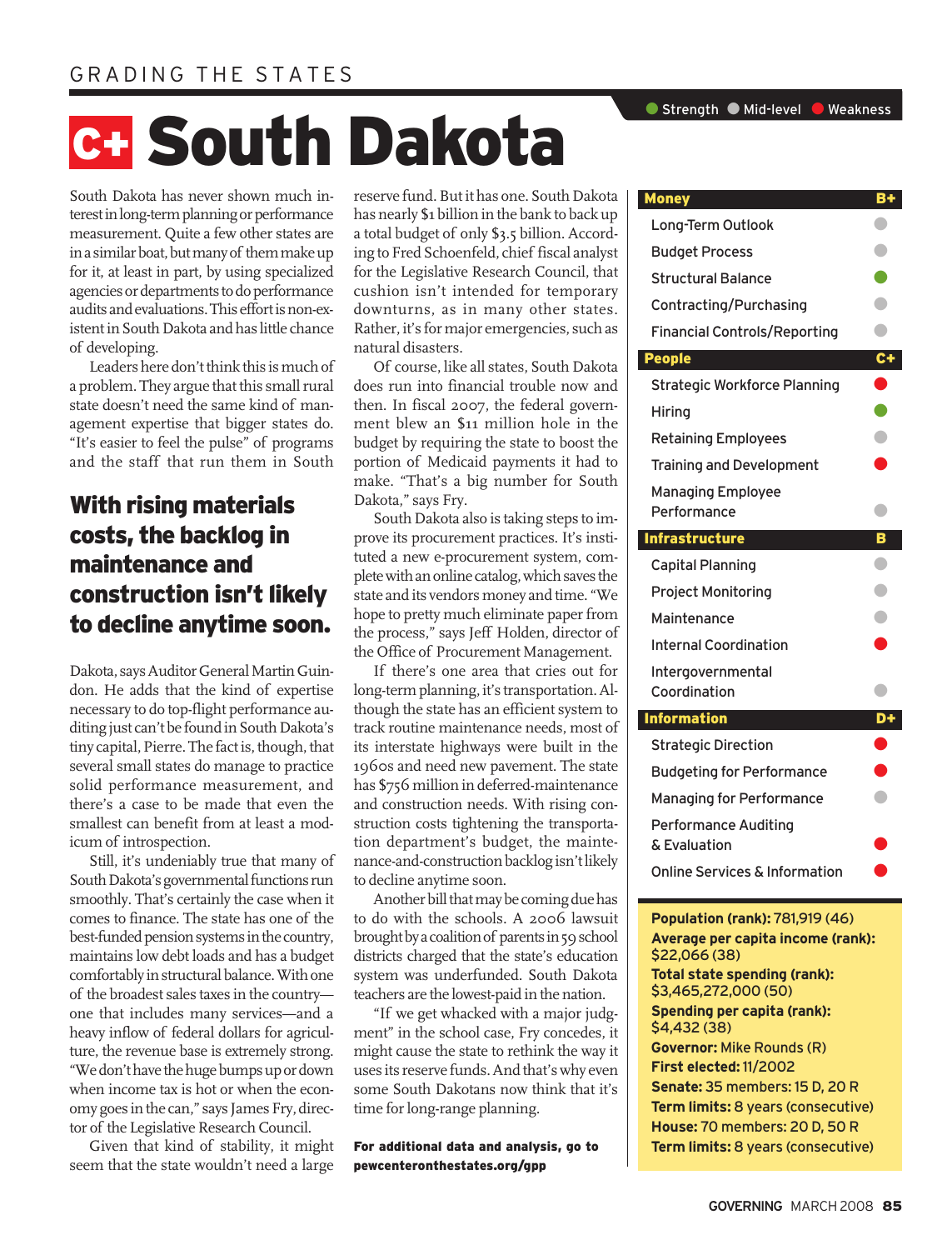### **Tennessee B-**

For more than half a century, Tennessee's legislative and executive branches have given the state's Comptroller of the Treasury a growing range of tasks that they didn't have faith in each other to handle. These duties extended well beyond the normal reach of that office. In particular, they empowered a man named William Snodgrass, who held the position for 44 years before retiring in 1999. "They trusted him to help bring order out of the chaos," Comptroller John Morgan says of his predecessor.

As it turns out, this was quite a smart move. Despite a heavy workload that includes property assessment, debt management and policy analysis, the Tennessee

#### **Tennessee's antiquated hiring process can be painful for managers.**

comptroller's office manages to do a better job of both performance auditing and financial reporting than can be found in almost any other state. The office generates consistently clean and timely reports, and monitors federal grants with meticulous care. And at least once every eight years, it performs a "sunset review" of every agency, board and commission to help determine whether the body should be abolished, restructured or continued.

The one function William Snodgrass always wanted to take on, but was unable to, is centralized statewide planning. Program operations are highly fragmented. When the state wants to deal with issues of the elderly, for example, the lack of a central planning office prevents a clear look across agency lines to leverage the various efforts on which money is being spent.

There used to be a planning office created decades ago in order to draw down federal funds—but it went out of favor, and then out of existence. Now, the state is trying to establish some planning capacity with an entity called the Office of Consulting Services. But skeptics doubt that this will be enough to transform a deeply segmented culture.

Agencies do submit five-year strategic plans with their annual budget requests, and these are sent on to the legislature. This is a good idea, but the legislators rarely pay much attention to the plans or the performance metrics they include. Part of the problem is that the measures themselves aren't always useful. Many of the numbers don't relate to actual results. "The challenge here is finding performance measures that are truly summarizing and meaningful," says Finance & Administration Commissioner Dave Goetz.

Tennessee's consumption-based revenue structure grows at a slower rate than the rest of the economy, forcing painful tax increases more frequently than would be necessary with a more balanced system. Still, the state does try to take a long view when it comes to managing finances. An independent fiscal-review committee projects the budgetary impact of new legislation. Newly enacted bills are required to contain at least a year's funding in order to become law. And the state's pension system is among the best funded in the country.

When it comes to managing human capital, the picture isn't so pretty. Tennessee's personnel process still operates on an antiquated register system that agency managers find painful to use. They're required by statute to hire from among the top five people who say they're interested in a position, leaving little incentive to invest in recruiting strategies. "You spend a lot of time trying to recruit people and then you can't hire them anyway," complains William Haynes, human resources director in the Department of Children's Services.

Tennessee's personnel system also has been plagued by hiring delays, created mainly by the large number of applicants flowing through the central HR office. It takes 15 to 21 days just to certify the applicants and get them on the registers. But an online application process is beginning to speed up hiring. Instead of accepting applications for all jobs at all times, the state now restricts continuous recruitment to a limited number of key classifications.

**For additional data and analysis, go to pewcenteronthestates.org/gpp**

| <b>Money</b>                                             | в-                      |
|----------------------------------------------------------|-------------------------|
| Long-Term Outlook                                        | 0                       |
| <b>Budget Process</b>                                    | O                       |
| <b>Structural Balance</b>                                |                         |
| Contracting/Purchasing                                   | $\bullet$               |
| <b>Financial Controls/Reporting</b>                      |                         |
| <b>People</b>                                            | $\overline{\mathbf{c}}$ |
| <b>Strategic Workforce Planning</b>                      | O                       |
| Hiring                                                   | $\bullet$               |
| <b>Retaining Employees</b>                               | O                       |
| <b>Training and Development</b>                          | Ċ                       |
| <b>Managing Employee</b>                                 |                         |
| Performance                                              | a                       |
| <b>Infrastructure</b>                                    | B                       |
|                                                          |                         |
| <b>Capital Planning</b>                                  | $\bullet$               |
| <b>Project Monitoring</b>                                | $\bullet$               |
| Maintenance                                              | $\bullet$               |
| <b>Internal Coordination</b>                             | C                       |
| Intergovernmental                                        |                         |
| Coordination                                             | C                       |
| <b>Information</b>                                       | B                       |
| <b>Strategic Direction</b>                               | $\bullet$               |
| <b>Budgeting for Performance</b>                         | O                       |
| <b>Managing for Performance</b>                          | ń                       |
| <b>Performance Auditing</b>                              |                         |
| & Evaluation<br><b>Online Services &amp; Information</b> |                         |

**Population (rank):** 6,038,803 (17) **Average per capita income (rank):** \$22,074 (37) **Total state spending (rank):** \$23,967,779,000 (22) **Spending per capita (rank):**  \$3,969 (48) **Governor:** Phil Bredesen (D) **First elected:** 11/2002 **Senate:** 33 members: 16 D, 16 R, 1 I **Term Limits:** None **House:** 99 members: 53 D, 46 R **Term Limits:** None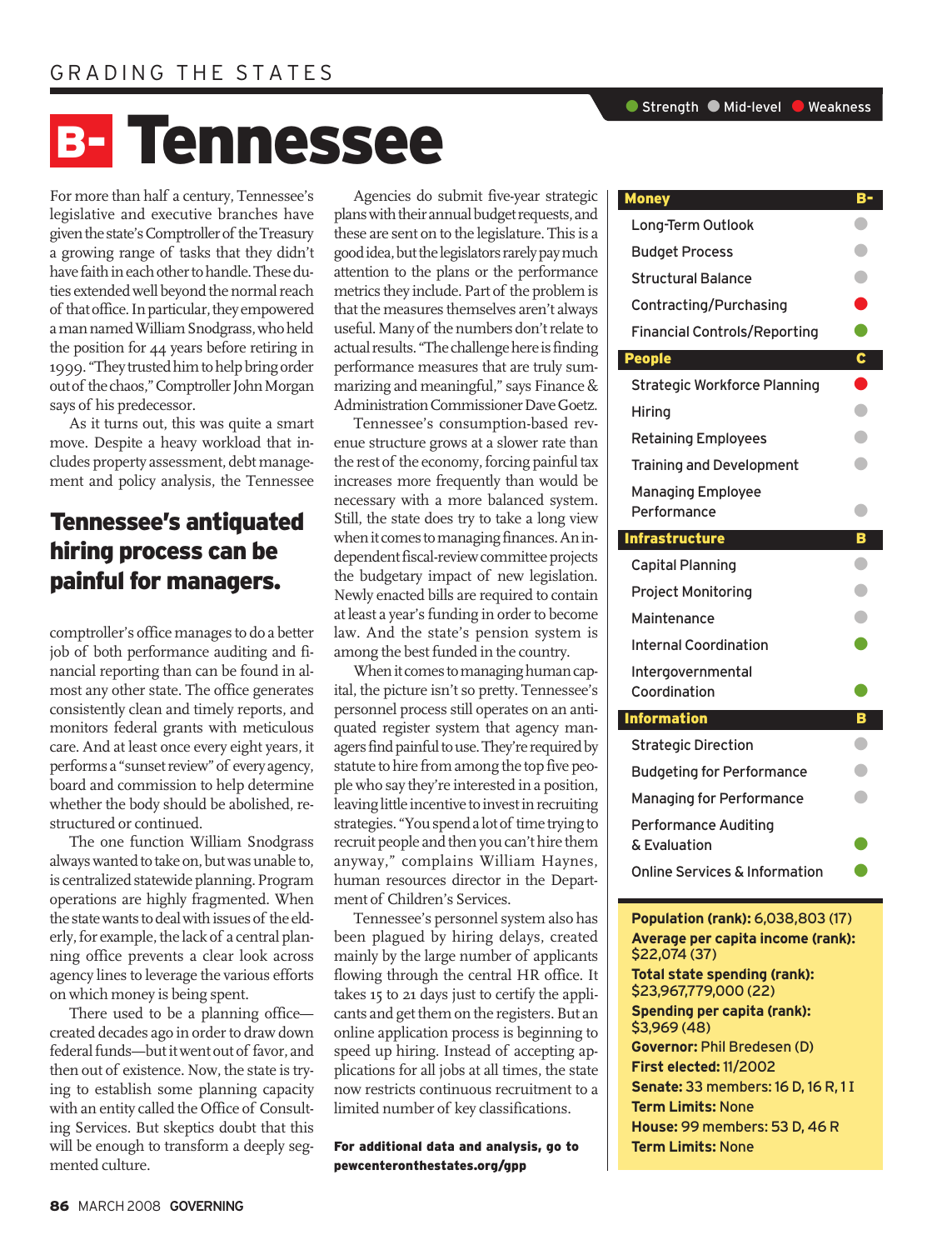### **Texas B+**

Texas has a long history of effective performance-based management, but a few years ago, that tradition seemed to be in jeopardy. Governor Rick Perry had clearly demonstrated his distaste for performance budgeting, and turnover in the House and Senate had meant the loss of many legislative champions of the effort.

But in a state where the governor has relatively little formal power, established management practices proved stronger than the governor's skepticism. There are numerous examples of this—a vivid one has to do with the recent decision to shift money away from building more prisons and spend more of it on rehabilitative programs for inmates.

As last year's budget deliberations began, Texas was looking at a 17,000-bed shortage of prison space over the next five years. To deal with that problem, the Department of Criminal Justice submitted a \$520 million proposal for three new prisons, as well as

#### **Texas' budget process leaves legislators with the tools they need to focus on performance.**

modest support for drug treatment in order to cut down on recidivism.

But the legislature, bolstered by a report from the Sunset Advisory Commission—a legislative entity that assesses the effectiveness and efficiency of Texas' agencies crafted an alternative plan to invest more funds in programs with a track record of reducing recidivism. This biennium, those efforts are getting \$240 million. Current projections for prison population show zero growth over the next five years.

Is this kind of work now part of the state's permanent governmental culture impervious to changes in leadership? That's hard to know. But the state's budget process leaves legislators with the tools they need to focus on performance. Five-year strategic plans for each agency—goals, objectives, strategies, performance measures

and workforce plans—are made available to all legislators during the session. Reliable, audited performance measures and targets for future performance also are attached to all appropriations requests.

The budget always passes on time, despite the short, 140-day legislative sessions once every two years. The state's conservative revenue-estimating processes have resulted in sizable surpluses in recent years, although a 2006 decision to pick up more of the tab for school finance is putting considerable strain on the state's general fund. Texas will get a better sense of its fiscal outlook this spring, when receipts from a new business tax—expected to bring in \$3 billion more than the tax it replaced—will come in for the first time.

The Texas Department of Transportation is strapped for cash, but has demonstrated a commitment to maintaining the condition of its existing assets even when it's meant putting off more glamorous projects. The executive director of the department, Amadeo Saenz, has increased its focus on strategic planning and performance management. He also has begun talking frankly to employees about his vision for the agency in periodic video messages posted on the TxDOT intranet.

This is an important time for the agency to communicate its message to the general public, because there is widespread unease in the state about toll roads and joint public-private highway financing mechanisms. The Trans-Texas Corridor is especially controversial. It's a northsouth super-highway that's being planned to incorporate truck lanes and rail lines. The public got the impression that TxDOT had made up its mind about what to build and where to build it, and was allowing input only as a formality during hearings. "That really gave us a black eye," admits Saenz. Now, TxDOT finally is allowing Texans to engage it in a conversation about the project, with a set of informal town hall meetings that kicked off in January.

**For additional data and analysis, go to: pewcenteronthestates.org/gpp**

| <b>Money</b>                                | B         |
|---------------------------------------------|-----------|
| Long-Term Outlook                           | O         |
| <b>Budget Process</b>                       | Ò         |
| Structural Balance                          | $\bullet$ |
| Contracting/Purchasing                      | $\bullet$ |
| <b>Financial Controls/Reporting</b>         | $\bullet$ |
| <b>People</b>                               | B         |
| <b>Strategic Workforce Planning</b>         | $\bullet$ |
| Hiring                                      | $\bullet$ |
| <b>Retaining Employees</b>                  | $\bullet$ |
| <b>Training and Development</b>             | Ċ         |
| <b>Managing Employee</b><br>Performance     | O         |
|                                             | B         |
| <b>Infrastructure</b>                       |           |
| <b>Capital Planning</b>                     | $\bullet$ |
| <b>Project Monitoring</b>                   | $\bullet$ |
| Maintenance                                 | $\bullet$ |
| Internal Coordination                       | $\bullet$ |
| Intergovernmental                           |           |
| Coordination                                |           |
| <b>Information</b>                          | A-        |
| <b>Strategic Direction</b>                  |           |
| <b>Budgeting for Performance</b>            | $\bullet$ |
| <b>Managing for Performance</b>             | ń         |
| <b>Performance Auditing</b><br>& Evaluation |           |

#### **Population (rank):** 23,507,783 (2) **Average per capita income (rank):** \$22,501 (36) **Total state spending (rank):** \$85,513,928,000 (3) **Spending per capita (rank):** \$3,638 (50) **Governor:** Rick Perry (R) **Took office:** 12/2000 **Senate:** 31 members: 11 D, 20 R **Term Limits:** None **House:** 150 members: 71 D, 79 R **Term Limits:** None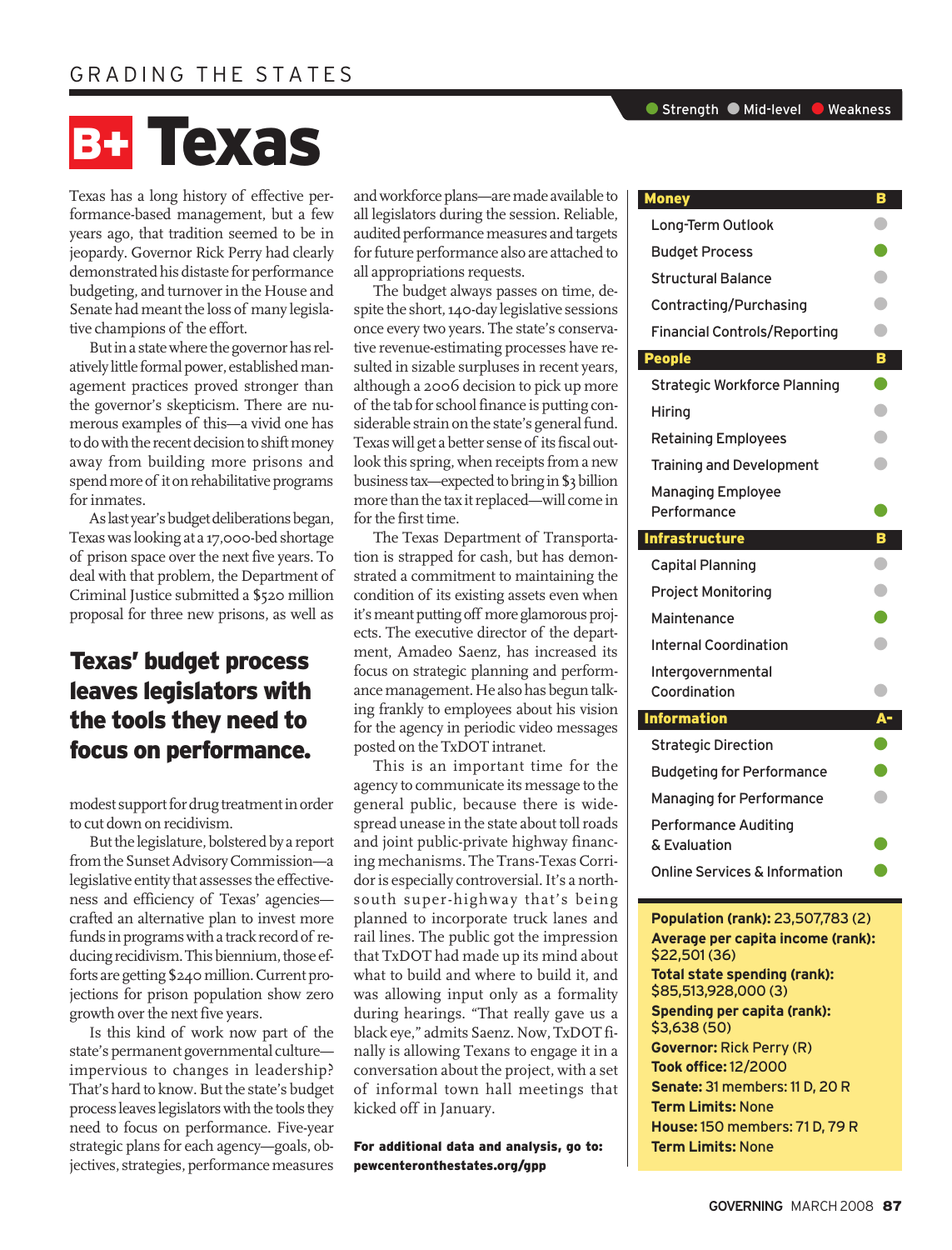# **Utah A-**

When John Nixon talks to audiences around the state of Utah, he says things such as, "Thank you for investing in my organization." That wouldn't be remarkable if he were a venture capitalist or a corporate CEO. What makes it notable is that he happens to be the director of the Governor's Office of Planning and Budget. But that's how public managers often talk in Utah: They act as if they have hundreds of thousands of cheerleaders all the way from Salt Lake City to Blanding, people who really would want to invest in something as mundane as a budget office.

Then again, there's a lot to cheer about. Utah manages itself with savvy business acumen. Financial decisions are made wisely, with an eye toward return on investment and long-term performance in all facets of state government. True, it may be somewhat easier to manage in a state that is overwhelmingly controlled by one party, as Utah is by the Republicans. But the level of coordination between the governor's office

### **Utah knows its maintenance needs and budgets for them.**

and the legislature goes beyond party loyalty. The two branches are tied into the same financial system, for example. Both can track state expenditures in real time. This doesn't mean the branches always agree. But when they disagree, they're using the same well-researched, carefully organized data.

Perhaps because they share information well, Utah's decision makers can take some pretty decisive measures. Utah began calculating the long-term liability for its employees' post-retirement health care and putting money aside for it—at a time when other states were still blithely ignoring the growing bill. Similarly, when confronted with the challenges of a booming population and growing transportation needs, Utah authorized bonding \$1 billion for a Critical Highway Needs Fund.

Strong information-sharing would be fruitless if it didn't lead to better implementation of services. Staffs from the human resources and technology departments are embedded in each state agency, helping to link resource support to agency goals and align the incentives for all stakeholders. Chief Information Officer J. Stephen Fletcher likes to make the point that his agency can't really be considered successful unless all the agencies are successful.

The integrated Utah management system is not only good at helping the departments do their work—it's good at spotting problems and dealing with them. Recently, a performance audit turned up hints of favoritism among managers in the Department of Corrections. That wasn't good news, but it showed that Utah had the tools in place to uncover the situation. In many states, the top executive leadership wouldn't even have known the problem existed.

Similarly, Utah has a good idea of what its infrastructure requires in the way of maintenance. And unlike most states, Utah actually budgets for it each year, to the tune of 1.1 percent of the total replacement value of state-owned buildings. Still, the dollars are short. Last year, Utah stopped tracking deferred maintenance on non-essential building decorations such as fresh paint and carpets—the list of big-ticket needs had become so long that it no longer made sense to tabulate the rest.

There are a few challenges on the personnel front. A hot economy has led to a "war for talent," says Jeff Herring, the human resources director. The state takes this battle seriously, offering its new employees good benefits as well as discretionary bonuses and raises as rewards for accomplishment. The reorganized Department of Human Resources Management hopes to improve the connection between individual and agency goals via a new individual Utah Performance Management evaluation process. They'll need to do this and to evaluate every employee on a more regular basis—if they hope to take full advantage of the young talent willing to undertake careers in state government.

**For additional data and analysis, go to pewcenteronthestates.org/gpp**

| <b>Money</b>                                | A         |
|---------------------------------------------|-----------|
| Long-Term Outlook                           | $\bullet$ |
| <b>Budget Process</b>                       | O         |
| <b>Structural Balance</b>                   | $\bullet$ |
| Contracting/Purchasing                      | $\bullet$ |
| <b>Financial Controls/Reporting</b>         | O         |
| <b>People</b>                               | $B+$      |
| <b>Strategic Workforce Planning</b>         | 0         |
| Hiring                                      | $\bullet$ |
| <b>Retaining Employees</b>                  | $\bullet$ |
| <b>Training and Development</b>             | C         |
| <b>Managing Employee</b><br>Performance     | O         |
| <b>Infrastructure</b>                       | A         |
| <b>Capital Planning</b>                     | $\bullet$ |
| <b>Project Monitoring</b>                   | $\bullet$ |
| Maintenance                                 | $\bullet$ |
|                                             |           |
| <b>Internal Coordination</b>                | O         |
| Intergovernmental                           |           |
| Coordination                                | O         |
| <b>Information</b>                          | A         |
| <b>Strategic Direction</b>                  | $\bullet$ |
| <b>Budgeting for Performance</b>            | Ŏ         |
| <b>Managing for Performance</b>             | Ô         |
| <b>Performance Auditing</b><br>& Evaluation |           |

**Population (rank):** 2,550,063 (34) **Average per capita income (rank):** \$21,016 (43) **Total state spending (rank):** \$12,044,631,000 (35) **Spending per capita (rank):**  \$4,723 (32) **Governor:** Jon Huntsman Jr. (R) **First elected:** 11/2004 **Senate:** 29 members: 8 D, 21 R **Term Limits:** None **House:** 75 members: 20 D, 55 R **Term Limits:** None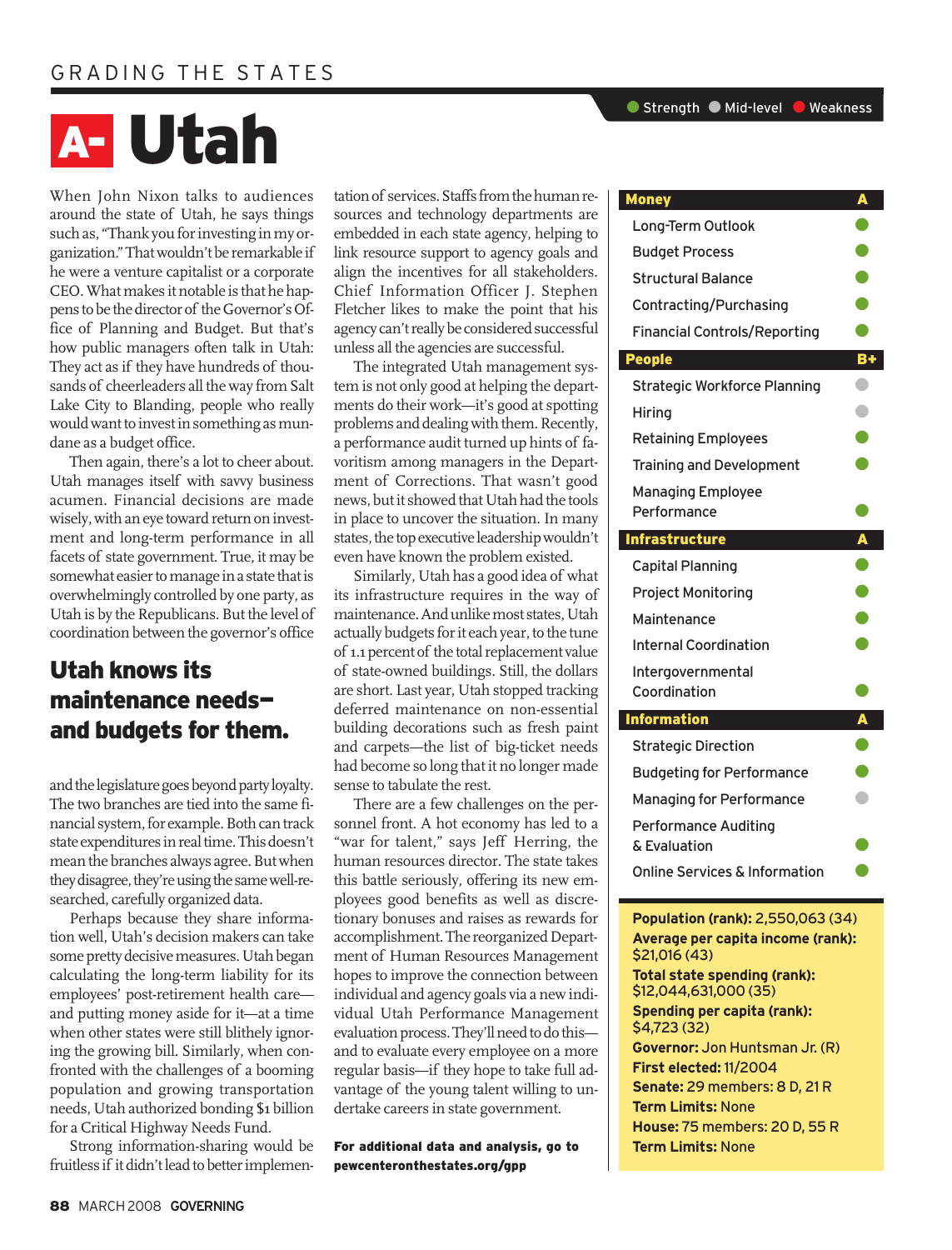### **Vermont B-**

Vermont is a national leader in handling small discrete issues and huge global ones. It's one of a handful of states, for example, that takes enough interest in foster children to deal with the problems they have getting driver's licenses (they often move too frequently to complete driver's ed). While it is coping humanely with this and similar small-scale challenges, the state government is focused intensely on the mega-issue of climate change and what to do about it.

It's in that in-between territory that the

#### **Vermont does many good deeds, but often without the benefit of using 21st-century information technology.**

state tends to fall short. The present healthcoverage crunch is typical. Vermont's aggressive Catamount health plan uses Medicaid dollars to cover people with incomes three times higher than the poverty rate well above the federal reimbursement limit. A laudable goal? Perhaps. But without federal dollars covering that gap, Vermont's budget has a \$22 million Medicaid shortfall to deal with next year.

Medicaid is competing with a host of other outstretched hands. In order to fund benefit obligations to its retired employees, for instance, the state will have to double the \$25 million it currently puts into pensions. And expenditures for education and corrections are growing faster than revenues. Can taxes be raised? Unlikely. Vermont already has one of the highest per capita tax structures in the nation.

Solutions aren't going to appear overnight. Unfortunately, the state is short on formal long-range strategic thinking. "Vermont is handicapped because it doesn't have a planning tool," says Lisa Ventriss, president of the Vermont Business Roundtable. Exacerbating the situation is the fact that biennial elections tend to push leaders to a short-term horizon. This plight used to be compounded by union negotiations that coincided with election

years. But at least that problem has been eased this year by alternating the two cycles.

A state that's well-enough managed to consider the problems of its foster children ought to be able to develop a strategic plan focusing on five- to 10-year outcomes. A couple of years back, it looked like progress was being made on this front when Vermont leaders kicked off their socalled Strategic Enterprise Initiative. But even though each agency drew up goals, these were never compiled into a state plan, and most of the agency goals have been tabled or delayed. The original initiative has been pared down to the smaller goal of reducing the state workforce by 400 employees over the next two years. But the state shows little evidence that it has a plan even for accomplishing this.

Vermont maintains its buildings, roads and bridges as well as any state, but even the infrastructure management is tainted by an inability to plan. Most years, agency budget requests are simply rolled into a capital-plan master list. This year, the manager who usually compiles the list was temporarily reassigned to a different department and no master list was compiled at all. The dearth of talent at the top means that planning in one area requires a game of musical chairs in another.

The rub is that Vermont's poor planning puts kinks in the things it does well especially when it comes to information technology. The "Screen Door" online service-eligibility portal is a one-stop shop for citizens trying to determine what form of state assistance best suits them. It looks elegant to outsiders, but old mainframes support the back end. And for all the good things Vermont does in child welfare, it does them without the benefit of 21st-century technology. The old information system for youth services is obsolete. When a parent has children with more than one partner, for example, the system requires a workaround to connect the children to the parents, making it that much harder for case workers to craft solutions for those who need the help.

**For additional data and analysis, go to pewcenteronthestates.org/gpp**

| <b>Money</b>                                     | B-                      |
|--------------------------------------------------|-------------------------|
| Long-Term Outlook                                | O                       |
| <b>Budget Process</b>                            | £                       |
| Structural Balance                               | O                       |
| Contracting/Purchasing                           | O                       |
| <b>Financial Controls/Reporting</b>              | Û                       |
| <b>People</b>                                    | $\overline{\mathbf{c}}$ |
| <b>Strategic Workforce Planning</b>              |                         |
| Hiring                                           |                         |
| <b>Retaining Employees</b>                       |                         |
| <b>Training and Development</b>                  |                         |
| <b>Managing Employee</b><br>Performance          |                         |
|                                                  | в                       |
|                                                  |                         |
| <b>Infrastructure</b><br><b>Capital Planning</b> |                         |
| <b>Project Monitoring</b>                        |                         |
| Maintenance                                      |                         |
| <b>Internal Coordination</b>                     | n                       |
| Intergovernmental                                |                         |
| Coordination                                     |                         |
| <b>Information</b>                               |                         |
| <b>Strategic Direction</b>                       |                         |
| <b>Budgeting for Performance</b>                 | <b>B</b><br>•           |
| <b>Managing for Performance</b>                  | O                       |
| <b>Performance Auditing</b><br>& Evaluation      |                         |

**Population (rank):** 623,908 (49) **Average per capita income (rank):** \$25,016 (19) **Total state spending (rank):** \$4,647,719,000 (47) **Spending per capita (rank):**  \$7,449 (4) **Governor:** James Douglas (R) **First elected:** 11/2002 **Senate:** 30 members: 23 D, 7 R **Term Limits:** None **House:** 150 members: 93 D, 49 R, 8 I **Term Limits:** None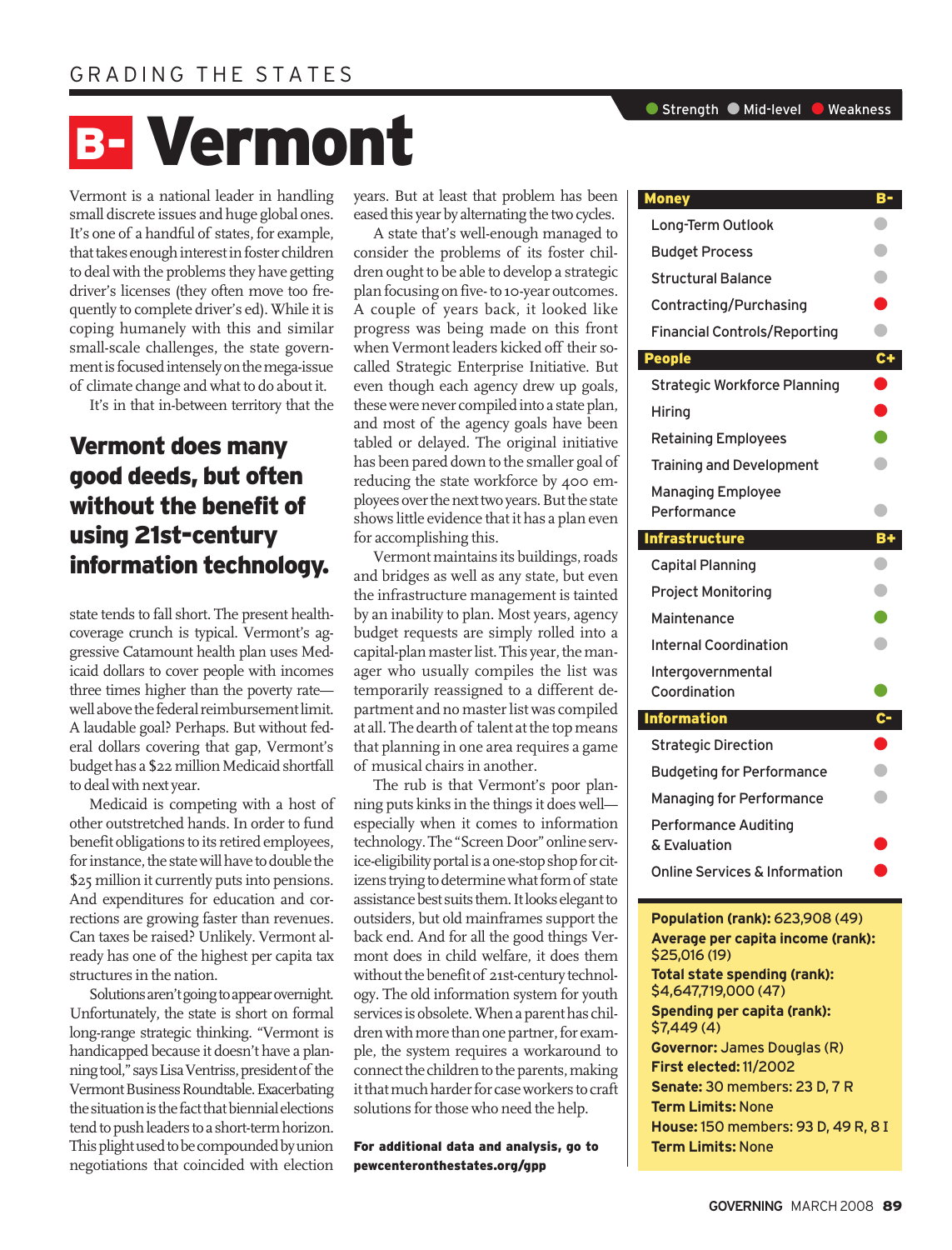# **Virginia A-**

The trick to making performance measurement work is to avoid the temptation to convert it into simple formulas. Managing a state is just too complicated to yield to onesize-fits-all equations.

And that's what makes Virginia's efforts in this field so impressive: The state avoids formulas and focuses on the harder work of asking why goals and targets aren't being met, then seeks to address the underlying problems. Virginia Performs, the state's performance-accountability system, tracks measurable societal outcomes as well as the agency goals and management benchmarks that will help achieve them.

Firm knowledge of what works and what doesn't makes a difference with budget offi-

#### **Virginia has a good handle on what works and what doesn't.**

cers and agency managers—especially when they face reductions in revenue such as the \$980 million shortfall Virginia confronts in 2008. Good performance data can make otherwise clumsy cuts more precise and ensure that reductions don't frustrate state goals.

Virginia proves that tracking data—and holding employees accountable for outcomes—can work wondrous efficiencies. Five years ago, a mere 27 percent of Department of Transportation projects were completed on time. Thanks to the VDOT Dashboard, which tracks performance outcomes in seven key areas of transportation management, including construction, 87 percent of projects now come in on time.

Virginia Performs and the VDOT Dashboard aren't the state's only all-access information repositories. Commonwealth Datapoint displays complete financial figures and demographic statistics for the entire state, detailing where every penny came from, where it was spent and how much each locale gets back from Richmond. The state's eVA procurement system is another big cost-saver. In fact, eVA is the first state procurement system anywhere that integrates with that of the federal General Services Administration, allowing Virginia to | easily access federal contract discounts.

Virginia's information technology isn't perfect. Its financial information system, for example, isn't "functionally rich," according to Comptroller David Von Moll. But lacking the money to buy a new system, the state experimented in order to upgrade. A partnership with Northrop Grumman provided an infusion of expertise and cash to replace the system without raising the overall IT budget.

In a state blessed with such abundant data and careful planning, Virginia's infrastructure management is playing catch-up. The governor and legislature currently are negotiating formal prioritization criteria that would guide the capital budget agenda. Whatever criteria they choose, an improved assessment of the state's maintenance needs will help the planning process. A 2005 report from a task force on deferred maintenance led to the implementation of a Facility Inventory and Condition Assessment System, which still is gathering information on more than 10,000 state buildings. It would be better to have regular full assessments of all state buildings—until this happens, the state won't fully know the extent of its deferred maintenance.

Virginia has worked hard to improve its long-term fiscal outlook over the past few years. It has enhanced tax administration and compliance activities to speed the receipt of tax revenue, with good results. It has made payments and even prepayments into its mandatory Revenue Stabilization Fund in order to have contingency funds in periods of fiscal decline.

Still, the state has to scramble relentlessly to attain structural balance. Virginia is constantly tweaking its revenue code—it has made tax changes in 15 of the past 20 years. Many of the adjustments have been made in an attempt to undo the lasting budget effects of a poorly planned car-tax repeal and other tax cuts that were made just prior to the 2001-02 recession. Virginia needs to continue working on a thoughtful plan to maintain structural balance in the future.

**For additional data and analysis, go to pewcenteronthestates.org/gpp**

#### ● Strength ● Mid-level ● Weakness

| <b>Money</b>                                | A-        |
|---------------------------------------------|-----------|
| Long-Term Outlook                           | 0         |
| <b>Budget Process</b>                       | C         |
| Structural Balance                          | $\bullet$ |
| Contracting/Purchasing                      | $\bullet$ |
| <b>Financial Controls/Reporting</b>         | $\bullet$ |
| <b>People</b>                               | A         |
| <b>Strategic Workforce Planning</b>         | O         |
| Hiring                                      | $\bullet$ |
| <b>Retaining Employees</b>                  | $\bullet$ |
| <b>Training and Development</b>             | n         |
| <b>Managing Employee</b><br>Performance     | O         |
| <b>Infrastructure</b>                       | B+        |
|                                             |           |
| <b>Capital Planning</b>                     | O         |
| <b>Project Monitoring</b>                   | O         |
| Maintenance                                 | Ê         |
| <b>Internal Coordination</b>                | a         |
| Intergovernmental                           |           |
| Coordination                                | 0         |
| <b>Information</b>                          | A         |
| <b>Strategic Direction</b>                  | $\bullet$ |
| <b>Budgeting for Performance</b>            | $\bullet$ |
| <b>Managing for Performance</b>             | O         |
| <b>Performance Auditing</b><br>& Evaluation |           |

**Population (rank):** 7,642,884 (12) **Average per capita income (rank):** \$29,899 (5) **Total state spending (rank):** \$34,776,228,000 (13) **Spending per capita (rank):**  \$4,550 (36) **Governor:** Tim Kaine (D) **First elected:** 11/2005 **Senate:** 40 members: 21 D, 19 R **Term Limits:** None **House:** 100 members: 44 D, 54 R, 2 I **Term Limits:** None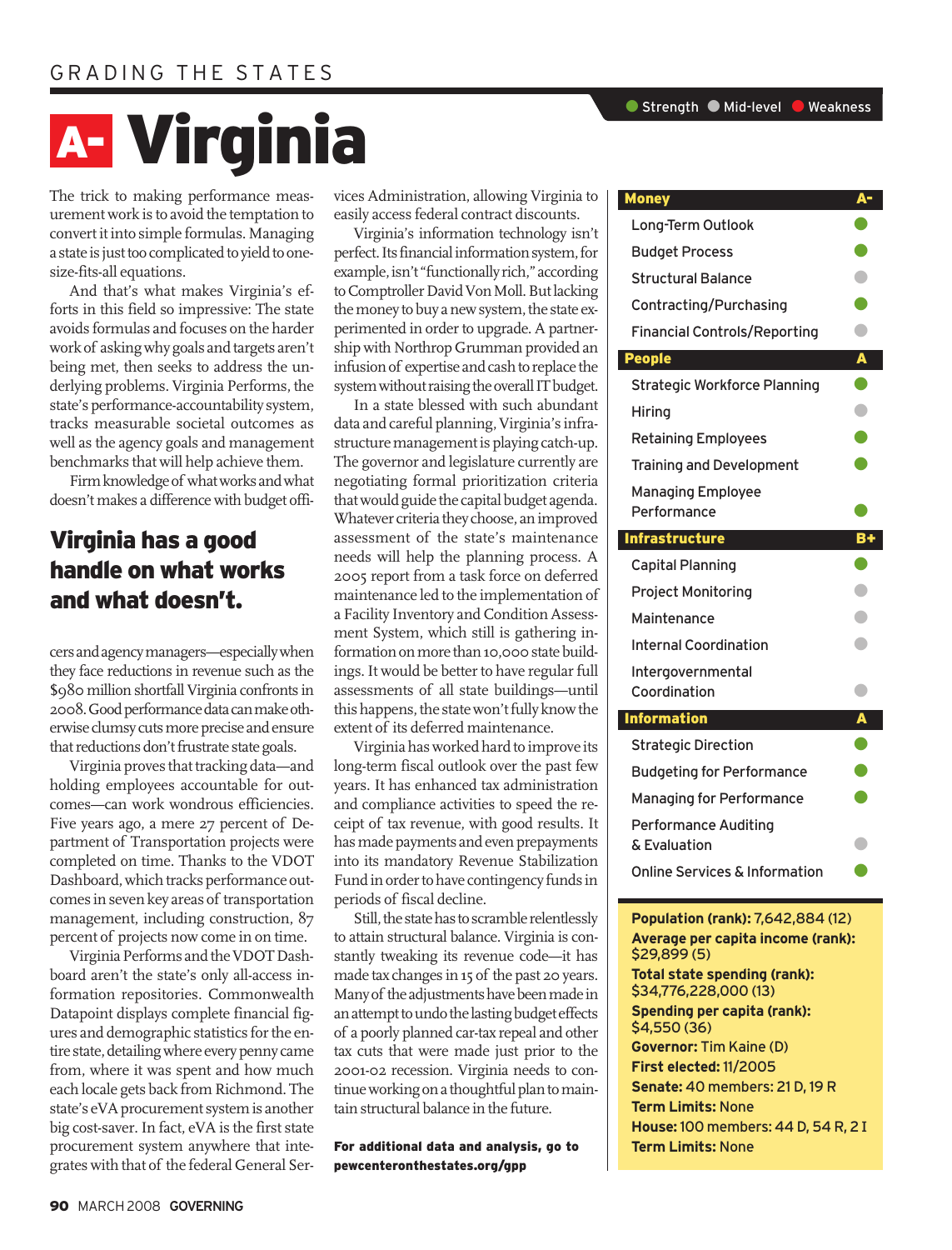# **Washington A-**

Washington has been a consistent leader in results-based governance. It was ahead of nearly all other states in controlling spending by keeping track of where investments were and were not paying off.

Under Governor Christine Gregoire, Washington's government has, if anything, moved further ahead on this front. Upon taking office, Gregoire instituted a Government Management Accountability and Performance program, or GMAP, which emphasizes periodic public forums during which key players on particular issues come together to problem-solve and report results to the governor and her leadership team. Participants walk away with well-formulated plans, due dates—and often commitments from the governor in exchange for vows for tangible improvements.

All of this has been helpful to Gregoire in negotiating with the legislature over major programs. "Everyone's got pent-up demand," says Wolfgang Opitz, deputy director of the Office of Financial Management, "but she's able to go to the legislature and say 'Here's the payoff in clear terms.'" Meanwhile, the governor and other key staff are communicating results to the citizens in a more complete way than has been the case in the past. The effort includes a regular schedule of town hall meetings and workshops that take place all over the state.

The GMAP mentality has filtered throughout the bureaucracy and is being put to good internal use by many agencies. Offices such as the Department of Personnel are adapting the concept to meet their particular challenges. Statewide monitoring of human resources indicators, including time-to-hire and turnover, is being used to make the state more competitive as an employer in a tight labor market. "Having that tool has been tremendous for me to look across the board at where we are as an employer," says Eva Santos, director of the Department of Personnel.

In a six-month period, aggressive statewide tracking of performance appraisals helped realize a 20 percent increase in the number of employees with up-to-date evaluations. Many agencies used the data to identify and root out sick-leave abuse. And agencies that demonstrate a high level of competency in managing employee performance now are allowed to use this information when making decisions about compensation or layoffs. The rigorous Human Resources Management Confirmation Process ensures that managers take employee performance issues seriously before linking them to rewards.

Bottom line: No state in the nation is better at developing and sharing information than Washington. That doesn't mean it isn't trying to expand its definition of excellence. A case in point is that the governor is pushing for more easily accessible financial data. "Even if I can figure out the right question to ask, I am all too often having them scramble to manually construct the data," she says.

Why? The state's financial information system has some flaws. It doesn't allow for activity-based accounting or costing, and in areas where relatively sophisticated data are available, that data can't always be shared seamlessly across the enterprise because of the decentralized approach the state takes to IT management. The state is slowly addressing these issues as it works toward replacing its remaining legacy computer systems, but any additional speed in this effort would be a boon. "If the accounting data were there, I could get them analyzing instead of compiling and dissecting," says Opitz.

One financial challenge was addressed in 2007 when the legislature approved a constitutionally based rainy day fund for the first time in the state's history. The fund only mandates that 1 percent of general fund revenues will be set aside—a relatively small amount. But it's still a significant step, because despite an exemplary revenue-estimating process, Washington continues to face challenges matching revenues and expenditures. The two-thirds majority required in the legislature to increase taxes has made it difficult for state leaders to raise the funds necessary for balance at times when revenue dips.

**For additional data and analysis, go to pewcenteronthestates.org/gpp**

**Money A-**Long-Term Outlook ● **Budget Process** Structural Balance Contracting/Purchasing **Contracting** Financial Controls/Reporting **Control** People **A-**Strategic Workforce Planning ●  $Hirina$ Retaining Employees Training and Development Managing Employee **Performance Infrastructure B+** Capital Planning ● Project Monitoring ● Maintenance ● Internal Coordination ● Intergovernmental **Coordination Information** Strategic Direction ● Budgeting for Performance Managing for Performance Performance Auditing  $&$  Evaluation Online Services & Information ●

**Population (rank):** 6,395,798 (14) **Average per capita income (rank):** \$27,346 (10) **Total state spending (rank):** \$33,914,746,000 (14) **Spending per capita (rank):**  \$5,303 (24) **Governor:** Christine Gregoire (D) **First elected:** 11/2004 **Senate:** 49 members: 32 D, 17 R **Term Limits:** None **House:** 98 members: 63 D, 35 R **Term Limits:** None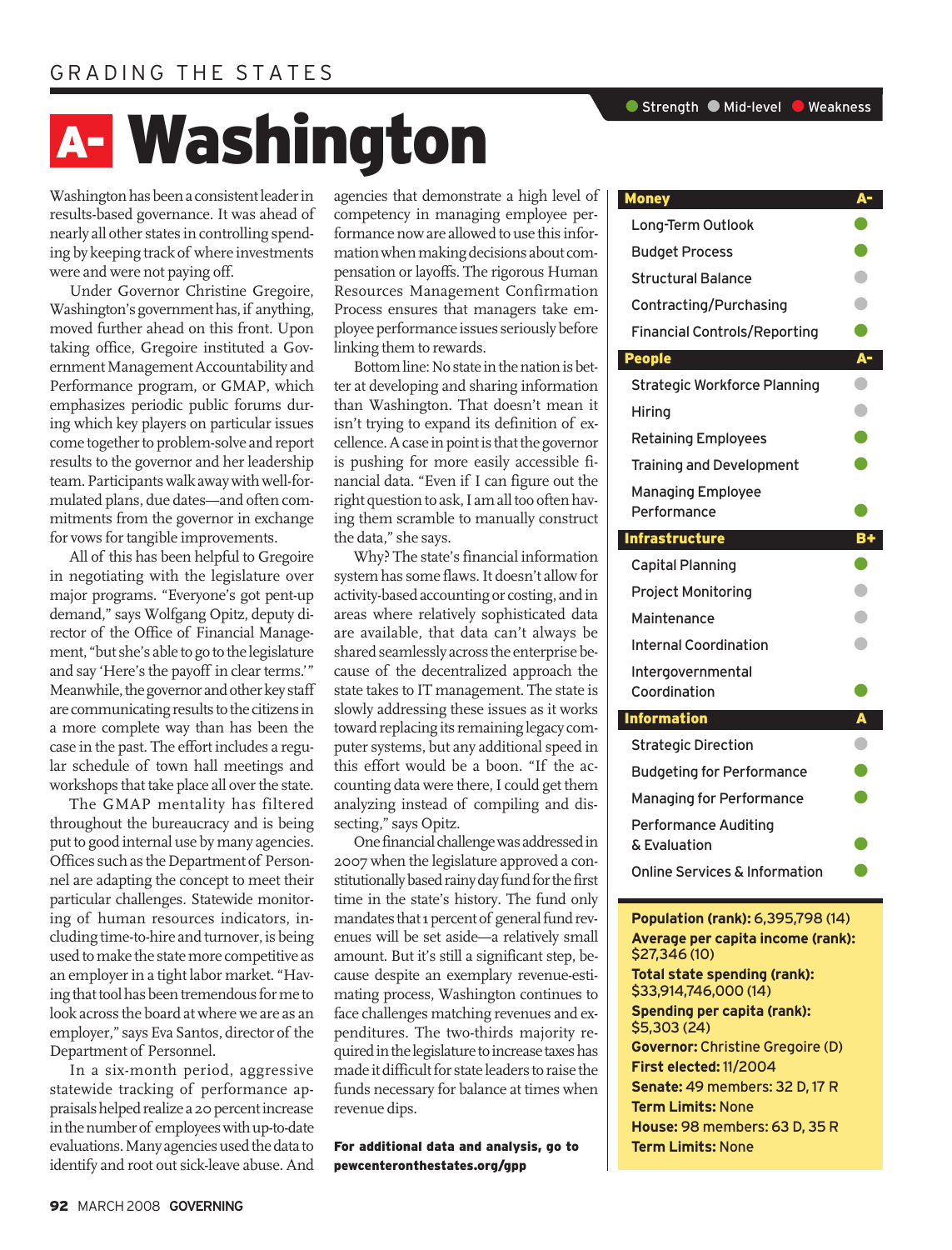# **West Virginia C+**

Skeptics have long labeled West Virginia as a governmental lost cause. The coal industry has been in decline for decades—especially when it comes to providing jobs—and while the economy suffered, a long series of state administrations saddled the treasury with budget-busting pension bills. These have had an obvious constituency: The number of West Virginia residents aged 75 and over has exploded in the past 30 years, at a time when the state's birth rate was the lowest in the nation.

No one is predicting a full-scale economic renaissance for West Virginia anytime soon. But there's some reason to be hopeful. Coal prices have doubled since 2003, and largely

### **West Virginia has never done much in the way of long-range planning.**

as a result of this, the state saw double-digit growth in revenues for fiscal 2005 and 2006. What's especially encouraging is that the state didn't blow this extra cash on pork-barrel extravagance. One of the first things it did was to address its pension woes.

The Teachers Retirement System was by far the worst problem. Many years of inadequate funding had left it with an unfunded liability of nearly \$5 billion. "Teachers were getting out of teaching because they were unsure of retirement," says state Budget Director Mike McKown. But since the pension's low point in 2005, the state has been pouring money into the system, including \$673 million this year. That doesn't mean that TRS isn't still a big problem. The state will need to spend about \$289 million per year until 2034 just to fund teacher retirement.

West Virginia also is gradually moving back from the brink in workers' compensation. For years, the state-run and stateowned system deteriorated, and it reached near-bankruptcy by 2003. Two years ago, however, West Virginia turned to a private insurance company to operate the system. At the same time, it dedicated a severance tax worth more than \$90 million each year to workers' compensation. West Virginia

still has about \$2 billion in unfunded workers' comp liabilities, but by 2016, McKown insists, "this debt will be retired."

While pensions and workers' comp represent clear areas of progress, many of the state's long-standing management problems remain. West Virginia has never done much long-range planning and needs to begin addressing this. In the coming years, agencies are going to be hit with a huge number of retirements, but little work has been done toward evolving a strategy to cope with the departures.

The failure to plan applies equally to transportation. The Department of Transportation gets no money from the state's general revenue fund; it is funded largely by a state fuel tax. A small increase in that tax several years ago contained a sunset provision, and the DOT has had to fight just to get it renewed.

The state's roads and bridges have been so badly neglected that transportation officials don't even try very hard to put a dollar figure on maintenance needs. "We're not going to get the dollars," says Alice Taylor, the DOT's budget director, "so why spend precious staff time on calculating deferred maintenance?"

Even in this field, however there are small signs of improvement. This year, West Virginia will activate a new pavementmanagement system, and it is in the process of hiring a contractor to begin collecting data on the many thousands of miles of highways. (West Virginia, unlike most states, has responsibility for all of its roads, save city streets.) Officials say it should be ready to go by this spring, and then the department at least will have information at its disposal on such details as the number of cracks or potholes in a given mile.

One last piece of good news: The state's energy-fueled economic gains haven't induced any misplaced euphoria among its leaders. They point out that the price of coal in futures markets has been sinking. To help prepare, they have stocked their rainy day fund at 15 percent of average general fund revenues, making it one of the strongest in the nation.

**For additional data and analysis, go to pewcenteronthestates.org/gpp**

**Money B** Long-Term Outlook ● Budget Process **CONSTRUCTER** Structural Balance Contracting/Purchasing Financial Controls/Reporting ● **People C** Strategic Workforce Planning ● Hiring  $\qquad \qquad \bullet$ Retaining Employees **●** Training and Development Managing Employee  $Performance$ **Infrastructure C-**Capital Planning Project Monitoring Maintenance ● Internal Coordination Intergovernmental **Coordination Information C Strategic Direction** Budgeting for Performance Managing for Performance ● Performance Auditing  $\&$  Evaluation  $\qquad \qquad \bullet$ Online Services & Information ●

● Strength ● Mid-level ● Weakness

**Population (rank):** 1,818,470 (37) **Average per capita income (rank):** \$19,417 (49) **Total state spending (rank):** \$9,791,417,000 (37) **Spending per capita (rank):**  \$5,384 (23) **Governor:** Joe Manchin III (D) **First elected:** 11/2004 **Senate:** 34 members: 23 D, 11 R **Term Limits:** None **House:** 100 members: 72 D, 28 R **Term Limits:** None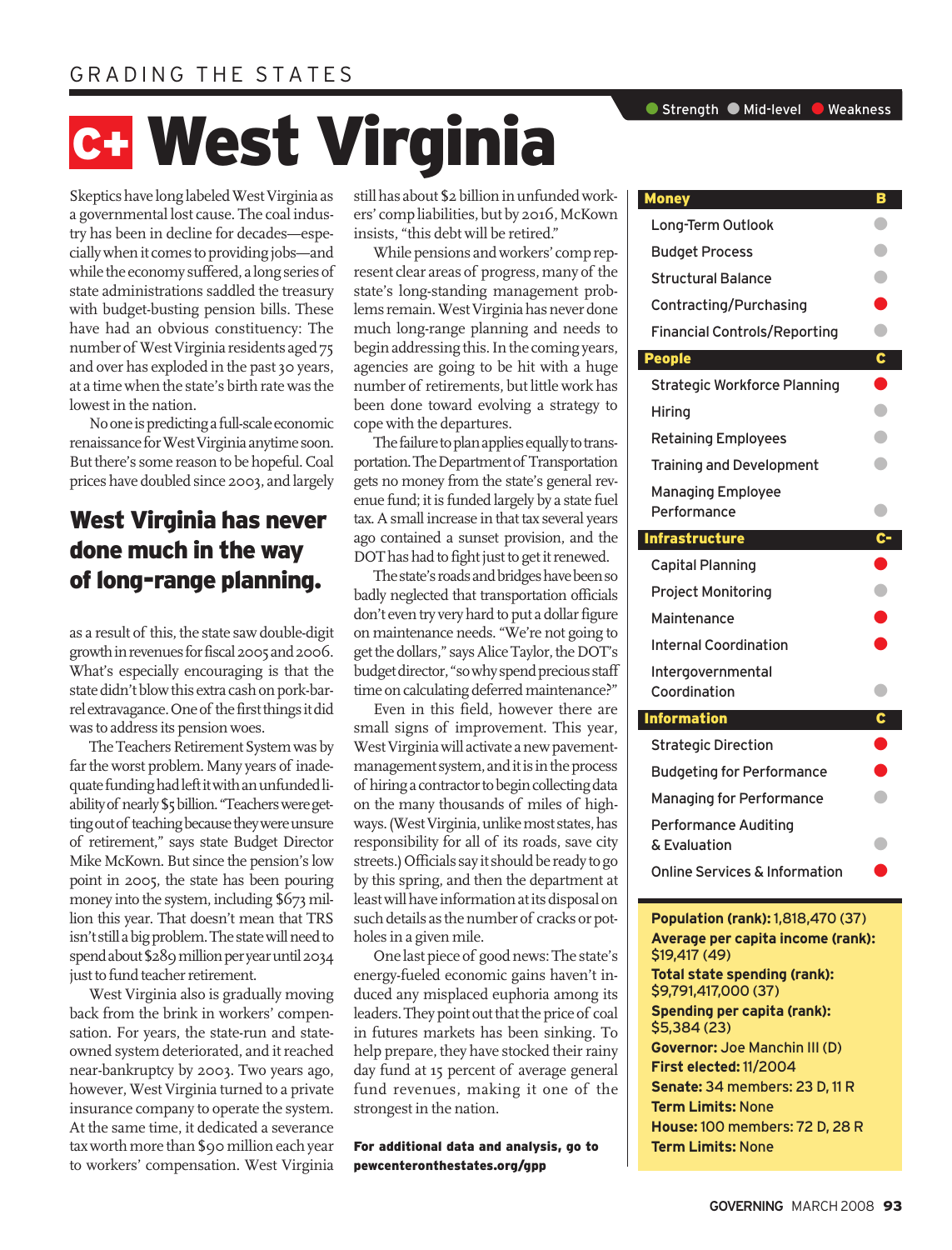# **Wisconsin B-**

This isn't a fun time to be a state employee in Wisconsin. Hiring freezes, ongoing budget disputes and a lagging pay scale help explain why Wisconsin has the secondhighest turnover rate in the country for veteran employees. The personnel situation even sounds a little Kafkaesque when you hear the story of Georgia Thompson.

A well-respected state procurement supervisor protected by civil-service rules, she was briefly jailed in 2006 in a politically motivated prosecution. An appellate court threw the case out in an afternoon, but the episode didn't do much to help overall employee morale. "Every single person in the state's civil service is saying, 'There but for the grace of God go I,' " says Mordecai Lee, a professor of governmental affairs at the University of Wisconsin-Milwaukee. "'Somebody somewhere is going to distort the decisions that I make and I'm going to be in the same position as her.'"

While Governor Jim Doyle's Accountability, Consolidation and Efficiency Initiative has led to some improvements in the state's contracting processes, this, too, has been a source of considerable tension for state employees. "The state is contracting out for all sorts of things without monitoring them sufficiently," complains one recent high-level Department of Revenue retiree. "The state was willing to spend money on outside 'experts' but wouldn't spend the money necessary to retain the qualified personnel needed to run its agencies and programs."

Intricate cost-benefit analyses are now required before contracting out for state activities, but agency managers complain that their inability to hire additional personnel makes the difficult-to-produce findings irrelevant. Last year's hiring freeze meant that for a period of time one of the state's largest agencies, the Department of Health and Family Services, was lacking a procurement chief. Turnover in the Department of Corrections, another of the state's largest customers for goods and services, has led to the loss of its delegated purchasing authority—and the flexibility that came with it. Now, just about everything the Corrections Department buys must be cleared by the state's central purchasing office.

The irony is that Wisconsin is widely acknowledged to have a high-quality workforce. Its challenge will be to iron out some of the current problems before too much lasting damage takes place.

Wisconsin has been struggling with a structural budget deficit for years—the state ended fiscal 2007 with a \$2.44 billion general-fund deficit. On the other hand, the state's handling of infrastructure is getting better. Although Wisconsin's backlog for general infrastructure maintenance is \$1.2 billion, a pretty big number, the state has been spending a growing amount on it each year—enough to keep the figure from getting any larger. The backlog for roads and bridges is now down to \$69 million. Both the Department of Transportation and the Department of Administration seem to have a solid grasp of their needs, aided by sophisticated asset-management computer systems.

Unfortunately, this kind of planning for the future hasn't been commonplace in most other facets of management. Some agencies engage in efforts at strategic planning but the central government hasn't joined the party. "Policy making by crossing their fingers is the best way to explain what long-term planning means in Wisconsin," says Professor Lee, a former state legislator himself. Agencies monitor and report on performance internally to varying degrees, and performance measures play a small role in the state's budget process.

Wisconsin's Legislative Audit Bureau remains among the most important and credible audit shops in the country. Not only has the office proved itself willing to go after the hot-button news items of the day, it has managed to direct the legislature's attention to crucial management deficiencies. Spurring legislative action in these areas is no small feat, especially in long-neglected sectors such as information technology. And all of the bureau's findings are more accessible these days thanks to new, tech-savvy means of communicating findings to citizens, including podcasts, webcasts and RSS feeds.

**For additional data and analysis, go to pewcenteronthestates.org/gpp**

| <b>Money</b>                                | $\overline{\mathbf{c}}$ + |
|---------------------------------------------|---------------------------|
| Long-Term Outlook                           | $\bullet$                 |
| <b>Budget Process</b>                       |                           |
| <b>Structural Balance</b>                   | $\bullet$                 |
| Contracting/Purchasing                      | Ŏ                         |
| <b>Financial Controls/Reporting</b>         | 0                         |
| <b>People</b>                               | B-                        |
| <b>Strategic Workforce Planning</b>         | $\bullet$                 |
| Hiring                                      | O                         |
| <b>Retaining Employees</b>                  | O                         |
| <b>Training and Development</b>             | a                         |
| <b>Managing Employee</b>                    |                           |
| Performance                                 | O                         |
| <b>Infrastructure</b>                       | B                         |
|                                             |                           |
| <b>Capital Planning</b>                     | Ŏ                         |
| <b>Project Monitoring</b>                   | O                         |
| Maintenance                                 | ń                         |
| <b>Internal Coordination</b>                | a                         |
| Intergovernmental                           |                           |
| Coordination                                |                           |
| <b>Information</b>                          | $\mathbf{c}$ +            |
| <b>Strategic Direction</b>                  | $\bullet$                 |
| <b>Budgeting for Performance</b>            |                           |
| <b>Managing for Performance</b>             | ń                         |
| <b>Performance Auditing</b><br>& Evaluation |                           |

**Population (rank):** 5,556,506 (20) **Average per capita income (rank):** \$24,875 (20) **Total state spending (rank):** \$30,125,092,000 (16) **Spending per capita (rank):**  \$5,422 (22) **Governor:** Jim Doyle (D) **First elected:** 11/2002 **Senate:** 33 members: 18 D, 15 R **Term Limits:** None **House:** 99 members: 47 D, 52 R **Term Limits:** None